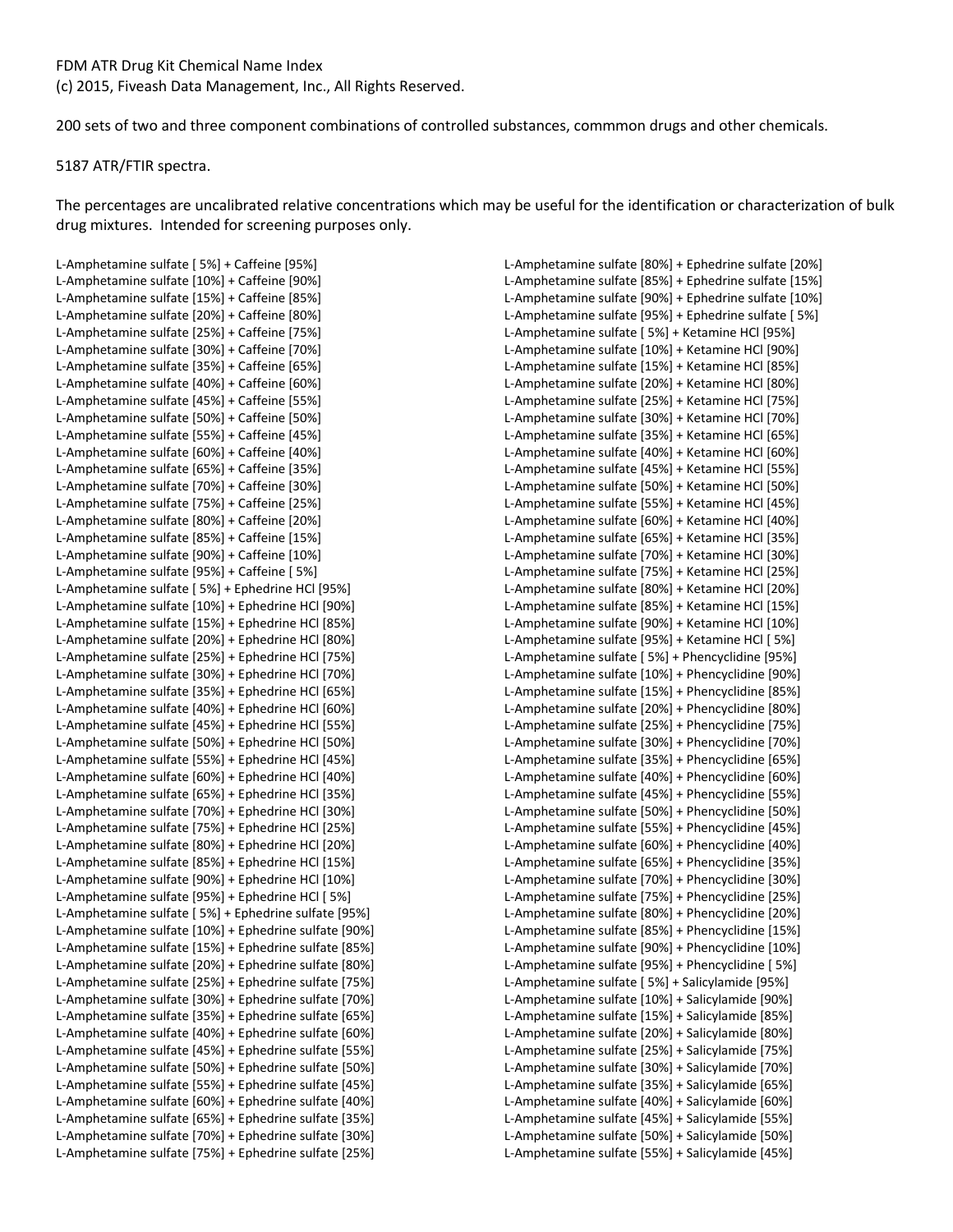L-Amphetamine sulfate [60%] + Salicylamide [40%] L-Amphetamine sulfate [65%] + Salicylamide [35%] L-Amphetamine sulfate [70%] + Salicylamide [30%] L-Amphetamine sulfate [75%] + Salicylamide [25%] L-Amphetamine sulfate [80%] + Salicylamide [20%] L-Amphetamine sulfate [85%] + Salicylamide [15%] L-Amphetamine sulfate [90%] + Salicylamide [10%] L-Amphetamine sulfate [95%] + Salicylamide [ 5%] Acetaminophen [ 5%] + Aspirin [ 5%] + Oxycodone HCl [90%] Acetaminophen [ 5%] + Aspirin [10%] + Oxycodone HCl [85%] Acetaminophen [ 5%] + Aspirin [15%] + Oxycodone HCl [80%] Acetaminophen [ 5%] + Aspirin [20%] + Oxycodone HCl [75%] Acetaminophen [ 5%] + Aspirin [25%] + Oxycodone HCl [70%] Acetaminophen [ 5%] + Aspirin [30%] + Oxycodone HCl [65%] Acetaminophen [ 5%] + Aspirin [35%] + Oxycodone HCl [60%] Acetaminophen [ 5%] + Aspirin [40%] + Oxycodone HCl [55%] Acetaminophen [ 5%] + Aspirin [45%] + Oxycodone HCl [50%] Acetaminophen [ 5%] + Aspirin [50%] + Oxycodone HCl [45%] Acetaminophen [ 5%] + Aspirin [55%] + Oxycodone HCl [40%] Acetaminophen [ 5%] + Aspirin [60%] + Oxycodone HCl [35%] Acetaminophen [ 5%] + Aspirin [65%] + Oxycodone HCl [30%] Acetaminophen [ 5%] + Aspirin [70%] + Oxycodone HCl [25%] Acetaminophen [ 5%] + Aspirin [75%] + Oxycodone HCl [20%] Acetaminophen [ 5%] + Aspirin [80%] + Oxycodone HCl [15%] Acetaminophen [ 5%] + Aspirin [85%] + Oxycodone HCl [10%] Acetaminophen [ 5%] + Aspirin [90%] + Oxycodone HCl [ 5%] Acetaminophen [10%] + Aspirin [ 5%] + Oxycodone HCl [85%] Acetaminophen [10%] + Aspirin [10%] + Oxycodone HCl [80%] Acetaminophen [10%] + Aspirin [15%] + Oxycodone HCl [75%] Acetaminophen [10%] + Aspirin [20%] + Oxycodone HCl [70%] Acetaminophen [10%] + Aspirin [25%] + Oxycodone HCl [65%] Acetaminophen [10%] + Aspirin [30%] + Oxycodone HCl [60%] Acetaminophen [10%] + Aspirin [35%] + Oxycodone HCl [55%] Acetaminophen [10%] + Aspirin [40%] + Oxycodone HCl [50%] Acetaminophen [10%] + Aspirin [45%] + Oxycodone HCl [45%] Acetaminophen [10%] + Aspirin [50%] + Oxycodone HCl [40%] Acetaminophen [10%] + Aspirin [55%] + Oxycodone HCl [35%] Acetaminophen [10%] + Aspirin [60%] + Oxycodone HCl [30%] Acetaminophen [10%] + Aspirin [65%] + Oxycodone HCl [25%] Acetaminophen [10%] + Aspirin [70%] + Oxycodone HCl [20%] Acetaminophen [10%] + Aspirin [75%] + Oxycodone HCl [15%] Acetaminophen [10%] + Aspirin [80%] + Oxycodone HCl [10%] Acetaminophen [10%] + Aspirin [85%] + Oxycodone HCl [ 5%] Acetaminophen [15%] + Aspirin [ 5%] + Oxycodone HCl [80%] Acetaminophen [15%] + Aspirin [10%] + Oxycodone HCl [75%] Acetaminophen [15%] + Aspirin [15%] + Oxycodone HCl [70%] Acetaminophen [15%] + Aspirin [20%] + Oxycodone HCl [65%] Acetaminophen [15%] + Aspirin [25%] + Oxycodone HCl [60%] Acetaminophen [15%] + Aspirin [30%] + Oxycodone HCl [55%] Acetaminophen [15%] + Aspirin [35%] + Oxycodone HCl [50%] Acetaminophen [15%] + Aspirin [40%] + Oxycodone HCl [45%] Acetaminophen [15%] + Aspirin [45%] + Oxycodone HCl [40%] Acetaminophen [15%] + Aspirin [50%] + Oxycodone HCl [35%] Acetaminophen [15%] + Aspirin [55%] + Oxycodone HCl [30%] Acetaminophen [15%] + Aspirin [60%] + Oxycodone HCl [25%] Acetaminophen [15%] + Aspirin [65%] + Oxycodone HCl [20%] Acetaminophen [15%] + Aspirin [70%] + Oxycodone HCl [15%] Acetaminophen [15%] + Aspirin [75%] + Oxycodone HCl [10%] Acetaminophen [15%] + Aspirin [80%] + Oxycodone HCl [ 5%] Acetaminophen [20%] + Aspirin [ 5%] + Oxycodone HCl [75%] Acetaminophen [20%] + Aspirin [10%] + Oxycodone HCl [70%] Acetaminophen [20%] + Aspirin [15%] + Oxycodone HCl [65%] Acetaminophen [20%] + Aspirin [20%] + Oxycodone HCl [60%] Acetaminophen [20%] + Aspirin [25%] + Oxycodone HCl [55%] Acetaminophen [20%] + Aspirin [30%] + Oxycodone HCl [50%] Acetaminophen [20%] + Aspirin [35%] + Oxycodone HCl [45%] Acetaminophen [20%] + Aspirin [40%] + Oxycodone HCl [40%] Acetaminophen [20%] + Aspirin [45%] + Oxycodone HCl [35%] Acetaminophen [20%] + Aspirin [50%] + Oxycodone HCl [30%] Acetaminophen [20%] + Aspirin [55%] + Oxycodone HCl [25%] Acetaminophen [20%] + Aspirin [60%] + Oxycodone HCl [20%] Acetaminophen [20%] + Aspirin [65%] + Oxycodone HCl [15%] Acetaminophen [20%] + Aspirin [70%] + Oxycodone HCl [10%] Acetaminophen [20%] + Aspirin [75%] + Oxycodone HCl [ 5%] Acetaminophen [25%] + Aspirin [ 5%] + Oxycodone HCl [70%] Acetaminophen [25%] + Aspirin [10%] + Oxycodone HCl [65%] Acetaminophen [25%] + Aspirin [15%] + Oxycodone HCl [60%] Acetaminophen [25%] + Aspirin [20%] + Oxycodone HCl [55%] Acetaminophen [25%] + Aspirin [25%] + Oxycodone HCl [50%] Acetaminophen [25%] + Aspirin [30%] + Oxycodone HCl [45%] Acetaminophen [25%] + Aspirin [35%] + Oxycodone HCl [40%] Acetaminophen [25%] + Aspirin [40%] + Oxycodone HCl [35%] Acetaminophen [25%] + Aspirin [45%] + Oxycodone HCl [30%] Acetaminophen [25%] + Aspirin [50%] + Oxycodone HCl [25%] Acetaminophen [25%] + Aspirin [55%] + Oxycodone HCl [20%] Acetaminophen [25%] + Aspirin [60%] + Oxycodone HCl [15%] Acetaminophen [25%] + Aspirin [65%] + Oxycodone HCl [10%] Acetaminophen [25%] + Aspirin [70%] + Oxycodone HCl [ 5%] Acetaminophen [30%] + Aspirin [ 5%] + Oxycodone HCl [65%] Acetaminophen [30%] + Aspirin [10%] + Oxycodone HCl [60%] Acetaminophen [30%] + Aspirin [15%] + Oxycodone HCl [55%] Acetaminophen [30%] + Aspirin [20%] + Oxycodone HCl [50%] Acetaminophen [30%] + Aspirin [25%] + Oxycodone HCl [45%] Acetaminophen [30%] + Aspirin [30%] + Oxycodone HCl [40%] Acetaminophen [30%] + Aspirin [35%] + Oxycodone HCl [35%] Acetaminophen [30%] + Aspirin [40%] + Oxycodone HCl [30%] Acetaminophen [30%] + Aspirin [45%] + Oxycodone HCl [25%] Acetaminophen [30%] + Aspirin [50%] + Oxycodone HCl [20%] Acetaminophen [30%] + Aspirin [55%] + Oxycodone HCl [15%] Acetaminophen [30%] + Aspirin [60%] + Oxycodone HCl [10%] Acetaminophen [30%] + Aspirin [65%] + Oxycodone HCl [ 5%] Acetaminophen [35%] + Aspirin [ 5%] + Oxycodone HCl [60%] Acetaminophen [35%] + Aspirin [10%] + Oxycodone HCl [55%] Acetaminophen [35%] + Aspirin [15%] + Oxycodone HCl [50%] Acetaminophen [35%] + Aspirin [20%] + Oxycodone HCl [45%] Acetaminophen [35%] + Aspirin [25%] + Oxycodone HCl [40%] Acetaminophen [35%] + Aspirin [30%] + Oxycodone HCl [35%] Acetaminophen [35%] + Aspirin [35%] + Oxycodone HCl [30%] Acetaminophen [35%] + Aspirin [40%] + Oxycodone HCl [25%] Acetaminophen [35%] + Aspirin [45%] + Oxycodone HCl [20%] Acetaminophen [35%] + Aspirin [50%] + Oxycodone HCl [15%] Acetaminophen [35%] + Aspirin [55%] + Oxycodone HCl [10%] Acetaminophen [35%] + Aspirin [60%] + Oxycodone HCl [ 5%] Acetaminophen [40%] + Aspirin [ 5%] + Oxycodone HCl [55%] Acetaminophen [40%] + Aspirin [10%] + Oxycodone HCl [50%] Acetaminophen [40%] + Aspirin [15%] + Oxycodone HCl [45%] Acetaminophen [40%] + Aspirin [20%] + Oxycodone HCl [40%] Acetaminophen [40%] + Aspirin [25%] + Oxycodone HCl [35%] Acetaminophen [40%] + Aspirin [30%] + Oxycodone HCl [30%] Acetaminophen [40%] + Aspirin [35%] + Oxycodone HCl [25%] Acetaminophen [40%] + Aspirin [40%] + Oxycodone HCl [20%] Acetaminophen [40%] + Aspirin [45%] + Oxycodone HCl [15%] Acetaminophen [40%] + Aspirin [50%] + Oxycodone HCl [10%] Acetaminophen [40%] + Aspirin [55%] + Oxycodone HCl [ 5%] Acetaminophen [45%] + Aspirin [ 5%] + Oxycodone HCl [50%] Acetaminophen [45%] + Aspirin [10%] + Oxycodone HCl [45%] Acetaminophen [45%] + Aspirin [15%] + Oxycodone HCl [40%] Acetaminophen [45%] + Aspirin [20%] + Oxycodone HCl [35%] Acetaminophen [45%] + Aspirin [25%] + Oxycodone HCl [30%] Acetaminophen [45%] + Aspirin [30%] + Oxycodone HCl [25%]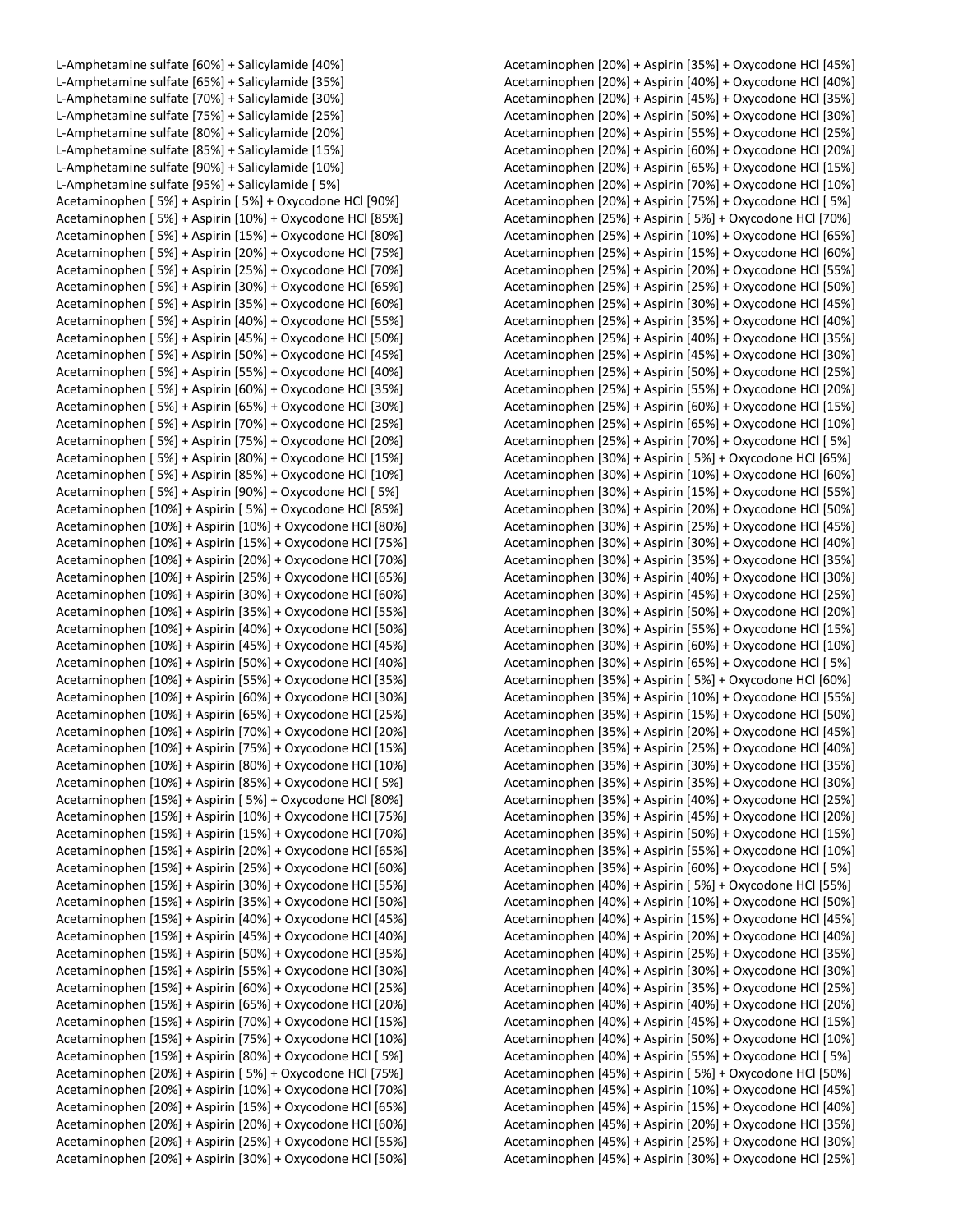Acetaminophen [45%] + Aspirin [35%] + Oxycodone HCl [20%] Acetaminophen [45%] + Aspirin [40%] + Oxycodone HCl [15%] Acetaminophen [45%] + Aspirin [45%] + Oxycodone HCl [10%] Acetaminophen [45%] + Aspirin [50%] + Oxycodone HCl [ 5%] Acetaminophen [50%] + Aspirin [ 5%] + Oxycodone HCl [45%] Acetaminophen [50%] + Aspirin [10%] + Oxycodone HCl [40%] Acetaminophen [50%] + Aspirin [15%] + Oxycodone HCl [35%] Acetaminophen [50%] + Aspirin [20%] + Oxycodone HCl [30%] Acetaminophen [50%] + Aspirin [25%] + Oxycodone HCl [25%] Acetaminophen [50%] + Aspirin [30%] + Oxycodone HCl [20%] Acetaminophen [50%] + Aspirin [35%] + Oxycodone HCl [15%] Acetaminophen [50%] + Aspirin [40%] + Oxycodone HCl [10%] Acetaminophen [50%] + Aspirin [45%] + Oxycodone HCl [ 5%] Acetaminophen [55%] + Aspirin [ 5%] + Oxycodone HCl [40%] Acetaminophen [55%] + Aspirin [10%] + Oxycodone HCl [35%] Acetaminophen [55%] + Aspirin [15%] + Oxycodone HCl [30%] Acetaminophen [55%] + Aspirin [20%] + Oxycodone HCl [25%] Acetaminophen [55%] + Aspirin [25%] + Oxycodone HCl [20%] Acetaminophen [55%] + Aspirin [30%] + Oxycodone HCl [15%] Acetaminophen [55%] + Aspirin [35%] + Oxycodone HCl [10%] Acetaminophen [55%] + Aspirin [40%] + Oxycodone HCl [ 5%] Acetaminophen [60%] + Aspirin [ 5%] + Oxycodone HCl [35%] Acetaminophen [60%] + Aspirin [10%] + Oxycodone HCl [30%] Acetaminophen [60%] + Aspirin [15%] + Oxycodone HCl [25%] Acetaminophen [60%] + Aspirin [20%] + Oxycodone HCl [20%] Acetaminophen [60%] + Aspirin [25%] + Oxycodone HCl [15%] Acetaminophen [60%] + Aspirin [30%] + Oxycodone HCl [10%] Acetaminophen [60%] + Aspirin [35%] + Oxycodone HCl [ 5%] Acetaminophen [65%] + Aspirin [ 5%] + Oxycodone HCl [30%] Acetaminophen [65%] + Aspirin [10%] + Oxycodone HCl [25%] Acetaminophen [65%] + Aspirin [15%] + Oxycodone HCl [20%] Acetaminophen [65%] + Aspirin [20%] + Oxycodone HCl [15%] Acetaminophen [65%] + Aspirin [25%] + Oxycodone HCl [10%] Acetaminophen [65%] + Aspirin [30%] + Oxycodone HCl [ 5%] Acetaminophen [70%] + Aspirin [ 5%] + Oxycodone HCl [25%] Acetaminophen [70%] + Aspirin [10%] + Oxycodone HCl [20%] Acetaminophen [70%] + Aspirin [15%] + Oxycodone HCl [15%] Acetaminophen [70%] + Aspirin [20%] + Oxycodone HCl [10%] Acetaminophen [70%] + Aspirin [25%] + Oxycodone HCl [ 5%] Acetaminophen [75%] + Aspirin [ 5%] + Oxycodone HCl [20%] Acetaminophen [75%] + Aspirin [10%] + Oxycodone HCl [15%] Acetaminophen [75%] + Aspirin [15%] + Oxycodone HCl [10%] Acetaminophen [75%] + Aspirin [20%] + Oxycodone HCl [ 5%] Acetaminophen [80%] + Aspirin [ 5%] + Oxycodone HCl [15%] Acetaminophen [80%] + Aspirin [10%] + Oxycodone HCl [10%] Acetaminophen [80%] + Aspirin [15%] + Oxycodone HCl [ 5%] Acetaminophen [85%] + Aspirin [ 5%] + Oxycodone HCl [10%] Acetaminophen [85%] + Aspirin [10%] + Oxycodone HCl [ 5%] Acetaminophen [90%] + Aspirin [ 5%] + Oxycodone HCl [ 5%] Acetaminophen [ 5%] + Aspirin [95%] Acetaminophen [10%] + Aspirin [90%] Acetaminophen [15%] + Aspirin [85%] Acetaminophen [20%] + Aspirin [80%] Acetaminophen [25%] + Aspirin [75%] Acetaminophen [30%] + Aspirin [70%] Acetaminophen [35%] + Aspirin [65%] Acetaminophen [40%] + Aspirin [60%] Acetaminophen [45%] + Aspirin [55%] Acetaminophen [50%] + Aspirin [50%] Acetaminophen [55%] + Aspirin [45%] Acetaminophen [60%] + Aspirin [40%] Acetaminophen [65%] + Aspirin [35%] Acetaminophen [70%] + Aspirin [30%] Acetaminophen [75%] + Aspirin [25%] Acetaminophen [80%] + Aspirin [20%]

Acetaminophen [85%] + Aspirin [15%] Acetaminophen [90%] + Aspirin [10%] Acetaminophen [95%] + Aspirin [ 5%] Acetaminophen [ 5%] + Oxycodone HCl [95%] Acetaminophen [10%] + Oxycodone HCl [90%] Acetaminophen [15%] + Oxycodone HCl [85%] Acetaminophen [20%] + Oxycodone HCl [80%] Acetaminophen [25%] + Oxycodone HCl [75%] Acetaminophen [30%] + Oxycodone HCl [70%] Acetaminophen [35%] + Oxycodone HCl [65%] Acetaminophen [40%] + Oxycodone HCl [60%] Acetaminophen [45%] + Oxycodone HCl [55%] Acetaminophen [50%] + Oxycodone HCl [50%] Acetaminophen [55%] + Oxycodone HCl [45%] Acetaminophen [60%] + Oxycodone HCl [40%] Acetaminophen [65%] + Oxycodone HCl [35%] Acetaminophen [70%] + Oxycodone HCl [30%] Acetaminophen [75%] + Oxycodone HCl [25%] Acetaminophen [80%] + Oxycodone HCl [20%] Acetaminophen [85%] + Oxycodone HCl [15%] Acetaminophen [90%] + Oxycodone HCl [10%] Acetaminophen [95%] + Oxycodone HCl [ 5%] Aspirin [ 5%] + Oxycodone HCl [95%] Aspirin [10%] + Oxycodone HCl [90%] Aspirin [15%] + Oxycodone HCl [85%] Aspirin [20%] + Oxycodone HCl [80%] Aspirin [25%] + Oxycodone HCl [75%] Aspirin [30%] + Oxycodone HCl [70%] Aspirin [35%] + Oxycodone HCl [65%] Aspirin [40%] + Oxycodone HCl [60%] Aspirin [45%] + Oxycodone HCl [55%] Aspirin [50%] + Oxycodone HCl [50%] Aspirin [55%] + Oxycodone HCl [45%] Aspirin [60%] + Oxycodone HCl [40%] Aspirin [65%] + Oxycodone HCl [35%] Aspirin [70%] + Oxycodone HCl [30%] Aspirin [75%] + Oxycodone HCl [25%] Aspirin [80%] + Oxycodone HCl [20%] Aspirin [85%] + Oxycodone HCl [15%] Aspirin [90%] + Oxycodone HCl [10%] Aspirin [95%] + Oxycodone HCl [ 5%] Cocaine HCl [ 5%] + Acetaminophen [95%] Cocaine HCl [10%] + Acetaminophen [90%] Cocaine HCl [15%] + Acetaminophen [85%] Cocaine HCl [20%] + Acetaminophen [80%] Cocaine HCl [25%] + Acetaminophen [75%] Cocaine HCl [30%] + Acetaminophen [70%] Cocaine HCl [35%] + Acetaminophen [65%] Cocaine HCl [40%] + Acetaminophen [60%] Cocaine HCl [45%] + Acetaminophen [55%] Cocaine HCl [50%] + Acetaminophen [50%] Cocaine HCl [55%] + Acetaminophen [45%] Cocaine HCl [60%] + Acetaminophen [40%] Cocaine HCl [65%] + Acetaminophen [35%] Cocaine HCl [70%] + Acetaminophen [30%] Cocaine HCl [75%] + Acetaminophen [25%] Cocaine HCl [80%] + Acetaminophen [20%] Cocaine HCl [85%] + Acetaminophen [15%] Cocaine HCl [90%] + Acetaminophen [10%] Cocaine HCl [95%] + Acetaminophen [ 5%] Cocaine HCl [ 5%] + L-Amphetamine sulfate [95%] Cocaine HCl [10%] + L-Amphetamine sulfate [90%] Cocaine HCl [15%] + L-Amphetamine sulfate [85%] Cocaine HCl [20%] + L-Amphetamine sulfate [80%] Cocaine HCl [25%] + L-Amphetamine sulfate [75%]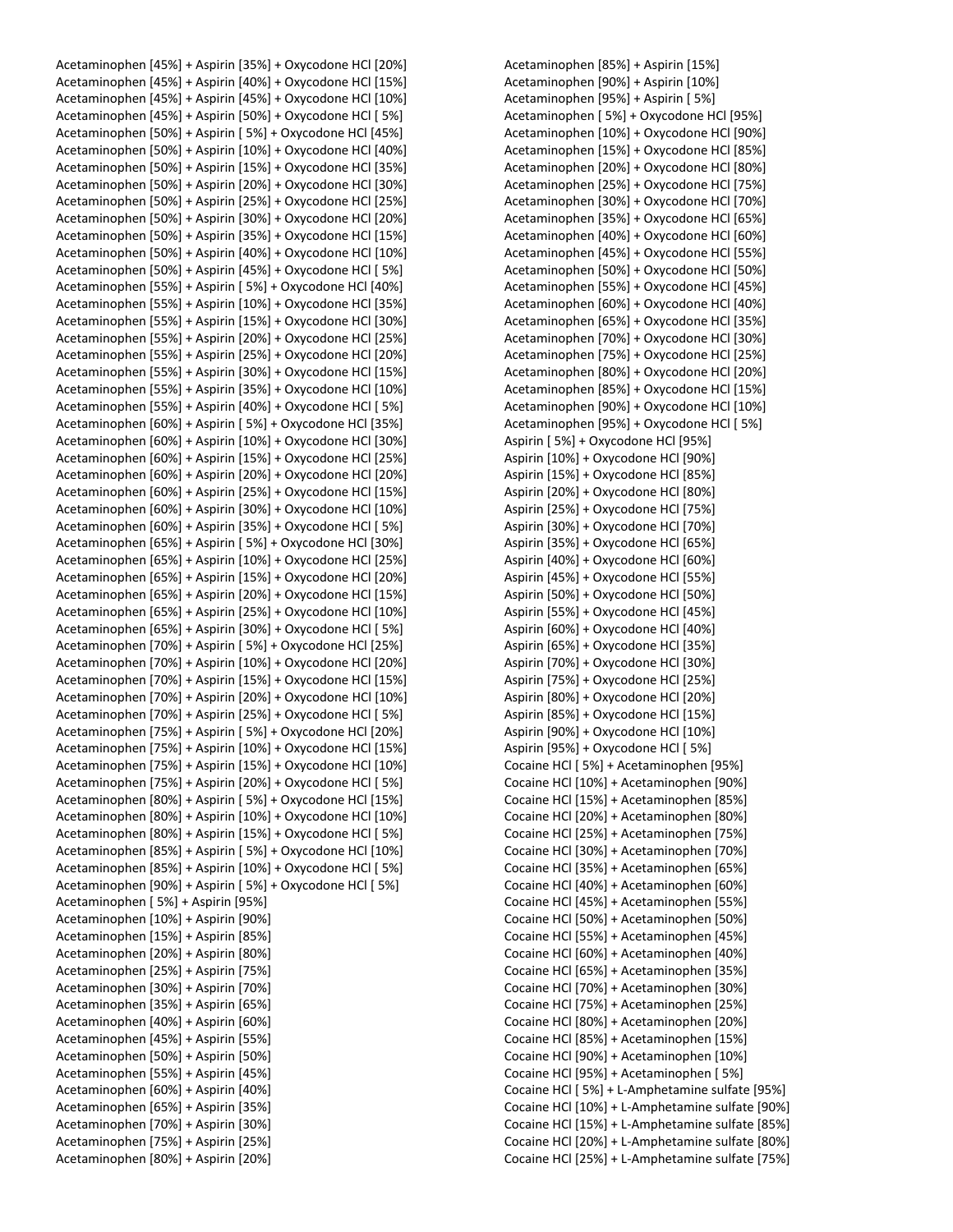Cocaine HCl [30%] + L-Amphetamine sulfate [70%] Cocaine HCl [35%] + L-Amphetamine sulfate [65%] Cocaine HCl [40%] + L-Amphetamine sulfate [60%] Cocaine HCl [45%] + L-Amphetamine sulfate [55%] Cocaine HCl [50%] + L-Amphetamine sulfate [50%] Cocaine HCl [55%] + L-Amphetamine sulfate [45%] Cocaine HCl [60%] + L-Amphetamine sulfate [40%] Cocaine HCl [65%] + L-Amphetamine sulfate [35%] Cocaine HCl [70%] + L-Amphetamine sulfate [30%] Cocaine HCl [75%] + L-Amphetamine sulfate [25%] Cocaine HCl [80%] + L-Amphetamine sulfate [20%] Cocaine HCl [85%] + L-Amphetamine sulfate [15%] Cocaine HCl [90%] + L-Amphetamine sulfate [10%] Cocaine HCl [95%] + L-Amphetamine sulfate [ 5%] Cocaine HCl [ 5%] + Atropine [95%] Cocaine HCl [10%] + Atropine [90%] Cocaine HCl [15%] + Atropine [85%] Cocaine HCl [20%] + Atropine [80%] Cocaine HCl [25%] + Atropine [75%] Cocaine HCl [30%] + Atropine [70%] Cocaine HCl [35%] + Atropine [65%] Cocaine HCl [40%] + Atropine [60%] Cocaine HCl [45%] + Atropine [55%] Cocaine HCl [50%] + Atropine [50%] Cocaine HCl [55%] + Atropine [45%] Cocaine HCl [60%] + Atropine [40%] Cocaine HCl [65%] + Atropine [35%] Cocaine HCl [70%] + Atropine [30%] Cocaine HCl [75%] + Atropine [25%] Cocaine HCl [80%] + Atropine [20%] Cocaine HCl [85%] + Atropine [15%] Cocaine HCl [90%] + Atropine [10%] Cocaine HCl [95%] + Atropine [ 5%] Cocaine HCl [ 5%] + Benzocaine [95%] Cocaine HCl [10%] + Benzocaine [90%] Cocaine HCl [15%] + Benzocaine [85%] Cocaine HCl [20%] + Benzocaine [80%] Cocaine HCl [25%] + Benzocaine [75%] Cocaine HCl [30%] + Benzocaine [70%] Cocaine HCl [35%] + Benzocaine [65%] Cocaine HCl [40%] + Benzocaine [60%] Cocaine HCl [45%] + Benzocaine [55%] Cocaine HCl [50%] + Benzocaine [50%] Cocaine HCl [55%] + Benzocaine [45%] Cocaine HCl [60%] + Benzocaine [40%] Cocaine HCl [65%] + Benzocaine [35%] Cocaine HCl [70%] + Benzocaine [30%] Cocaine HCl [75%] + Benzocaine [25%] Cocaine HCl [80%] + Benzocaine [20%] Cocaine HCl [85%] + Benzocaine [15%] Cocaine HCl [90%] + Benzocaine [10%] Cocaine HCl [95%] + Benzocaine [ 5%] Cocaine HCl [ 5%] + Caffeine [95%] Cocaine HCl [10%] + Caffeine [90%] Cocaine HCl [15%] + Caffeine [85%] Cocaine HCl [20%] + Caffeine [80%] Cocaine HCl [25%] + Caffeine [75%] Cocaine HCl [30%] + Caffeine [70%] Cocaine HCl [35%] + Caffeine [65%] Cocaine HCl [40%] + Caffeine [60%] Cocaine HCl [45%] + Caffeine [55%] Cocaine HCl [50%] + Caffeine [50%] Cocaine HCl [55%] + Caffeine [45%] Cocaine HCl [60%] + Caffeine [40%] Cocaine HCl [65%] + Caffeine [35%]

Cocaine HCl [70%] + Caffeine [30%] Cocaine HCl [75%] + Caffeine [25%] Cocaine HCl [80%] + Caffeine [20%] Cocaine HCl [85%] + Caffeine [15%] Cocaine HCl [90%] + Caffeine [10%] Cocaine HCl [95%] + Caffeine [ 5%] Cocaine HCl [ 5%] + Diphenhydramine HCl [95%] Cocaine HCl [10%] + Diphenhydramine HCl [90%] Cocaine HCl [15%] + Diphenhydramine HCl [85%] Cocaine HCl [20%] + Diphenhydramine HCl [80%] Cocaine HCl [25%] + Diphenhydramine HCl [75%] Cocaine HCl [30%] + Diphenhydramine HCl [70%] Cocaine HCl [35%] + Diphenhydramine HCl [65%] Cocaine HCl [40%] + Diphenhydramine HCl [60%] Cocaine HCl [45%] + Diphenhydramine HCl [55%] Cocaine HCl [50%] + Diphenhydramine HCl [50%] Cocaine HCl [55%] + Diphenhydramine HCl [45%] Cocaine HCl [60%] + Diphenhydramine HCl [40%] Cocaine HCl [65%] + Diphenhydramine HCl [35%] Cocaine HCl [70%] + Diphenhydramine HCl [30%] Cocaine HCl [75%] + Diphenhydramine HCl [25%] Cocaine HCl [80%] + Diphenhydramine HCl [20%] Cocaine HCl [85%] + Diphenhydramine HCl [15%] Cocaine HCl [90%] + Diphenhydramine HCl [10%] Cocaine HCl [95%] + Diphenhydramine HCl [ 5%] Cocaine HCl [ 5%] + Ephedrine HCl [95%] Cocaine HCl [10%] + Ephedrine HCl [90%] Cocaine HCl [15%] + Ephedrine HCl [85%] Cocaine HCl [20%] + Ephedrine HCl [80%] Cocaine HCl [25%] + Ephedrine HCl [75%] Cocaine HCl [30%] + Ephedrine HCl [70%] Cocaine HCl [35%] + Ephedrine HCl [65%] Cocaine HCl [40%] + Ephedrine HCl [60%] Cocaine HCl [45%] + Ephedrine HCl [55%] Cocaine HCl [50%] + Ephedrine HCl [50%] Cocaine HCl [55%] + Ephedrine HCl [45%] Cocaine HCl [60%] + Ephedrine HCl [40%] Cocaine HCl [65%] + Ephedrine HCl [35%] Cocaine HCl [70%] + Ephedrine HCl [30%] Cocaine HCl [75%] + Ephedrine HCl [25%] Cocaine HCl [80%] + Ephedrine HCl [20%] Cocaine HCl [85%] + Ephedrine HCl [15%] Cocaine HCl [90%] + Ephedrine HCl [10%] Cocaine HCl [95%] + Ephedrine HCl [ 5%] Cocaine HCl [ 5%] + Ephedrine sulfate [95%] Cocaine HCl [10%] + Ephedrine sulfate [90%] Cocaine HCl [15%] + Ephedrine sulfate [85%] Cocaine HCl [20%] + Ephedrine sulfate [80%] Cocaine HCl [25%] + Ephedrine sulfate [75%] Cocaine HCl [30%] + Ephedrine sulfate [70%] Cocaine HCl [35%] + Ephedrine sulfate [65%] Cocaine HCl [40%] + Ephedrine sulfate [60%] Cocaine HCl [45%] + Ephedrine sulfate [55%] Cocaine HCl [50%] + Ephedrine sulfate [50%] Cocaine HCl [55%] + Ephedrine sulfate [45%] Cocaine HCl [60%] + Ephedrine sulfate [40%] Cocaine HCl [65%] + Ephedrine sulfate [35%] Cocaine HCl [70%] + Ephedrine sulfate [30%] Cocaine HCl [75%] + Ephedrine sulfate [25%] Cocaine HCl [80%] + Ephedrine sulfate [20%] Cocaine HCl [85%] + Ephedrine sulfate [15%] Cocaine HCl [90%] + Ephedrine sulfate [10%] Cocaine HCl [95%] + Ephedrine sulfate [ 5%] Cocaine HCl [ 5%] + Ibuprofen [95%] Cocaine HCl [10%] + Ibuprofen [90%]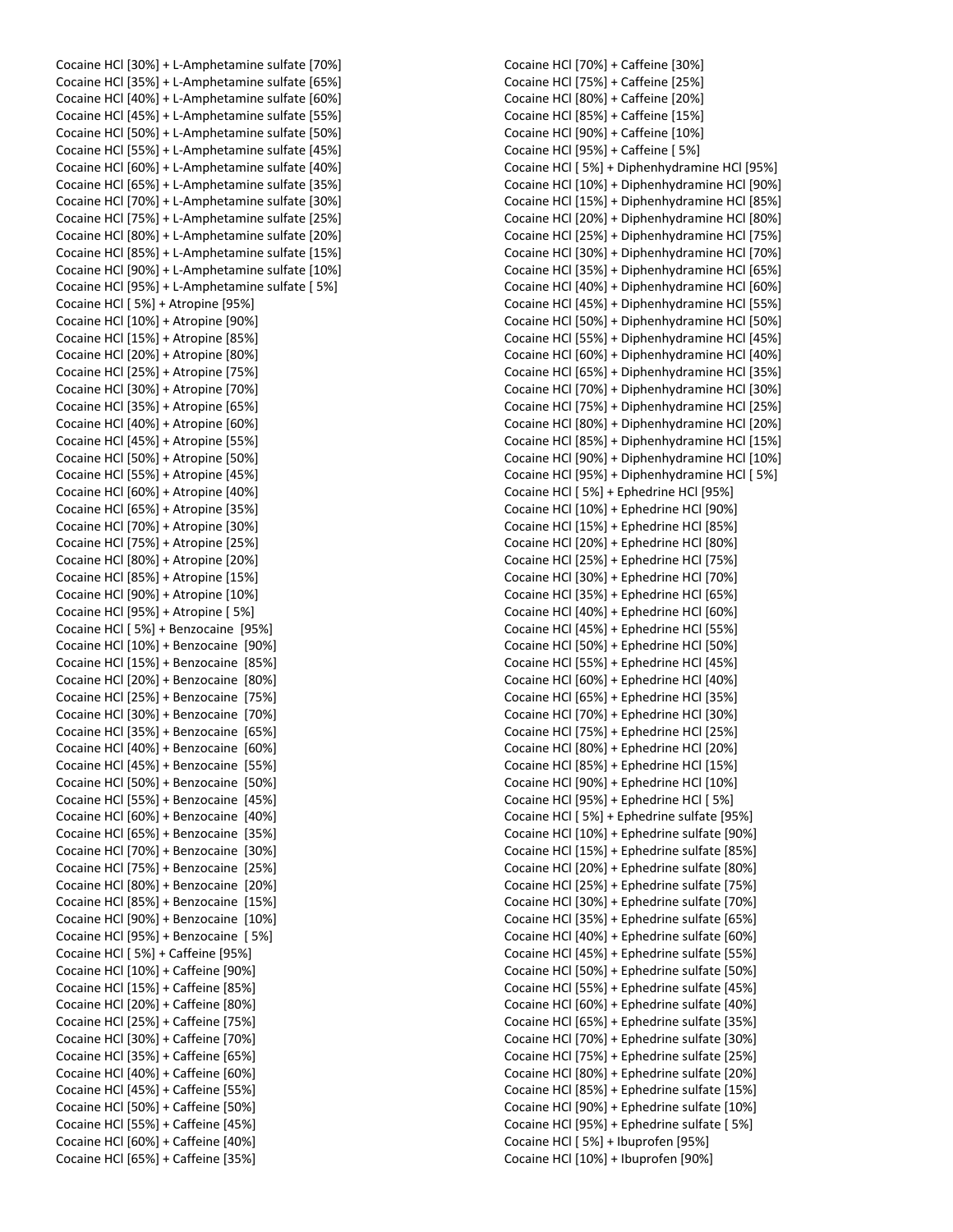Cocaine HCl [15%] + Ibuprofen [85%] Cocaine HCl [20%] + Ibuprofen [80%] Cocaine HCl [25%] + Ibuprofen [75%] Cocaine HCl [30%] + Ibuprofen [70%] Cocaine HCl [35%] + Ibuprofen [65%] Cocaine HCl [40%] + Ibuprofen [60%] Cocaine HCl [45%] + Ibuprofen [55%] Cocaine HCl [50%] + Ibuprofen [50%] Cocaine HCl [55%] + Ibuprofen [45%] Cocaine HCl [60%] + Ibuprofen [40%] Cocaine HCl [65%] + Ibuprofen [35%] Cocaine HCl [70%] + Ibuprofen [30%] Cocaine HCl [75%] + Ibuprofen [25%] Cocaine HCl [80%] + Ibuprofen [20%] Cocaine HCl [85%] + Ibuprofen [15%] Cocaine HCl [90%] + Ibuprofen [10%] Cocaine HCl [95%] + Ibuprofen [ 5%] Cocaine HCl [ 5%] + Mannitol [95%] Cocaine HCl [10%] + Mannitol [90%] Cocaine HCl [15%] + Mannitol [85%] Cocaine HCl [20%] + Mannitol [80%] Cocaine HCl [25%] + Mannitol [75%] Cocaine HCl [30%] + Mannitol [70%] Cocaine HCl [35%] + Mannitol [65%] Cocaine HCl [40%] + Mannitol [60%] Cocaine HCl [45%] + Mannitol [55%] Cocaine HCl [50%] + Mannitol [50%] Cocaine HCl [55%] + Mannitol [45%] Cocaine HCl [60%] + Mannitol [40%] Cocaine HCl [65%] + Mannitol [35%] Cocaine HCl [70%] + Mannitol [30%] Cocaine HCl [75%] + Mannitol [25%] Cocaine HCl [80%] + Mannitol [20%] Cocaine HCl [85%] + Mannitol [15%] Cocaine HCl [90%] + Mannitol [10%] Cocaine HCl [95%] + Mannitol [ 5%] Cocaine HCl [ 5%] + Lidocaine HCl.H2O [95%] Cocaine HCl [10%] + Lidocaine HCl.H2O [90%] Cocaine HCl [15%] + Lidocaine HCl.H2O [85%] Cocaine HCl [20%] + Lidocaine HCl.H2O [80%] Cocaine HCl [25%] + Lidocaine HCl.H2O [75%] Cocaine HCl [30%] + Lidocaine HCl.H2O [70%] Cocaine HCl [35%] + Lidocaine HCl.H2O [65%] Cocaine HCl [40%] + Lidocaine HCl.H2O [60%] Cocaine HCl [45%] + Lidocaine HCl.H2O [55%] Cocaine HCl [50%] + Lidocaine HCl.H2O [50%] Cocaine HCl [55%] + Lidocaine HCl.H2O [45%] Cocaine HCl [60%] + Lidocaine HCl.H2O [40%] Cocaine HCl [65%] + Lidocaine HCl.H2O [35%] Cocaine HCl [70%] + Lidocaine HCl.H2O [30%] Cocaine HCl [75%] + Lidocaine HCl.H2O [25%] Cocaine HCl [80%] + Lidocaine HCl.H2O [20%] Cocaine HCl [85%] + Lidocaine HCl.H2O [15%] Cocaine HCl [90%] + Lidocaine HCl.H2O [10%] Cocaine HCl [95%] + Lidocaine HCl.H2O [ 5%] Cocaine HCl [ 5%] + Methamphetamine HCl [95%] Cocaine HCl [10%] + Methamphetamine HCl [90%] Cocaine HCl [15%] + Methamphetamine HCl [85%] Cocaine HCl [20%] + Methamphetamine HCl [80%] Cocaine HCl [25%] + Methamphetamine HCl [75%] Cocaine HCl [30%] + Methamphetamine HCl [70%] Cocaine HCl [35%] + Methamphetamine HCl [65%] Cocaine HCl [40%] + Methamphetamine HCl [60%] Cocaine HCl [45%] + Methamphetamine HCl [55%] Cocaine HCl [50%] + Methamphetamine HCl [50%]

Cocaine HCl [55%] + Methamphetamine HCl [45%] Cocaine HCl [60%] + Methamphetamine HCl [40%] Cocaine HCl [65%] + Methamphetamine HCl [35%] Cocaine HCl [70%] + Methamphetamine HCl [30%] Cocaine HCl [75%] + Methamphetamine HCl [25%] Cocaine HCl [80%] + Methamphetamine HCl [20%] Cocaine HCl [85%] + Methamphetamine HCl [15%] Cocaine HCl [90%] + Methamphetamine HCl [10%] Cocaine HCl [95%] + Methamphetamine HCl [ 5%] Cocaine HCl [ 5%] + Morphine [95%] Cocaine HCl [10%] + Morphine [90%] Cocaine HCl [15%] + Morphine [85%] Cocaine HCl [20%] + Morphine [80%] Cocaine HCl [25%] + Morphine [75%] Cocaine HCl [30%] + Morphine [70%] Cocaine HCl [35%] + Morphine [65%] Cocaine HCl [40%] + Morphine [60%] Cocaine HCl [45%] + Morphine [55%] Cocaine HCl [50%] + Morphine [50%] Cocaine HCl [55%] + Morphine [45%] Cocaine HCl [60%] + Morphine [40%] Cocaine HCl [65%] + Morphine [35%] Cocaine HCl [70%] + Morphine [30%] Cocaine HCl [75%] + Morphine [25%] Cocaine HCl [80%] + Morphine [20%] Cocaine HCl [85%] + Morphine [15%] Cocaine HCl [90%] + Morphine [10%] Cocaine HCl [95%] + Morphine [ 5%] Cocaine HCl [ 5%] + Lidocaine [95%] Cocaine HCl [10%] + Lidocaine [90%] Cocaine HCl [15%] + Lidocaine [85%] Cocaine HCl [20%] + Lidocaine [80%] Cocaine HCl [25%] + Lidocaine [75%] Cocaine HCl [30%] + Lidocaine [70%] Cocaine HCl [35%] + Lidocaine [65%] Cocaine HCl [40%] + Lidocaine [60%] Cocaine HCl [45%] + Lidocaine [55%] Cocaine HCl [50%] + Lidocaine [50%] Cocaine HCl [55%] + Lidocaine [45%] Cocaine HCl [60%] + Lidocaine [40%] Cocaine HCl [65%] + Lidocaine [35%] Cocaine HCl [70%] + Lidocaine [30%] Cocaine HCl [75%] + Lidocaine [25%] Cocaine HCl [80%] + Lidocaine [20%] Cocaine HCl [85%] + Lidocaine [15%] Cocaine HCl [90%] + Lidocaine [10%] Cocaine HCl [95%] + Lidocaine [ 5%] Cocaine HCl [ 5%] + Phencyclidine [95%] Cocaine HCl [10%] + Phencyclidine [90%] Cocaine HCl [15%] + Phencyclidine [85%] Cocaine HCl [20%] + Phencyclidine [80%] Cocaine HCl [25%] + Phencyclidine [75%] Cocaine HCl [30%] + Phencyclidine [70%] Cocaine HCl [35%] + Phencyclidine [65%] Cocaine HCl [40%] + Phencyclidine [60%] Cocaine HCl [45%] + Phencyclidine [55%] Cocaine HCl [50%] + Phencyclidine [50%] Cocaine HCl [55%] + Phencyclidine [45%] Cocaine HCl [60%] + Phencyclidine [40%] Cocaine HCl [65%] + Phencyclidine [35%] Cocaine HCl [70%] + Phencyclidine [30%] Cocaine HCl [75%] + Phencyclidine [25%] Cocaine HCl [80%] + Phencyclidine [20%] Cocaine HCl [85%] + Phencyclidine [15%] Cocaine HCl [90%] + Phencyclidine [10%]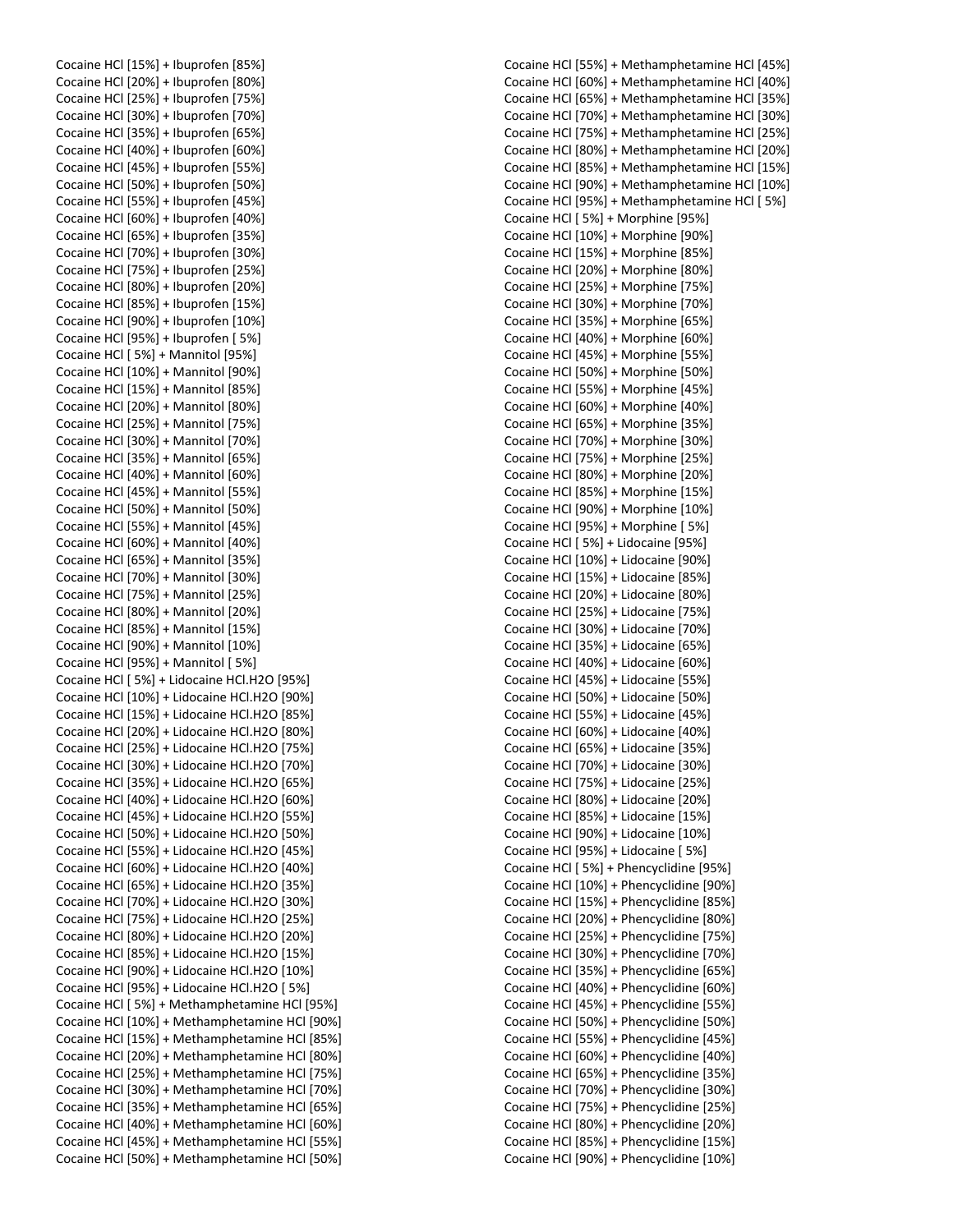Cocaine HCl [95%] + Phencyclidine [ 5%] Cocaine HCl [ 5%] + Novocaine [95%] Cocaine HCl [10%] + Novocaine [90%] Cocaine HCl [15%] + Novocaine [85%] Cocaine HCl [20%] + Novocaine [80%] Cocaine HCl [25%] + Novocaine [75%] Cocaine HCl [30%] + Novocaine [70%] Cocaine HCl [35%] + Novocaine [65%] Cocaine HCl [40%] + Novocaine [60%] Cocaine HCl [45%] + Novocaine [55%] Cocaine HCl [50%] + Novocaine [50%] Cocaine HCl [55%] + Novocaine [45%] Cocaine HCl [60%] + Novocaine [40%] Cocaine HCl [65%] + Novocaine [35%] Cocaine HCl [70%] + Novocaine [30%] Cocaine HCl [75%] + Novocaine [25%] Cocaine HCl [80%] + Novocaine [20%] Cocaine HCl [85%] + Novocaine [15%] Cocaine HCl [90%] + Novocaine [10%] Cocaine HCl [95%] + Novocaine [ 5%] Cocaine HCl [ 5%] + Quinine sulfate [95%] Cocaine HCl [10%] + Quinine sulfate [90%] Cocaine HCl [15%] + Quinine sulfate [85%] Cocaine HCl [20%] + Quinine sulfate [80%] Cocaine HCl [25%] + Quinine sulfate [75%] Cocaine HCl [30%] + Quinine sulfate [70%] Cocaine HCl [35%] + Quinine sulfate [65%] Cocaine HCl [40%] + Quinine sulfate [60%] Cocaine HCl [45%] + Quinine sulfate [55%] Cocaine HCl [50%] + Quinine sulfate [50%] Cocaine HCl [55%] + Quinine sulfate [45%] Cocaine HCl [60%] + Quinine sulfate [40%] Cocaine HCl [65%] + Quinine sulfate [35%] Cocaine HCl [70%] + Quinine sulfate [30%] Cocaine HCl [75%] + Quinine sulfate [25%] Cocaine HCl [80%] + Quinine sulfate [20%] Cocaine HCl [85%] + Quinine sulfate [15%] Cocaine HCl [90%] + Quinine sulfate [10%] Cocaine HCl [95%] + Quinine sulfate [ 5%] Cocaine HCl [ 5%] + Phenmetrazine [95%] Cocaine HCl [10%] + Phenmetrazine [90%] Cocaine HCl [15%] + Phenmetrazine [85%] Cocaine HCl [20%] + Phenmetrazine [80%] Cocaine HCl [25%] + Phenmetrazine [75%] Cocaine HCl [30%] + Phenmetrazine [70%] Cocaine HCl [35%] + Phenmetrazine [65%] Cocaine HCl [40%] + Phenmetrazine [60%] Cocaine HCl [45%] + Phenmetrazine [55%] Cocaine HCl [50%] + Phenmetrazine [50%] Cocaine HCl [55%] + Phenmetrazine [45%] Cocaine HCl [60%] + Phenmetrazine [40%] Cocaine HCl [65%] + Phenmetrazine [35%] Cocaine HCl [70%] + Phenmetrazine [30%] Cocaine HCl [75%] + Phenmetrazine [25%] Cocaine HCl [80%] + Phenmetrazine [20%] Cocaine HCl [85%] + Phenmetrazine [15%] Cocaine HCl [90%] + Phenmetrazine [10%] Cocaine HCl [95%] + Phenmetrazine [ 5%] Cocaine HCl [ 5%] + Prilocaine HCl [95%] Cocaine HCl [10%] + Prilocaine HCl [90%] Cocaine HCl [15%] + Prilocaine HCl [85%] Cocaine HCl [20%] + Prilocaine HCl [80%] Cocaine HCl [25%] + Prilocaine HCl [75%] Cocaine HCl [30%] + Prilocaine HCl [70%] Cocaine HCl [35%] + Prilocaine HCl [65%]

Cocaine HCl [40%] + Prilocaine HCl [60%] Cocaine HCl [45%] + Prilocaine HCl [55%] Cocaine HCl [50%] + Prilocaine HCl [50%] Cocaine HCl [55%] + Prilocaine HCl [45%] Cocaine HCl [60%] + Prilocaine HCl [40%] Cocaine HCl [65%] + Prilocaine HCl [35%] Cocaine HCl [70%] + Prilocaine HCl [30%] Cocaine HCl [75%] + Prilocaine HCl [25%] Cocaine HCl [80%] + Prilocaine HCl [20%] Cocaine HCl [85%] + Prilocaine HCl [15%] Cocaine HCl [90%] + Prilocaine HCl [10%] Cocaine HCl [95%] + Prilocaine HCl [ 5%] Cocaine HCl [ 5%] + Salicylamide [95%] Cocaine HCl [10%] + Salicylamide [90%] Cocaine HCl [15%] + Salicylamide [85%] Cocaine HCl [20%] + Salicylamide [80%] Cocaine HCl [25%] + Salicylamide [75%] Cocaine HCl [30%] + Salicylamide [70%] Cocaine HCl [35%] + Salicylamide [65%] Cocaine HCl [40%] + Salicylamide [60%] Cocaine HCl [45%] + Salicylamide [55%] Cocaine HCl [50%] + Salicylamide [50%] Cocaine HCl [55%] + Salicylamide [45%] Cocaine HCl [60%] + Salicylamide [40%] Cocaine HCl [65%] + Salicylamide [35%] Cocaine HCl [70%] + Salicylamide [30%] Cocaine HCl [75%] + Salicylamide [25%] Cocaine HCl [80%] + Salicylamide [20%] Cocaine HCl [85%] + Salicylamide [15%] Cocaine HCl [90%] + Salicylamide [10%] Cocaine HCl [95%] + Salicylamide [ 5%] Cocaine HCl [ 5%] + Fructose [95%] Cocaine HCl [10%] + Fructose [90%] Cocaine HCl [15%] + Fructose [85%] Cocaine HCl [20%] + Fructose [80%] Cocaine HCl [25%] + Fructose [75%] Cocaine HCl [30%] + Fructose [70%] Cocaine HCl [35%] + Fructose [65%] Cocaine HCl [40%] + Fructose [60%] Cocaine HCl [45%] + Fructose [55%] Cocaine HCl [50%] + Fructose [50%] Cocaine HCl [55%] + Fructose [45%] Cocaine HCl [60%] + Fructose [40%] Cocaine HCl [65%] + Fructose [35%] Cocaine HCl [70%] + Fructose [30%] Cocaine HCl [75%] + Fructose [25%] Cocaine HCl [80%] + Fructose [20%] Cocaine HCl [85%] + Fructose [15%] Cocaine HCl [90%] + Fructose [10%] Cocaine HCl [95%] + Fructose [ 5%] Cocaine HCl [ 5%] + Hydroxyzine 2HCl [95%] Cocaine HCl [10%] + Hydroxyzine 2HCl [90%] Cocaine HCl [15%] + Hydroxyzine 2HCl [85%] Cocaine HCl [20%] + Hydroxyzine 2HCl [80%] Cocaine HCl [25%] + Hydroxyzine 2HCl [75%] Cocaine HCl [30%] + Hydroxyzine 2HCl [70%] Cocaine HCl [35%] + Hydroxyzine 2HCl [65%] Cocaine HCl [40%] + Hydroxyzine 2HCl [60%] Cocaine HCl [45%] + Hydroxyzine 2HCl [55%] Cocaine HCl [50%] + Hydroxyzine 2HCl [50%] Cocaine HCl [55%] + Hydroxyzine 2HCl [45%] Cocaine HCl [60%] + Hydroxyzine 2HCl [40%] Cocaine HCl [65%] + Hydroxyzine 2HCl [35%] Cocaine HCl [70%] + Hydroxyzine 2HCl [30%] Cocaine HCl [75%] + Hydroxyzine 2HCl [25%]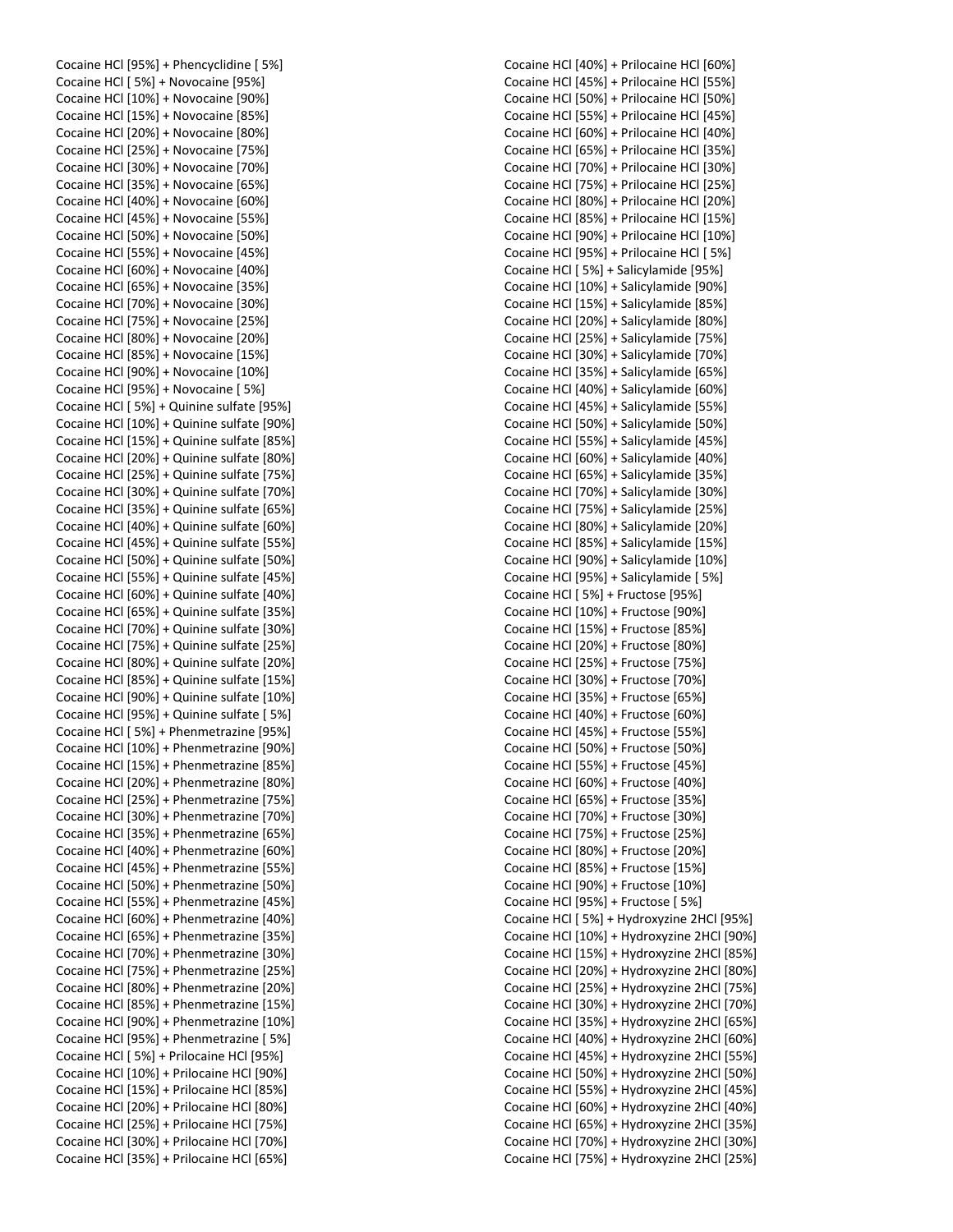Cocaine HCl [80%] + Hydroxyzine 2HCl [20%] Cocaine HCl [85%] + Hydroxyzine 2HCl [15%] Cocaine HCl [90%] + Hydroxyzine 2HCl [10%] Cocaine HCl [95%] + Hydroxyzine 2HCl [ 5%] Cocaine HCl [ 5%] + Hydroxyzine HCl [95%] Cocaine HCl [10%] + Hydroxyzine HCl [90%] Cocaine HCl [15%] + Hydroxyzine HCl [85%] Cocaine HCl [20%] + Hydroxyzine HCl [80%] Cocaine HCl [25%] + Hydroxyzine HCl [75%] Cocaine HCl [30%] + Hydroxyzine HCl [70%] Cocaine HCl [35%] + Hydroxyzine HCl [65%] Cocaine HCl [40%] + Hydroxyzine HCl [60%] Cocaine HCl [45%] + Hydroxyzine HCl [55%] Cocaine HCl [50%] + Hydroxyzine HCl [50%] Cocaine HCl [55%] + Hydroxyzine HCl [45%] Cocaine HCl [60%] + Hydroxyzine HCl [40%] Cocaine HCl [65%] + Hydroxyzine HCl [35%] Cocaine HCl [70%] + Hydroxyzine HCl [30%] Cocaine HCl [75%] + Hydroxyzine HCl [25%] Cocaine HCl [80%] + Hydroxyzine HCl [20%] Cocaine HCl [85%] + Hydroxyzine HCl [15%] Cocaine HCl [90%] + Hydroxyzine HCl [10%] Cocaine HCl [95%] + Hydroxyzine HCl [ 5%] Cocaine HCl [ 5%] + Atropine sulfate H2O [95%] Cocaine HCl [10%] + Atropine sulfate H2O [90%] Cocaine HCl [15%] + Atropine sulfate H2O [85%] Cocaine HCl [20%] + Atropine sulfate H2O [80%] Cocaine HCl [25%] + Atropine sulfate H2O [75%] Cocaine HCl [30%] + Atropine sulfate H2O [70%] Cocaine HCl [35%] + Atropine sulfate H2O [65%] Cocaine HCl [40%] + Atropine sulfate H2O [60%] Cocaine HCl [45%] + Atropine sulfate H2O [55%] Cocaine HCl [50%] + Atropine sulfate H2O [50%] Cocaine HCl [55%] + Atropine sulfate H2O [45%] Cocaine HCl [60%] + Atropine sulfate H2O [40%] Cocaine HCl [65%] + Atropine sulfate H2O [35%] Cocaine HCl [70%] + Atropine sulfate H2O [30%] Cocaine HCl [75%] + Atropine sulfate H2O [25%] Cocaine HCl [80%] + Atropine sulfate H2O [20%] Cocaine HCl [85%] + Atropine sulfate H2O [15%] Cocaine HCl [90%] + Atropine sulfate H2O [10%] Cocaine HCl [95%] + Atropine sulfate H2O [ 5%] Cocaine HCl [ 5%] + Phenmetrazine HCl [95%] Cocaine HCl [10%] + Phenmetrazine HCl [90%] Cocaine HCl [15%] + Phenmetrazine HCl [85%] Cocaine HCl [20%] + Phenmetrazine HCl [80%] Cocaine HCl [25%] + Phenmetrazine HCl [75%] Cocaine HCl [30%] + Phenmetrazine HCl [70%] Cocaine HCl [35%] + Phenmetrazine HCl [65%] Cocaine HCl [40%] + Phenmetrazine HCl [60%] Cocaine HCl [45%] + Phenmetrazine HCl [55%] Cocaine HCl [50%] + Phenmetrazine HCl [50%] Cocaine HCl [55%] + Phenmetrazine HCl [45%] Cocaine HCl [60%] + Phenmetrazine HCl [40%] Cocaine HCl [65%] + Phenmetrazine HCl [35%] Cocaine HCl [70%] + Phenmetrazine HCl [30%] Cocaine HCl [75%] + Phenmetrazine HCl [25%] Cocaine HCl [80%] + Phenmetrazine HCl [20%] Cocaine HCl [85%] + Phenmetrazine HCl [15%] Cocaine HCl [90%] + Phenmetrazine HCl [10%] Cocaine HCl [95%] + Phenmetrazine HCl [ 5%] Cocaine HCl [ 5%] + Phenacetin [95%] Cocaine HCl [10%] + Phenacetin [90%] Cocaine HCl [15%] + Phenacetin [85%] Cocaine HCl [20%] + Phenacetin [80%]

Cocaine HCl [25%] + Phenacetin [75%] Cocaine HCl [30%] + Phenacetin [70%] Cocaine HCl [35%] + Phenacetin [65%] Cocaine HCl [40%] + Phenacetin [60%] Cocaine HCl [45%] + Phenacetin [55%] Cocaine HCl [50%] + Phenacetin [50%] Cocaine HCl [55%] + Phenacetin [45%] Cocaine HCl [60%] + Phenacetin [40%] Cocaine HCl [65%] + Phenacetin [35%] Cocaine HCl [70%] + Phenacetin [30%] Cocaine HCl [75%] + Phenacetin [25%] Cocaine HCl [80%] + Phenacetin [20%] Cocaine HCl [85%] + Phenacetin [15%] Cocaine HCl [90%] + Phenacetin [10%] Cocaine HCl [95%] + Phenacetin [ 5%] Cocaine HCl [ 5%] + Phendimetrazine HCl [95%] Cocaine HCl [10%] + Phendimetrazine HCl [90%] Cocaine HCl [15%] + Phendimetrazine HCl [85%] Cocaine HCl [20%] + Phendimetrazine HCl [80%] Cocaine HCl [25%] + Phendimetrazine HCl [75%] Cocaine HCl [30%] + Phendimetrazine HCl [70%] Cocaine HCl [35%] + Phendimetrazine HCl [65%] Cocaine HCl [40%] + Phendimetrazine HCl [60%] Cocaine HCl [45%] + Phendimetrazine HCl [55%] Cocaine HCl [50%] + Phendimetrazine HCl [50%] Cocaine HCl [55%] + Phendimetrazine HCl [45%] Cocaine HCl [60%] + Phendimetrazine HCl [40%] Cocaine HCl [65%] + Phendimetrazine HCl [35%] Cocaine HCl [70%] + Phendimetrazine HCl [30%] Cocaine HCl [75%] + Phendimetrazine HCl [25%] Cocaine HCl [80%] + Phendimetrazine HCl [20%] Cocaine HCl [85%] + Phendimetrazine HCl [15%] Cocaine HCl [90%] + Phendimetrazine HCl [10%] Cocaine HCl [95%] + Phendimetrazine HCl [ 5%] Cocaine HCl [ 5%] + Inosital [95%] Cocaine HCl [10%] + Inosital [90%] Cocaine HCl [15%] + Inosital [85%] Cocaine HCl [20%] + Inosital [80%] Cocaine HCl [25%] + Inosital [75%] Cocaine HCl [30%] + Inosital [70%] Cocaine HCl [35%] + Inosital [65%] Cocaine HCl [40%] + Inosital [60%] Cocaine HCl [45%] + Inosital [55%] Cocaine HCl [50%] + Inosital [50%] Cocaine HCl [55%] + Inosital [45%] Cocaine HCl [60%] + Inosital [40%] Cocaine HCl [65%] + Inosital [35%] Cocaine HCl [70%] + Inosital [30%] Cocaine HCl [75%] + Inosital [25%] Cocaine HCl [80%] + Inosital [20%] Cocaine HCl [85%] + Inosital [15%] Cocaine HCl [90%] + Inosital [10%] Cocaine HCl [95%] + Inosital [ 5%] Cocaine HCl [ 5%] + Tetracaine HCl [95%] Cocaine HCl [10%] + Tetracaine HCl [90%] Cocaine HCl [15%] + Tetracaine HCl [85%] Cocaine HCl [20%] + Tetracaine HCl [80%] Cocaine HCl [25%] + Tetracaine HCl [75%] Cocaine HCl [30%] + Tetracaine HCl [70%] Cocaine HCl [35%] + Tetracaine HCl [65%] Cocaine HCl [40%] + Tetracaine HCl [60%] Cocaine HCl [45%] + Tetracaine HCl [55%] Cocaine HCl [50%] + Tetracaine HCl [50%] Cocaine HCl [55%] + Tetracaine HCl [45%] Cocaine HCl [60%] + Tetracaine HCl [40%]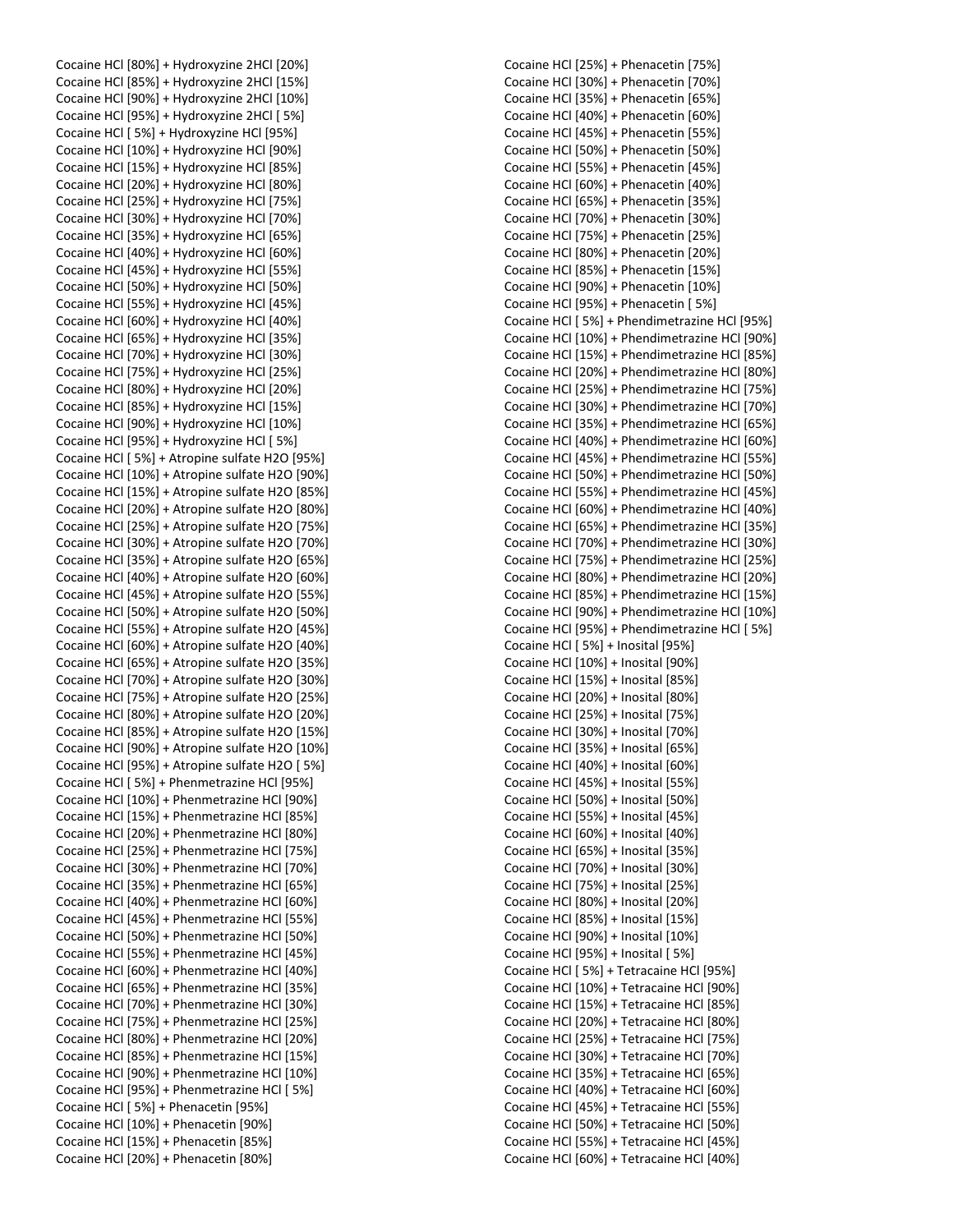Cocaine HCl [65%] + Tetracaine HCl [35%] Cocaine HCl [70%] + Tetracaine HCl [30%] Cocaine HCl [75%] + Tetracaine HCl [25%] Cocaine HCl [80%] + Tetracaine HCl [20%] Cocaine HCl [85%] + Tetracaine HCl [15%] Cocaine HCl [90%] + Tetracaine HCl [10%] Cocaine HCl [95%] + Tetracaine HCl [ 5%] Cocaine HCl [ 5%] + Ketamine HCl [95%] Cocaine HCl [10%] + Ketamine HCl [90%] Cocaine HCl [15%] + Ketamine HCl [85%] Cocaine HCl [20%] + Ketamine HCl [80%] Cocaine HCl [25%] + Ketamine HCl [75%] Cocaine HCl [30%] + Ketamine HCl [70%] Cocaine HCl [35%] + Ketamine HCl [65%] Cocaine HCl [40%] + Ketamine HCl [60%] Cocaine HCl [45%] + Ketamine HCl [55%] Cocaine HCl [50%] + Ketamine HCl [50%] Cocaine HCl [55%] + Ketamine HCl [45%] Cocaine HCl [60%] + Ketamine HCl [40%] Cocaine HCl [65%] + Ketamine HCl [35%] Cocaine HCl [70%] + Ketamine HCl [30%] Cocaine HCl [75%] + Ketamine HCl [25%] Cocaine HCl [80%] + Ketamine HCl [20%] Cocaine HCl [85%] + Ketamine HCl [15%] Cocaine HCl [90%] + Ketamine HCl [10%] Cocaine HCl [95%] + Ketamine HCl [ 5%] Cocaine HCl [ 5%] + gamma-Hydroxybutyric acid [95%] Cocaine HCl [10%] + gamma-Hydroxybutyric acid [90%] Cocaine HCl [15%] + gamma-Hydroxybutyric acid [85%] Cocaine HCl [20%] + gamma-Hydroxybutyric acid [80%] Cocaine HCl [25%] + gamma-Hydroxybutyric acid [75%] Cocaine HCl [30%] + gamma-Hydroxybutyric acid [70%] Cocaine HCl [35%] + gamma-Hydroxybutyric acid [65%] Cocaine HCl [40%] + gamma-Hydroxybutyric acid [60%] Cocaine HCl [45%] + gamma-Hydroxybutyric acid [55%] Cocaine HCl [50%] + gamma-Hydroxybutyric acid [50%] Cocaine HCl [55%] + gamma-Hydroxybutyric acid [45%] Cocaine HCl [60%] + gamma-Hydroxybutyric acid [40%] Cocaine HCl [65%] + gamma-Hydroxybutyric acid [35%] Cocaine HCl [70%] + gamma-Hydroxybutyric acid [30%] Cocaine HCl [75%] + gamma-Hydroxybutyric acid [25%] Cocaine HCl [80%] + gamma-Hydroxybutyric acid [20%] Cocaine HCl [85%] + gamma-Hydroxybutyric acid [15%] Cocaine HCl [90%] + gamma-Hydroxybutyric acid [10%] Cocaine HCl [95%] + gamma-Hydroxybutyric acid [ 5%] Cocaine HCl [ 5%] + Sodium carbonate [95%] Cocaine HCl [10%] + Sodium carbonate [90%] Cocaine HCl [15%] + Sodium carbonate [85%] Cocaine HCl [20%] + Sodium carbonate [80%] Cocaine HCl [25%] + Sodium carbonate [75%] Cocaine HCl [30%] + Sodium carbonate [70%] Cocaine HCl [35%] + Sodium carbonate [65%] Cocaine HCl [40%] + Sodium carbonate [60%] Cocaine HCl [45%] + Sodium carbonate [55%] Cocaine HCl [50%] + Sodium carbonate [50%] Cocaine HCl [55%] + Sodium carbonate [45%] Cocaine HCl [60%] + Sodium carbonate [40%] Cocaine HCl [65%] + Sodium carbonate [35%] Cocaine HCl [70%] + Sodium carbonate [30%] Cocaine HCl [75%] + Sodium carbonate [25%] Cocaine HCl [80%] + Sodium carbonate [20%] Cocaine HCl [85%] + Sodium carbonate [15%] Cocaine HCl [90%] + Sodium carbonate [10%] Cocaine HCl [95%] + Sodium carbonate [ 5%] Cocaine HCl [ 5%] + Sodium bicarbonate [95%]

Cocaine HCl [10%] + Sodium bicarbonate [90%] Cocaine HCl [15%] + Sodium bicarbonate [85%] Cocaine HCl [20%] + Sodium bicarbonate [80%] Cocaine HCl [25%] + Sodium bicarbonate [75%] Cocaine HCl [30%] + Sodium bicarbonate [70%] Cocaine HCl [35%] + Sodium bicarbonate [65%] Cocaine HCl [40%] + Sodium bicarbonate [60%] Cocaine HCl [45%] + Sodium bicarbonate [55%] Cocaine HCl [50%] + Sodium bicarbonate [50%] Cocaine HCl [55%] + Sodium bicarbonate [45%] Cocaine HCl [60%] + Sodium bicarbonate [40%] Cocaine HCl [65%] + Sodium bicarbonate [35%] Cocaine HCl [70%] + Sodium bicarbonate [30%] Cocaine HCl [75%] + Sodium bicarbonate [25%] Cocaine HCl [80%] + Sodium bicarbonate [20%] Cocaine HCl [85%] + Sodium bicarbonate [15%] Cocaine HCl [90%] + Sodium bicarbonate [10%] Cocaine HCl [95%] + Sodium bicarbonate [ 5%] Cocaine HCl [ 5%] + Potassium carbonate [95%] Cocaine HCl [10%] + Potassium carbonate [90%] Cocaine HCl [15%] + Potassium carbonate [85%] Cocaine HCl [20%] + Potassium carbonate [80%] Cocaine HCl [25%] + Potassium carbonate [75%] Cocaine HCl [30%] + Potassium carbonate [70%] Cocaine HCl [35%] + Potassium carbonate [65%] Cocaine HCl [40%] + Potassium carbonate [60%] Cocaine HCl [45%] + Potassium carbonate [55%] Cocaine HCl [50%] + Potassium carbonate [50%] Cocaine HCl [55%] + Potassium carbonate [45%] Cocaine HCl [60%] + Potassium carbonate [40%] Cocaine HCl [65%] + Potassium carbonate [35%] Cocaine HCl [70%] + Potassium carbonate [30%] Cocaine HCl [75%] + Potassium carbonate [25%] Cocaine HCl [80%] + Potassium carbonate [20%] Cocaine HCl [85%] + Potassium carbonate [15%] Cocaine HCl [90%] + Potassium carbonate [10%] Cocaine HCl [95%] + Potassium carbonate [ 5%] Cocaine HCl [ 5%] + Potassium bicarbonate [95%] Cocaine HCl [10%] + Potassium bicarbonate [90%] Cocaine HCl [15%] + Potassium bicarbonate [85%] Cocaine HCl [20%] + Potassium bicarbonate [80%] Cocaine HCl [25%] + Potassium bicarbonate [75%] Cocaine HCl [30%] + Potassium bicarbonate [70%] Cocaine HCl [35%] + Potassium bicarbonate [65%] Cocaine HCl [40%] + Potassium bicarbonate [60%] Cocaine HCl [45%] + Potassium bicarbonate [55%] Cocaine HCl [50%] + Potassium bicarbonate [50%] Cocaine HCl [55%] + Potassium bicarbonate [45%] Cocaine HCl [60%] + Potassium bicarbonate [40%] Cocaine HCl [65%] + Potassium bicarbonate [35%] Cocaine HCl [70%] + Potassium bicarbonate [30%] Cocaine HCl [75%] + Potassium bicarbonate [25%] Cocaine HCl [80%] + Potassium bicarbonate [20%] Cocaine HCl [85%] + Potassium bicarbonate [15%] Cocaine HCl [90%] + Potassium bicarbonate [10%] Cocaine HCl [95%] + Potassium bicarbonate [ 5%] Cocaine HCl [ 5%] + Ammonium bicarbonate [95%] Cocaine HCl [10%] + Ammonium bicarbonate [90%] Cocaine HCl [15%] + Ammonium bicarbonate [85%] Cocaine HCl [20%] + Ammonium bicarbonate [80%] Cocaine HCl [25%] + Ammonium bicarbonate [75%] Cocaine HCl [30%] + Ammonium bicarbonate [70%] Cocaine HCl [35%] + Ammonium bicarbonate [65%] Cocaine HCl [40%] + Ammonium bicarbonate [60%] Cocaine HCl [45%] + Ammonium bicarbonate [55%]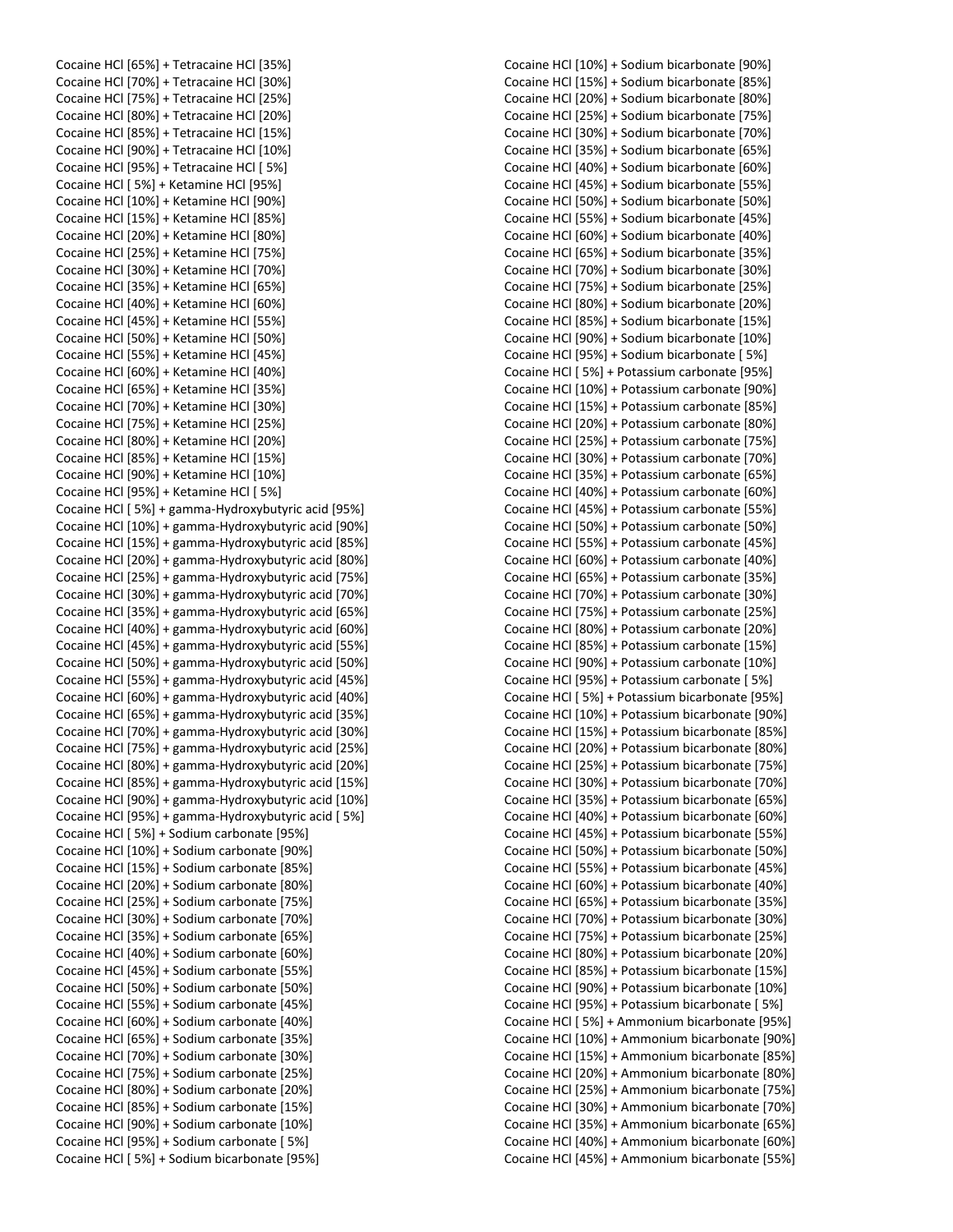Cocaine HCl [50%] + Ammonium bicarbonate [50%] Cocaine HCl [55%] + Ammonium bicarbonate [45%] Cocaine HCl [60%] + Ammonium bicarbonate [40%] Cocaine HCl [65%] + Ammonium bicarbonate [35%] Cocaine HCl [70%] + Ammonium bicarbonate [30%] Cocaine HCl [75%] + Ammonium bicarbonate [25%] Cocaine HCl [80%] + Ammonium bicarbonate [20%] Cocaine HCl [85%] + Ammonium bicarbonate [15%] Cocaine HCl [90%] + Ammonium bicarbonate [10%] Cocaine HCl [95%] + Ammonium bicarbonate [ 5%] Cocaine HCl [ 5%] + Calcium carbonate [95%] Cocaine HCl [10%] + Calcium carbonate [90%] Cocaine HCl [15%] + Calcium carbonate [85%] Cocaine HCl [20%] + Calcium carbonate [80%] Cocaine HCl [25%] + Calcium carbonate [75%] Cocaine HCl [30%] + Calcium carbonate [70%] Cocaine HCl [35%] + Calcium carbonate [65%] Cocaine HCl [40%] + Calcium carbonate [60%] Cocaine HCl [45%] + Calcium carbonate [55%] Cocaine HCl [50%] + Calcium carbonate [50%] Cocaine HCl [55%] + Calcium carbonate [45%] Cocaine HCl [60%] + Calcium carbonate [40%] Cocaine HCl [65%] + Calcium carbonate [35%] Cocaine HCl [70%] + Calcium carbonate [30%] Cocaine HCl [75%] + Calcium carbonate [25%] Cocaine HCl [80%] + Calcium carbonate [20%] Cocaine HCl [85%] + Calcium carbonate [15%] Cocaine HCl [90%] + Calcium carbonate [10%] Cocaine HCl [95%] + Calcium carbonate [ 5%] Cocaine base [ 5%] + Acetaminophen [95%] Cocaine base [10%] + Acetaminophen [90%] Cocaine base [15%] + Acetaminophen [85%] Cocaine base [20%] + Acetaminophen [80%] Cocaine base [25%] + Acetaminophen [75%] Cocaine base [30%] + Acetaminophen [70%] Cocaine base [35%] + Acetaminophen [65%] Cocaine base [40%] + Acetaminophen [60%] Cocaine base [45%] + Acetaminophen [55%] Cocaine base [50%] + Acetaminophen [50%] Cocaine base [55%] + Acetaminophen [45%] Cocaine base [60%] + Acetaminophen [40%] Cocaine base [65%] + Acetaminophen [35%] Cocaine base [70%] + Acetaminophen [30%] Cocaine base [75%] + Acetaminophen [25%] Cocaine base [80%] + Acetaminophen [20%] Cocaine base [85%] + Acetaminophen [15%] Cocaine base [90%] + Acetaminophen [10%] Cocaine base [95%] + Acetaminophen [ 5%] Cocaine base [ 5%] + L-Amphetamine sulfate [95%] Cocaine base [10%] + L-Amphetamine sulfate [90%] Cocaine base [15%] + L-Amphetamine sulfate [85%] Cocaine base [20%] + L-Amphetamine sulfate [80%] Cocaine base [25%] + L-Amphetamine sulfate [75%] Cocaine base [30%] + L-Amphetamine sulfate [70%] Cocaine base [35%] + L-Amphetamine sulfate [65%] Cocaine base [40%] + L-Amphetamine sulfate [60%] Cocaine base [45%] + L-Amphetamine sulfate [55%] Cocaine base [50%] + L-Amphetamine sulfate [50%] Cocaine base [55%] + L-Amphetamine sulfate [45%] Cocaine base [60%] + L-Amphetamine sulfate [40%] Cocaine base [65%] + L-Amphetamine sulfate [35%] Cocaine base [70%] + L-Amphetamine sulfate [30%] Cocaine base [75%] + L-Amphetamine sulfate [25%] Cocaine base [80%] + L-Amphetamine sulfate [20%] Cocaine base [85%] + L-Amphetamine sulfate [15%]

Cocaine base [90%] + L-Amphetamine sulfate [10%] Cocaine base [95%] + L-Amphetamine sulfate [ 5%] Cocaine base [ 5%] + Atropine [95%] Cocaine base [10%] + Atropine [90%] Cocaine base [15%] + Atropine [85%] Cocaine base [20%] + Atropine [80%] Cocaine base [25%] + Atropine [75%] Cocaine base [30%] + Atropine [70%] Cocaine base [35%] + Atropine [65%] Cocaine base [40%] + Atropine [60%] Cocaine base [45%] + Atropine [55%] Cocaine base [50%] + Atropine [50%] Cocaine base [55%] + Atropine [45%] Cocaine base [60%] + Atropine [40%] Cocaine base [65%] + Atropine [35%] Cocaine base [70%] + Atropine [30%] Cocaine base [75%] + Atropine [25%] Cocaine base [80%] + Atropine [20%] Cocaine base [85%] + Atropine [15%] Cocaine base [90%] + Atropine [10%] Cocaine base [95%] + Atropine [ 5%] Cocaine base [ 5%] + Benzocaine [95%] Cocaine base [10%] + Benzocaine [90%] Cocaine base [15%] + Benzocaine [85%] Cocaine base [20%] + Benzocaine [80%] Cocaine base [25%] + Benzocaine [75%] Cocaine base [30%] + Benzocaine [70%] Cocaine base [35%] + Benzocaine [65%] Cocaine base [40%] + Benzocaine [60%] Cocaine base [45%] + Benzocaine [55%] Cocaine base [50%] + Benzocaine [50%] Cocaine base [55%] + Benzocaine [45%] Cocaine base [60%] + Benzocaine [40%] Cocaine base [65%] + Benzocaine [35%] Cocaine base [70%] + Benzocaine [30%] Cocaine base [75%] + Benzocaine [25%] Cocaine base [80%] + Benzocaine [20%] Cocaine base [85%] + Benzocaine [15%] Cocaine base [90%] + Benzocaine [10%] Cocaine base [95%] + Benzocaine [ 5%] Cocaine base [ 5%] + Caffeine [95%] Cocaine base [10%] + Caffeine [90%] Cocaine base [15%] + Caffeine [85%] Cocaine base [20%] + Caffeine [80%] Cocaine base [25%] + Caffeine [75%] Cocaine base [30%] + Caffeine [70%] Cocaine base [35%] + Caffeine [65%] Cocaine base [40%] + Caffeine [60%] Cocaine base [45%] + Caffeine [55%] Cocaine base [50%] + Caffeine [50%] Cocaine base [55%] + Caffeine [45%] Cocaine base [60%] + Caffeine [40%] Cocaine base [65%] + Caffeine [35%] Cocaine base [70%] + Caffeine [30%] Cocaine base [75%] + Caffeine [25%] Cocaine base [80%] + Caffeine [20%] Cocaine base [85%] + Caffeine [15%] Cocaine base [90%] + Caffeine [10%] Cocaine base [95%] + Caffeine [ 5%] Cocaine base [ 5%] + Diphenhydramine HCl [95%] Cocaine base [10%] + Diphenhydramine HCl [90%] Cocaine base [15%] + Diphenhydramine HCl [85%] Cocaine base [20%] + Diphenhydramine HCl [80%] Cocaine base [25%] + Diphenhydramine HCl [75%] Cocaine base [30%] + Diphenhydramine HCl [70%]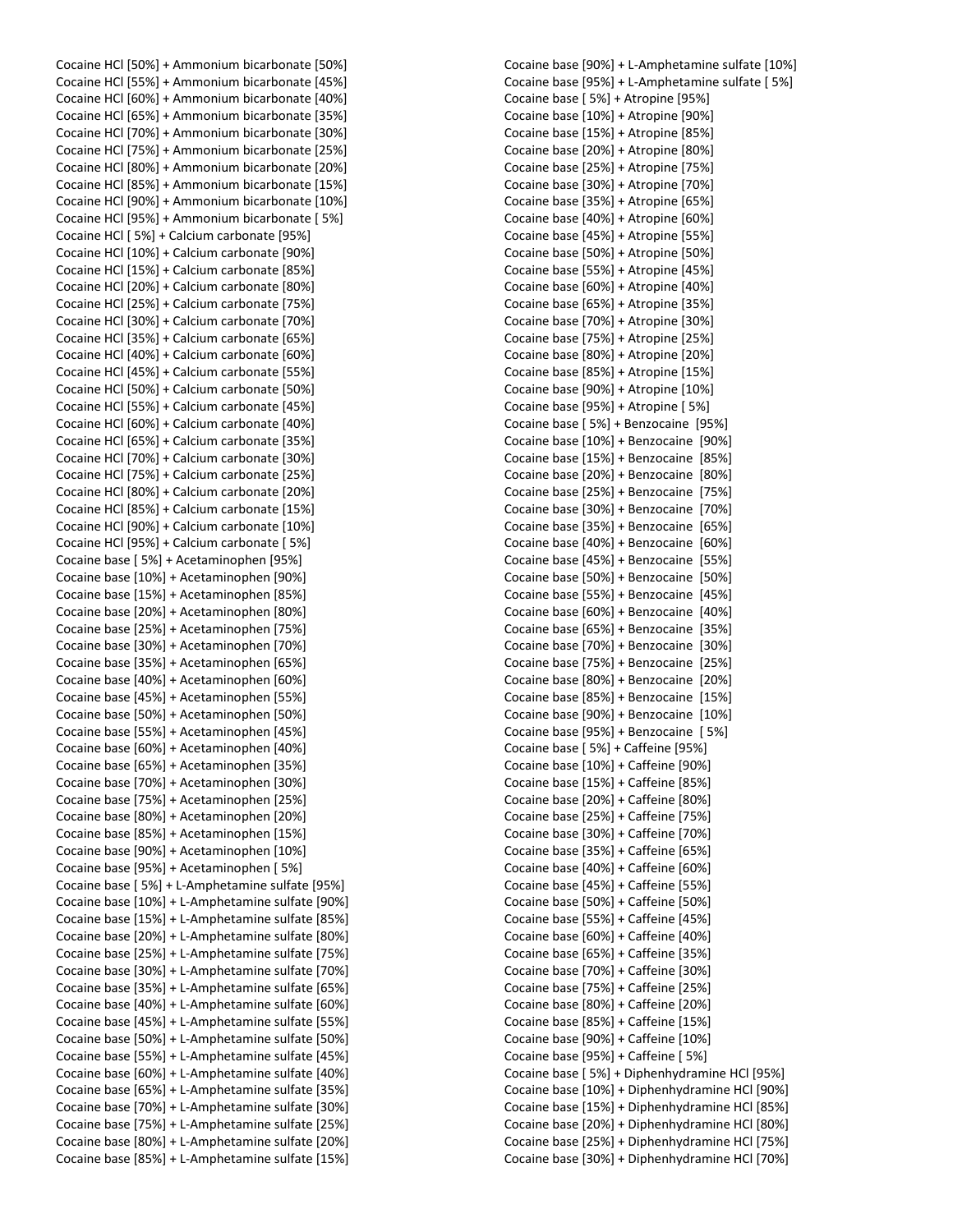Cocaine base [35%] + Diphenhydramine HCl [65%] Cocaine base [40%] + Diphenhydramine HCl [60%] Cocaine base [45%] + Diphenhydramine HCl [55%] Cocaine base [50%] + Diphenhydramine HCl [50%] Cocaine base [55%] + Diphenhydramine HCl [45%] Cocaine base [60%] + Diphenhydramine HCl [40%] Cocaine base [65%] + Diphenhydramine HCl [35%] Cocaine base [70%] + Diphenhydramine HCl [30%] Cocaine base [75%] + Diphenhydramine HCl [25%] Cocaine base [80%] + Diphenhydramine HCl [20%] Cocaine base [85%] + Diphenhydramine HCl [15%] Cocaine base [90%] + Diphenhydramine HCl [10%] Cocaine base [95%] + Diphenhydramine HCl [ 5%] Cocaine base [ 5%] + Ephedrine HCl [95%] Cocaine base [10%] + Ephedrine HCl [90%] Cocaine base [15%] + Ephedrine HCl [85%] Cocaine base [20%] + Ephedrine HCl [80%] Cocaine base [25%] + Ephedrine HCl [75%] Cocaine base [30%] + Ephedrine HCl [70%] Cocaine base [35%] + Ephedrine HCl [65%] Cocaine base [40%] + Ephedrine HCl [60%] Cocaine base [45%] + Ephedrine HCl [55%] Cocaine base [50%] + Ephedrine HCl [50%] Cocaine base [55%] + Ephedrine HCl [45%] Cocaine base [60%] + Ephedrine HCl [40%] Cocaine base [65%] + Ephedrine HCl [35%] Cocaine base [70%] + Ephedrine HCl [30%] Cocaine base [75%] + Ephedrine HCl [25%] Cocaine base [80%] + Ephedrine HCl [20%] Cocaine base [85%] + Ephedrine HCl [15%] Cocaine base [90%] + Ephedrine HCl [10%] Cocaine base [95%] + Ephedrine HCl [ 5%] Cocaine base [ 5%] + Ephedrine sulfate [95%] Cocaine base [10%] + Ephedrine sulfate [90%] Cocaine base [15%] + Ephedrine sulfate [85%] Cocaine base [20%] + Ephedrine sulfate [80%] Cocaine base [25%] + Ephedrine sulfate [75%] Cocaine base [30%] + Ephedrine sulfate [70%] Cocaine base [35%] + Ephedrine sulfate [65%] Cocaine base [40%] + Ephedrine sulfate [60%] Cocaine base [45%] + Ephedrine sulfate [55%] Cocaine base [50%] + Ephedrine sulfate [50%] Cocaine base [55%] + Ephedrine sulfate [45%] Cocaine base [60%] + Ephedrine sulfate [40%] Cocaine base [65%] + Ephedrine sulfate [35%] Cocaine base [70%] + Ephedrine sulfate [30%] Cocaine base [75%] + Ephedrine sulfate [25%] Cocaine base [80%] + Ephedrine sulfate [20%] Cocaine base [85%] + Ephedrine sulfate [15%] Cocaine base [90%] + Ephedrine sulfate [10%] Cocaine base [95%] + Ephedrine sulfate [ 5%] Cocaine base [ 5%] + Ibuprofen [95%] Cocaine base [10%] + Ibuprofen [90%] Cocaine base [15%] + Ibuprofen [85%] Cocaine base [20%] + Ibuprofen [80%] Cocaine base [25%] + Ibuprofen [75%] Cocaine base [30%] + Ibuprofen [70%] Cocaine base [35%] + Ibuprofen [65%] Cocaine base [40%] + Ibuprofen [60%] Cocaine base [45%] + Ibuprofen [55%] Cocaine base [50%] + Ibuprofen [50%] Cocaine base [55%] + Ibuprofen [45%] Cocaine base [60%] + Ibuprofen [40%] Cocaine base [65%] + Ibuprofen [35%] Cocaine base [70%] + Ibuprofen [30%]

Cocaine base [75%] + Ibuprofen [25%] Cocaine base [80%] + Ibuprofen [20%] Cocaine base [85%] + Ibuprofen [15%] Cocaine base [90%] + Ibuprofen [10%] Cocaine base [95%] + Ibuprofen [ 5%] Cocaine base [ 5%] + Mannitol [95%] Cocaine base [10%] + Mannitol [90%] Cocaine base [15%] + Mannitol [85%] Cocaine base [20%] + Mannitol [80%] Cocaine base [25%] + Mannitol [75%] Cocaine base [30%] + Mannitol [70%] Cocaine base [35%] + Mannitol [65%] Cocaine base [40%] + Mannitol [60%] Cocaine base [45%] + Mannitol [55%] Cocaine base [50%] + Mannitol [50%] Cocaine base [55%] + Mannitol [45%] Cocaine base [60%] + Mannitol [40%] Cocaine base [65%] + Mannitol [35%] Cocaine base [70%] + Mannitol [30%] Cocaine base [75%] + Mannitol [25%] Cocaine base [80%] + Mannitol [20%] Cocaine base [85%] + Mannitol [15%] Cocaine base [90%] + Mannitol [10%] Cocaine base [95%] + Mannitol [ 5%] Cocaine base [ 5%] + Lidocaine HCl.H2O [95%] Cocaine base [10%] + Lidocaine HCl.H2O [90%] Cocaine base [15%] + Lidocaine HCl.H2O [85%] Cocaine base [20%] + Lidocaine HCl.H2O [80%] Cocaine base [25%] + Lidocaine HCl.H2O [75%] Cocaine base [30%] + Lidocaine HCl.H2O [70%] Cocaine base [35%] + Lidocaine HCl.H2O [65%] Cocaine base [40%] + Lidocaine HCl.H2O [60%] Cocaine base [45%] + Lidocaine HCl.H2O [55%] Cocaine base [50%] + Lidocaine HCl.H2O [50%] Cocaine base [55%] + Lidocaine HCl.H2O [45%] Cocaine base [60%] + Lidocaine HCl.H2O [40%] Cocaine base [65%] + Lidocaine HCl.H2O [35%] Cocaine base [70%] + Lidocaine HCl.H2O [30%] Cocaine base [75%] + Lidocaine HCl.H2O [25%] Cocaine base [80%] + Lidocaine HCl.H2O [20%] Cocaine base [85%] + Lidocaine HCl.H2O [15%] Cocaine base [90%] + Lidocaine HCl.H2O [10%] Cocaine base [95%] + Lidocaine HCl.H2O [ 5%] Cocaine base [ 5%] + Methamphetamine HCl [95%] Cocaine base [10%] + Methamphetamine HCl [90%] Cocaine base [15%] + Methamphetamine HCl [85%] Cocaine base [20%] + Methamphetamine HCl [80%] Cocaine base [25%] + Methamphetamine HCl [75%] Cocaine base [30%] + Methamphetamine HCl [70%] Cocaine base [35%] + Methamphetamine HCl [65%] Cocaine base [40%] + Methamphetamine HCl [60%] Cocaine base [45%] + Methamphetamine HCl [55%] Cocaine base [50%] + Methamphetamine HCl [50%] Cocaine base [55%] + Methamphetamine HCl [45%] Cocaine base [60%] + Methamphetamine HCl [40%] Cocaine base [65%] + Methamphetamine HCl [35%] Cocaine base [70%] + Methamphetamine HCl [30%] Cocaine base [75%] + Methamphetamine HCl [25%] Cocaine base [80%] + Methamphetamine HCl [20%] Cocaine base [85%] + Methamphetamine HCl [15%] Cocaine base [90%] + Methamphetamine HCl [10%] Cocaine base [95%] + Methamphetamine HCl [ 5%] Cocaine base [ 5%] + Morphine [95%] Cocaine base [10%] + Morphine [90%] Cocaine base [15%] + Morphine [85%]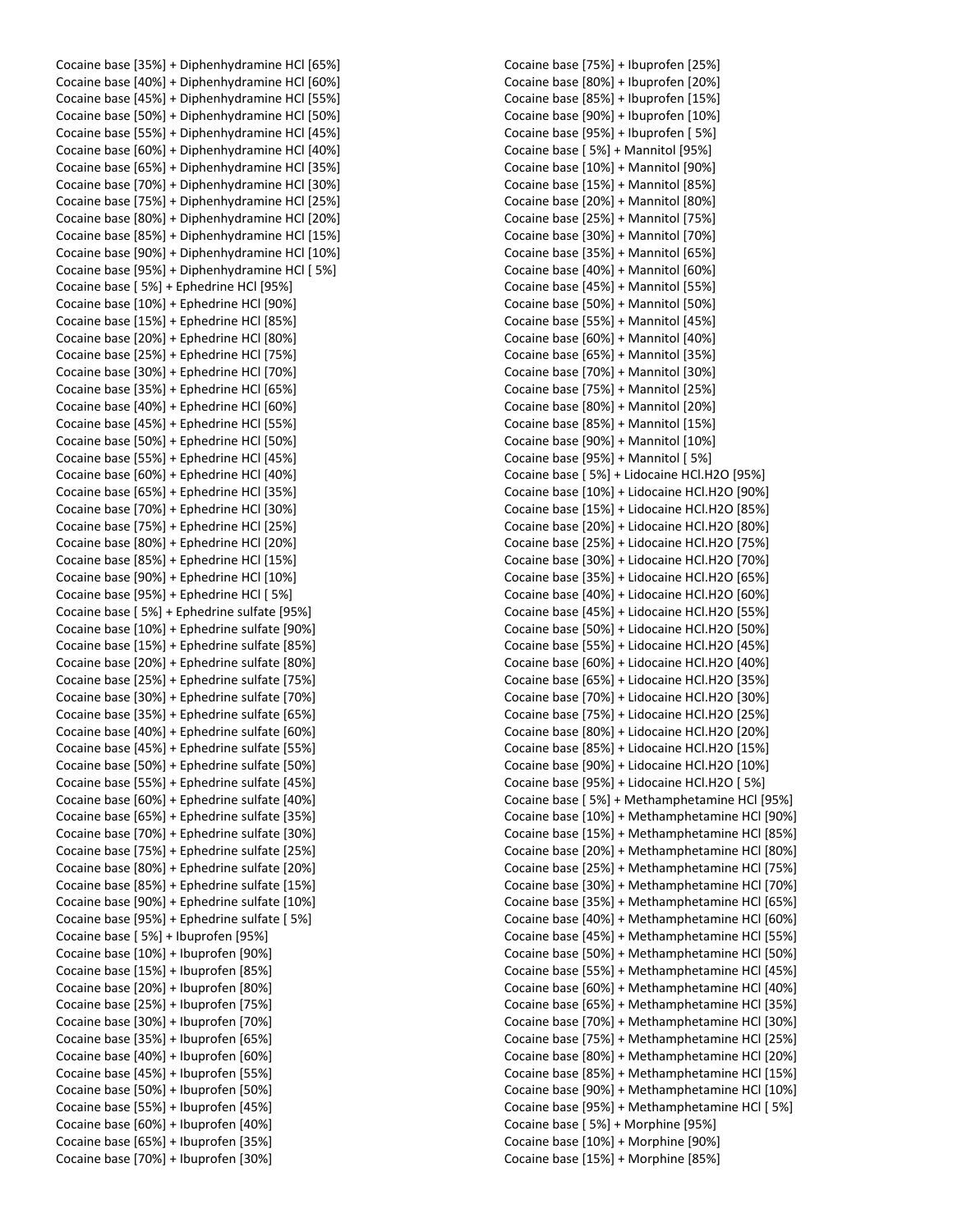|  | Cocaine base [20%] + Morphine [80%]                                          |
|--|------------------------------------------------------------------------------|
|  | Cocaine base [25%] + Morphine [75%]                                          |
|  | Cocaine base [30%] + Morphine [70%]                                          |
|  | Cocaine base [35%] + Morphine [65%]                                          |
|  | Cocaine base [40%] + Morphine [60%]                                          |
|  | Cocaine base [45%] + Morphine [55%]                                          |
|  | Cocaine base [50%] + Morphine [50%]                                          |
|  | Cocaine base [55%] + Morphine [45%]                                          |
|  | Cocaine base [60%] + Morphine [40%]                                          |
|  | Cocaine base [65%] + Morphine [35%]                                          |
|  | Cocaine base [70%] + Morphine [30%]                                          |
|  | Cocaine base [75%] + Morphine [25%]                                          |
|  | Cocaine base [80%] + Morphine [20%]                                          |
|  | Cocaine base [85%] + Morphine [15%]                                          |
|  | Cocaine base [90%] + Morphine [10%]                                          |
|  | Cocaine base [95%] + Morphine [5%]                                           |
|  | Cocaine base [ 5%] + Lidocaine [95%]                                         |
|  | Cocaine base [10%] + Lidocaine [90%]                                         |
|  | Cocaine base [15%] + Lidocaine [85%]                                         |
|  | Cocaine base [20%] + Lidocaine [80%]                                         |
|  | Cocaine base [25%] + Lidocaine [75%]                                         |
|  | Cocaine base [30%] + Lidocaine [70%]                                         |
|  | Cocaine base [35%] + Lidocaine [65%]                                         |
|  | Cocaine base [40%] + Lidocaine [60%]                                         |
|  | Cocaine base [45%] + Lidocaine [55%]                                         |
|  | Cocaine base [50%] + Lidocaine [50%]                                         |
|  | Cocaine base [55%] + Lidocaine [45%]                                         |
|  |                                                                              |
|  | Cocaine base [60%] + Lidocaine [40%]                                         |
|  | Cocaine base [65%] + Lidocaine [35%]                                         |
|  | Cocaine base [70%] + Lidocaine [30%]                                         |
|  | Cocaine base [75%] + Lidocaine [25%]                                         |
|  | Cocaine base [80%] + Lidocaine [20%]                                         |
|  | Cocaine base [85%] + Lidocaine [15%]                                         |
|  | Cocaine base [90%] + Lidocaine [10%]                                         |
|  | Cocaine base [95%] + Lidocaine [ 5%]                                         |
|  | Cocaine base [5%] + Phencyclidine [95%]                                      |
|  | Cocaine base [10%] + Phencyclidine [90%]                                     |
|  | Cocaine base [15%] + Phencyclidine [85%]                                     |
|  | Cocaine base [20%] + Phencyclidine [80%]                                     |
|  | Cocaine base [25%] + Phencyclidine [75%]                                     |
|  | Cocaine base [30%] + Phencyclidine [70%]                                     |
|  | Cocaine base [35%] + Phencyclidine [65%]                                     |
|  | Cocaine base [40%] + Phencyclidine [60%]                                     |
|  | Cocaine base [45%] + Phencyclidine [55%]                                     |
|  | Cocaine base [50%] + Phencyclidine [50%]                                     |
|  | Cocaine base [55%] + Phencyclidine [45%]                                     |
|  | Cocaine base [60%] + Phencyclidine [40%]                                     |
|  | Cocaine base [65%] + Phencyclidine [35%]                                     |
|  | Cocaine base [70%] + Phencyclidine [30%]                                     |
|  | Cocaine base [75%] + Phencyclidine [25%]                                     |
|  | Cocaine base [80%] + Phencyclidine [20%]                                     |
|  | Cocaine base [85%] + Phencyclidine [15%]                                     |
|  | Cocaine base [90%] + Phencyclidine [10%]                                     |
|  | Cocaine base [95%] + Phencyclidine [5%]                                      |
|  | Cocaine base [5%] + Novocaine [95%]                                          |
|  | Cocaine base [10%] + Novocaine [90%]                                         |
|  | Cocaine base [15%] + Novocaine [85%]                                         |
|  | Cocaine base [20%] + Novocaine [80%]                                         |
|  | Cocaine base [25%] + Novocaine [75%]                                         |
|  | Cocaine base [30%] + Novocaine [70%]                                         |
|  | Cocaine base [35%] + Novocaine [65%]                                         |
|  | Cocaine base [40%] + Novocaine [60%]                                         |
|  | Cocaine base [45%] + Novocaine [55%]                                         |
|  |                                                                              |
|  | Cocaine base [50%] + Novocaine [50%]<br>Cocaine base [55%] + Novocaine [45%] |

Cocaine base [60%] + Novocaine [40%] Cocaine base [65%] + Novocaine [35%] Cocaine base [70%] + Novocaine [30%] Cocaine base [75%] + Novocaine [25%] Cocaine base [80%] + Novocaine [20%] Cocaine base [85%] + Novocaine [15%] Cocaine base [90%] + Novocaine [10%] Cocaine base [95%] + Novocaine [ 5%] Cocaine base [ 5%] + Quinine sulfate [95%] Cocaine base [10%] + Quinine sulfate [90%] Cocaine base [15%] + Quinine sulfate [85%] Cocaine base [20%] + Quinine sulfate [80%] Cocaine base [25%] + Quinine sulfate [75%] Cocaine base [30%] + Quinine sulfate [70%] Cocaine base [35%] + Quinine sulfate [65%] Cocaine base [40%] + Quinine sulfate [60%] Cocaine base [45%] + Quinine sulfate [55%] Cocaine base [50%] + Quinine sulfate [50%] Cocaine base [55%] + Quinine sulfate [45%] Cocaine base [60%] + Quinine sulfate [40%] Cocaine base [65%] + Quinine sulfate [35%] Cocaine base [70%] + Quinine sulfate [30%] Cocaine base [75%] + Quinine sulfate [25%] Cocaine base [80%] + Quinine sulfate [20%] Cocaine base [85%] + Quinine sulfate [15%] Cocaine base [90%] + Quinine sulfate [10%] Cocaine base [95%] + Quinine sulfate [ 5%] Cocaine base [ 5%] + Phenmetrazine [95%] Cocaine base [10%] + Phenmetrazine [90%] Cocaine base [15%] + Phenmetrazine [85%] Cocaine base [20%] + Phenmetrazine [80%] Cocaine base [25%] + Phenmetrazine [75%] Cocaine base [30%] + Phenmetrazine [70%] Cocaine base [35%] + Phenmetrazine [65%] Cocaine base [40%] + Phenmetrazine [60%] Cocaine base [45%] + Phenmetrazine [55%] Cocaine base [50%] + Phenmetrazine [50%] Cocaine base [55%] + Phenmetrazine [45%] Cocaine base [60%] + Phenmetrazine [40%] Cocaine base [65%] + Phenmetrazine [35%] Cocaine base [70%] + Phenmetrazine [30%] Cocaine base [75%] + Phenmetrazine [25%] Cocaine base [80%] + Phenmetrazine [20%] Cocaine base [85%] + Phenmetrazine [15%] Cocaine base [90%] + Phenmetrazine [10%] Cocaine base [95%] + Phenmetrazine [ 5%] Cocaine base [ 5%] + Prilocaine HCl [95%] Cocaine base [10%] + Prilocaine HCl [90%] Cocaine base [15%] + Prilocaine HCl [85%] Cocaine base [20%] + Prilocaine HCl [80%] Cocaine base [25%] + Prilocaine HCl [75%] Cocaine base [30%] + Prilocaine HCl [70%] Cocaine base [35%] + Prilocaine HCl [65%] Cocaine base [40%] + Prilocaine HCl [60%] Cocaine base [45%] + Prilocaine HCl [55%] Cocaine base [50%] + Prilocaine HCl [50%] Cocaine base [55%] + Prilocaine HCl [45%] Cocaine base [60%] + Prilocaine HCl [40%] Cocaine base [65%] + Prilocaine HCl [35%] Cocaine base [70%] + Prilocaine HCl [30%] Cocaine base [75%] + Prilocaine HCl [25%] Cocaine base [80%] + Prilocaine HCl [20%] Cocaine base [85%] + Prilocaine HCl [15%] Cocaine base [90%] + Prilocaine HCl [10%] Cocaine base [95%] + Prilocaine HCl [ 5%]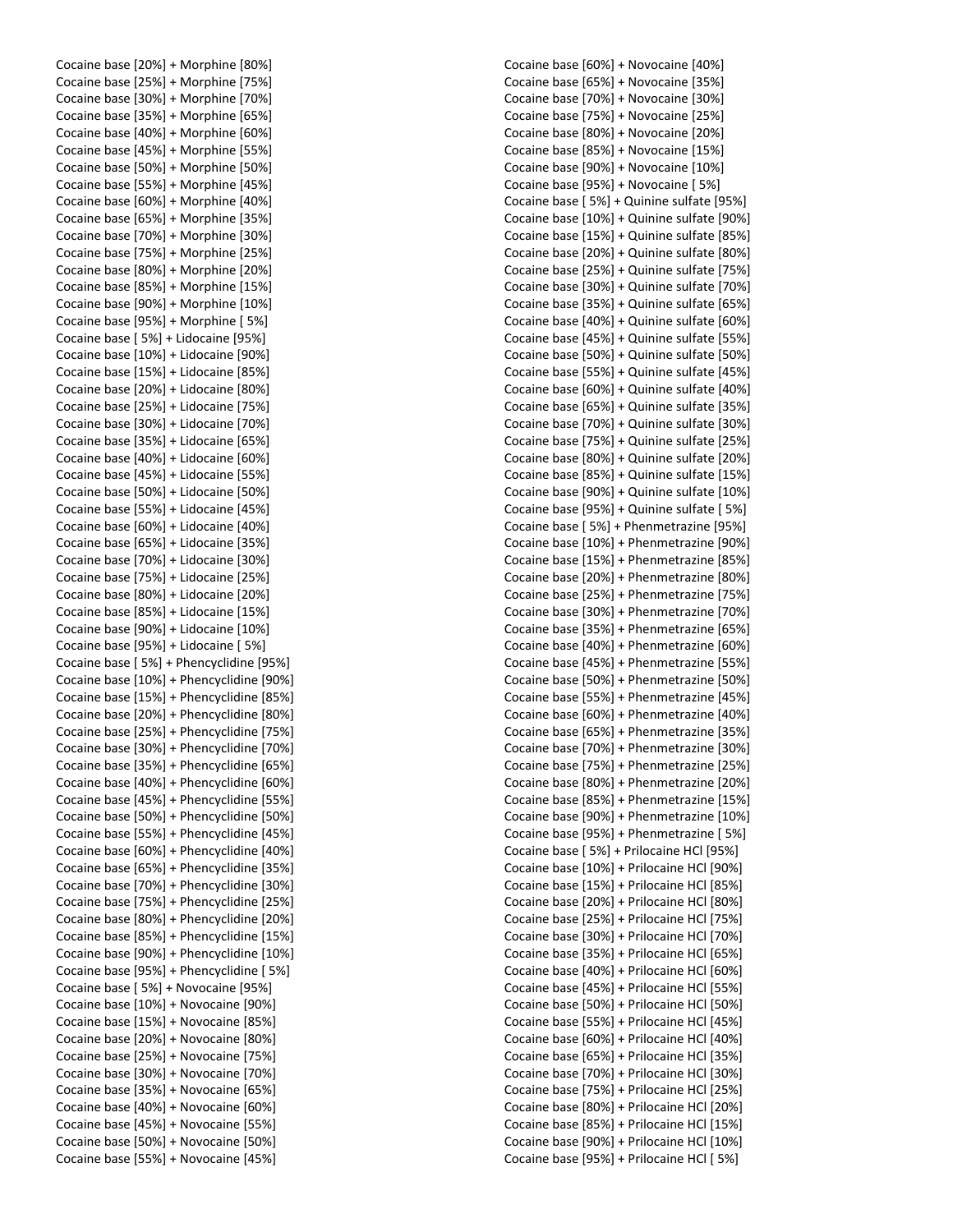Cocaine base [ 5%] + Salicylamide [95%] Cocaine base [10%] + Salicylamide [90%] Cocaine base [15%] + Salicylamide [85%] Cocaine base [20%] + Salicylamide [80%] Cocaine base [25%] + Salicylamide [75%] Cocaine base [30%] + Salicylamide [70%] Cocaine base [35%] + Salicylamide [65%] Cocaine base [40%] + Salicylamide [60%] Cocaine base [45%] + Salicylamide [55%] Cocaine base [50%] + Salicylamide [50%] Cocaine base [55%] + Salicylamide [45%] Cocaine base [60%] + Salicylamide [40%] Cocaine base [65%] + Salicylamide [35%] Cocaine base [70%] + Salicylamide [30%] Cocaine base [75%] + Salicylamide [25%] Cocaine base [80%] + Salicylamide [20%] Cocaine base [85%] + Salicylamide [15%] Cocaine base [90%] + Salicylamide [10%] Cocaine base [95%] + Salicylamide [ 5%] Cocaine base [ 5%] + Fructose [95%] Cocaine base [10%] + Fructose [90%] Cocaine base [15%] + Fructose [85%] Cocaine base [20%] + Fructose [80%] Cocaine base [25%] + Fructose [75%] Cocaine base [30%] + Fructose [70%] Cocaine base [35%] + Fructose [65%] Cocaine base [40%] + Fructose [60%] Cocaine base [45%] + Fructose [55%] Cocaine base [50%] + Fructose [50%] Cocaine base [55%] + Fructose [45%] Cocaine base [60%] + Fructose [40%] Cocaine base [65%] + Fructose [35%] Cocaine base [70%] + Fructose [30%] Cocaine base [75%] + Fructose [25%] Cocaine base [80%] + Fructose [20%] Cocaine base [85%] + Fructose [15%] Cocaine base [90%] + Fructose [10%] Cocaine base [95%] + Fructose [ 5%] Cocaine base [ 5%] + Hydroxyzine 2HCl [95%] Cocaine base [10%] + Hydroxyzine 2HCl [90%] Cocaine base [15%] + Hydroxyzine 2HCl [85%] Cocaine base [20%] + Hydroxyzine 2HCl [80%] Cocaine base [25%] + Hydroxyzine 2HCl [75%] Cocaine base [30%] + Hydroxyzine 2HCl [70%] Cocaine base [35%] + Hydroxyzine 2HCl [65%] Cocaine base [40%] + Hydroxyzine 2HCl [60%] Cocaine base [45%] + Hydroxyzine 2HCl [55%] Cocaine base [50%] + Hydroxyzine 2HCl [50%] Cocaine base [55%] + Hydroxyzine 2HCl [45%] Cocaine base [60%] + Hydroxyzine 2HCl [40%] Cocaine base [65%] + Hydroxyzine 2HCl [35%] Cocaine base [70%] + Hydroxyzine 2HCl [30%] Cocaine base [75%] + Hydroxyzine 2HCl [25%] Cocaine base [80%] + Hydroxyzine 2HCl [20%] Cocaine base [85%] + Hydroxyzine 2HCl [15%] Cocaine base [90%] + Hydroxyzine 2HCl [10%] Cocaine base [95%] + Hydroxyzine 2HCl [ 5%] Cocaine base [ 5%] + Hydroxyzine HCl [95%] Cocaine base [10%] + Hydroxyzine HCl [90%] Cocaine base [15%] + Hydroxyzine HCl [85%] Cocaine base [20%] + Hydroxyzine HCl [80%] Cocaine base [25%] + Hydroxyzine HCl [75%] Cocaine base [30%] + Hydroxyzine HCl [70%] Cocaine base [35%] + Hydroxyzine HCl [65%] Cocaine base [40%] + Hydroxyzine HCl [60%]

Cocaine base [45%] + Hydroxyzine HCl [55%] Cocaine base [50%] + Hydroxyzine HCl [50%] Cocaine base [55%] + Hydroxyzine HCl [45%] Cocaine base [60%] + Hydroxyzine HCl [40%] Cocaine base [65%] + Hydroxyzine HCl [35%] Cocaine base [70%] + Hydroxyzine HCl [30%] Cocaine base [75%] + Hydroxyzine HCl [25%] Cocaine base [80%] + Hydroxyzine HCl [20%] Cocaine base [85%] + Hydroxyzine HCl [15%] Cocaine base [90%] + Hydroxyzine HCl [10%] Cocaine base [95%] + Hydroxyzine HCl [ 5%] Cocaine base [ 5%] + Atropine sulfate H2O [95%] Cocaine base [10%] + Atropine sulfate H2O [90%] Cocaine base [15%] + Atropine sulfate H2O [85%] Cocaine base [20%] + Atropine sulfate H2O [80%] Cocaine base [25%] + Atropine sulfate H2O [75%] Cocaine base [30%] + Atropine sulfate H2O [70%] Cocaine base [35%] + Atropine sulfate H2O [65%] Cocaine base [40%] + Atropine sulfate H2O [60%] Cocaine base [45%] + Atropine sulfate H2O [55%] Cocaine base [50%] + Atropine sulfate H2O [50%] Cocaine base [55%] + Atropine sulfate H2O [45%] Cocaine base [60%] + Atropine sulfate H2O [40%] Cocaine base [65%] + Atropine sulfate H2O [35%] Cocaine base [70%] + Atropine sulfate H2O [30%] Cocaine base [75%] + Atropine sulfate H2O [25%] Cocaine base [80%] + Atropine sulfate H2O [20%] Cocaine base [85%] + Atropine sulfate H2O [15%] Cocaine base [90%] + Atropine sulfate H2O [10%] Cocaine base [95%] + Atropine sulfate H2O [ 5%] Cocaine base [ 5%] + Phenmetrazine HCl [95%] Cocaine base [10%] + Phenmetrazine HCl [90%] Cocaine base [15%] + Phenmetrazine HCl [85%] Cocaine base [20%] + Phenmetrazine HCl [80%] Cocaine base [25%] + Phenmetrazine HCl [75%] Cocaine base [30%] + Phenmetrazine HCl [70%] Cocaine base [35%] + Phenmetrazine HCl [65%] Cocaine base [40%] + Phenmetrazine HCl [60%] Cocaine base [45%] + Phenmetrazine HCl [55%] Cocaine base [50%] + Phenmetrazine HCl [50%] Cocaine base [55%] + Phenmetrazine HCl [45%] Cocaine base [60%] + Phenmetrazine HCl [40%] Cocaine base [65%] + Phenmetrazine HCl [35%] Cocaine base [70%] + Phenmetrazine HCl [30%] Cocaine base [75%] + Phenmetrazine HCl [25%] Cocaine base [80%] + Phenmetrazine HCl [20%] Cocaine base [85%] + Phenmetrazine HCl [15%] Cocaine base [90%] + Phenmetrazine HCl [10%] Cocaine base [95%] + Phenmetrazine HCl [ 5%] Cocaine base [ 5%] + Phenacetin [95%] Cocaine base [10%] + Phenacetin [90%] Cocaine base [15%] + Phenacetin [85%] Cocaine base [20%] + Phenacetin [80%] Cocaine base [25%] + Phenacetin [75%] Cocaine base [30%] + Phenacetin [70%] Cocaine base [35%] + Phenacetin [65%] Cocaine base [40%] + Phenacetin [60%] Cocaine base [45%] + Phenacetin [55%] Cocaine base [50%] + Phenacetin [50%] Cocaine base [55%] + Phenacetin [45%] Cocaine base [60%] + Phenacetin [40%] Cocaine base [65%] + Phenacetin [35%] Cocaine base [70%] + Phenacetin [30%] Cocaine base [75%] + Phenacetin [25%] Cocaine base [80%] + Phenacetin [20%]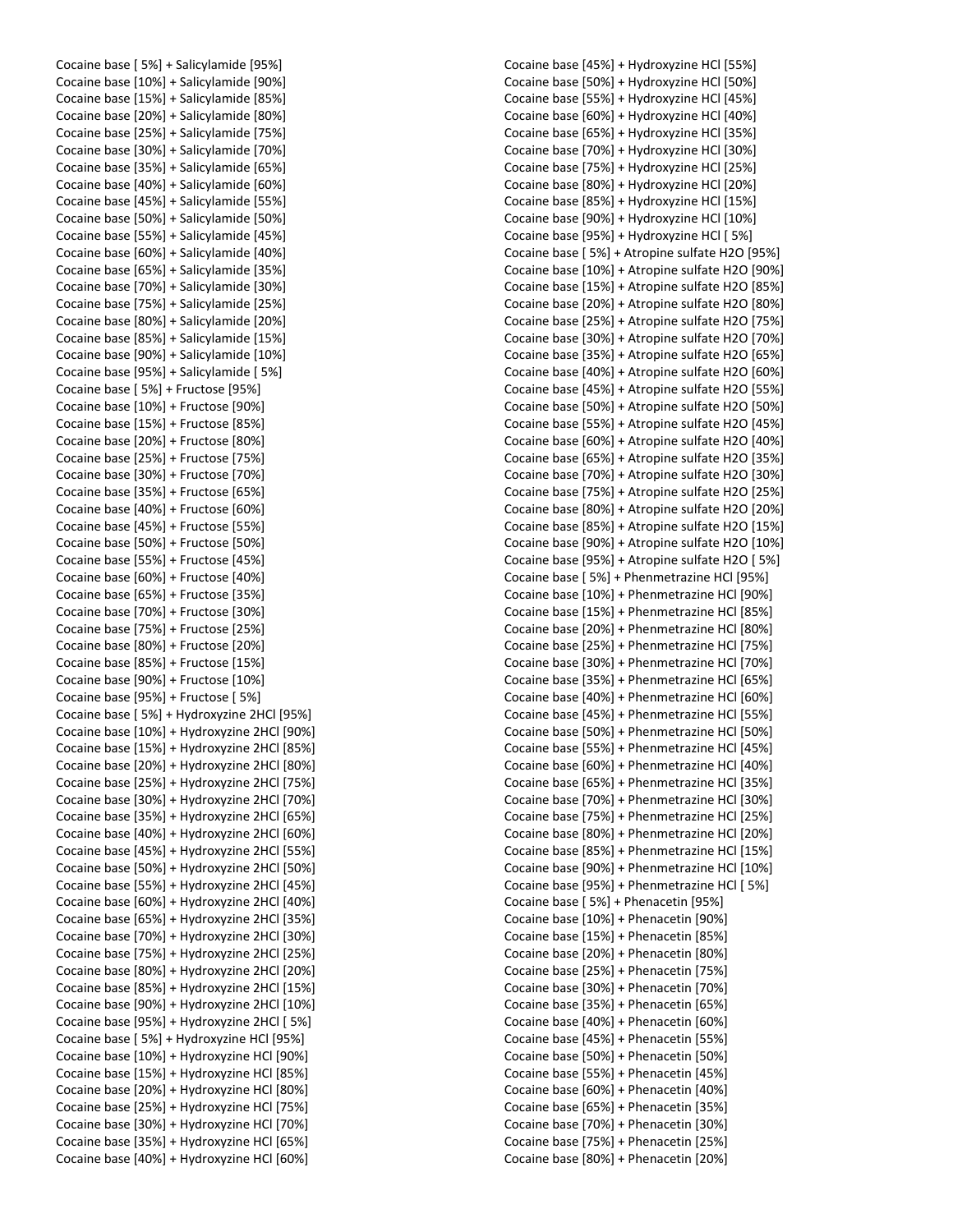Cocaine base [85%] + Phenacetin [15%] Cocaine base [90%] + Phenacetin [10%] Cocaine base [95%] + Phenacetin [ 5%] Cocaine base [ 5%] + Phendimetrazine HCl [95%] Cocaine base [10%] + Phendimetrazine HCl [90%] Cocaine base [15%] + Phendimetrazine HCl [85%] Cocaine base [20%] + Phendimetrazine HCl [80%] Cocaine base [25%] + Phendimetrazine HCl [75%] Cocaine base [30%] + Phendimetrazine HCl [70%] Cocaine base [35%] + Phendimetrazine HCl [65%] Cocaine base [40%] + Phendimetrazine HCl [60%] Cocaine base [45%] + Phendimetrazine HCl [55%] Cocaine base [50%] + Phendimetrazine HCl [50%] Cocaine base [55%] + Phendimetrazine HCl [45%] Cocaine base [60%] + Phendimetrazine HCl [40%] Cocaine base [65%] + Phendimetrazine HCl [35%] Cocaine base [70%] + Phendimetrazine HCl [30%] Cocaine base [75%] + Phendimetrazine HCl [25%] Cocaine base [80%] + Phendimetrazine HCl [20%] Cocaine base [85%] + Phendimetrazine HCl [15%] Cocaine base [90%] + Phendimetrazine HCl [10%] Cocaine base [95%] + Phendimetrazine HCl [ 5%] Cocaine base [ 5%] + Inosital [95%] Cocaine base [10%] + Inosital [90%] Cocaine base [15%] + Inosital [85%] Cocaine base [20%] + Inosital [80%] Cocaine base [25%] + Inosital [75%] Cocaine base [30%] + Inosital [70%] Cocaine base [35%] + Inosital [65%] Cocaine base [40%] + Inosital [60%] Cocaine base [45%] + Inosital [55%] Cocaine base [50%] + Inosital [50%] Cocaine base [55%] + Inosital [45%] Cocaine base [60%] + Inosital [40%] Cocaine base [65%] + Inosital [35%] Cocaine base [70%] + Inosital [30%] Cocaine base [75%] + Inosital [25%] Cocaine base [80%] + Inosital [20%] Cocaine base [85%] + Inosital [15%] Cocaine base [90%] + Inosital [10%] Cocaine base [95%] + Inosital [ 5%] Cocaine base [ 5%] + Tetracaine HCl [95%] Cocaine base [10%] + Tetracaine HCl [90%] Cocaine base [15%] + Tetracaine HCl [85%] Cocaine base [20%] + Tetracaine HCl [80%] Cocaine base [25%] + Tetracaine HCl [75%] Cocaine base [30%] + Tetracaine HCl [70%] Cocaine base [35%] + Tetracaine HCl [65%] Cocaine base [40%] + Tetracaine HCl [60%] Cocaine base [45%] + Tetracaine HCl [55%] Cocaine base [50%] + Tetracaine HCl [50%] Cocaine base [55%] + Tetracaine HCl [45%] Cocaine base [60%] + Tetracaine HCl [40%] Cocaine base [65%] + Tetracaine HCl [35%] Cocaine base [70%] + Tetracaine HCl [30%] Cocaine base [75%] + Tetracaine HCl [25%] Cocaine base [80%] + Tetracaine HCl [20%] Cocaine base [85%] + Tetracaine HCl [15%] Cocaine base [90%] + Tetracaine HCl [10%] Cocaine base [95%] + Tetracaine HCl [ 5%] Cocaine base [ 5%] + Ketamine HCl [95%] Cocaine base [10%] + Ketamine HCl [90%] Cocaine base [15%] + Ketamine HCl [85%] Cocaine base [20%] + Ketamine HCl [80%] Cocaine base [25%] + Ketamine HCl [75%]

Cocaine base [30%] + Ketamine HCl [70%] Cocaine base [35%] + Ketamine HCl [65%] Cocaine base [40%] + Ketamine HCl [60%] Cocaine base [45%] + Ketamine HCl [55%] Cocaine base [50%] + Ketamine HCl [50%] Cocaine base [55%] + Ketamine HCl [45%] Cocaine base [60%] + Ketamine HCl [40%] Cocaine base [65%] + Ketamine HCl [35%] Cocaine base [70%] + Ketamine HCl [30%] Cocaine base [75%] + Ketamine HCl [25%] Cocaine base [80%] + Ketamine HCl [20%] Cocaine base [85%] + Ketamine HCl [15%] Cocaine base [90%] + Ketamine HCl [10%] Cocaine base [95%] + Ketamine HCl [ 5%] Cocaine base [ 5%] + gamma-Hydroxybutyric acid [95%] Cocaine base [10%] + gamma-Hydroxybutyric acid [90%] Cocaine base [15%] + gamma-Hydroxybutyric acid [85%] Cocaine base [20%] + gamma-Hydroxybutyric acid [80%] Cocaine base [25%] + gamma-Hydroxybutyric acid [75%] Cocaine base [30%] + gamma-Hydroxybutyric acid [70%] Cocaine base [35%] + gamma-Hydroxybutyric acid [65%] Cocaine base [40%] + gamma-Hydroxybutyric acid [60%] Cocaine base [45%] + gamma-Hydroxybutyric acid [55%] Cocaine base [50%] + gamma-Hydroxybutyric acid [50%] Cocaine base [55%] + gamma-Hydroxybutyric acid [45%] Cocaine base [60%] + gamma-Hydroxybutyric acid [40%] Cocaine base [65%] + gamma-Hydroxybutyric acid [35%] Cocaine base [70%] + gamma-Hydroxybutyric acid [30%] Cocaine base [75%] + gamma-Hydroxybutyric acid [25%] Cocaine base [80%] + gamma-Hydroxybutyric acid [20%] Cocaine base [85%] + gamma-Hydroxybutyric acid [15%] Cocaine base [90%] + gamma-Hydroxybutyric acid [10%] Cocaine base [95%] + gamma-Hydroxybutyric acid [ 5%] Cocaine base [ 5%] + Sodium carbonate [95%] Cocaine base [10%] + Sodium carbonate [90%] Cocaine base [15%] + Sodium carbonate [85%] Cocaine base [20%] + Sodium carbonate [80%] Cocaine base [25%] + Sodium carbonate [75%] Cocaine base [30%] + Sodium carbonate [70%] Cocaine base [35%] + Sodium carbonate [65%] Cocaine base [40%] + Sodium carbonate [60%] Cocaine base [45%] + Sodium carbonate [55%] Cocaine base [50%] + Sodium carbonate [50%] Cocaine base [55%] + Sodium carbonate [45%] Cocaine base [60%] + Sodium carbonate [40%] Cocaine base [65%] + Sodium carbonate [35%] Cocaine base [70%] + Sodium carbonate [30%] Cocaine base [75%] + Sodium carbonate [25%] Cocaine base [80%] + Sodium carbonate [20%] Cocaine base [85%] + Sodium carbonate [15%] Cocaine base [90%] + Sodium carbonate [10%] Cocaine base [95%] + Sodium carbonate [ 5%] Cocaine base [ 5%] + Sodium bicarbonate [95%] Cocaine base [10%] + Sodium bicarbonate [90%] Cocaine base [15%] + Sodium bicarbonate [85%] Cocaine base [20%] + Sodium bicarbonate [80%] Cocaine base [25%] + Sodium bicarbonate [75%] Cocaine base [30%] + Sodium bicarbonate [70%] Cocaine base [35%] + Sodium bicarbonate [65%] Cocaine base [40%] + Sodium bicarbonate [60%] Cocaine base [45%] + Sodium bicarbonate [55%] Cocaine base [50%] + Sodium bicarbonate [50%] Cocaine base [55%] + Sodium bicarbonate [45%] Cocaine base [60%] + Sodium bicarbonate [40%] Cocaine base [65%] + Sodium bicarbonate [35%]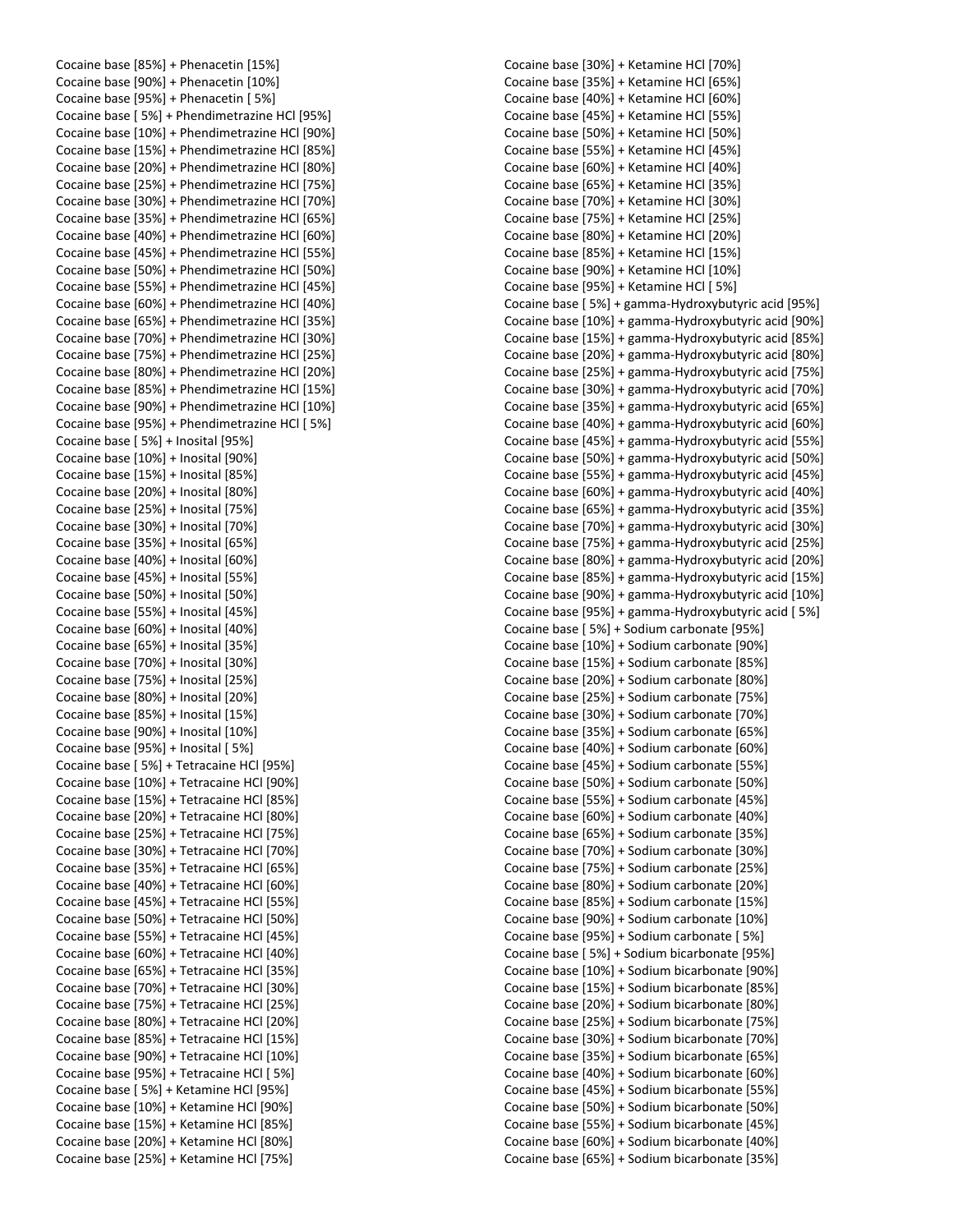Cocaine base [70%] + Sodium bicarbonate [30%] Cocaine base [75%] + Sodium bicarbonate [25%] Cocaine base [80%] + Sodium bicarbonate [20%] Cocaine base [85%] + Sodium bicarbonate [15%] Cocaine base [90%] + Sodium bicarbonate [10%] Cocaine base [95%] + Sodium bicarbonate [ 5%] Cocaine base [ 5%] + Potassium carbonate [95%] Cocaine base [10%] + Potassium carbonate [90%] Cocaine base [15%] + Potassium carbonate [85%] Cocaine base [20%] + Potassium carbonate [80%] Cocaine base [25%] + Potassium carbonate [75%] Cocaine base [30%] + Potassium carbonate [70%] Cocaine base [35%] + Potassium carbonate [65%] Cocaine base [40%] + Potassium carbonate [60%] Cocaine base [45%] + Potassium carbonate [55%] Cocaine base [50%] + Potassium carbonate [50%] Cocaine base [55%] + Potassium carbonate [45%] Cocaine base [60%] + Potassium carbonate [40%] Cocaine base [65%] + Potassium carbonate [35%] Cocaine base [70%] + Potassium carbonate [30%] Cocaine base [75%] + Potassium carbonate [25%] Cocaine base [80%] + Potassium carbonate [20%] Cocaine base [85%] + Potassium carbonate [15%] Cocaine base [90%] + Potassium carbonate [10%] Cocaine base [95%] + Potassium carbonate [ 5%] Cocaine base [ 5%] + Potassium bicarbonate [95%] Cocaine base [10%] + Potassium bicarbonate [90%] Cocaine base [15%] + Potassium bicarbonate [85%] Cocaine base [20%] + Potassium bicarbonate [80%] Cocaine base [25%] + Potassium bicarbonate [75%] Cocaine base [30%] + Potassium bicarbonate [70%] Cocaine base [35%] + Potassium bicarbonate [65%] Cocaine base [40%] + Potassium bicarbonate [60%] Cocaine base [45%] + Potassium bicarbonate [55%] Cocaine base [50%] + Potassium bicarbonate [50%] Cocaine base [55%] + Potassium bicarbonate [45%] Cocaine base [60%] + Potassium bicarbonate [40%] Cocaine base [65%] + Potassium bicarbonate [35%] Cocaine base [70%] + Potassium bicarbonate [30%] Cocaine base [75%] + Potassium bicarbonate [25%] Cocaine base [80%] + Potassium bicarbonate [20%] Cocaine base [85%] + Potassium bicarbonate [15%] Cocaine base [90%] + Potassium bicarbonate [10%] Cocaine base [95%] + Potassium bicarbonate [ 5%] Cocaine base [ 5%] + Ammonium bicarbonate [95%] Cocaine base [10%] + Ammonium bicarbonate [90%] Cocaine base [15%] + Ammonium bicarbonate [85%] Cocaine base [20%] + Ammonium bicarbonate [80%] Cocaine base [25%] + Ammonium bicarbonate [75%] Cocaine base [30%] + Ammonium bicarbonate [70%] Cocaine base [35%] + Ammonium bicarbonate [65%] Cocaine base [40%] + Ammonium bicarbonate [60%] Cocaine base [45%] + Ammonium bicarbonate [55%] Cocaine base [50%] + Ammonium bicarbonate [50%] Cocaine base [55%] + Ammonium bicarbonate [45%] Cocaine base [60%] + Ammonium bicarbonate [40%] Cocaine base [65%] + Ammonium bicarbonate [35%] Cocaine base [70%] + Ammonium bicarbonate [30%] Cocaine base [75%] + Ammonium bicarbonate [25%] Cocaine base [80%] + Ammonium bicarbonate [20%] Cocaine base [85%] + Ammonium bicarbonate [15%] Cocaine base [90%] + Ammonium bicarbonate [10%] Cocaine base [95%] + Ammonium bicarbonate [ 5%] Cocaine base [ 5%] + Calcium carbonate [95%] Cocaine base [10%] + Calcium carbonate [90%]

Cocaine base [15%] + Calcium carbonate [85%] Cocaine base [20%] + Calcium carbonate [80%] Cocaine base [25%] + Calcium carbonate [75%] Cocaine base [30%] + Calcium carbonate [70%] Cocaine base [35%] + Calcium carbonate [65%] Cocaine base [40%] + Calcium carbonate [60%] Cocaine base [45%] + Calcium carbonate [55%] Cocaine base [50%] + Calcium carbonate [50%] Cocaine base [55%] + Calcium carbonate [45%] Cocaine base [60%] + Calcium carbonate [40%] Cocaine base [65%] + Calcium carbonate [35%] Cocaine base [70%] + Calcium carbonate [30%] Cocaine base [75%] + Calcium carbonate [25%] Cocaine base [80%] + Calcium carbonate [20%] Cocaine base [85%] + Calcium carbonate [15%] Cocaine base [90%] + Calcium carbonate [10%] Cocaine base [95%] + Calcium carbonate [ 5%] Heroin HCl [ 5%] + Acetaminophen [ 5%] + Caffeine [90%] Heroin HCl [ 5%] + Acetaminophen [10%] + Caffeine [85%] Heroin HCl [ 5%] + Acetaminophen [15%] + Caffeine [80%] Heroin HCl [ 5%] + Acetaminophen [20%] + Caffeine [75%] Heroin HCl [ 5%] + Acetaminophen [25%] + Caffeine [70%] Heroin HCl [ 5%] + Acetaminophen [30%] + Caffeine [65%] Heroin HCl [ 5%] + Acetaminophen [35%] + Caffeine [60%] Heroin HCl [ 5%] + Acetaminophen [40%] + Caffeine [55%] Heroin HCl [ 5%] + Acetaminophen [45%] + Caffeine [50%] Heroin HCl [ 5%] + Acetaminophen [50%] + Caffeine [45%] Heroin HCl [ 5%] + Acetaminophen [55%] + Caffeine [40%] Heroin HCl [ 5%] + Acetaminophen [60%] + Caffeine [35%] Heroin HCl [ 5%] + Acetaminophen [65%] + Caffeine [30%] Heroin HCl [ 5%] + Acetaminophen [70%] + Caffeine [25%] Heroin HCl [ 5%] + Acetaminophen [75%] + Caffeine [20%] Heroin HCl [ 5%] + Acetaminophen [80%] + Caffeine [15%] Heroin HCl [ 5%] + Acetaminophen [85%] + Caffeine [10%] Heroin HCl [ 5%] + Acetaminophen [90%] + Caffeine [ 5%] Heroin HCl [10%] + Acetaminophen [ 5%] + Caffeine [85%] Heroin HCl [10%] + Acetaminophen [10%] + Caffeine [80%] Heroin HCl [10%] + Acetaminophen [15%] + Caffeine [75%] Heroin HCl [10%] + Acetaminophen [20%] + Caffeine [70%] Heroin HCl [10%] + Acetaminophen [25%] + Caffeine [65%] Heroin HCl [10%] + Acetaminophen [30%] + Caffeine [60%] Heroin HCl [10%] + Acetaminophen [35%] + Caffeine [55%] Heroin HCl [10%] + Acetaminophen [40%] + Caffeine [50%] Heroin HCl [10%] + Acetaminophen [45%] + Caffeine [45%] Heroin HCl [10%] + Acetaminophen [50%] + Caffeine [40%] Heroin HCl [10%] + Acetaminophen [55%] + Caffeine [35%] Heroin HCl [10%] + Acetaminophen [60%] + Caffeine [30%] Heroin HCl [10%] + Acetaminophen [65%] + Caffeine [25%] Heroin HCl [10%] + Acetaminophen [70%] + Caffeine [20%] Heroin HCl [10%] + Acetaminophen [75%] + Caffeine [15%] Heroin HCl [10%] + Acetaminophen [80%] + Caffeine [10%] Heroin HCl [10%] + Acetaminophen [85%] + Caffeine [ 5%] Heroin HCl [15%] + Acetaminophen [ 5%] + Caffeine [80%] Heroin HCl [15%] + Acetaminophen [10%] + Caffeine [75%] Heroin HCl [15%] + Acetaminophen [15%] + Caffeine [70%] Heroin HCl [15%] + Acetaminophen [20%] + Caffeine [65%] Heroin HCl [15%] + Acetaminophen [25%] + Caffeine [60%] Heroin HCl [15%] + Acetaminophen [30%] + Caffeine [55%] Heroin HCl [15%] + Acetaminophen [35%] + Caffeine [50%] Heroin HCl [15%] + Acetaminophen [40%] + Caffeine [45%] Heroin HCl [15%] + Acetaminophen [45%] + Caffeine [40%] Heroin HCl [15%] + Acetaminophen [50%] + Caffeine [35%] Heroin HCl [15%] + Acetaminophen [55%] + Caffeine [30%] Heroin HCl [15%] + Acetaminophen [60%] + Caffeine [25%] Heroin HCl [15%] + Acetaminophen [65%] + Caffeine [20%]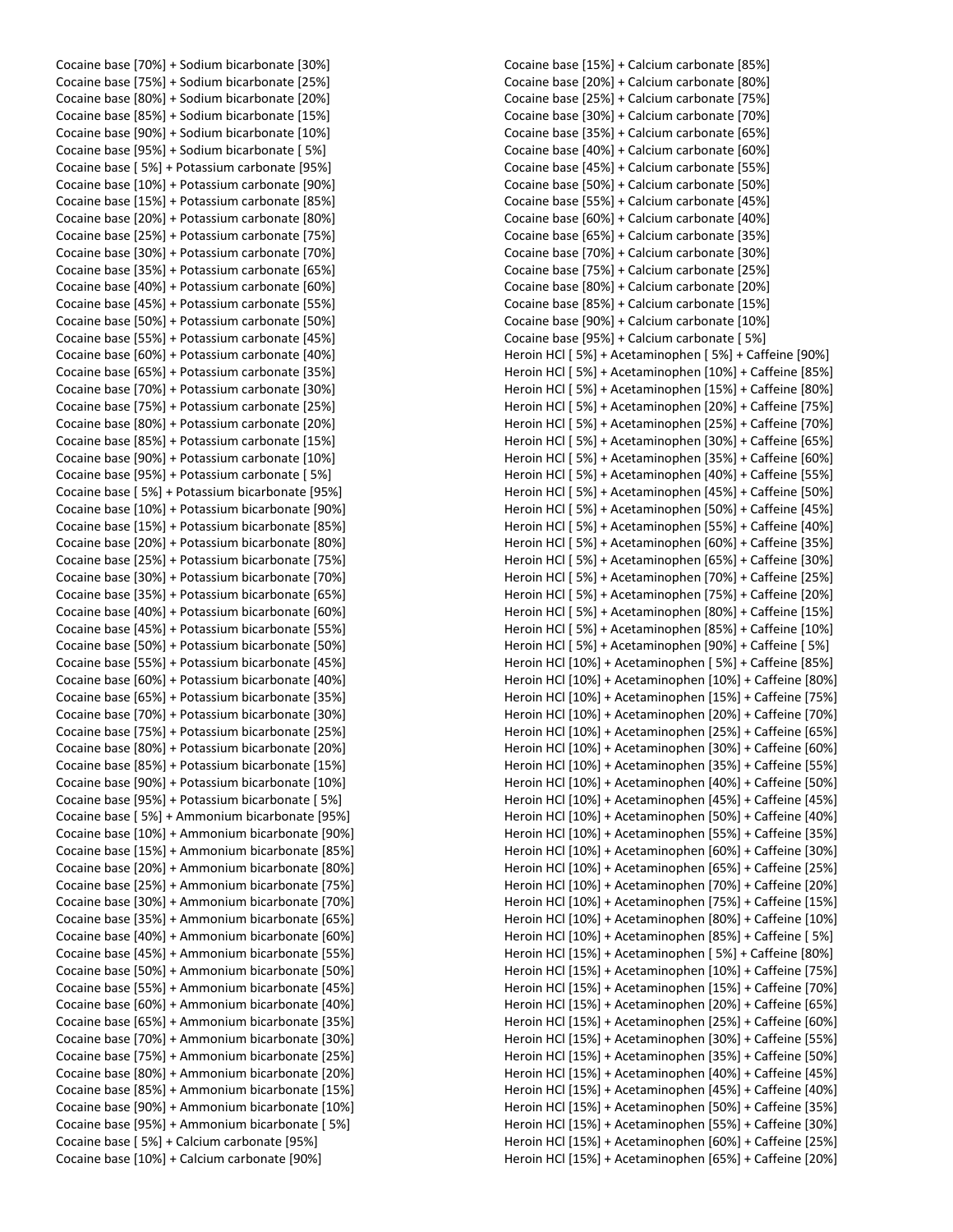Heroin HCl [15%] + Acetaminophen [70%] + Caffeine [15%] Heroin HCl [15%] + Acetaminophen [75%] + Caffeine [10%] Heroin HCl [15%] + Acetaminophen [80%] + Caffeine [ 5%] Heroin HCl [20%] + Acetaminophen [ 5%] + Caffeine [75%] Heroin HCl [20%] + Acetaminophen [10%] + Caffeine [70%] Heroin HCl [20%] + Acetaminophen [15%] + Caffeine [65%] Heroin HCl [20%] + Acetaminophen [20%] + Caffeine [60%] Heroin HCl [20%] + Acetaminophen [25%] + Caffeine [55%] Heroin HCl [20%] + Acetaminophen [30%] + Caffeine [50%] Heroin HCl [20%] + Acetaminophen [35%] + Caffeine [45%] Heroin HCl [20%] + Acetaminophen [40%] + Caffeine [40%] Heroin HCl [20%] + Acetaminophen [45%] + Caffeine [35%] Heroin HCl [20%] + Acetaminophen [50%] + Caffeine [30%] Heroin HCl [20%] + Acetaminophen [55%] + Caffeine [25%] Heroin HCl [20%] + Acetaminophen [60%] + Caffeine [20%] Heroin HCl [20%] + Acetaminophen [65%] + Caffeine [15%] Heroin HCl [20%] + Acetaminophen [70%] + Caffeine [10%] Heroin HCl [20%] + Acetaminophen [75%] + Caffeine [ 5%] Heroin HCl [25%] + Acetaminophen [ 5%] + Caffeine [70%] Heroin HCl [25%] + Acetaminophen [10%] + Caffeine [65%] Heroin HCl [25%] + Acetaminophen [15%] + Caffeine [60%] Heroin HCl [25%] + Acetaminophen [20%] + Caffeine [55%] Heroin HCl [25%] + Acetaminophen [25%] + Caffeine [50%] Heroin HCl [25%] + Acetaminophen [30%] + Caffeine [45%] Heroin HCl [25%] + Acetaminophen [35%] + Caffeine [40%] Heroin HCl [25%] + Acetaminophen [40%] + Caffeine [35%] Heroin HCl [25%] + Acetaminophen [45%] + Caffeine [30%] Heroin HCl [25%] + Acetaminophen [50%] + Caffeine [25%] Heroin HCl [25%] + Acetaminophen [55%] + Caffeine [20%] Heroin HCl [25%] + Acetaminophen [60%] + Caffeine [15%] Heroin HCl [25%] + Acetaminophen [65%] + Caffeine [10%] Heroin HCl [25%] + Acetaminophen [70%] + Caffeine [ 5%] Heroin HCl [30%] + Acetaminophen [ 5%] + Caffeine [65%] Heroin HCl [30%] + Acetaminophen [10%] + Caffeine [60%] Heroin HCl [30%] + Acetaminophen [15%] + Caffeine [55%] Heroin HCl [30%] + Acetaminophen [20%] + Caffeine [50%] Heroin HCl [30%] + Acetaminophen [25%] + Caffeine [45%] Heroin HCl [30%] + Acetaminophen [30%] + Caffeine [40%] Heroin HCl [30%] + Acetaminophen [35%] + Caffeine [35%] Heroin HCl [30%] + Acetaminophen [40%] + Caffeine [30%] Heroin HCl [30%] + Acetaminophen [45%] + Caffeine [25%] Heroin HCl [30%] + Acetaminophen [50%] + Caffeine [20%] Heroin HCl [30%] + Acetaminophen [55%] + Caffeine [15%] Heroin HCl [30%] + Acetaminophen [60%] + Caffeine [10%] Heroin HCl [30%] + Acetaminophen [65%] + Caffeine [ 5%] Heroin HCl [35%] + Acetaminophen [ 5%] + Caffeine [60%] Heroin HCl [35%] + Acetaminophen [10%] + Caffeine [55%] Heroin HCl [35%] + Acetaminophen [15%] + Caffeine [50%] Heroin HCl [35%] + Acetaminophen [20%] + Caffeine [45%] Heroin HCl [35%] + Acetaminophen [25%] + Caffeine [40%] Heroin HCl [35%] + Acetaminophen [30%] + Caffeine [35%] Heroin HCl [35%] + Acetaminophen [35%] + Caffeine [30%] Heroin HCl [35%] + Acetaminophen [40%] + Caffeine [25%] Heroin HCl [35%] + Acetaminophen [45%] + Caffeine [20%] Heroin HCl [35%] + Acetaminophen [50%] + Caffeine [15%] Heroin HCl [35%] + Acetaminophen [55%] + Caffeine [10%] Heroin HCl [35%] + Acetaminophen [60%] + Caffeine [ 5%] Heroin HCl [40%] + Acetaminophen [ 5%] + Caffeine [55%] Heroin HCl [40%] + Acetaminophen [10%] + Caffeine [50%] Heroin HCl [40%] + Acetaminophen [15%] + Caffeine [45%] Heroin HCl [40%] + Acetaminophen [20%] + Caffeine [40%] Heroin HCl [40%] + Acetaminophen [25%] + Caffeine [35%] Heroin HCl [40%] + Acetaminophen [30%] + Caffeine [30%] Heroin HCl [40%] + Acetaminophen [35%] + Caffeine [25%] Heroin HCl [40%] + Acetaminophen [40%] + Caffeine [20%]

Heroin HCl [40%] + Acetaminophen [45%] + Caffeine [15%] Heroin HCl [40%] + Acetaminophen [50%] + Caffeine [10%] Heroin HCl [40%] + Acetaminophen [55%] + Caffeine [ 5%] Heroin HCl [45%] + Acetaminophen [ 5%] + Caffeine [50%] Heroin HCl [45%] + Acetaminophen [10%] + Caffeine [45%] Heroin HCl [45%] + Acetaminophen [15%] + Caffeine [40%] Heroin HCl [45%] + Acetaminophen [20%] + Caffeine [35%] Heroin HCl [45%] + Acetaminophen [25%] + Caffeine [30%] Heroin HCl [45%] + Acetaminophen [30%] + Caffeine [25%] Heroin HCl [45%] + Acetaminophen [35%] + Caffeine [20%] Heroin HCl [45%] + Acetaminophen [40%] + Caffeine [15%] Heroin HCl [45%] + Acetaminophen [45%] + Caffeine [10%] Heroin HCl [45%] + Acetaminophen [50%] + Caffeine [ 5%] Heroin HCl [50%] + Acetaminophen [ 5%] + Caffeine [45%] Heroin HCl [50%] + Acetaminophen [10%] + Caffeine [40%] Heroin HCl [50%] + Acetaminophen [15%] + Caffeine [35%] Heroin HCl [50%] + Acetaminophen [20%] + Caffeine [30%] Heroin HCl [50%] + Acetaminophen [25%] + Caffeine [25%] Heroin HCl [50%] + Acetaminophen [30%] + Caffeine [20%] Heroin HCl [50%] + Acetaminophen [35%] + Caffeine [15%] Heroin HCl [50%] + Acetaminophen [40%] + Caffeine [10%] Heroin HCl [50%] + Acetaminophen [45%] + Caffeine [ 5%] Heroin HCl [55%] + Acetaminophen [ 5%] + Caffeine [40%] Heroin HCl [55%] + Acetaminophen [10%] + Caffeine [35%] Heroin HCl [55%] + Acetaminophen [15%] + Caffeine [30%] Heroin HCl [55%] + Acetaminophen [20%] + Caffeine [25%] Heroin HCl [55%] + Acetaminophen [25%] + Caffeine [20%] Heroin HCl [55%] + Acetaminophen [30%] + Caffeine [15%] Heroin HCl [55%] + Acetaminophen [35%] + Caffeine [10%] Heroin HCl [55%] + Acetaminophen [40%] + Caffeine [ 5%] Heroin HCl [60%] + Acetaminophen [ 5%] + Caffeine [35%] Heroin HCl [60%] + Acetaminophen [10%] + Caffeine [30%] Heroin HCl [60%] + Acetaminophen [15%] + Caffeine [25%] Heroin HCl [60%] + Acetaminophen [20%] + Caffeine [20%] Heroin HCl [60%] + Acetaminophen [25%] + Caffeine [15%] Heroin HCl [60%] + Acetaminophen [30%] + Caffeine [10%] Heroin HCl [60%] + Acetaminophen [35%] + Caffeine [ 5%] Heroin HCl [65%] + Acetaminophen [ 5%] + Caffeine [30%] Heroin HCl [65%] + Acetaminophen [10%] + Caffeine [25%] Heroin HCl [65%] + Acetaminophen [15%] + Caffeine [20%] Heroin HCl [65%] + Acetaminophen [20%] + Caffeine [15%] Heroin HCl [65%] + Acetaminophen [25%] + Caffeine [10%] Heroin HCl [65%] + Acetaminophen [30%] + Caffeine [ 5%] Heroin HCl [70%] + Acetaminophen [ 5%] + Caffeine [25%] Heroin HCl [70%] + Acetaminophen [10%] + Caffeine [20%] Heroin HCl [70%] + Acetaminophen [15%] + Caffeine [15%] Heroin HCl [70%] + Acetaminophen [20%] + Caffeine [10%] Heroin HCl [70%] + Acetaminophen [25%] + Caffeine [ 5%] Heroin HCl [75%] + Acetaminophen [ 5%] + Caffeine [20%] Heroin HCl [75%] + Acetaminophen [10%] + Caffeine [15%] Heroin HCl [75%] + Acetaminophen [15%] + Caffeine [10%] Heroin HCl [75%] + Acetaminophen [20%] + Caffeine [ 5%] Heroin HCl [80%] + Acetaminophen [ 5%] + Caffeine [15%] Heroin HCl [80%] + Acetaminophen [10%] + Caffeine [10%] Heroin HCl [80%] + Acetaminophen [15%] + Caffeine [ 5%] Heroin HCl [85%] + Acetaminophen [ 5%] + Caffeine [10%] Heroin HCl [85%] + Acetaminophen [10%] + Caffeine [ 5%] Heroin HCl [90%] + Acetaminophen [ 5%] + Caffeine [ 5%] Heroin HCl [ 5%] + Acetaminophen [95%] Heroin HCl [10%] + Acetaminophen [90%] Heroin HCl [15%] + Acetaminophen [85%] Heroin HCl [20%] + Acetaminophen [80%] Heroin HCl [25%] + Acetaminophen [75%] Heroin HCl [30%] + Acetaminophen [70%] Heroin HCl [35%] + Acetaminophen [65%]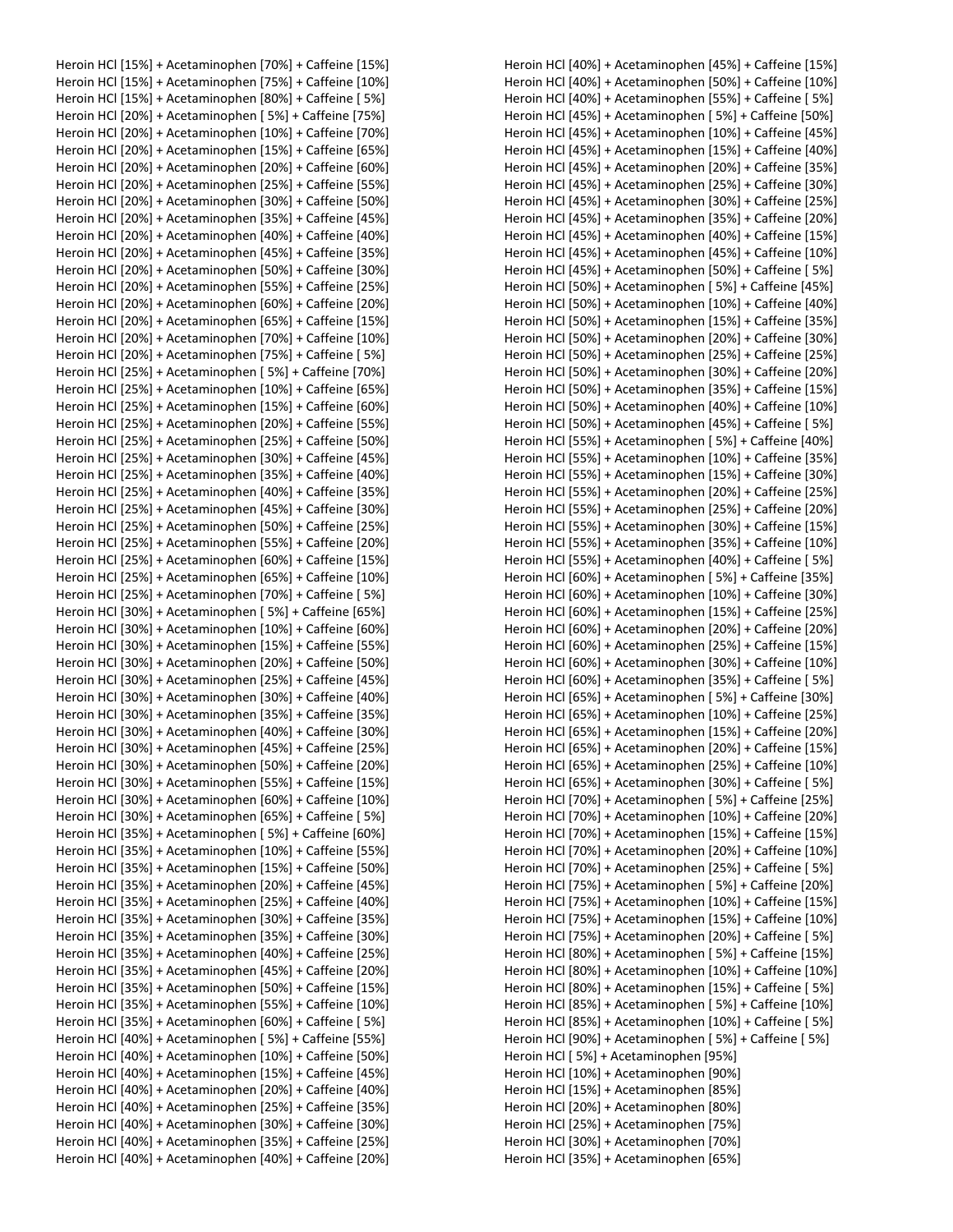| Heroin HCl [40%] + Acetaminophen [60%]                       |
|--------------------------------------------------------------|
| Heroin HCl [45%] + Acetaminophen [55%]                       |
| Heroin HCl [50%] + Acetaminophen [50%]                       |
| Heroin HCl [55%] + Acetaminophen [45%]                       |
| Heroin HCl [60%] + Acetaminophen [40%]                       |
| Heroin HCl [65%] + Acetaminophen [35%]                       |
| Heroin HCl [70%] + Acetaminophen [30%]                       |
| Heroin HCl [75%] + Acetaminophen [25%]                       |
| Heroin HCl [80%] + Acetaminophen [20%]                       |
| Heroin HCl [85%] + Acetaminophen [15%]                       |
| Heroin HCl [90%] + Acetaminophen [10%]                       |
| Heroin HCl [95%] + Acetaminophen [5%]                        |
| Heroin HCl [5%] + Caffeine [95%]                             |
| Heroin HCl [10%] + Caffeine [90%]                            |
| Heroin HCl [15%] + Caffeine [85%]                            |
| Heroin HCl [20%] + Caffeine [80%]                            |
| Heroin HCl [25%] + Caffeine [75%]                            |
| Heroin HCl [30%] + Caffeine [70%]                            |
| Heroin HCl [35%] + Caffeine [65%]                            |
| Heroin HCl [40%] + Caffeine [60%]                            |
| Heroin HCl [45%] + Caffeine [55%]                            |
| Heroin HCl [50%] + Caffeine [50%]                            |
| Heroin HCl [55%] + Caffeine [45%]                            |
| Heroin HCl [60%] + Caffeine [40%]                            |
| Heroin HCl [65%] + Caffeine [35%]                            |
| Heroin HCl [70%] + Caffeine [30%]                            |
| Heroin HCl [75%] + Caffeine [25%]                            |
| Heroin HCl [80%] + Caffeine [20%]                            |
| Heroin HCl [85%] + Caffeine [15%]                            |
| Heroin HCl [90%] + Caffeine [10%]                            |
| Heroin HCl [95%] + Caffeine [5%]                             |
| Acetaminophen [5%] + Caffeine [95%]                          |
| Acetaminophen [10%] + Caffeine [90%]                         |
| Acetaminophen [15%] + Caffeine [85%]                         |
| Acetaminophen [20%] + Caffeine [80%]                         |
| Acetaminophen [25%] + Caffeine [75%]                         |
| Acetaminophen [30%] + Caffeine [70%]                         |
| Acetaminophen [35%] + Caffeine [65%]                         |
| Acetaminophen [40%] + Caffeine [60%]                         |
| Acetaminophen [45%] + Caffeine [55%]                         |
| Acetaminophen [50%] + Caffeine [50%]                         |
| Acetaminophen [55%] + Caffeine [45%]                         |
| Acetaminophen [60%] + Caffeine [40%]                         |
| Acetaminophen [65%] + Caffeine [35%]                         |
| Acetaminophen [70%] + Caffeine [30%]                         |
| Acetaminophen [75%] + Caffeine [25%]                         |
| Acetaminophen [80%] + Caffeine [20%]                         |
| Acetaminophen [85%] + Caffeine [15%]                         |
| Acetaminophen [90%] + Caffeine [10%]                         |
| Acetaminophen [95%] + Caffeine [5%]                          |
| Heroin HCl [5%] + Diphenhydramine HCl [5%] + Aspirin [90%]   |
| Heroin HCl [5%] + Diphenhydramine HCl [10%] + Aspirin [85%]  |
| Heroin HCl [ 5%] + Diphenhydramine HCl [15%] + Aspirin [80%] |
| Heroin HCl [ 5%] + Diphenhydramine HCl [20%] + Aspirin [75%] |
| Heroin HCl [5%] + Diphenhydramine HCl [25%] + Aspirin [70%]  |
| Heroin HCl [ 5%] + Diphenhydramine HCl [30%] + Aspirin [65%] |
| Heroin HCl [ 5%] + Diphenhydramine HCl [35%] + Aspirin [60%] |
| Heroin HCl [5%] + Diphenhydramine HCl [40%] + Aspirin [55%]  |
| Heroin HCl [5%] + Diphenhydramine HCl [45%] + Aspirin [50%]  |
| Heroin HCl [ 5%] + Diphenhydramine HCl [50%] + Aspirin [45%] |
| Heroin HCl [ 5%] + Diphenhydramine HCl [55%] + Aspirin [40%] |
| Heroin HCl [5%] + Diphenhydramine HCl [60%] + Aspirin [35%]  |
| Heroin HCl [ 5%] + Diphenhydramine HCl [65%] + Aspirin [30%] |
| Heroin HCl [ 5%] + Diphenhydramine HCl [70%] + Aspirin [25%] |
| Heroin HCl [5%] + Diphenhydramine HCl [75%] + Aspirin [20%]  |

Heroin HCl [ 5%] + Diphenhydramine HCl [80%] + Aspirin [15%] Heroin HCl [ 5%] + Diphenhydramine HCl [85%] + Aspirin [10%] Heroin HCl [ 5%] + Diphenhydramine HCl [90%] + Aspirin [ 5%] Heroin HCl [10%] + Diphenhydramine HCl [ 5%] + Aspirin [85%] Heroin HCl [10%] + Diphenhydramine HCl [10%] + Aspirin [80%] Heroin HCl [10%] + Diphenhydramine HCl [15%] + Aspirin [75%] Heroin HCl [10%] + Diphenhydramine HCl [20%] + Aspirin [70%] Heroin HCl [10%] + Diphenhydramine HCl [25%] + Aspirin [65%] Heroin HCl [10%] + Diphenhydramine HCl [30%] + Aspirin [60%] Heroin HCl [10%] + Diphenhydramine HCl [35%] + Aspirin [55%] Heroin HCl [10%] + Diphenhydramine HCl [40%] + Aspirin [50%] Heroin HCl [10%] + Diphenhydramine HCl [45%] + Aspirin [45%] Heroin HCl [10%] + Diphenhydramine HCl [50%] + Aspirin [40%] Heroin HCl [10%] + Diphenhydramine HCl [55%] + Aspirin [35%] Heroin HCl [10%] + Diphenhydramine HCl [60%] + Aspirin [30%] Heroin HCl [10%] + Diphenhydramine HCl [65%] + Aspirin [25%] Heroin HCl [10%] + Diphenhydramine HCl [70%] + Aspirin [20%] Heroin HCl [10%] + Diphenhydramine HCl [75%] + Aspirin [15%] Heroin HCl [10%] + Diphenhydramine HCl [80%] + Aspirin [10%] Heroin HCl [10%] + Diphenhydramine HCl [85%] + Aspirin [ 5%] Heroin HCl [15%] + Diphenhydramine HCl [ 5%] + Aspirin [80%] Heroin HCl [15%] + Diphenhydramine HCl [10%] + Aspirin [75%] Heroin HCl [15%] + Diphenhydramine HCl [15%] + Aspirin [70%] Heroin HCl [15%] + Diphenhydramine HCl [20%] + Aspirin [65%] Heroin HCl [15%] + Diphenhydramine HCl [25%] + Aspirin [60%] Heroin HCl [15%] + Diphenhydramine HCl [30%] + Aspirin [55%] Heroin HCl [15%] + Diphenhydramine HCl [35%] + Aspirin [50%] Heroin HCl [15%] + Diphenhydramine HCl [40%] + Aspirin [45%] Heroin HCl [15%] + Diphenhydramine HCl [45%] + Aspirin [40%] Heroin HCl [15%] + Diphenhydramine HCl [50%] + Aspirin [35%] Heroin HCl [15%] + Diphenhydramine HCl [55%] + Aspirin [30%] Heroin HCl [15%] + Diphenhydramine HCl [60%] + Aspirin [25%] Heroin HCl [15%] + Diphenhydramine HCl [65%] + Aspirin [20%] Heroin HCl [15%] + Diphenhydramine HCl [70%] + Aspirin [15%] Heroin HCl [15%] + Diphenhydramine HCl [75%] + Aspirin [10%] Heroin HCl [15%] + Diphenhydramine HCl [80%] + Aspirin [ 5%] Heroin HCl [20%] + Diphenhydramine HCl [ 5%] + Aspirin [75%] Heroin HCl [20%] + Diphenhydramine HCl [10%] + Aspirin [70%] Heroin HCl [20%] + Diphenhydramine HCl [15%] + Aspirin [65%] Heroin HCl [20%] + Diphenhydramine HCl [20%] + Aspirin [60%] Heroin HCl [20%] + Diphenhydramine HCl [25%] + Aspirin [55%] Heroin HCl [20%] + Diphenhydramine HCl [30%] + Aspirin [50%] Heroin HCl [20%] + Diphenhydramine HCl [35%] + Aspirin [45%] Heroin HCl [20%] + Diphenhydramine HCl [40%] + Aspirin [40%] Heroin HCl [20%] + Diphenhydramine HCl [45%] + Aspirin [35%] Heroin HCl [20%] + Diphenhydramine HCl [50%] + Aspirin [30%] Heroin HCl [20%] + Diphenhydramine HCl [55%] + Aspirin [25%] Heroin HCl [20%] + Diphenhydramine HCl [60%] + Aspirin [20%] Heroin HCl [20%] + Diphenhydramine HCl [65%] + Aspirin [15%] Heroin HCl [20%] + Diphenhydramine HCl [70%] + Aspirin [10%] Heroin HCl [20%] + Diphenhydramine HCl [75%] + Aspirin [ 5%] Heroin HCl [25%] + Diphenhydramine HCl [ 5%] + Aspirin [70%] Heroin HCl [25%] + Diphenhydramine HCl [10%] + Aspirin [65%] Heroin HCl [25%] + Diphenhydramine HCl [15%] + Aspirin [60%] Heroin HCl [25%] + Diphenhydramine HCl [20%] + Aspirin [55%] Heroin HCl [25%] + Diphenhydramine HCl [25%] + Aspirin [50%] Heroin HCl [25%] + Diphenhydramine HCl [30%] + Aspirin [45%] Heroin HCl [25%] + Diphenhydramine HCl [35%] + Aspirin [40%] Heroin HCl [25%] + Diphenhydramine HCl [40%] + Aspirin [35%] Heroin HCl [25%] + Diphenhydramine HCl [45%] + Aspirin [30%] Heroin HCl [25%] + Diphenhydramine HCl [50%] + Aspirin [25%] Heroin HCl [25%] + Diphenhydramine HCl [55%] + Aspirin [20%] Heroin HCl [25%] + Diphenhydramine HCl [60%] + Aspirin [15%] Heroin HCl [25%] + Diphenhydramine HCl [65%] + Aspirin [10%] Heroin HCl [25%] + Diphenhydramine HCl [70%] + Aspirin [ 5%]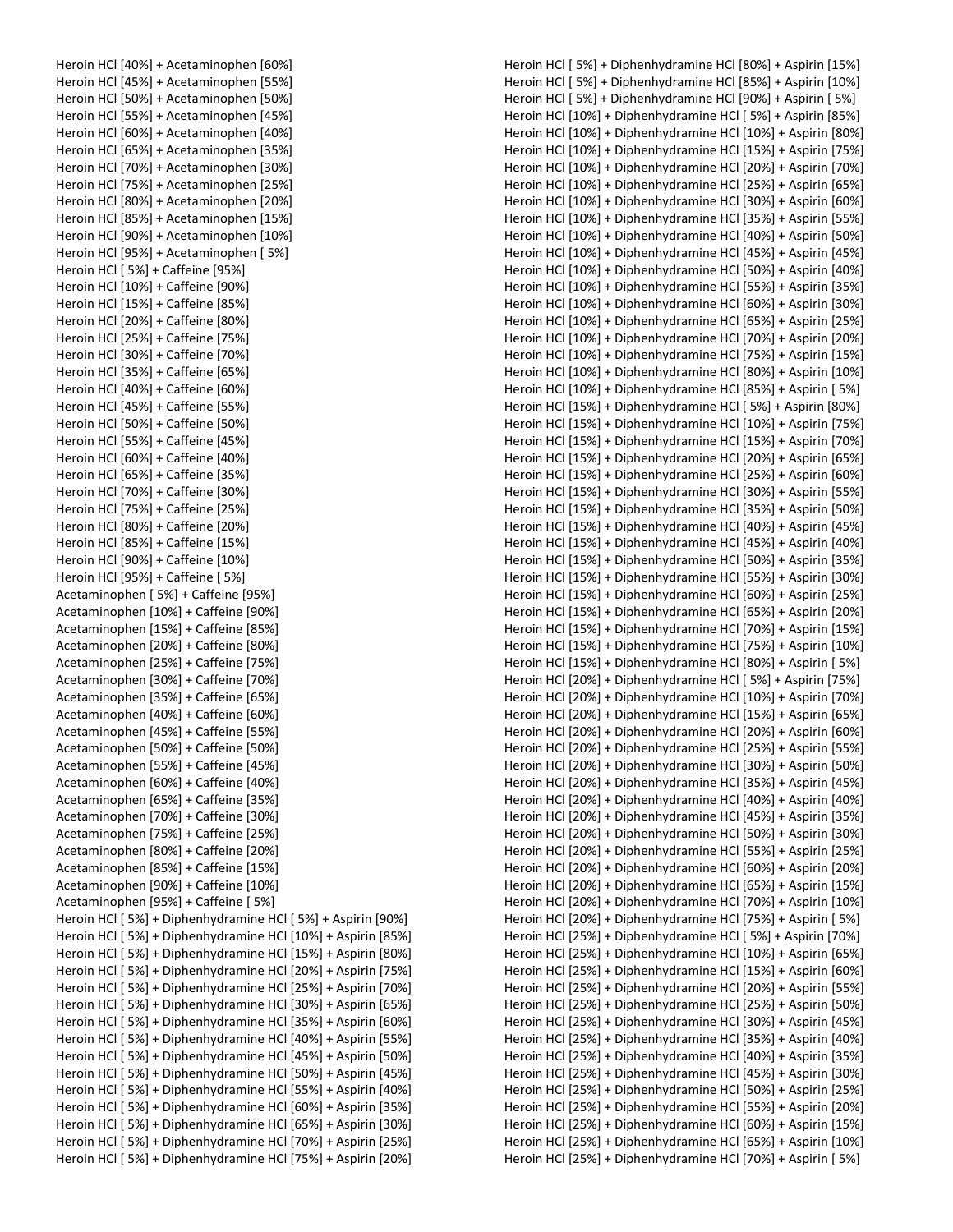Heroin HCl [30%] + Diphenhydramine HCl [ 5%] + Aspirin [65%] Heroin HCl [30%] + Diphenhydramine HCl [10%] + Aspirin [60%] Heroin HCl [30%] + Diphenhydramine HCl [15%] + Aspirin [55%] Heroin HCl [30%] + Diphenhydramine HCl [20%] + Aspirin [50%] Heroin HCl [30%] + Diphenhydramine HCl [25%] + Aspirin [45%] Heroin HCl [30%] + Diphenhydramine HCl [30%] + Aspirin [40%] Heroin HCl [30%] + Diphenhydramine HCl [35%] + Aspirin [35%] Heroin HCl [30%] + Diphenhydramine HCl [40%] + Aspirin [30%] Heroin HCl [30%] + Diphenhydramine HCl [45%] + Aspirin [25%] Heroin HCl [30%] + Diphenhydramine HCl [50%] + Aspirin [20%] Heroin HCl [30%] + Diphenhydramine HCl [55%] + Aspirin [15%] Heroin HCl [30%] + Diphenhydramine HCl [60%] + Aspirin [10%] Heroin HCl [30%] + Diphenhydramine HCl [65%] + Aspirin [ 5%] Heroin HCl [35%] + Diphenhydramine HCl [ 5%] + Aspirin [60%] Heroin HCl [35%] + Diphenhydramine HCl [10%] + Aspirin [55%] Heroin HCl [35%] + Diphenhydramine HCl [15%] + Aspirin [50%] Heroin HCl [35%] + Diphenhydramine HCl [20%] + Aspirin [45%] Heroin HCl [35%] + Diphenhydramine HCl [25%] + Aspirin [40%] Heroin HCl [35%] + Diphenhydramine HCl [30%] + Aspirin [35%] Heroin HCl [35%] + Diphenhydramine HCl [35%] + Aspirin [30%] Heroin HCl [35%] + Diphenhydramine HCl [40%] + Aspirin [25%] Heroin HCl [35%] + Diphenhydramine HCl [45%] + Aspirin [20%] Heroin HCl [35%] + Diphenhydramine HCl [50%] + Aspirin [15%] Heroin HCl [35%] + Diphenhydramine HCl [55%] + Aspirin [10%] Heroin HCl [35%] + Diphenhydramine HCl [60%] + Aspirin [ 5%] Heroin HCl [40%] + Diphenhydramine HCl [ 5%] + Aspirin [55%] Heroin HCl [40%] + Diphenhydramine HCl [10%] + Aspirin [50%] Heroin HCl [40%] + Diphenhydramine HCl [15%] + Aspirin [45%] Heroin HCl [40%] + Diphenhydramine HCl [20%] + Aspirin [40%] Heroin HCl [40%] + Diphenhydramine HCl [25%] + Aspirin [35%] Heroin HCl [40%] + Diphenhydramine HCl [30%] + Aspirin [30%] Heroin HCl [40%] + Diphenhydramine HCl [35%] + Aspirin [25%] Heroin HCl [40%] + Diphenhydramine HCl [40%] + Aspirin [20%] Heroin HCl [40%] + Diphenhydramine HCl [45%] + Aspirin [15%] Heroin HCl [40%] + Diphenhydramine HCl [50%] + Aspirin [10%] Heroin HCl [40%] + Diphenhydramine HCl [55%] + Aspirin [ 5%] Heroin HCl [45%] + Diphenhydramine HCl [ 5%] + Aspirin [50%] Heroin HCl [45%] + Diphenhydramine HCl [10%] + Aspirin [45%] Heroin HCl [45%] + Diphenhydramine HCl [15%] + Aspirin [40%] Heroin HCl [45%] + Diphenhydramine HCl [20%] + Aspirin [35%] Heroin HCl [45%] + Diphenhydramine HCl [25%] + Aspirin [30%] Heroin HCl [45%] + Diphenhydramine HCl [30%] + Aspirin [25%] Heroin HCl [45%] + Diphenhydramine HCl [35%] + Aspirin [20%] Heroin HCl [45%] + Diphenhydramine HCl [40%] + Aspirin [15%] Heroin HCl [45%] + Diphenhydramine HCl [45%] + Aspirin [10%] Heroin HCl [45%] + Diphenhydramine HCl [50%] + Aspirin [ 5%] Heroin HCl [50%] + Diphenhydramine HCl [ 5%] + Aspirin [45%] Heroin HCl [50%] + Diphenhydramine HCl [10%] + Aspirin [40%] Heroin HCl [50%] + Diphenhydramine HCl [15%] + Aspirin [35%] Heroin HCl [50%] + Diphenhydramine HCl [20%] + Aspirin [30%] Heroin HCl [50%] + Diphenhydramine HCl [25%] + Aspirin [25%] Heroin HCl [50%] + Diphenhydramine HCl [30%] + Aspirin [20%] Heroin HCl [50%] + Diphenhydramine HCl [35%] + Aspirin [15%] Heroin HCl [50%] + Diphenhydramine HCl [40%] + Aspirin [10%] Heroin HCl [50%] + Diphenhydramine HCl [45%] + Aspirin [ 5%] Heroin HCl [55%] + Diphenhydramine HCl [ 5%] + Aspirin [40%] Heroin HCl [55%] + Diphenhydramine HCl [10%] + Aspirin [35%] Heroin HCl [55%] + Diphenhydramine HCl [15%] + Aspirin [30%] Heroin HCl [55%] + Diphenhydramine HCl [20%] + Aspirin [25%] Heroin HCl [55%] + Diphenhydramine HCl [25%] + Aspirin [20%] Heroin HCl [55%] + Diphenhydramine HCl [30%] + Aspirin [15%] Heroin HCl [55%] + Diphenhydramine HCl [35%] + Aspirin [10%] Heroin HCl [55%] + Diphenhydramine HCl [40%] + Aspirin [ 5%] Heroin HCl [60%] + Diphenhydramine HCl [ 5%] + Aspirin [35%] Heroin HCl [60%] + Diphenhydramine HCl [10%] + Aspirin [30%] Heroin HCl [60%] + Diphenhydramine HCl [15%] + Aspirin [25%] Heroin HCl [60%] + Diphenhydramine HCl [20%] + Aspirin [20%] Heroin HCl [60%] + Diphenhydramine HCl [25%] + Aspirin [15%] Heroin HCl [60%] + Diphenhydramine HCl [30%] + Aspirin [10%] Heroin HCl [60%] + Diphenhydramine HCl [35%] + Aspirin [ 5%] Heroin HCl [65%] + Diphenhydramine HCl [ 5%] + Aspirin [30%] Heroin HCl [65%] + Diphenhydramine HCl [10%] + Aspirin [25%] Heroin HCl [65%] + Diphenhydramine HCl [15%] + Aspirin [20%] Heroin HCl [65%] + Diphenhydramine HCl [20%] + Aspirin [15%] Heroin HCl [65%] + Diphenhydramine HCl [25%] + Aspirin [10%] Heroin HCl [65%] + Diphenhydramine HCl [30%] + Aspirin [ 5%] Heroin HCl [70%] + Diphenhydramine HCl [ 5%] + Aspirin [25%] Heroin HCl [70%] + Diphenhydramine HCl [10%] + Aspirin [20%] Heroin HCl [70%] + Diphenhydramine HCl [15%] + Aspirin [15%] Heroin HCl [70%] + Diphenhydramine HCl [20%] + Aspirin [10%] Heroin HCl [70%] + Diphenhydramine HCl [25%] + Aspirin [ 5%] Heroin HCl [75%] + Diphenhydramine HCl [ 5%] + Aspirin [20%] Heroin HCl [75%] + Diphenhydramine HCl [10%] + Aspirin [15%] Heroin HCl [75%] + Diphenhydramine HCl [15%] + Aspirin [10%] Heroin HCl [75%] + Diphenhydramine HCl [20%] + Aspirin [ 5%] Heroin HCl [80%] + Diphenhydramine HCl [ 5%] + Aspirin [15%] Heroin HCl [80%] + Diphenhydramine HCl [10%] + Aspirin [10%] Heroin HCl [80%] + Diphenhydramine HCl [15%] + Aspirin [ 5%] Heroin HCl [85%] + Diphenhydramine HCl [ 5%] + Aspirin [10%] Heroin HCl [85%] + Diphenhydramine HCl [10%] + Aspirin [ 5%] Heroin HCl [90%] + Diphenhydramine HCl [ 5%] + Aspirin [ 5%] Heroin HCl [ 5%] + Aspirin [95%] Heroin HCl [10%] + Aspirin [90%] Heroin HCl [15%] + Aspirin [85%] Heroin HCl [20%] + Aspirin [80%] Heroin HCl [25%] + Aspirin [75%] Heroin HCl [30%] + Aspirin [70%] Heroin HCl [35%] + Aspirin [65%] Heroin HCl [40%] + Aspirin [60%] Heroin HCl [45%] + Aspirin [55%] Heroin HCl [50%] + Aspirin [50%] Heroin HCl [55%] + Aspirin [45%] Heroin HCl [60%] + Aspirin [40%] Heroin HCl [65%] + Aspirin [35%] Heroin HCl [70%] + Aspirin [30%] Heroin HCl [75%] + Aspirin [25%] Heroin HCl [80%] + Aspirin [20%] Heroin HCl [85%] + Aspirin [15%] Heroin HCl [90%] + Aspirin [10%] Heroin HCl [95%] + Aspirin [ 5%] Heroin HCl [ 5%] + Barbital [95%] Heroin HCl [10%] + Barbital [90%] Heroin HCl [15%] + Barbital [85%] Heroin HCl [20%] + Barbital [80%] Heroin HCl [25%] + Barbital [75%] Heroin HCl [30%] + Barbital [70%] Heroin HCl [35%] + Barbital [65%] Heroin HCl [40%] + Barbital [60%] Heroin HCl [45%] + Barbital [55%] Heroin HCl [50%] + Barbital [50%] Heroin HCl [55%] + Barbital [45%] Heroin HCl [60%] + Barbital [40%] Heroin HCl [65%] + Barbital [35%] Heroin HCl [70%] + Barbital [30%] Heroin HCl [75%] + Barbital [25%] Heroin HCl [80%] + Barbital [20%] Heroin HCl [85%] + Barbital [15%] Heroin HCl [90%] + Barbital [10%] Heroin HCl [95%] + Barbital [ 5%] Heroin HCl [ 5%] + Cocaine HCl [95%]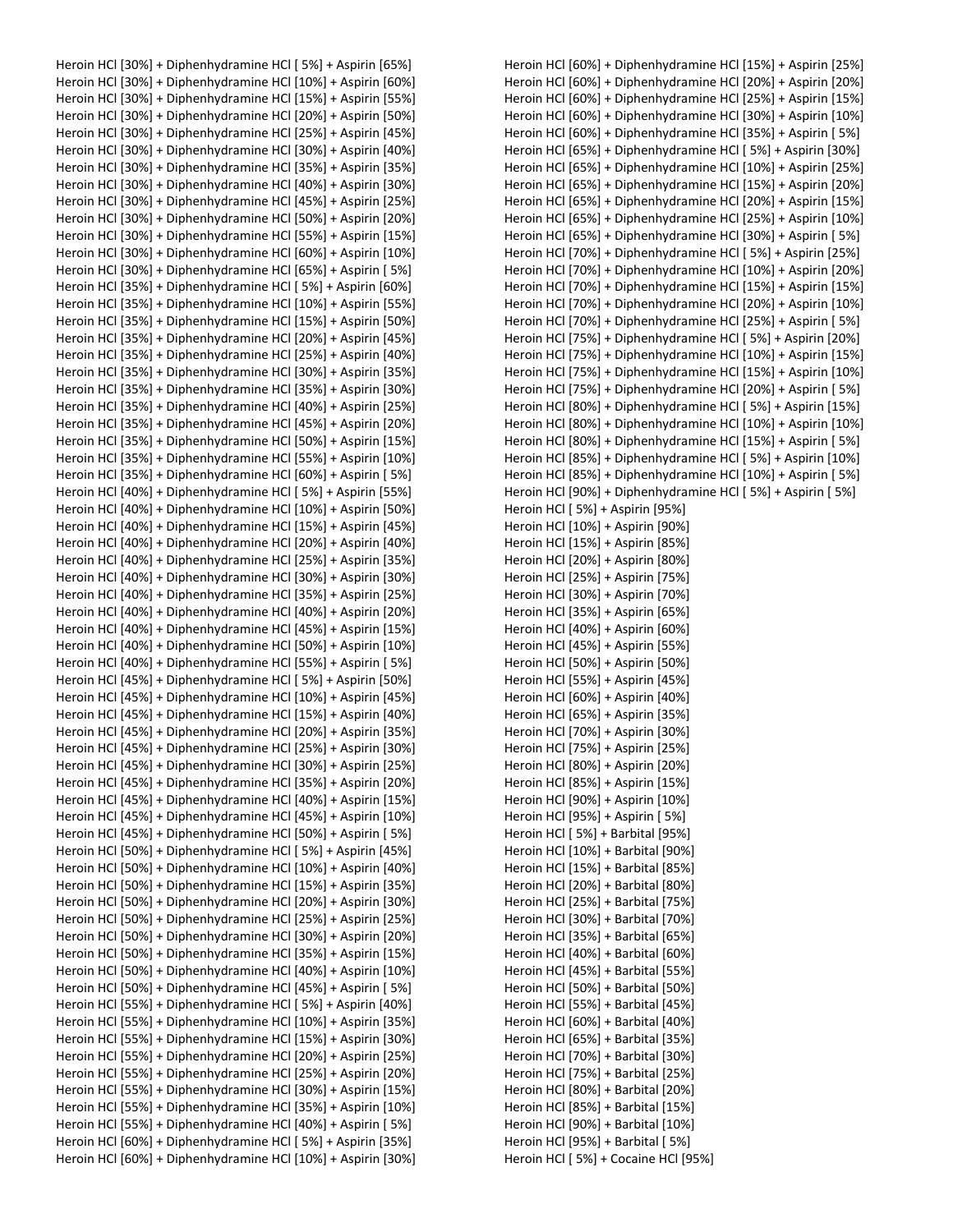|  | Heroin HCl [10%] + Cocaine HCl [90%]  |
|--|---------------------------------------|
|  | Heroin HCl [15%] + Cocaine HCl [85%]  |
|  | Heroin HCl [20%] + Cocaine HCl [80%]  |
|  |                                       |
|  | Heroin HCl [25%] + Cocaine HCl [75%]  |
|  | Heroin HCl [30%] + Cocaine HCl [70%]  |
|  | Heroin HCl [35%] + Cocaine HCl [65%]  |
|  | Heroin HCl [40%] + Cocaine HCl [60%]  |
|  | Heroin HCl [45%] + Cocaine HCl [55%]  |
|  | Heroin HCl [50%] + Cocaine HCl [50%]  |
|  | Heroin HCl [55%] + Cocaine HCl [45%]  |
|  | Heroin HCl [60%] + Cocaine HCl [40%]  |
|  | Heroin HCl [65%] + Cocaine HCl [35%]  |
|  | Heroin HCl [70%] + Cocaine HCl [30%]  |
|  | Heroin HCl [75%] + Cocaine HCl [25%]  |
|  |                                       |
|  | Heroin HCl [80%] + Cocaine HCl [20%]  |
|  | Heroin HCl [85%] + Cocaine HCl [15%]  |
|  | Heroin HCl [90%] + Cocaine HCl [10%]  |
|  | Heroin HCl [95%] + Cocaine HCl [ 5%]  |
|  | Heroin HCl [ 5%] + Corn starch [95%]  |
|  | Heroin HCl [10%] + Corn starch [90%]  |
|  | Heroin HCl [15%] + Corn starch [85%]  |
|  | Heroin HCl [20%] + Corn starch [80%]  |
|  | Heroin HCl [25%] + Corn starch [75%]  |
|  | Heroin HCl [30%] + Corn starch [70%]  |
|  | Heroin HCl [35%] + Corn starch [65%]  |
|  | Heroin HCl [40%] + Corn starch [60%]  |
|  | Heroin HCl [45%] + Corn starch [55%]  |
|  |                                       |
|  | Heroin HCl [50%] + Corn starch [50%]  |
|  | Heroin HCl [55%] + Corn starch [45%]  |
|  | Heroin HCl [60%] + Corn starch [40%]  |
|  | Heroin HCl [65%] + Corn starch [35%]  |
|  | Heroin HCl [70%] + Corn starch [30%]  |
|  | Heroin HCl [75%] + Corn starch [25%]  |
|  | Heroin HCl [80%] + Corn starch [20%]  |
|  | Heroin HCl [85%] + Corn starch [15%]  |
|  | Heroin HCl [90%] + Corn starch [10%]  |
|  | Heroin HCl [95%] + Corn starch [5%]   |
|  | Heroin HCl [ 5%] + Codeine base [95%] |
|  | Heroin HCl [10%] + Codeine base [90%] |
|  | Heroin HCl [15%] + Codeine base [85%] |
|  | Heroin HCl [20%] + Codeine base [80%] |
|  |                                       |
|  | Heroin HCl [25%] + Codeine base [75%] |
|  | Heroin HCl [30%] + Codeine base [70%] |
|  | Heroin HCl [35%] + Codeine base [65%] |
|  | Heroin HCl [40%] + Codeine base [60%] |
|  | Heroin HCl [45%] + Codeine base [55%] |
|  | Heroin HCl [50%] + Codeine base [50%] |
|  | Heroin HCl [55%] + Codeine base [45%] |
|  | Heroin HCl [60%] + Codeine base [40%] |
|  | Heroin HCl [65%] + Codeine base [35%] |
|  | Heroin HCl [70%] + Codeine base [30%] |
|  | Heroin HCl [75%] + Codeine base [25%] |
|  | Heroin HCl [80%] + Codeine base [20%] |
|  | Heroin HCl [85%] + Codeine base [15%] |
|  |                                       |
|  | Heroin HCl [90%] + Codeine base [10%] |
|  | Heroin HCl [95%] + Codeine base [ 5%] |
|  | Heroin HCl [ 5%] + Diazepam [95%]     |
|  | Heroin HCl [10%] + Diazepam [90%]     |
|  | Heroin HCl [15%] + Diazepam [85%]     |
|  | Heroin HCl [20%] + Diazepam [80%]     |
|  | Heroin HCl [25%] + Diazepam [75%]     |
|  | Heroin HCl [30%] + Diazepam [70%]     |
|  | Heroin HCl [35%] + Diazepam [65%]     |
|  | Heroin HCl [40%] + Diazepam [60%]     |
|  | Heroin HCl [45%] + Diazepam [55%]     |
|  |                                       |

Heroin HCl [50%] + Diazepam [50%] Heroin HCl [55%] + Diazepam [45%] Heroin HCl [60%] + Diazepam [40%] Heroin HCl [65%] + Diazepam [35%] Heroin HCl [70%] + Diazepam [30%] Heroin HCl [75%] + Diazepam [25%] Heroin HCl [80%] + Diazepam [20%] Heroin HCl [85%] + Diazepam [15%] Heroin HCl [90%] + Diazepam [10%] Heroin HCl [95%] + Diazepam [ 5%] Heroin HCl [ 5%] + Codeine sulfate [95%] Heroin HCl [10%] + Codeine sulfate [90%] Heroin HCl [15%] + Codeine sulfate [85%] Heroin HCl [20%] + Codeine sulfate [80%] Heroin HCl [25%] + Codeine sulfate [75%] Heroin HCl [30%] + Codeine sulfate [70%] Heroin HCl [35%] + Codeine sulfate [65%] Heroin HCl [40%] + Codeine sulfate [60%] Heroin HCl [45%] + Codeine sulfate [55%] Heroin HCl [50%] + Codeine sulfate [50%] Heroin HCl [55%] + Codeine sulfate [45%] Heroin HCl [60%] + Codeine sulfate [40%] Heroin HCl [65%] + Codeine sulfate [35%] Heroin HCl [70%] + Codeine sulfate [30%] Heroin HCl [75%] + Codeine sulfate [25%] Heroin HCl [80%] + Codeine sulfate [20%] Heroin HCl [85%] + Codeine sulfate [15%] Heroin HCl [90%] + Codeine sulfate [10%] Heroin HCl [95%] + Codeine sulfate [ 5%] Heroin HCl [ 5%] + Diphenhydramine HCl [95%] Heroin HCl [10%] + Diphenhydramine HCl [90%] Heroin HCl [15%] + Diphenhydramine HCl [85%] Heroin HCl [20%] + Diphenhydramine HCl [80%] Heroin HCl [25%] + Diphenhydramine HCl [75%] Heroin HCl [30%] + Diphenhydramine HCl [70%] Heroin HCl [35%] + Diphenhydramine HCl [65%] Heroin HCl [40%] + Diphenhydramine HCl [60%] Heroin HCl [45%] + Diphenhydramine HCl [55%] Heroin HCl [50%] + Diphenhydramine HCl [50%] Heroin HCl [55%] + Diphenhydramine HCl [45%] Heroin HCl [60%] + Diphenhydramine HCl [40%] Heroin HCl [65%] + Diphenhydramine HCl [35%] Heroin HCl [70%] + Diphenhydramine HCl [30%] Heroin HCl [75%] + Diphenhydramine HCl [25%] Heroin HCl [80%] + Diphenhydramine HCl [20%] Heroin HCl [85%] + Diphenhydramine HCl [15%] Heroin HCl [90%] + Diphenhydramine HCl [10%] Heroin HCl [95%] + Diphenhydramine HCl [ 5%] Heroin HCl [ 5%] + Mannitol [95%] Heroin HCl [10%] + Mannitol [90%] Heroin HCl [15%] + Mannitol [85%] Heroin HCl [20%] + Mannitol [80%] Heroin HCl [25%] + Mannitol [75%] Heroin HCl [30%] + Mannitol [70%] Heroin HCl [35%] + Mannitol [65%] Heroin HCl [40%] + Mannitol [60%] Heroin HCl [45%] + Mannitol [55%] Heroin HCl [50%] + Mannitol [50%] Heroin HCl [55%] + Mannitol [45%] Heroin HCl [60%] + Mannitol [40%] Heroin HCl [65%] + Mannitol [35%] Heroin HCl [70%] + Mannitol [30%] Heroin HCl [75%] + Mannitol [25%] Heroin HCl [80%] + Mannitol [20%] Heroin HCl [85%] + Mannitol [15%]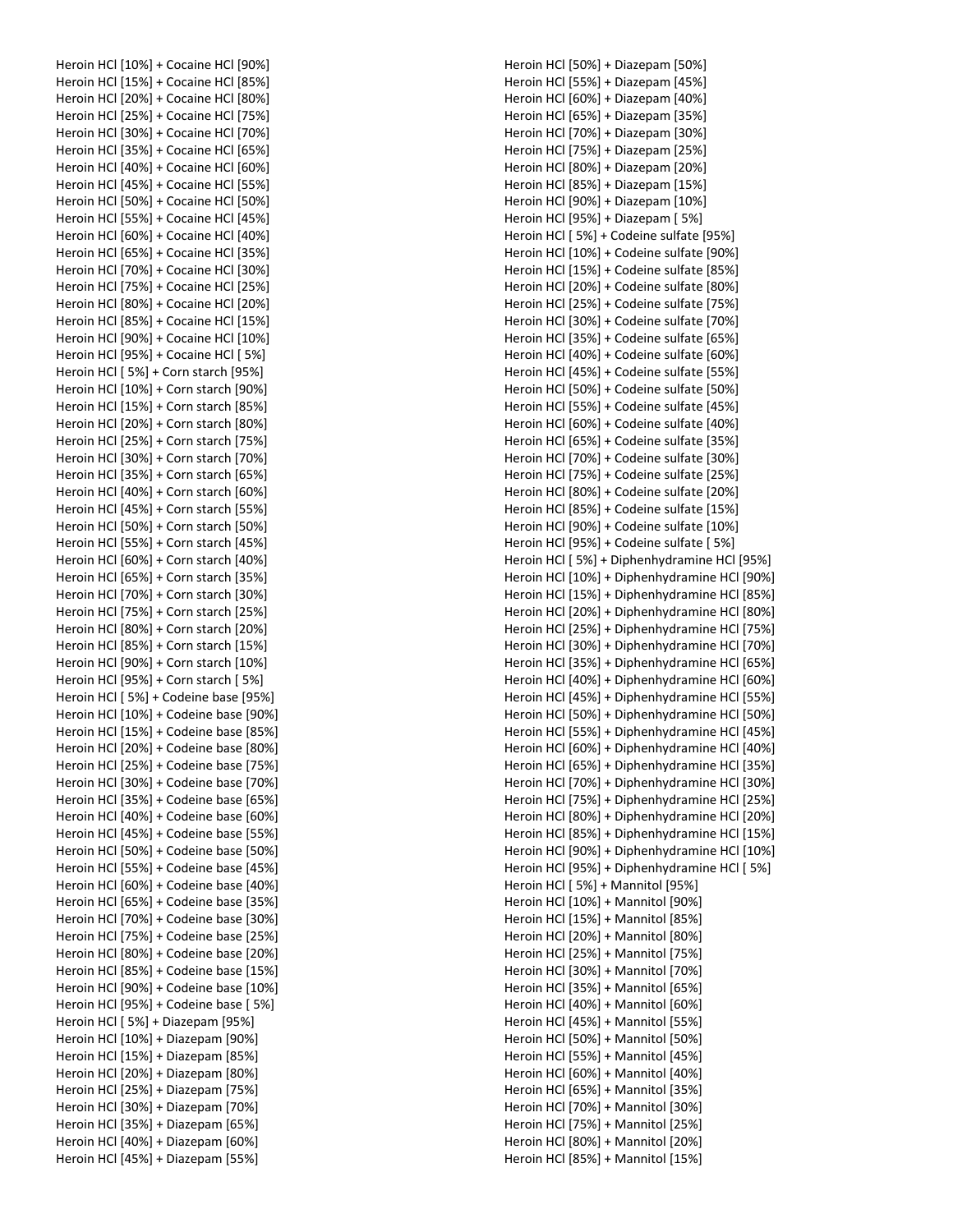Heroin HCl [90%] + Mannitol [10%] Heroin HCl [95%] + Mannitol [ 5%] Heroin HCl [ 5%] + Lidocaine HCl.H2O [95%] Heroin HCl [10%] + Lidocaine HCl.H2O [90%] Heroin HCl [15%] + Lidocaine HCl.H2O [85%] Heroin HCl [20%] + Lidocaine HCl.H2O [80%] Heroin HCl [25%] + Lidocaine HCl.H2O [75%] Heroin HCl [30%] + Lidocaine HCl.H2O [70%] Heroin HCl [35%] + Lidocaine HCl.H2O [65%] Heroin HCl [40%] + Lidocaine HCl.H2O [60%] Heroin HCl [45%] + Lidocaine HCl.H2O [55%] Heroin HCl [50%] + Lidocaine HCl.H2O [50%] Heroin HCl [55%] + Lidocaine HCl.H2O [45%] Heroin HCl [60%] + Lidocaine HCl.H2O [40%] Heroin HCl [65%] + Lidocaine HCl.H2O [35%] Heroin HCl [70%] + Lidocaine HCl.H2O [30%] Heroin HCl [75%] + Lidocaine HCl.H2O [25%] Heroin HCl [80%] + Lidocaine HCl.H2O [20%] Heroin HCl [85%] + Lidocaine HCl.H2O [15%] Heroin HCl [90%] + Lidocaine HCl.H2O [10%] Heroin HCl [95%] + Lidocaine HCl.H2O [ 5%] Heroin HCl [ 5%] + Methamphetamine HCl [95%] Heroin HCl [10%] + Methamphetamine HCl [90%] Heroin HCl [15%] + Methamphetamine HCl [85%] Heroin HCl [20%] + Methamphetamine HCl [80%] Heroin HCl [25%] + Methamphetamine HCl [75%] Heroin HCl [30%] + Methamphetamine HCl [70%] Heroin HCl [35%] + Methamphetamine HCl [65%] Heroin HCl [40%] + Methamphetamine HCl [60%] Heroin HCl [45%] + Methamphetamine HCl [55%] Heroin HCl [50%] + Methamphetamine HCl [50%] Heroin HCl [55%] + Methamphetamine HCl [45%] Heroin HCl [60%] + Methamphetamine HCl [40%] Heroin HCl [65%] + Methamphetamine HCl [35%] Heroin HCl [70%] + Methamphetamine HCl [30%] Heroin HCl [75%] + Methamphetamine HCl [25%] Heroin HCl [80%] + Methamphetamine HCl [20%] Heroin HCl [85%] + Methamphetamine HCl [15%] Heroin HCl [90%] + Methamphetamine HCl [10%] Heroin HCl [95%] + Methamphetamine HCl [ 5%] Heroin HCl [ 5%] + Methapyrilene HCl [95%] Heroin HCl [10%] + Methapyrilene HCl [90%] Heroin HCl [15%] + Methapyrilene HCl [85%] Heroin HCl [20%] + Methapyrilene HCl [80%] Heroin HCl [25%] + Methapyrilene HCl [75%] Heroin HCl [30%] + Methapyrilene HCl [70%] Heroin HCl [35%] + Methapyrilene HCl [65%] Heroin HCl [40%] + Methapyrilene HCl [60%] Heroin HCl [45%] + Methapyrilene HCl [55%] Heroin HCl [50%] + Methapyrilene HCl [50%] Heroin HCl [55%] + Methapyrilene HCl [45%] Heroin HCl [60%] + Methapyrilene HCl [40%] Heroin HCl [65%] + Methapyrilene HCl [35%] Heroin HCl [70%] + Methapyrilene HCl [30%] Heroin HCl [75%] + Methapyrilene HCl [25%] Heroin HCl [80%] + Methapyrilene HCl [20%] Heroin HCl [85%] + Methapyrilene HCl [15%] Heroin HCl [90%] + Methapyrilene HCl [10%] Heroin HCl [95%] + Methapyrilene HCl [ 5%] Heroin HCl [ 5%] + Morphine [95%] Heroin HCl [10%] + Morphine [90%] Heroin HCl [15%] + Morphine [85%] Heroin HCl [20%] + Morphine [80%] Heroin HCl [25%] + Morphine [75%] Heroin HCl [30%] + Morphine [70%]

Heroin HCl [35%] + Morphine [65%] Heroin HCl [40%] + Morphine [60%] Heroin HCl [45%] + Morphine [55%] Heroin HCl [50%] + Morphine [50%] Heroin HCl [55%] + Morphine [45%] Heroin HCl [60%] + Morphine [40%] Heroin HCl [65%] + Morphine [35%] Heroin HCl [70%] + Morphine [30%] Heroin HCl [75%] + Morphine [25%] Heroin HCl [80%] + Morphine [20%] Heroin HCl [85%] + Morphine [15%] Heroin HCl [90%] + Morphine [10%] Heroin HCl [95%] + Morphine [ 5%] Heroin HCl [ 5%] + Lidocaine [95%] Heroin HCl [10%] + Lidocaine [90%] Heroin HCl [15%] + Lidocaine [85%] Heroin HCl [20%] + Lidocaine [80%] Heroin HCl [25%] + Lidocaine [75%] Heroin HCl [30%] + Lidocaine [70%] Heroin HCl [35%] + Lidocaine [65%] Heroin HCl [40%] + Lidocaine [60%] Heroin HCl [45%] + Lidocaine [55%] Heroin HCl [50%] + Lidocaine [50%] Heroin HCl [55%] + Lidocaine [45%] Heroin HCl [60%] + Lidocaine [40%] Heroin HCl [65%] + Lidocaine [35%] Heroin HCl [70%] + Lidocaine [30%] Heroin HCl [75%] + Lidocaine [25%] Heroin HCl [80%] + Lidocaine [20%] Heroin HCl [85%] + Lidocaine [15%] Heroin HCl [90%] + Lidocaine [10%] Heroin HCl [95%] + Lidocaine [ 5%] Heroin HCl [ 5%] + Niacinamide [95%] Heroin HCl [10%] + Niacinamide [90%] Heroin HCl [15%] + Niacinamide [85%] Heroin HCl [20%] + Niacinamide [80%] Heroin HCl [25%] + Niacinamide [75%] Heroin HCl [30%] + Niacinamide [70%] Heroin HCl [35%] + Niacinamide [65%] Heroin HCl [40%] + Niacinamide [60%] Heroin HCl [45%] + Niacinamide [55%] Heroin HCl [50%] + Niacinamide [50%] Heroin HCl [55%] + Niacinamide [45%] Heroin HCl [60%] + Niacinamide [40%] Heroin HCl [65%] + Niacinamide [35%] Heroin HCl [70%] + Niacinamide [30%] Heroin HCl [75%] + Niacinamide [25%] Heroin HCl [80%] + Niacinamide [20%] Heroin HCl [85%] + Niacinamide [15%] Heroin HCl [90%] + Niacinamide [10%] Heroin HCl [95%] + Niacinamide [ 5%] Heroin HCl [ 5%] + Papaverine [95%] Heroin HCl [10%] + Papaverine [90%] Heroin HCl [15%] + Papaverine [85%] Heroin HCl [20%] + Papaverine [80%] Heroin HCl [25%] + Papaverine [75%] Heroin HCl [30%] + Papaverine [70%] Heroin HCl [35%] + Papaverine [65%] Heroin HCl [40%] + Papaverine [60%] Heroin HCl [45%] + Papaverine [55%] Heroin HCl [50%] + Papaverine [50%] Heroin HCl [55%] + Papaverine [45%] Heroin HCl [60%] + Papaverine [40%] Heroin HCl [65%] + Papaverine [35%] Heroin HCl [70%] + Papaverine [30%]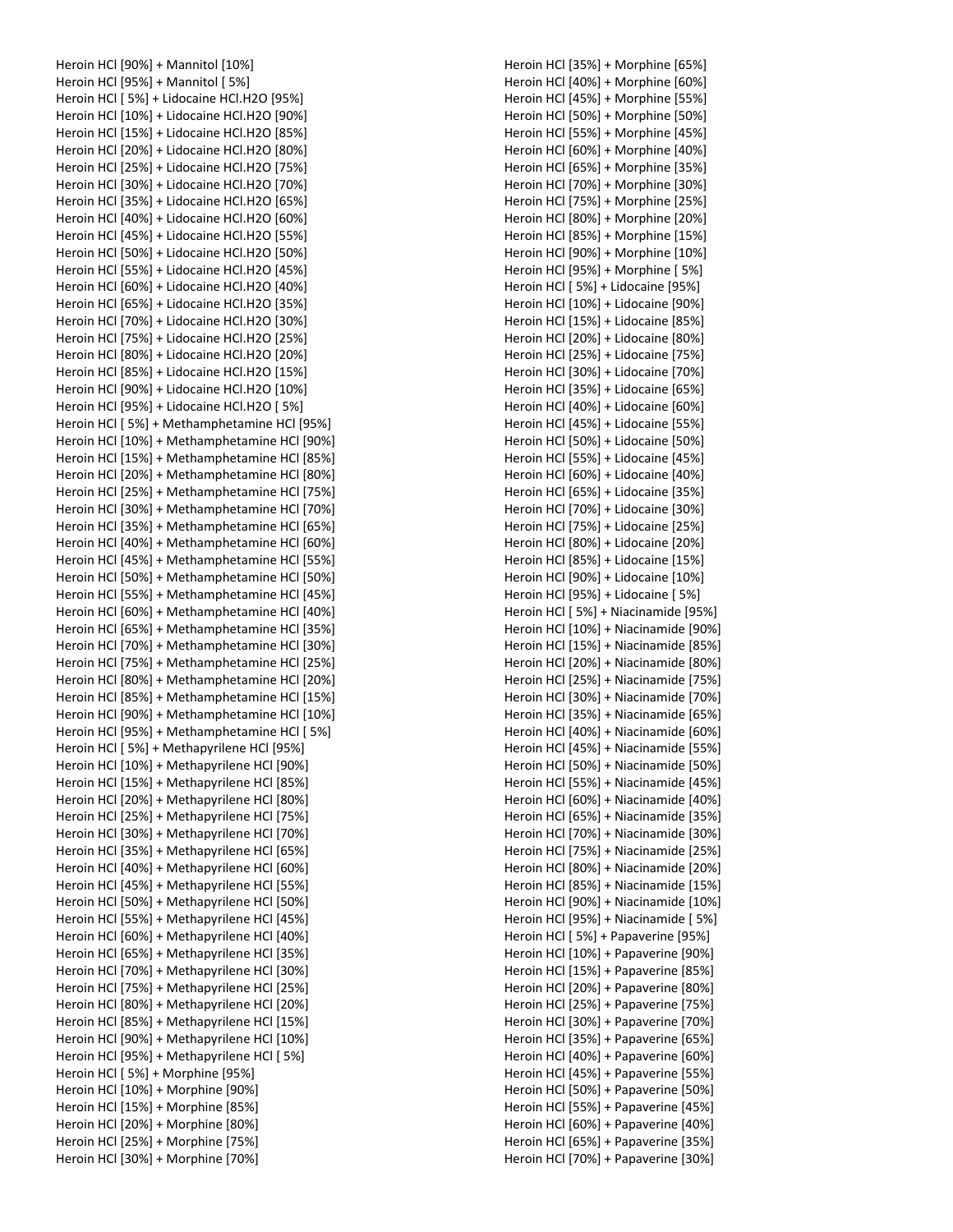|  | Heroin HCl [75%] + Papaverine [25%]      |
|--|------------------------------------------|
|  | Heroin HCl [80%] + Papaverine [20%]      |
|  | Heroin HCl [85%] + Papaverine [15%]      |
|  | Heroin HCl [90%] + Papaverine [10%]      |
|  | Heroin HCl [95%] + Papaverine [ 5%]      |
|  |                                          |
|  | Heroin HCl [ 5%] + Phencyclidine [95%]   |
|  | Heroin HCl [10%] + Phencyclidine [90%]   |
|  | Heroin HCl [15%] + Phencyclidine [85%]   |
|  | Heroin HCl [20%] + Phencyclidine [80%]   |
|  | Heroin HCl [25%] + Phencyclidine [75%]   |
|  | Heroin HCl [30%] + Phencyclidine [70%]   |
|  | Heroin HCl [35%] + Phencyclidine [65%]   |
|  | Heroin HCl [40%] + Phencyclidine [60%]   |
|  | Heroin HCl [45%] + Phencyclidine [55%]   |
|  | Heroin HCl [50%] + Phencyclidine [50%]   |
|  | Heroin HCl [55%] + Phencyclidine [45%]   |
|  | Heroin HCl [60%] + Phencyclidine [40%]   |
|  | Heroin HCl [65%] + Phencyclidine [35%]   |
|  | Heroin HCl [70%] + Phencyclidine [30%]   |
|  | Heroin HCl [75%] + Phencyclidine [25%]   |
|  | Heroin HCl [80%] + Phencyclidine [20%]   |
|  | Heroin HCl [85%] + Phencyclidine [15%]   |
|  | Heroin HCl [90%] + Phencyclidine [10%]   |
|  | Heroin HCl [95%] + Phencyclidine [ 5%]   |
|  | Heroin HCl [5%] + Phenobarbital [95%]    |
|  | Heroin HCl [10%] + Phenobarbital [90%]   |
|  | Heroin HCl [15%] + Phenobarbital [85%]   |
|  | Heroin HCl [20%] + Phenobarbital [80%]   |
|  | Heroin HCl [25%] + Phenobarbital [75%]   |
|  | Heroin HCl [30%] + Phenobarbital [70%]   |
|  | Heroin HCl [35%] + Phenobarbital [65%]   |
|  | Heroin HCl [40%] + Phenobarbital [60%]   |
|  | Heroin HCl [45%] + Phenobarbital [55%]   |
|  | Heroin HCl [50%] + Phenobarbital [50%]   |
|  | Heroin HCl [55%] + Phenobarbital [45%]   |
|  | Heroin HCl [60%] + Phenobarbital [40%]   |
|  | Heroin HCl [65%] + Phenobarbital [35%]   |
|  | Heroin HCl [70%] + Phenobarbital [30%]   |
|  | Heroin HCl [75%] + Phenobarbital [25%]   |
|  | Heroin HCl [80%] + Phenobarbital [20%]   |
|  | Heroin HCl [85%] + Phenobarbital [15%]   |
|  | Heroin HCl [90%] + Phenobarbital [10%]   |
|  | Heroin HCl [95%] + Phenobarbital [5%]    |
|  | Heroin HCl [5%] + Novocaine [95%]        |
|  | Heroin HCl [10%] + Novocaine [90%]       |
|  | Heroin HCl [15%] + Novocaine [85%]       |
|  | Heroin HCl [20%] + Novocaine [80%]       |
|  | Heroin HCl [25%] + Novocaine [75%]       |
|  | Heroin HCl [30%] + Novocaine [70%]       |
|  | Heroin HCl [35%] + Novocaine [65%]       |
|  | Heroin HCl [40%] + Novocaine [60%]       |
|  |                                          |
|  | Heroin HCl [45%] + Novocaine [55%]       |
|  | Heroin HCl [50%] + Novocaine [50%]       |
|  | Heroin HCl [55%] + Novocaine [45%]       |
|  | Heroin HCl [60%] + Novocaine [40%]       |
|  | Heroin HCl [65%] + Novocaine [35%]       |
|  | Heroin HCl [70%] + Novocaine [30%]       |
|  | Heroin HCl [75%] + Novocaine [25%]       |
|  | Heroin HCl [80%] + Novocaine [20%]       |
|  | Heroin HCl [85%] + Novocaine [15%]       |
|  | Heroin HCl [90%] + Novocaine [10%]       |
|  | Heroin HCl [95%] + Novocaine [5%]        |
|  | Heroin HCl [5%] + Quinine sulfate [95%]  |
|  | Heroin HCl [10%] + Quinine sulfate [90%] |
|  | Heroin HCl [15%] + Quinine sulfate [85%] |

Heroin HCl [20%] + Quinine sulfate [80%] Heroin HCl [25%] + Quinine sulfate [75%] Heroin HCl [30%] + Quinine sulfate [70%] Heroin HCl [35%] + Quinine sulfate [65%] Heroin HCl [40%] + Quinine sulfate [60%] Heroin HCl [45%] + Quinine sulfate [55%] Heroin HCl [50%] + Quinine sulfate [50%] Heroin HCl [55%] + Quinine sulfate [45%] Heroin HCl [60%] + Quinine sulfate [40%] Heroin HCl [65%] + Quinine sulfate [35%] Heroin HCl [70%] + Quinine sulfate [30%] Heroin HCl [75%] + Quinine sulfate [25%] Heroin HCl [80%] + Quinine sulfate [20%] Heroin HCl [85%] + Quinine sulfate [15%] Heroin HCl [90%] + Quinine sulfate [10%] Heroin HCl [95%] + Quinine sulfate [ 5%] Heroin HCl [ 5%] + Scopolamine HBr [95%] Heroin HCl [10%] + Scopolamine HBr [90%] Heroin HCl [15%] + Scopolamine HBr [85%] Heroin HCl [20%] + Scopolamine HBr [80%] Heroin HCl [25%] + Scopolamine HBr [75%] Heroin HCl [30%] + Scopolamine HBr [70%] Heroin HCl [35%] + Scopolamine HBr [65%] Heroin HCl [40%] + Scopolamine HBr [60%] Heroin HCl [45%] + Scopolamine HBr [55%] Heroin HCl [50%] + Scopolamine HBr [50%] Heroin HCl [55%] + Scopolamine HBr [45%] Heroin HCl [60%] + Scopolamine HBr [40%] Heroin HCl [65%] + Scopolamine HBr [35%] Heroin HCl [70%] + Scopolamine HBr [30%] Heroin HCl [75%] + Scopolamine HBr [25%] Heroin HCl [80%] + Scopolamine HBr [20%] Heroin HCl [85%] + Scopolamine HBr [15%] Heroin HCl [90%] + Scopolamine HBr [10%] Heroin HCl [95%] + Scopolamine HBr [ 5%] Heroin HCl [ 5%] + Morphine HCl [95%] Heroin HCl [10%] + Morphine HCl [90%] Heroin HCl [15%] + Morphine HCl [85%] Heroin HCl [20%] + Morphine HCl [80%] Heroin HCl [25%] + Morphine HCl [75%] Heroin HCl [30%] + Morphine HCl [70%] Heroin HCl [35%] + Morphine HCl [65%] Heroin HCl [40%] + Morphine HCl [60%] Heroin HCl [45%] + Morphine HCl [55%] Heroin HCl [50%] + Morphine HCl [50%] Heroin HCl [55%] + Morphine HCl [45%] Heroin HCl [60%] + Morphine HCl [40%] Heroin HCl [65%] + Morphine HCl [35%] Heroin HCl [70%] + Morphine HCl [30%] Heroin HCl [75%] + Morphine HCl [25%] Heroin HCl [80%] + Morphine HCl [20%] Heroin HCl [85%] + Morphine HCl [15%] Heroin HCl [90%] + Morphine HCl [10%] Heroin HCl [95%] + Morphine HCl [ 5%] Heroin HCl [ 5%] + Codeine HCl [95%] Heroin HCl [10%] + Codeine HCl [90%] Heroin HCl [15%] + Codeine HCl [85%] Heroin HCl [20%] + Codeine HCl [80%] Heroin HCl [25%] + Codeine HCl [75%] Heroin HCl [30%] + Codeine HCl [70%] Heroin HCl [35%] + Codeine HCl [65%] Heroin HCl [40%] + Codeine HCl [60%] Heroin HCl [45%] + Codeine HCl [55%] Heroin HCl [50%] + Codeine HCl [50%] Heroin HCl [55%] + Codeine HCl [45%]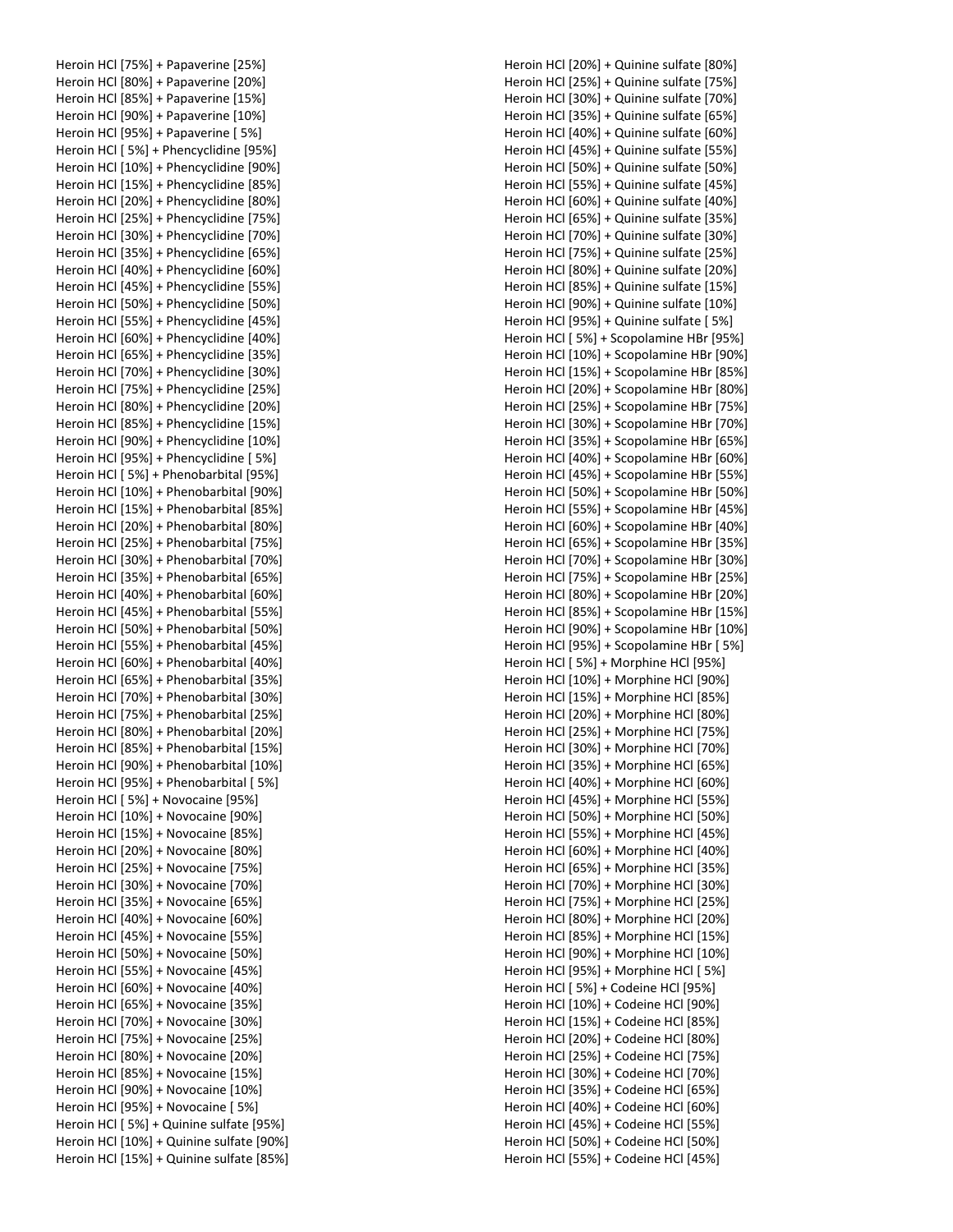Heroin HCl [60%] + Codeine HCl [40%] Heroin HCl [65%] + Codeine HCl [35%] Heroin HCl [70%] + Codeine HCl [30%] Heroin HCl [75%] + Codeine HCl [25%] Heroin HCl [80%] + Codeine HCl [20%] Heroin HCl [85%] + Codeine HCl [15%] Heroin HCl [90%] + Codeine HCl [10%] Heroin HCl [95%] + Codeine HCl [ 5%] Heroin HCl [ 5%] + Codeine phosphate [95%] Heroin HCl [10%] + Codeine phosphate [90%] Heroin HCl [15%] + Codeine phosphate [85%] Heroin HCl [20%] + Codeine phosphate [80%] Heroin HCl [25%] + Codeine phosphate [75%] Heroin HCl [30%] + Codeine phosphate [70%] Heroin HCl [35%] + Codeine phosphate [65%] Heroin HCl [40%] + Codeine phosphate [60%] Heroin HCl [45%] + Codeine phosphate [55%] Heroin HCl [50%] + Codeine phosphate [50%] Heroin HCl [55%] + Codeine phosphate [45%] Heroin HCl [60%] + Codeine phosphate [40%] Heroin HCl [65%] + Codeine phosphate [35%] Heroin HCl [70%] + Codeine phosphate [30%] Heroin HCl [75%] + Codeine phosphate [25%] Heroin HCl [80%] + Codeine phosphate [20%] Heroin HCl [85%] + Codeine phosphate [15%] Heroin HCl [90%] + Codeine phosphate [10%] Heroin HCl [95%] + Codeine phosphate [ 5%] Heroin HCl [ 5%] + Fentanyl citrate [95%] Heroin HCl [10%] + Fentanyl citrate [90%] Heroin HCl [15%] + Fentanyl citrate [85%] Heroin HCl [20%] + Fentanyl citrate [80%] Heroin HCl [25%] + Fentanyl citrate [75%] Heroin HCl [30%] + Fentanyl citrate [70%] Heroin HCl [35%] + Fentanyl citrate [65%] Heroin HCl [40%] + Fentanyl citrate [60%] Heroin HCl [45%] + Fentanyl citrate [55%] Heroin HCl [50%] + Fentanyl citrate [50%] Heroin HCl [55%] + Fentanyl citrate [45%] Heroin HCl [60%] + Fentanyl citrate [40%] Heroin HCl [65%] + Fentanyl citrate [35%] Heroin HCl [70%] + Fentanyl citrate [30%] Heroin HCl [75%] + Fentanyl citrate [25%] Heroin HCl [80%] + Fentanyl citrate [20%] Heroin HCl [85%] + Fentanyl citrate [15%] Heroin HCl [90%] + Fentanyl citrate [10%] Heroin HCl [95%] + Fentanyl citrate [ 5%] Heroin HCl [ 5%] + Methaqualone [95%] Heroin HCl [10%] + Methaqualone [90%] Heroin HCl [15%] + Methaqualone [85%] Heroin HCl [20%] + Methaqualone [80%] Heroin HCl [25%] + Methaqualone [75%] Heroin HCl [30%] + Methaqualone [70%] Heroin HCl [35%] + Methaqualone [65%] Heroin HCl [40%] + Methaqualone [60%] Heroin HCl [45%] + Methaqualone [55%] Heroin HCl [50%] + Methaqualone [50%] Heroin HCl [55%] + Methaqualone [45%] Heroin HCl [60%] + Methaqualone [40%] Heroin HCl [65%] + Methaqualone [35%] Heroin HCl [70%] + Methaqualone [30%] Heroin HCl [75%] + Methaqualone [25%] Heroin HCl [80%] + Methaqualone [20%] Heroin HCl [85%] + Methaqualone [15%] Heroin HCl [90%] + Methaqualone [10%] Heroin HCl [95%] + Methaqualone [ 5%]

Heroin HCl [ 5%] + Phenacetin [95%] Heroin HCl [10%] + Phenacetin [90%] Heroin HCl [15%] + Phenacetin [85%] Heroin HCl [20%] + Phenacetin [80%] Heroin HCl [25%] + Phenacetin [75%] Heroin HCl [30%] + Phenacetin [70%] Heroin HCl [35%] + Phenacetin [65%] Heroin HCl [40%] + Phenacetin [60%] Heroin HCl [45%] + Phenacetin [55%] Heroin HCl [50%] + Phenacetin [50%] Heroin HCl [55%] + Phenacetin [45%] Heroin HCl [60%] + Phenacetin [40%] Heroin HCl [65%] + Phenacetin [35%] Heroin HCl [70%] + Phenacetin [30%] Heroin HCl [75%] + Phenacetin [25%] Heroin HCl [80%] + Phenacetin [20%] Heroin HCl [85%] + Phenacetin [15%] Heroin HCl [90%] + Phenacetin [10%] Heroin HCl [95%] + Phenacetin [ 5%] Heroin HCl [ 5%] + Acetylcodeine [95%] Heroin HCl [10%] + Acetylcodeine [90%] Heroin HCl [15%] + Acetylcodeine [85%] Heroin HCl [20%] + Acetylcodeine [80%] Heroin HCl [25%] + Acetylcodeine [75%] Heroin HCl [30%] + Acetylcodeine [70%] Heroin HCl [35%] + Acetylcodeine [65%] Heroin HCl [40%] + Acetylcodeine [60%] Heroin HCl [45%] + Acetylcodeine [55%] Heroin HCl [50%] + Acetylcodeine [50%] Heroin HCl [55%] + Acetylcodeine [45%] Heroin HCl [60%] + Acetylcodeine [40%] Heroin HCl [65%] + Acetylcodeine [35%] Heroin HCl [70%] + Acetylcodeine [30%] Heroin HCl [75%] + Acetylcodeine [25%] Heroin HCl [80%] + Acetylcodeine [20%] Heroin HCl [85%] + Acetylcodeine [15%] Heroin HCl [90%] + Acetylcodeine [10%] Heroin HCl [95%] + Acetylcodeine [ 5%] Heroin HCl [ 5%] + Ketamine HCl [95%] Heroin HCl [10%] + Ketamine HCl [90%] Heroin HCl [15%] + Ketamine HCl [85%] Heroin HCl [20%] + Ketamine HCl [80%] Heroin HCl [25%] + Ketamine HCl [75%] Heroin HCl [30%] + Ketamine HCl [70%] Heroin HCl [35%] + Ketamine HCl [65%] Heroin HCl [40%] + Ketamine HCl [60%] Heroin HCl [45%] + Ketamine HCl [55%] Heroin HCl [50%] + Ketamine HCl [50%] Heroin HCl [55%] + Ketamine HCl [45%] Heroin HCl [60%] + Ketamine HCl [40%] Heroin HCl [65%] + Ketamine HCl [35%] Heroin HCl [70%] + Ketamine HCl [30%] Heroin HCl [75%] + Ketamine HCl [25%] Heroin HCl [80%] + Ketamine HCl [20%] Heroin HCl [85%] + Ketamine HCl [15%] Heroin HCl [90%] + Ketamine HCl [10%] Heroin HCl [95%] + Ketamine HCl [ 5%] Heroin HCl [ 5%] + Thiamine HCl [95%] Heroin HCl [10%] + Thiamine HCl [90%] Heroin HCl [15%] + Thiamine HCl [85%] Heroin HCl [20%] + Thiamine HCl [80%] Heroin HCl [25%] + Thiamine HCl [75%] Heroin HCl [30%] + Thiamine HCl [70%] Heroin HCl [35%] + Thiamine HCl [65%] Heroin HCl [40%] + Thiamine HCl [60%]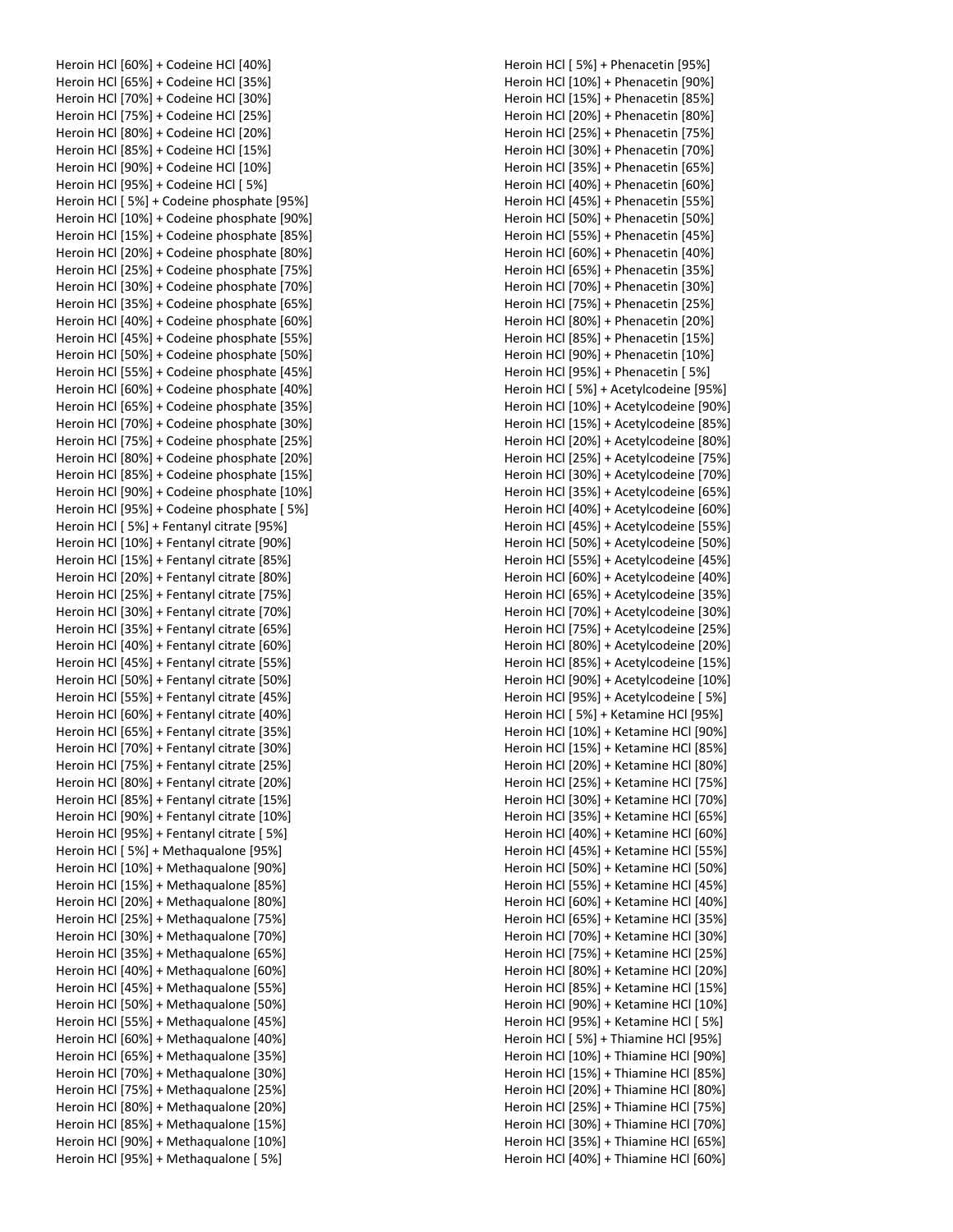Heroin HCl [45%] + Thiamine HCl [55%] Heroin HCl [50%] + Thiamine HCl [50%] Heroin HCl [55%] + Thiamine HCl [45%] Heroin HCl [60%] + Thiamine HCl [40%] Heroin HCl [65%] + Thiamine HCl [35%] Heroin HCl [70%] + Thiamine HCl [30%] Heroin HCl [75%] + Thiamine HCl [25%] Heroin HCl [80%] + Thiamine HCl [20%] Heroin HCl [85%] + Thiamine HCl [15%] Heroin HCl [90%] + Thiamine HCl [10%] Heroin HCl [95%] + Thiamine HCl [ 5%] Heroin HCl [ 5%] + Normorphine sequihydrate [95%] Heroin HCl [10%] + Normorphine sequihydrate [90%] Heroin HCl [15%] + Normorphine sequihydrate [85%] Heroin HCl [20%] + Normorphine sequihydrate [80%] Heroin HCl [25%] + Normorphine sequihydrate [75%] Heroin HCl [30%] + Normorphine sequihydrate [70%] Heroin HCl [35%] + Normorphine sequihydrate [65%] Heroin HCl [40%] + Normorphine sequihydrate [60%] Heroin HCl [45%] + Normorphine sequihydrate [55%] Heroin HCl [50%] + Normorphine sequihydrate [50%] Heroin HCl [55%] + Normorphine sequihydrate [45%] Heroin HCl [60%] + Normorphine sequihydrate [40%] Heroin HCl [65%] + Normorphine sequihydrate [35%] Heroin HCl [70%] + Normorphine sequihydrate [30%] Heroin HCl [75%] + Normorphine sequihydrate [25%] Heroin HCl [80%] + Normorphine sequihydrate [20%] Heroin HCl [85%] + Normorphine sequihydrate [15%] Heroin HCl [90%] + Normorphine sequihydrate [10%] Heroin HCl [95%] + Normorphine sequihydrate [ 5%] Heroin HCl [ 5%] + Ascorbic acid [95%] Heroin HCl [10%] + Ascorbic acid [90%] Heroin HCl [15%] + Ascorbic acid [85%] Heroin HCl [20%] + Ascorbic acid [80%] Heroin HCl [25%] + Ascorbic acid [75%] Heroin HCl [30%] + Ascorbic acid [70%] Heroin HCl [35%] + Ascorbic acid [65%] Heroin HCl [40%] + Ascorbic acid [60%] Heroin HCl [45%] + Ascorbic acid [55%] Heroin HCl [50%] + Ascorbic acid [50%] Heroin HCl [55%] + Ascorbic acid [45%] Heroin HCl [60%] + Ascorbic acid [40%] Heroin HCl [65%] + Ascorbic acid [35%] Heroin HCl [70%] + Ascorbic acid [30%] Heroin HCl [75%] + Ascorbic acid [25%] Heroin HCl [80%] + Ascorbic acid [20%] Heroin HCl [85%] + Ascorbic acid [15%] Heroin HCl [90%] + Ascorbic acid [10%] Heroin HCl [95%] + Ascorbic acid [ 5%] Heroin HCl [ 5%] + Benzene [95%] Heroin HCl [10%] + Benzene [90%] Heroin HCl [15%] + Benzene [85%] Heroin HCl [20%] + Benzene [80%] Heroin HCl [25%] + Benzene [75%] Heroin HCl [30%] + Benzene [70%] Heroin HCl [35%] + Benzene [65%] Heroin HCl [40%] + Benzene [60%] Heroin HCl [45%] + Benzene [55%] Heroin HCl [50%] + Benzene [50%] Heroin HCl [55%] + Benzene [45%] Heroin HCl [60%] + Benzene [40%] Heroin HCl [65%] + Benzene [35%] Heroin HCl [70%] + Benzene [30%] Heroin HCl [75%] + Benzene [25%] Heroin HCl [80%] + Benzene [20%]

Heroin HCl [85%] + Benzene [15%] Heroin HCl [90%] + Benzene [10%] Heroin HCl [95%] + Benzene [ 5%] Heroin HCl [ 5%] + Acetone [95%] Heroin HCl [10%] + Acetone [90%] Heroin HCl [15%] + Acetone [85%] Heroin HCl [20%] + Acetone [80%] Heroin HCl [25%] + Acetone [75%] Heroin HCl [30%] + Acetone [70%] Heroin HCl [35%] + Acetone [65%] Heroin HCl [40%] + Acetone [60%] Heroin HCl [45%] + Acetone [55%] Heroin HCl [50%] + Acetone [50%] Heroin HCl [55%] + Acetone [45%] Heroin HCl [60%] + Acetone [40%] Heroin HCl [65%] + Acetone [35%] Heroin HCl [70%] + Acetone [30%] Heroin HCl [75%] + Acetone [25%] Heroin HCl [80%] + Acetone [20%] Heroin HCl [85%] + Acetone [15%] Heroin HCl [90%] + Acetone [10%] Heroin HCl [95%] + Acetone [ 5%] Heroin [ 5%] + Acetaminophen [ 5%] + Caffeine [90%] Heroin [ 5%] + Acetaminophen [10%] + Caffeine [85%] Heroin [ 5%] + Acetaminophen [15%] + Caffeine [80%] Heroin [ 5%] + Acetaminophen [20%] + Caffeine [75%] Heroin [ 5%] + Acetaminophen [25%] + Caffeine [70%] Heroin [ 5%] + Acetaminophen [30%] + Caffeine [65%] Heroin [ 5%] + Acetaminophen [35%] + Caffeine [60%] Heroin [ 5%] + Acetaminophen [40%] + Caffeine [55%] Heroin [ 5%] + Acetaminophen [45%] + Caffeine [50%] Heroin [ 5%] + Acetaminophen [50%] + Caffeine [45%] Heroin [ 5%] + Acetaminophen [55%] + Caffeine [40%] Heroin [ 5%] + Acetaminophen [60%] + Caffeine [35%] Heroin [ 5%] + Acetaminophen [65%] + Caffeine [30%] Heroin [ 5%] + Acetaminophen [70%] + Caffeine [25%] Heroin [ 5%] + Acetaminophen [75%] + Caffeine [20%] Heroin [ 5%] + Acetaminophen [80%] + Caffeine [15%] Heroin [ 5%] + Acetaminophen [85%] + Caffeine [10%] Heroin [ 5%] + Acetaminophen [90%] + Caffeine [ 5%] Heroin [10%] + Acetaminophen [ 5%] + Caffeine [85%] Heroin [10%] + Acetaminophen [10%] + Caffeine [80%] Heroin [10%] + Acetaminophen [15%] + Caffeine [75%] Heroin [10%] + Acetaminophen [20%] + Caffeine [70%] Heroin [10%] + Acetaminophen [25%] + Caffeine [65%] Heroin [10%] + Acetaminophen [30%] + Caffeine [60%] Heroin [10%] + Acetaminophen [35%] + Caffeine [55%] Heroin [10%] + Acetaminophen [40%] + Caffeine [50%] Heroin [10%] + Acetaminophen [45%] + Caffeine [45%] Heroin [10%] + Acetaminophen [50%] + Caffeine [40%] Heroin [10%] + Acetaminophen [55%] + Caffeine [35%] Heroin [10%] + Acetaminophen [60%] + Caffeine [30%] Heroin [10%] + Acetaminophen [65%] + Caffeine [25%] Heroin [10%] + Acetaminophen [70%] + Caffeine [20%] Heroin [10%] + Acetaminophen [75%] + Caffeine [15%] Heroin [10%] + Acetaminophen [80%] + Caffeine [10%] Heroin [10%] + Acetaminophen [85%] + Caffeine [ 5%] Heroin [15%] + Acetaminophen [ 5%] + Caffeine [80%] Heroin [15%] + Acetaminophen [10%] + Caffeine [75%] Heroin [15%] + Acetaminophen [15%] + Caffeine [70%] Heroin [15%] + Acetaminophen [20%] + Caffeine [65%] Heroin [15%] + Acetaminophen [25%] + Caffeine [60%] Heroin [15%] + Acetaminophen [30%] + Caffeine [55%] Heroin [15%] + Acetaminophen [35%] + Caffeine [50%] Heroin [15%] + Acetaminophen [40%] + Caffeine [45%]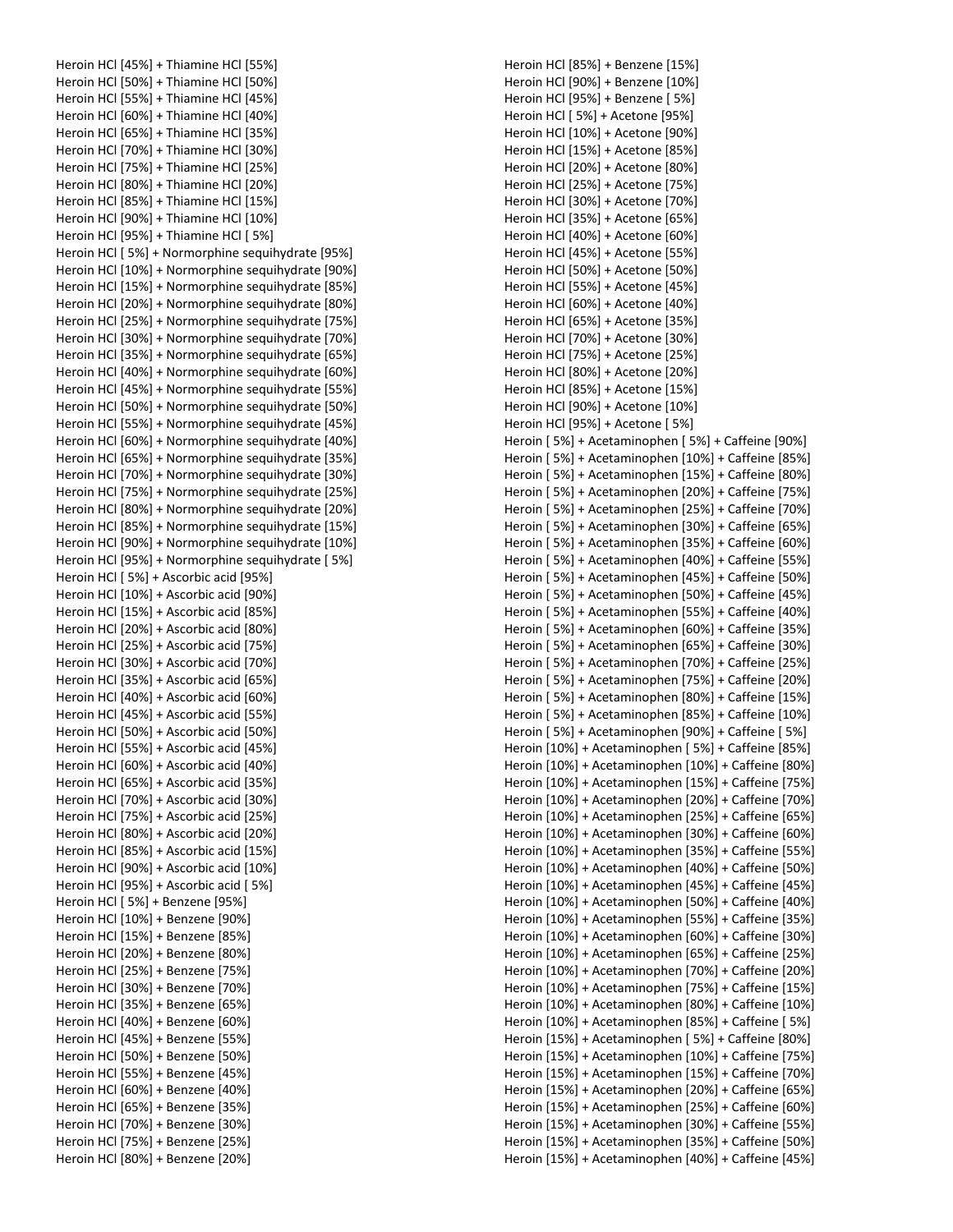Heroin [15%] + Acetaminophen [45%] + Caffeine [40%] Heroin [15%] + Acetaminophen [50%] + Caffeine [35%] Heroin [15%] + Acetaminophen [55%] + Caffeine [30%] Heroin [15%] + Acetaminophen [60%] + Caffeine [25%] Heroin [15%] + Acetaminophen [65%] + Caffeine [20%] Heroin [15%] + Acetaminophen [70%] + Caffeine [15%] Heroin [15%] + Acetaminophen [75%] + Caffeine [10%] Heroin [15%] + Acetaminophen [80%] + Caffeine [ 5%] Heroin [20%] + Acetaminophen [ 5%] + Caffeine [75%] Heroin [20%] + Acetaminophen [10%] + Caffeine [70%] Heroin [20%] + Acetaminophen [15%] + Caffeine [65%] Heroin [20%] + Acetaminophen [20%] + Caffeine [60%] Heroin [20%] + Acetaminophen [25%] + Caffeine [55%] Heroin [20%] + Acetaminophen [30%] + Caffeine [50%] Heroin [20%] + Acetaminophen [35%] + Caffeine [45%] Heroin [20%] + Acetaminophen [40%] + Caffeine [40%] Heroin [20%] + Acetaminophen [45%] + Caffeine [35%] Heroin [20%] + Acetaminophen [50%] + Caffeine [30%] Heroin [20%] + Acetaminophen [55%] + Caffeine [25%] Heroin [20%] + Acetaminophen [60%] + Caffeine [20%] Heroin [20%] + Acetaminophen [65%] + Caffeine [15%] Heroin [20%] + Acetaminophen [70%] + Caffeine [10%] Heroin [20%] + Acetaminophen [75%] + Caffeine [ 5%] Heroin [25%] + Acetaminophen [ 5%] + Caffeine [70%] Heroin [25%] + Acetaminophen [10%] + Caffeine [65%] Heroin [25%] + Acetaminophen [15%] + Caffeine [60%] Heroin [25%] + Acetaminophen [20%] + Caffeine [55%] Heroin [25%] + Acetaminophen [25%] + Caffeine [50%] Heroin [25%] + Acetaminophen [30%] + Caffeine [45%] Heroin [25%] + Acetaminophen [35%] + Caffeine [40%] Heroin [25%] + Acetaminophen [40%] + Caffeine [35%] Heroin [25%] + Acetaminophen [45%] + Caffeine [30%] Heroin [25%] + Acetaminophen [50%] + Caffeine [25%] Heroin [25%] + Acetaminophen [55%] + Caffeine [20%] Heroin [25%] + Acetaminophen [60%] + Caffeine [15%] Heroin [25%] + Acetaminophen [65%] + Caffeine [10%] Heroin [25%] + Acetaminophen [70%] + Caffeine [ 5%] Heroin [30%] + Acetaminophen [ 5%] + Caffeine [65%] Heroin [30%] + Acetaminophen [10%] + Caffeine [60%] Heroin [30%] + Acetaminophen [15%] + Caffeine [55%] Heroin [30%] + Acetaminophen [20%] + Caffeine [50%] Heroin [30%] + Acetaminophen [25%] + Caffeine [45%] Heroin [30%] + Acetaminophen [30%] + Caffeine [40%] Heroin [30%] + Acetaminophen [35%] + Caffeine [35%] Heroin [30%] + Acetaminophen [40%] + Caffeine [30%] Heroin [30%] + Acetaminophen [45%] + Caffeine [25%] Heroin [30%] + Acetaminophen [50%] + Caffeine [20%] Heroin [30%] + Acetaminophen [55%] + Caffeine [15%] Heroin [30%] + Acetaminophen [60%] + Caffeine [10%] Heroin [30%] + Acetaminophen [65%] + Caffeine [ 5%] Heroin [35%] + Acetaminophen [ 5%] + Caffeine [60%] Heroin [35%] + Acetaminophen [10%] + Caffeine [55%] Heroin [35%] + Acetaminophen [15%] + Caffeine [50%] Heroin [35%] + Acetaminophen [20%] + Caffeine [45%] Heroin [35%] + Acetaminophen [25%] + Caffeine [40%] Heroin [35%] + Acetaminophen [30%] + Caffeine [35%] Heroin [35%] + Acetaminophen [35%] + Caffeine [30%] Heroin [35%] + Acetaminophen [40%] + Caffeine [25%] Heroin [35%] + Acetaminophen [45%] + Caffeine [20%] Heroin [35%] + Acetaminophen [50%] + Caffeine [15%] Heroin [35%] + Acetaminophen [55%] + Caffeine [10%] Heroin [35%] + Acetaminophen [60%] + Caffeine [ 5%] Heroin [40%] + Acetaminophen [ 5%] + Caffeine [55%] Heroin [40%] + Acetaminophen [10%] + Caffeine [50%] Heroin [40%] + Acetaminophen [15%] + Caffeine [45%]

Heroin [40%] + Acetaminophen [20%] + Caffeine [40%] Heroin [40%] + Acetaminophen [25%] + Caffeine [35%] Heroin [40%] + Acetaminophen [30%] + Caffeine [30%] Heroin [40%] + Acetaminophen [35%] + Caffeine [25%] Heroin [40%] + Acetaminophen [40%] + Caffeine [20%] Heroin [40%] + Acetaminophen [45%] + Caffeine [15%] Heroin [40%] + Acetaminophen [50%] + Caffeine [10%] Heroin [40%] + Acetaminophen [55%] + Caffeine [ 5%] Heroin [45%] + Acetaminophen [ 5%] + Caffeine [50%] Heroin [45%] + Acetaminophen [10%] + Caffeine [45%] Heroin [45%] + Acetaminophen [15%] + Caffeine [40%] Heroin [45%] + Acetaminophen [20%] + Caffeine [35%] Heroin [45%] + Acetaminophen [25%] + Caffeine [30%] Heroin [45%] + Acetaminophen [30%] + Caffeine [25%] Heroin [45%] + Acetaminophen [35%] + Caffeine [20%] Heroin [45%] + Acetaminophen [40%] + Caffeine [15%] Heroin [45%] + Acetaminophen [45%] + Caffeine [10%] Heroin [45%] + Acetaminophen [50%] + Caffeine [ 5%] Heroin [50%] + Acetaminophen [ 5%] + Caffeine [45%] Heroin [50%] + Acetaminophen [10%] + Caffeine [40%] Heroin [50%] + Acetaminophen [15%] + Caffeine [35%] Heroin [50%] + Acetaminophen [20%] + Caffeine [30%] Heroin [50%] + Acetaminophen [25%] + Caffeine [25%] Heroin [50%] + Acetaminophen [30%] + Caffeine [20%] Heroin [50%] + Acetaminophen [35%] + Caffeine [15%] Heroin [50%] + Acetaminophen [40%] + Caffeine [10%] Heroin [50%] + Acetaminophen [45%] + Caffeine [ 5%] Heroin [55%] + Acetaminophen [ 5%] + Caffeine [40%] Heroin [55%] + Acetaminophen [10%] + Caffeine [35%] Heroin [55%] + Acetaminophen [15%] + Caffeine [30%] Heroin [55%] + Acetaminophen [20%] + Caffeine [25%] Heroin [55%] + Acetaminophen [25%] + Caffeine [20%] Heroin [55%] + Acetaminophen [30%] + Caffeine [15%] Heroin [55%] + Acetaminophen [35%] + Caffeine [10%] Heroin [55%] + Acetaminophen [40%] + Caffeine [ 5%] Heroin [60%] + Acetaminophen [ 5%] + Caffeine [35%] Heroin [60%] + Acetaminophen [10%] + Caffeine [30%] Heroin [60%] + Acetaminophen [15%] + Caffeine [25%] Heroin [60%] + Acetaminophen [20%] + Caffeine [20%] Heroin [60%] + Acetaminophen [25%] + Caffeine [15%] Heroin [60%] + Acetaminophen [30%] + Caffeine [10%] Heroin [60%] + Acetaminophen [35%] + Caffeine [ 5%] Heroin [65%] + Acetaminophen [ 5%] + Caffeine [30%] Heroin [65%] + Acetaminophen [10%] + Caffeine [25%] Heroin [65%] + Acetaminophen [15%] + Caffeine [20%] Heroin [65%] + Acetaminophen [20%] + Caffeine [15%] Heroin [65%] + Acetaminophen [25%] + Caffeine [10%] Heroin [65%] + Acetaminophen [30%] + Caffeine [ 5%] Heroin [70%] + Acetaminophen [ 5%] + Caffeine [25%] Heroin [70%] + Acetaminophen [10%] + Caffeine [20%] Heroin [70%] + Acetaminophen [15%] + Caffeine [15%] Heroin [70%] + Acetaminophen [20%] + Caffeine [10%] Heroin [70%] + Acetaminophen [25%] + Caffeine [ 5%] Heroin [75%] + Acetaminophen [ 5%] + Caffeine [20%] Heroin [75%] + Acetaminophen [10%] + Caffeine [15%] Heroin [75%] + Acetaminophen [15%] + Caffeine [10%] Heroin [75%] + Acetaminophen [20%] + Caffeine [ 5%] Heroin [80%] + Acetaminophen [ 5%] + Caffeine [15%] Heroin [80%] + Acetaminophen [10%] + Caffeine [10%] Heroin [80%] + Acetaminophen [15%] + Caffeine [ 5%] Heroin [85%] + Acetaminophen [ 5%] + Caffeine [10%] Heroin [85%] + Acetaminophen [10%] + Caffeine [ 5%] Heroin [90%] + Acetaminophen [ 5%] + Caffeine [ 5%] Heroin [ 5%] + Acetaminophen [95%] Heroin [10%] + Acetaminophen [90%]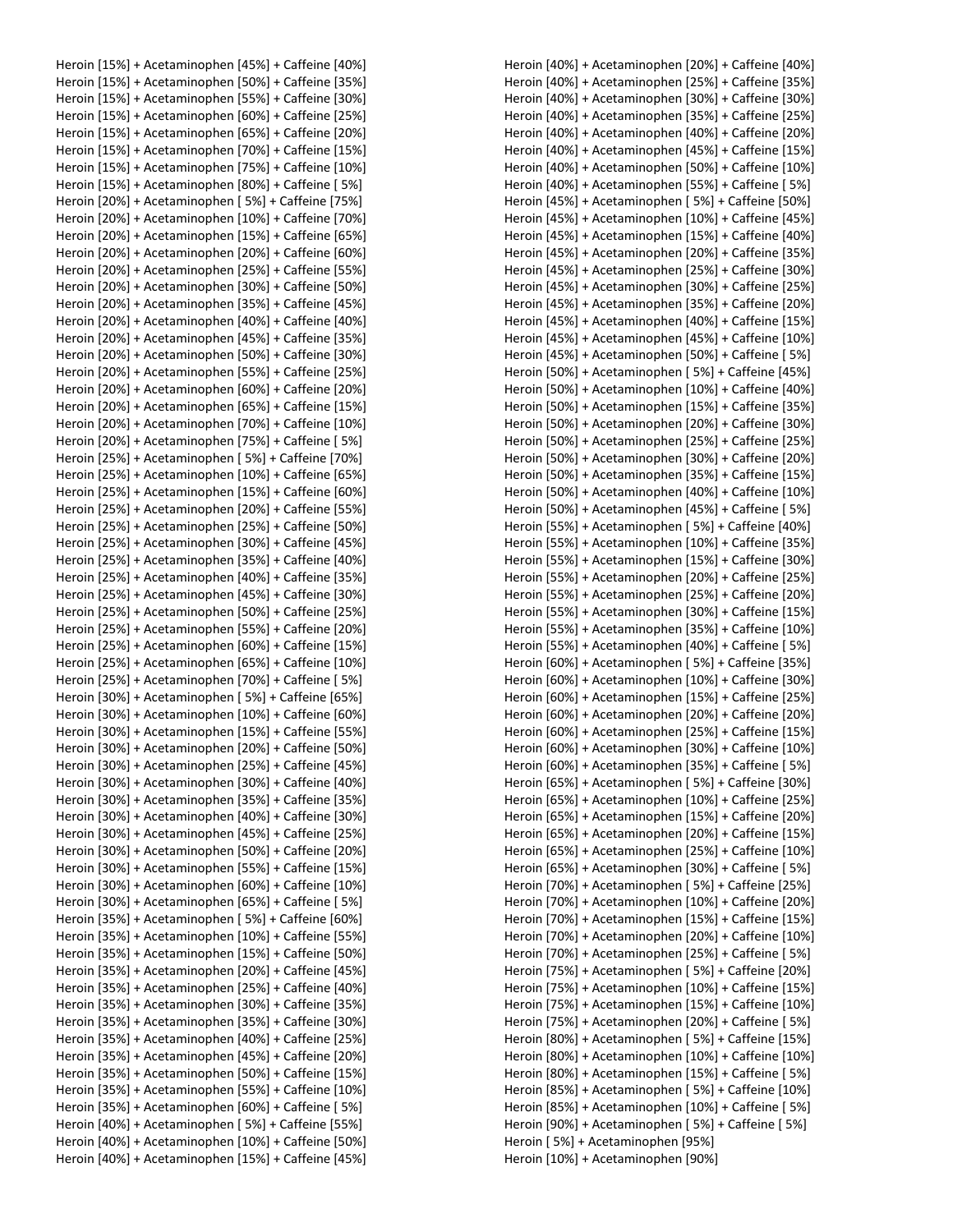Heroin [15%] + Acetaminophen [85%] Heroin [20%] + Acetaminophen [80%] Heroin [25%] + Acetaminophen [75%] Heroin [30%] + Acetaminophen [70%] Heroin [35%] + Acetaminophen [65%] Heroin [40%] + Acetaminophen [60%] Heroin [45%] + Acetaminophen [55%] Heroin [50%] + Acetaminophen [50%] Heroin [55%] + Acetaminophen [45%] Heroin [60%] + Acetaminophen [40%] Heroin [65%] + Acetaminophen [35%] Heroin [70%] + Acetaminophen [30%] Heroin [75%] + Acetaminophen [25%] Heroin [80%] + Acetaminophen [20%] Heroin [85%] + Acetaminophen [15%] Heroin [90%] + Acetaminophen [10%] Heroin [95%] + Acetaminophen [ 5%] Heroin [ 5%] + Caffeine [95%] Heroin [10%] + Caffeine [90%] Heroin [15%] + Caffeine [85%] Heroin [20%] + Caffeine [80%] Heroin [25%] + Caffeine [75%] Heroin [30%] + Caffeine [70%] Heroin [35%] + Caffeine [65%] Heroin [40%] + Caffeine [60%] Heroin [45%] + Caffeine [55%] Heroin [50%] + Caffeine [50%] Heroin [55%] + Caffeine [45%] Heroin [60%] + Caffeine [40%] Heroin [65%] + Caffeine [35%] Heroin [70%] + Caffeine [30%] Heroin [75%] + Caffeine [25%] Heroin [80%] + Caffeine [20%] Heroin [85%] + Caffeine [15%] Heroin [90%] + Caffeine [10%] Heroin [95%] + Caffeine [ 5%] Heroin [ 5%] + Diphenhydramine HCl [ 5%] + Aspirin [90%] Heroin [ 5%] + Diphenhydramine HCl [10%] + Aspirin [85%] Heroin [ 5%] + Diphenhydramine HCl [15%] + Aspirin [80%] Heroin [ 5%] + Diphenhydramine HCl [20%] + Aspirin [75%] Heroin [ 5%] + Diphenhydramine HCl [25%] + Aspirin [70%] Heroin [ 5%] + Diphenhydramine HCl [30%] + Aspirin [65%] Heroin [ 5%] + Diphenhydramine HCl [35%] + Aspirin [60%] Heroin [ 5%] + Diphenhydramine HCl [40%] + Aspirin [55%] Heroin [ 5%] + Diphenhydramine HCl [45%] + Aspirin [50%] Heroin [ 5%] + Diphenhydramine HCl [50%] + Aspirin [45%] Heroin [ 5%] + Diphenhydramine HCl [55%] + Aspirin [40%] Heroin [ 5%] + Diphenhydramine HCl [60%] + Aspirin [35%] Heroin [ 5%] + Diphenhydramine HCl [65%] + Aspirin [30%] Heroin [ 5%] + Diphenhydramine HCl [70%] + Aspirin [25%] Heroin [ 5%] + Diphenhydramine HCl [75%] + Aspirin [20%] Heroin [ 5%] + Diphenhydramine HCl [80%] + Aspirin [15%] Heroin [ 5%] + Diphenhydramine HCl [85%] + Aspirin [10%] Heroin [ 5%] + Diphenhydramine HCl [90%] + Aspirin [ 5%] Heroin [10%] + Diphenhydramine HCl [ 5%] + Aspirin [85%] Heroin [10%] + Diphenhydramine HCl [10%] + Aspirin [80%] Heroin [10%] + Diphenhydramine HCl [15%] + Aspirin [75%] Heroin [10%] + Diphenhydramine HCl [20%] + Aspirin [70%] Heroin [10%] + Diphenhydramine HCl [25%] + Aspirin [65%] Heroin [10%] + Diphenhydramine HCl [30%] + Aspirin [60%] Heroin [10%] + Diphenhydramine HCl [35%] + Aspirin [55%] Heroin [10%] + Diphenhydramine HCl [40%] + Aspirin [50%] Heroin [10%] + Diphenhydramine HCl [45%] + Aspirin [45%] Heroin [10%] + Diphenhydramine HCl [50%] + Aspirin [40%] Heroin [10%] + Diphenhydramine HCl [55%] + Aspirin [35%] Heroin [10%] + Diphenhydramine HCl [60%] + Aspirin [30%] Heroin [10%] + Diphenhydramine HCl [65%] + Aspirin [25%] Heroin [10%] + Diphenhydramine HCl [70%] + Aspirin [20%] Heroin [10%] + Diphenhydramine HCl [75%] + Aspirin [15%] Heroin [10%] + Diphenhydramine HCl [80%] + Aspirin [10%] Heroin [10%] + Diphenhydramine HCl [85%] + Aspirin [ 5%] Heroin [15%] + Diphenhydramine HCl [ 5%] + Aspirin [80%] Heroin [15%] + Diphenhydramine HCl [10%] + Aspirin [75%] Heroin [15%] + Diphenhydramine HCl [15%] + Aspirin [70%] Heroin [15%] + Diphenhydramine HCl [20%] + Aspirin [65%] Heroin [15%] + Diphenhydramine HCl [25%] + Aspirin [60%] Heroin [15%] + Diphenhydramine HCl [30%] + Aspirin [55%] Heroin [15%] + Diphenhydramine HCl [35%] + Aspirin [50%] Heroin [15%] + Diphenhydramine HCl [40%] + Aspirin [45%] Heroin [15%] + Diphenhydramine HCl [45%] + Aspirin [40%] Heroin [15%] + Diphenhydramine HCl [50%] + Aspirin [35%] Heroin [15%] + Diphenhydramine HCl [55%] + Aspirin [30%] Heroin [15%] + Diphenhydramine HCl [60%] + Aspirin [25%] Heroin [15%] + Diphenhydramine HCl [65%] + Aspirin [20%] Heroin [15%] + Diphenhydramine HCl [70%] + Aspirin [15%] Heroin [15%] + Diphenhydramine HCl [75%] + Aspirin [10%] Heroin [15%] + Diphenhydramine HCl [80%] + Aspirin [ 5%] Heroin [20%] + Diphenhydramine HCl [ 5%] + Aspirin [75%] Heroin [20%] + Diphenhydramine HCl [10%] + Aspirin [70%] Heroin [20%] + Diphenhydramine HCl [15%] + Aspirin [65%] Heroin [20%] + Diphenhydramine HCl [20%] + Aspirin [60%] Heroin [20%] + Diphenhydramine HCl [25%] + Aspirin [55%] Heroin [20%] + Diphenhydramine HCl [30%] + Aspirin [50%] Heroin [20%] + Diphenhydramine HCl [35%] + Aspirin [45%] Heroin [20%] + Diphenhydramine HCl [40%] + Aspirin [40%] Heroin [20%] + Diphenhydramine HCl [45%] + Aspirin [35%] Heroin [20%] + Diphenhydramine HCl [50%] + Aspirin [30%] Heroin [20%] + Diphenhydramine HCl [55%] + Aspirin [25%] Heroin [20%] + Diphenhydramine HCl [60%] + Aspirin [20%] Heroin [20%] + Diphenhydramine HCl [65%] + Aspirin [15%] Heroin [20%] + Diphenhydramine HCl [70%] + Aspirin [10%] Heroin [20%] + Diphenhydramine HCl [75%] + Aspirin [ 5%] Heroin [25%] + Diphenhydramine HCl [ 5%] + Aspirin [70%] Heroin [25%] + Diphenhydramine HCl [10%] + Aspirin [65%] Heroin [25%] + Diphenhydramine HCl [15%] + Aspirin [60%] Heroin [25%] + Diphenhydramine HCl [20%] + Aspirin [55%] Heroin [25%] + Diphenhydramine HCl [25%] + Aspirin [50%] Heroin [25%] + Diphenhydramine HCl [30%] + Aspirin [45%] Heroin [25%] + Diphenhydramine HCl [35%] + Aspirin [40%] Heroin [25%] + Diphenhydramine HCl [40%] + Aspirin [35%] Heroin [25%] + Diphenhydramine HCl [45%] + Aspirin [30%] Heroin [25%] + Diphenhydramine HCl [50%] + Aspirin [25%] Heroin [25%] + Diphenhydramine HCl [55%] + Aspirin [20%] Heroin [25%] + Diphenhydramine HCl [60%] + Aspirin [15%] Heroin [25%] + Diphenhydramine HCl [65%] + Aspirin [10%] Heroin [25%] + Diphenhydramine HCl [70%] + Aspirin [ 5%] Heroin [30%] + Diphenhydramine HCl [ 5%] + Aspirin [65%] Heroin [30%] + Diphenhydramine HCl [10%] + Aspirin [60%] Heroin [30%] + Diphenhydramine HCl [15%] + Aspirin [55%] Heroin [30%] + Diphenhydramine HCl [20%] + Aspirin [50%] Heroin [30%] + Diphenhydramine HCl [25%] + Aspirin [45%] Heroin [30%] + Diphenhydramine HCl [30%] + Aspirin [40%] Heroin [30%] + Diphenhydramine HCl [35%] + Aspirin [35%] Heroin [30%] + Diphenhydramine HCl [40%] + Aspirin [30%] Heroin [30%] + Diphenhydramine HCl [45%] + Aspirin [25%] Heroin [30%] + Diphenhydramine HCl [50%] + Aspirin [20%] Heroin [30%] + Diphenhydramine HCl [55%] + Aspirin [15%] Heroin [30%] + Diphenhydramine HCl [60%] + Aspirin [10%] Heroin [30%] + Diphenhydramine HCl [65%] + Aspirin [ 5%] Heroin [35%] + Diphenhydramine HCl [ 5%] + Aspirin [60%]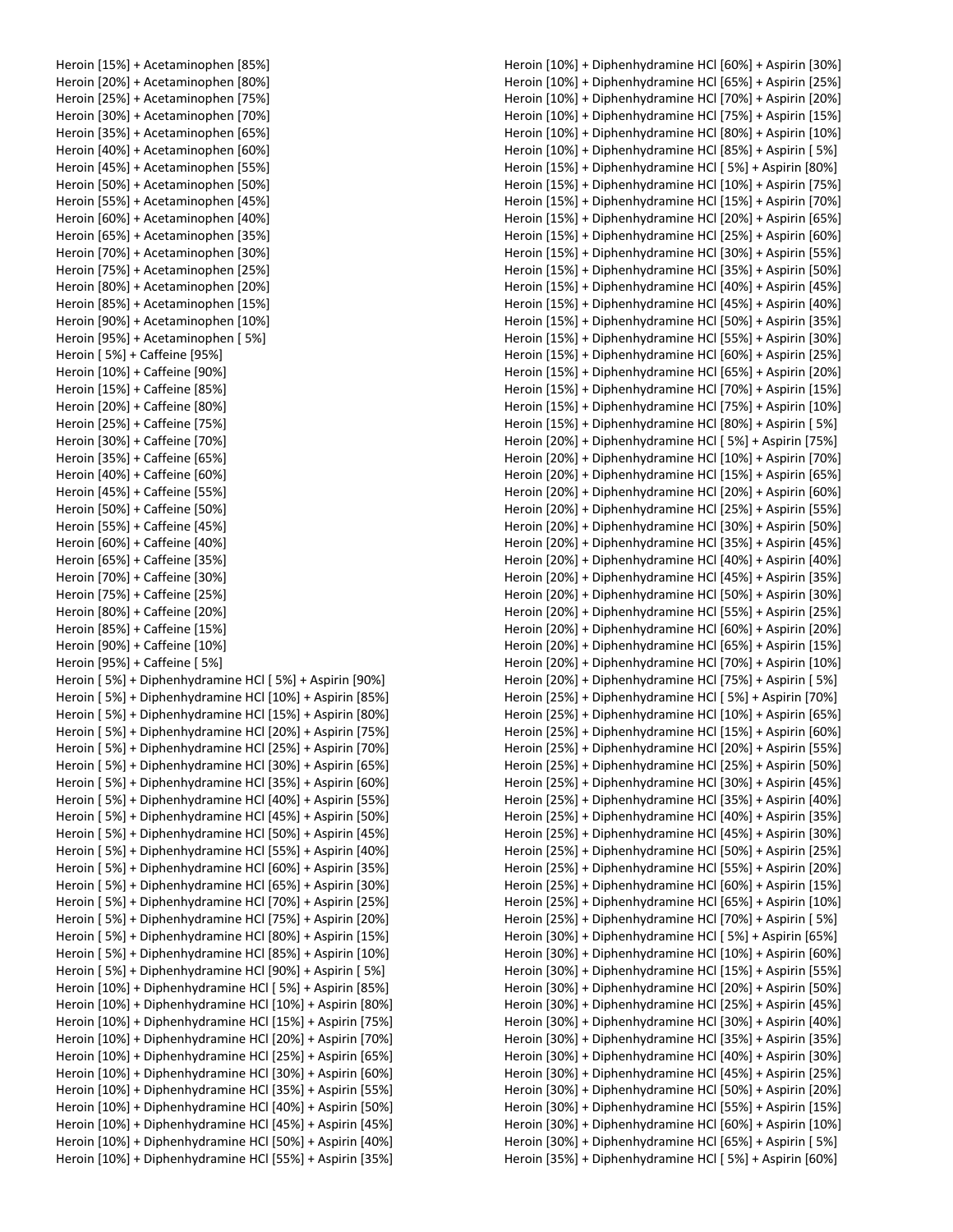Heroin [35%] + Diphenhydramine HCl [10%] + Aspirin [55%] Heroin [35%] + Diphenhydramine HCl [15%] + Aspirin [50%] Heroin [35%] + Diphenhydramine HCl [20%] + Aspirin [45%] Heroin [35%] + Diphenhydramine HCl [25%] + Aspirin [40%] Heroin [35%] + Diphenhydramine HCl [30%] + Aspirin [35%] Heroin [35%] + Diphenhydramine HCl [35%] + Aspirin [30%] Heroin [35%] + Diphenhydramine HCl [40%] + Aspirin [25%] Heroin [35%] + Diphenhydramine HCl [45%] + Aspirin [20%] Heroin [35%] + Diphenhydramine HCl [50%] + Aspirin [15%] Heroin [35%] + Diphenhydramine HCl [55%] + Aspirin [10%] Heroin [35%] + Diphenhydramine HCl [60%] + Aspirin [ 5%] Heroin [40%] + Diphenhydramine HCl [ 5%] + Aspirin [55%] Heroin [40%] + Diphenhydramine HCl [10%] + Aspirin [50%] Heroin [40%] + Diphenhydramine HCl [15%] + Aspirin [45%] Heroin [40%] + Diphenhydramine HCl [20%] + Aspirin [40%] Heroin [40%] + Diphenhydramine HCl [25%] + Aspirin [35%] Heroin [40%] + Diphenhydramine HCl [30%] + Aspirin [30%] Heroin [40%] + Diphenhydramine HCl [35%] + Aspirin [25%] Heroin [40%] + Diphenhydramine HCl [40%] + Aspirin [20%] Heroin [40%] + Diphenhydramine HCl [45%] + Aspirin [15%] Heroin [40%] + Diphenhydramine HCl [50%] + Aspirin [10%] Heroin [40%] + Diphenhydramine HCl [55%] + Aspirin [ 5%] Heroin [45%] + Diphenhydramine HCl [ 5%] + Aspirin [50%] Heroin [45%] + Diphenhydramine HCl [10%] + Aspirin [45%] Heroin [45%] + Diphenhydramine HCl [15%] + Aspirin [40%] Heroin [45%] + Diphenhydramine HCl [20%] + Aspirin [35%] Heroin [45%] + Diphenhydramine HCl [25%] + Aspirin [30%] Heroin [45%] + Diphenhydramine HCl [30%] + Aspirin [25%] Heroin [45%] + Diphenhydramine HCl [35%] + Aspirin [20%] Heroin [45%] + Diphenhydramine HCl [40%] + Aspirin [15%] Heroin [45%] + Diphenhydramine HCl [45%] + Aspirin [10%] Heroin [45%] + Diphenhydramine HCl [50%] + Aspirin [ 5%] Heroin [50%] + Diphenhydramine HCl [ 5%] + Aspirin [45%] Heroin [50%] + Diphenhydramine HCl [10%] + Aspirin [40%] Heroin [50%] + Diphenhydramine HCl [15%] + Aspirin [35%] Heroin [50%] + Diphenhydramine HCl [20%] + Aspirin [30%] Heroin [50%] + Diphenhydramine HCl [25%] + Aspirin [25%] Heroin [50%] + Diphenhydramine HCl [30%] + Aspirin [20%] Heroin [50%] + Diphenhydramine HCl [35%] + Aspirin [15%] Heroin [50%] + Diphenhydramine HCl [40%] + Aspirin [10%] Heroin [50%] + Diphenhydramine HCl [45%] + Aspirin [ 5%] Heroin [55%] + Diphenhydramine HCl [ 5%] + Aspirin [40%] Heroin [55%] + Diphenhydramine HCl [10%] + Aspirin [35%] Heroin [55%] + Diphenhydramine HCl [15%] + Aspirin [30%] Heroin [55%] + Diphenhydramine HCl [20%] + Aspirin [25%] Heroin [55%] + Diphenhydramine HCl [25%] + Aspirin [20%] Heroin [55%] + Diphenhydramine HCl [30%] + Aspirin [15%] Heroin [55%] + Diphenhydramine HCl [35%] + Aspirin [10%] Heroin [55%] + Diphenhydramine HCl [40%] + Aspirin [ 5%] Heroin [60%] + Diphenhydramine HCl [ 5%] + Aspirin [35%] Heroin [60%] + Diphenhydramine HCl [10%] + Aspirin [30%] Heroin [60%] + Diphenhydramine HCl [15%] + Aspirin [25%] Heroin [60%] + Diphenhydramine HCl [20%] + Aspirin [20%] Heroin [60%] + Diphenhydramine HCl [25%] + Aspirin [15%] Heroin [60%] + Diphenhydramine HCl [30%] + Aspirin [10%] Heroin [60%] + Diphenhydramine HCl [35%] + Aspirin [ 5%] Heroin [65%] + Diphenhydramine HCl [ 5%] + Aspirin [30%] Heroin [65%] + Diphenhydramine HCl [10%] + Aspirin [25%] Heroin [65%] + Diphenhydramine HCl [15%] + Aspirin [20%] Heroin [65%] + Diphenhydramine HCl [20%] + Aspirin [15%] Heroin [65%] + Diphenhydramine HCl [25%] + Aspirin [10%] Heroin [65%] + Diphenhydramine HCl [30%] + Aspirin [ 5%] Heroin [70%] + Diphenhydramine HCl [ 5%] + Aspirin [25%] Heroin [70%] + Diphenhydramine HCl [10%] + Aspirin [20%] Heroin [70%] + Diphenhydramine HCl [15%] + Aspirin [15%]

Heroin [70%] + Diphenhydramine HCl [25%] + Aspirin [ 5%] Heroin [75%] + Diphenhydramine HCl [ 5%] + Aspirin [20%] Heroin [75%] + Diphenhydramine HCl [10%] + Aspirin [15%] Heroin [75%] + Diphenhydramine HCl [15%] + Aspirin [10%] Heroin [75%] + Diphenhydramine HCl [20%] + Aspirin [ 5%] Heroin [80%] + Diphenhydramine HCl [ 5%] + Aspirin [15%] Heroin [80%] + Diphenhydramine HCl [10%] + Aspirin [10%] Heroin [80%] + Diphenhydramine HCl [15%] + Aspirin [ 5%] Heroin [85%] + Diphenhydramine HCl [ 5%] + Aspirin [10%] Heroin [85%] + Diphenhydramine HCl [10%] + Aspirin [ 5%] Heroin [90%] + Diphenhydramine HCl [ 5%] + Aspirin [ 5%] Heroin [ 5%] + Aspirin [95%] Heroin [10%] + Aspirin [90%] Heroin [15%] + Aspirin [85%] Heroin [20%] + Aspirin [80%] Heroin [25%] + Aspirin [75%] Heroin [30%] + Aspirin [70%] Heroin [35%] + Aspirin [65%] Heroin [40%] + Aspirin [60%] Heroin [45%] + Aspirin [55%] Heroin [50%] + Aspirin [50%] Heroin [55%] + Aspirin [45%] Heroin [60%] + Aspirin [40%] Heroin [65%] + Aspirin [35%] Heroin [70%] + Aspirin [30%] Heroin [75%] + Aspirin [25%] Heroin [80%] + Aspirin [20%] Heroin [85%] + Aspirin [15%] Heroin [90%] + Aspirin [10%] Heroin [95%] + Aspirin [ 5%] Heroin [ 5%] + Barbital [95%] Heroin [10%] + Barbital [90%] Heroin [15%] + Barbital [85%] Heroin [20%] + Barbital [80%] Heroin [25%] + Barbital [75%] Heroin [30%] + Barbital [70%] Heroin [35%] + Barbital [65%] Heroin [40%] + Barbital [60%] Heroin [45%] + Barbital [55%] Heroin [50%] + Barbital [50%] Heroin [55%] + Barbital [45%] Heroin [60%] + Barbital [40%] Heroin [65%] + Barbital [35%] Heroin [70%] + Barbital [30%] Heroin [75%] + Barbital [25%] Heroin [80%] + Barbital [20%] Heroin [85%] + Barbital [15%] Heroin [90%] + Barbital [10%] Heroin [95%] + Barbital [ 5%] Heroin [ 5%] + Cocaine HCl [95%] Heroin [10%] + Cocaine HCl [90%] Heroin [15%] + Cocaine HCl [85%] Heroin [20%] + Cocaine HCl [80%] Heroin [25%] + Cocaine HCl [75%] Heroin [30%] + Cocaine HCl [70%] Heroin [35%] + Cocaine HCl [65%] Heroin [40%] + Cocaine HCl [60%] Heroin [45%] + Cocaine HCl [55%] Heroin [50%] + Cocaine HCl [50%] Heroin [55%] + Cocaine HCl [45%] Heroin [60%] + Cocaine HCl [40%] Heroin [65%] + Cocaine HCl [35%] Heroin [70%] + Cocaine HCl [30%] Heroin [75%] + Cocaine HCl [25%]

Heroin [70%] + Diphenhydramine HCl [20%] + Aspirin [10%]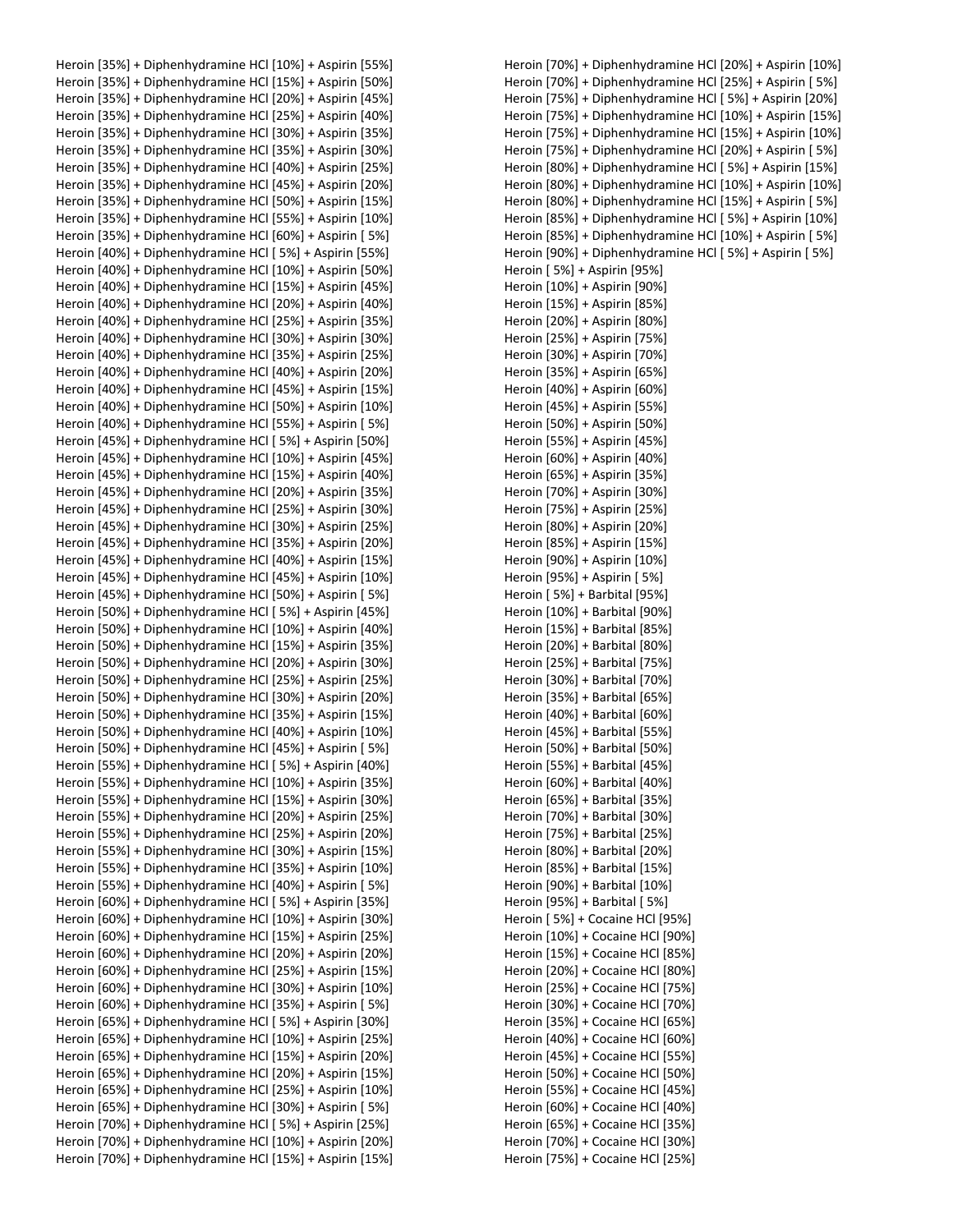Heroin [80%] + Cocaine HCl [20%] Heroin [85%] + Cocaine HCl [15%] Heroin [90%] + Cocaine HCl [10%] Heroin [95%] + Cocaine HCl [ 5%] Heroin [ 5%] + Corn starch [95%] Heroin [10%] + Corn starch [90%] Heroin [15%] + Corn starch [85%] Heroin [20%] + Corn starch [80%] Heroin [25%] + Corn starch [75%] Heroin [30%] + Corn starch [70%] Heroin [35%] + Corn starch [65%] Heroin [40%] + Corn starch [60%] Heroin [45%] + Corn starch [55%] Heroin [50%] + Corn starch [50%] Heroin [55%] + Corn starch [45%] Heroin [60%] + Corn starch [40%] Heroin [65%] + Corn starch [35%] Heroin [70%] + Corn starch [30%] Heroin [75%] + Corn starch [25%] Heroin [80%] + Corn starch [20%] Heroin [85%] + Corn starch [15%] Heroin [90%] + Corn starch [10%] Heroin [95%] + Corn starch [ 5%] Heroin [ 5%] + Codeine base [95%] Heroin [10%] + Codeine base [90%] Heroin [15%] + Codeine base [85%] Heroin [20%] + Codeine base [80%] Heroin [25%] + Codeine base [75%] Heroin [30%] + Codeine base [70%] Heroin [35%] + Codeine base [65%] Heroin [40%] + Codeine base [60%] Heroin [45%] + Codeine base [55%] Heroin [50%] + Codeine base [50%] Heroin [55%] + Codeine base [45%] Heroin [60%] + Codeine base [40%] Heroin [65%] + Codeine base [35%] Heroin [70%] + Codeine base [30%] Heroin [75%] + Codeine base [25%] Heroin [80%] + Codeine base [20%] Heroin [85%] + Codeine base [15%] Heroin [90%] + Codeine base [10%] Heroin [95%] + Codeine base [ 5%] Heroin [ 5%] + Diazepam [95%] Heroin [10%] + Diazepam [90%] Heroin [15%] + Diazepam [85%] Heroin [20%] + Diazepam [80%] Heroin [25%] + Diazepam [75%] Heroin [30%] + Diazepam [70%] Heroin [35%] + Diazepam [65%] Heroin [40%] + Diazepam [60%] Heroin [45%] + Diazepam [55%] Heroin [50%] + Diazepam [50%] Heroin [55%] + Diazepam [45%] Heroin [60%] + Diazepam [40%] Heroin [65%] + Diazepam [35%] Heroin [70%] + Diazepam [30%] Heroin [75%] + Diazepam [25%] Heroin [80%] + Diazepam [20%] Heroin [85%] + Diazepam [15%] Heroin [90%] + Diazepam [10%] Heroin [95%] + Diazepam [ 5%] Heroin [ 5%] + Codeine sulfate [95%] Heroin [10%] + Codeine sulfate [90%] Heroin [15%] + Codeine sulfate [85%] Heroin [20%] + Codeine sulfate [80%] Heroin [25%] + Codeine sulfate [75%] Heroin [30%] + Codeine sulfate [70%] Heroin [35%] + Codeine sulfate [65%] Heroin [40%] + Codeine sulfate [60%] Heroin [45%] + Codeine sulfate [55%] Heroin [50%] + Codeine sulfate [50%] Heroin [55%] + Codeine sulfate [45%] Heroin [60%] + Codeine sulfate [40%] Heroin [65%] + Codeine sulfate [35%] Heroin [70%] + Codeine sulfate [30%] Heroin [75%] + Codeine sulfate [25%] Heroin [80%] + Codeine sulfate [20%] Heroin [85%] + Codeine sulfate [15%] Heroin [90%] + Codeine sulfate [10%] Heroin [95%] + Codeine sulfate [ 5%] Heroin [ 5%] + Diphenhydramine HCl [95%] Heroin [10%] + Diphenhydramine HCl [90%] Heroin [15%] + Diphenhydramine HCl [85%] Heroin [20%] + Diphenhydramine HCl [80%] Heroin [25%] + Diphenhydramine HCl [75%] Heroin [30%] + Diphenhydramine HCl [70%] Heroin [35%] + Diphenhydramine HCl [65%] Heroin [40%] + Diphenhydramine HCl [60%] Heroin [45%] + Diphenhydramine HCl [55%] Heroin [50%] + Diphenhydramine HCl [50%] Heroin [55%] + Diphenhydramine HCl [45%] Heroin [60%] + Diphenhydramine HCl [40%] Heroin [65%] + Diphenhydramine HCl [35%] Heroin [70%] + Diphenhydramine HCl [30%] Heroin [75%] + Diphenhydramine HCl [25%] Heroin [80%] + Diphenhydramine HCl [20%] Heroin [85%] + Diphenhydramine HCl [15%] Heroin [90%] + Diphenhydramine HCl [10%] Heroin [95%] + Diphenhydramine HCl [ 5%] Heroin [ 5%] + Mannitol [95%] Heroin [10%] + Mannitol [90%] Heroin [15%] + Mannitol [85%] Heroin [20%] + Mannitol [80%] Heroin [25%] + Mannitol [75%] Heroin [30%] + Mannitol [70%] Heroin [35%] + Mannitol [65%] Heroin [40%] + Mannitol [60%] Heroin [45%] + Mannitol [55%] Heroin [50%] + Mannitol [50%] Heroin [55%] + Mannitol [45%] Heroin [60%] + Mannitol [40%] Heroin [65%] + Mannitol [35%] Heroin [70%] + Mannitol [30%] Heroin [75%] + Mannitol [25%] Heroin [80%] + Mannitol [20%] Heroin [85%] + Mannitol [15%] Heroin [90%] + Mannitol [10%] Heroin [95%] + Mannitol [ 5%] Heroin [ 5%] + Lidocaine HCl.H2O [95%] Heroin [10%] + Lidocaine HCl.H2O [90%] Heroin [15%] + Lidocaine HCl.H2O [85%] Heroin [20%] + Lidocaine HCl.H2O [80%] Heroin [25%] + Lidocaine HCl.H2O [75%] Heroin [30%] + Lidocaine HCl.H2O [70%] Heroin [35%] + Lidocaine HCl.H2O [65%] Heroin [40%] + Lidocaine HCl.H2O [60%] Heroin [45%] + Lidocaine HCl.H2O [55%] Heroin [50%] + Lidocaine HCl.H2O [50%] Heroin [55%] + Lidocaine HCl.H2O [45%] Heroin [60%] + Lidocaine HCl.H2O [40%]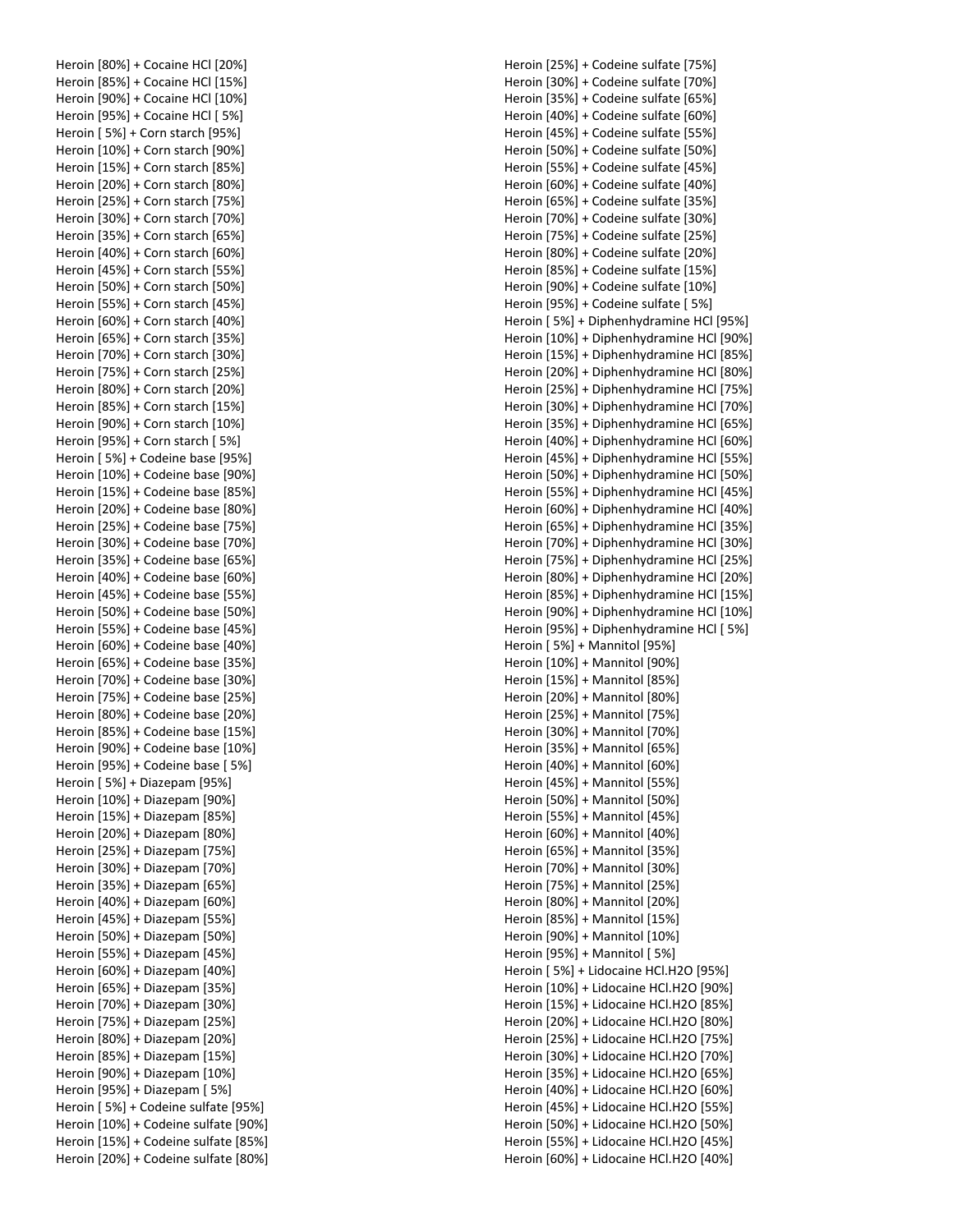Heroin [65%] + Lidocaine HCl.H2O [35%] Heroin [70%] + Lidocaine HCl.H2O [30%] Heroin [75%] + Lidocaine HCl.H2O [25%] Heroin [80%] + Lidocaine HCl.H2O [20%] Heroin [85%] + Lidocaine HCl.H2O [15%] Heroin [90%] + Lidocaine HCl.H2O [10%] Heroin [95%] + Lidocaine HCl.H2O [ 5%] Heroin [ 5%] + Methamphetamine HCl [95%] Heroin [10%] + Methamphetamine HCl [90%] Heroin [15%] + Methamphetamine HCl [85%] Heroin [20%] + Methamphetamine HCl [80%] Heroin [25%] + Methamphetamine HCl [75%] Heroin [30%] + Methamphetamine HCl [70%] Heroin [35%] + Methamphetamine HCl [65%] Heroin [40%] + Methamphetamine HCl [60%] Heroin [45%] + Methamphetamine HCl [55%] Heroin [50%] + Methamphetamine HCl [50%] Heroin [55%] + Methamphetamine HCl [45%] Heroin [60%] + Methamphetamine HCl [40%] Heroin [65%] + Methamphetamine HCl [35%] Heroin [70%] + Methamphetamine HCl [30%] Heroin [75%] + Methamphetamine HCl [25%] Heroin [80%] + Methamphetamine HCl [20%] Heroin [85%] + Methamphetamine HCl [15%] Heroin [90%] + Methamphetamine HCl [10%] Heroin [95%] + Methamphetamine HCl [ 5%] Heroin [ 5%] + Methapyrilene HCl [95%] Heroin [10%] + Methapyrilene HCl [90%] Heroin [15%] + Methapyrilene HCl [85%] Heroin [20%] + Methapyrilene HCl [80%] Heroin [25%] + Methapyrilene HCl [75%] Heroin [30%] + Methapyrilene HCl [70%] Heroin [35%] + Methapyrilene HCl [65%] Heroin [40%] + Methapyrilene HCl [60%] Heroin [45%] + Methapyrilene HCl [55%] Heroin [50%] + Methapyrilene HCl [50%] Heroin [55%] + Methapyrilene HCl [45%] Heroin [60%] + Methapyrilene HCl [40%] Heroin [65%] + Methapyrilene HCl [35%] Heroin [70%] + Methapyrilene HCl [30%] Heroin [75%] + Methapyrilene HCl [25%] Heroin [80%] + Methapyrilene HCl [20%] Heroin [85%] + Methapyrilene HCl [15%] Heroin [90%] + Methapyrilene HCl [10%] Heroin [95%] + Methapyrilene HCl [ 5%] Heroin [ 5%] + Morphine [95%] Heroin [10%] + Morphine [90%] Heroin [15%] + Morphine [85%] Heroin [20%] + Morphine [80%] Heroin [25%] + Morphine [75%] Heroin [30%] + Morphine [70%] Heroin [35%] + Morphine [65%] Heroin [40%] + Morphine [60%] Heroin [45%] + Morphine [55%] Heroin [50%] + Morphine [50%] Heroin [55%] + Morphine [45%] Heroin [60%] + Morphine [40%] Heroin [65%] + Morphine [35%] Heroin [70%] + Morphine [30%] Heroin [75%] + Morphine [25%] Heroin [80%] + Morphine [20%] Heroin [85%] + Morphine [15%] Heroin [90%] + Morphine [10%] Heroin [95%] + Morphine [ 5%] Heroin [ 5%] + Lidocaine [95%]

Heroin [10%] + Lidocaine [90%] Heroin [15%] + Lidocaine [85%] Heroin [20%] + Lidocaine [80%] Heroin [25%] + Lidocaine [75%] Heroin [30%] + Lidocaine [70%] Heroin [35%] + Lidocaine [65%] Heroin [40%] + Lidocaine [60%] Heroin [45%] + Lidocaine [55%] Heroin [50%] + Lidocaine [50%] Heroin [55%] + Lidocaine [45%] Heroin [60%] + Lidocaine [40%] Heroin [65%] + Lidocaine [35%] Heroin [70%] + Lidocaine [30%] Heroin [75%] + Lidocaine [25%] Heroin [80%] + Lidocaine [20%] Heroin [85%] + Lidocaine [15%] Heroin [90%] + Lidocaine [10%] Heroin [95%] + Lidocaine [ 5%] Heroin [ 5%] + Niacinamide [95%] Heroin [10%] + Niacinamide [90%] Heroin [15%] + Niacinamide [85%] Heroin [20%] + Niacinamide [80%] Heroin [25%] + Niacinamide [75%] Heroin [30%] + Niacinamide [70%] Heroin [35%] + Niacinamide [65%] Heroin [40%] + Niacinamide [60%] Heroin [45%] + Niacinamide [55%] Heroin [50%] + Niacinamide [50%] Heroin [55%] + Niacinamide [45%] Heroin [60%] + Niacinamide [40%] Heroin [65%] + Niacinamide [35%] Heroin [70%] + Niacinamide [30%] Heroin [75%] + Niacinamide [25%] Heroin [80%] + Niacinamide [20%] Heroin [85%] + Niacinamide [15%] Heroin [90%] + Niacinamide [10%] Heroin [95%] + Niacinamide [ 5%] Heroin [ 5%] + Papaverine [95%] Heroin [10%] + Papaverine [90%] Heroin [15%] + Papaverine [85%] Heroin [20%] + Papaverine [80%] Heroin [25%] + Papaverine [75%] Heroin [30%] + Papaverine [70%] Heroin [35%] + Papaverine [65%] Heroin [40%] + Papaverine [60%] Heroin [45%] + Papaverine [55%] Heroin [50%] + Papaverine [50%] Heroin [55%] + Papaverine [45%] Heroin [60%] + Papaverine [40%] Heroin [65%] + Papaverine [35%] Heroin [70%] + Papaverine [30%] Heroin [75%] + Papaverine [25%] Heroin [80%] + Papaverine [20%] Heroin [85%] + Papaverine [15%] Heroin [90%] + Papaverine [10%] Heroin [95%] + Papaverine [ 5%] Heroin [ 5%] + Phencyclidine [95%] Heroin [10%] + Phencyclidine [90%] Heroin [15%] + Phencyclidine [85%] Heroin [20%] + Phencyclidine [80%] Heroin [25%] + Phencyclidine [75%] Heroin [30%] + Phencyclidine [70%] Heroin [35%] + Phencyclidine [65%] Heroin [40%] + Phencyclidine [60%] Heroin [45%] + Phencyclidine [55%]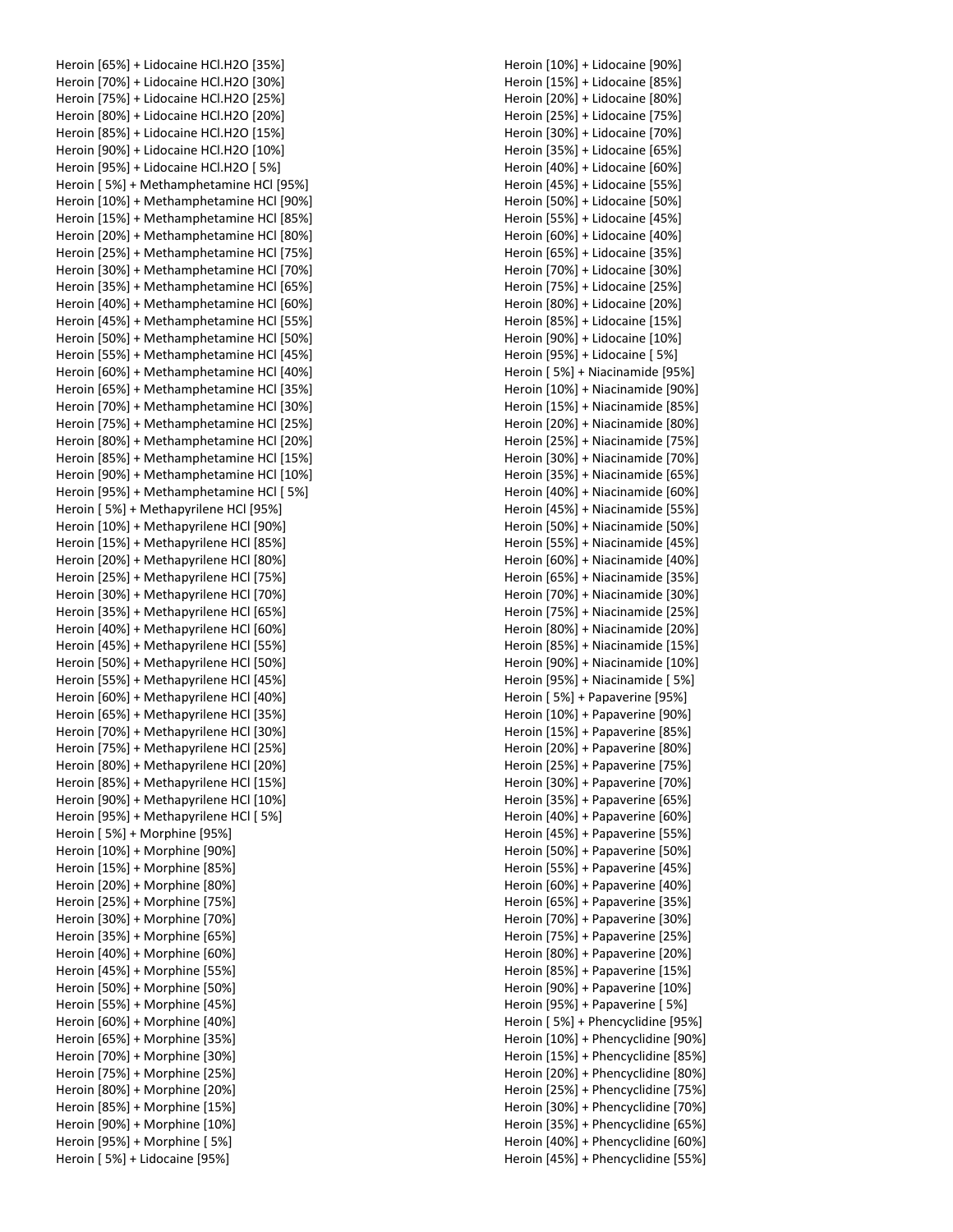Heroin [50%] + Phencyclidine [50%] Heroin [55%] + Phencyclidine [45%] Heroin [60%] + Phencyclidine [40%] Heroin [65%] + Phencyclidine [35%] Heroin [70%] + Phencyclidine [30%] Heroin [75%] + Phencyclidine [25%] Heroin [80%] + Phencyclidine [20%] Heroin [85%] + Phencyclidine [15%] Heroin [90%] + Phencyclidine [10%] Heroin [95%] + Phencyclidine [ 5%] Heroin [ 5%] + Phenobarbital [95%] Heroin [10%] + Phenobarbital [90%] Heroin [15%] + Phenobarbital [85%] Heroin [20%] + Phenobarbital [80%] Heroin [25%] + Phenobarbital [75%] Heroin [30%] + Phenobarbital [70%] Heroin [35%] + Phenobarbital [65%] Heroin [40%] + Phenobarbital [60%] Heroin [45%] + Phenobarbital [55%] Heroin [50%] + Phenobarbital [50%] Heroin [55%] + Phenobarbital [45%] Heroin [60%] + Phenobarbital [40%] Heroin [65%] + Phenobarbital [35%] Heroin [70%] + Phenobarbital [30%] Heroin [75%] + Phenobarbital [25%] Heroin [80%] + Phenobarbital [20%] Heroin [85%] + Phenobarbital [15%] Heroin [90%] + Phenobarbital [10%] Heroin [95%] + Phenobarbital [ 5%] Heroin [ 5%] + Novocaine [95%] Heroin [10%] + Novocaine [90%] Heroin [15%] + Novocaine [85%] Heroin [20%] + Novocaine [80%] Heroin [25%] + Novocaine [75%] Heroin [30%] + Novocaine [70%] Heroin [35%] + Novocaine [65%] Heroin [40%] + Novocaine [60%] Heroin [45%] + Novocaine [55%] Heroin [50%] + Novocaine [50%] Heroin [55%] + Novocaine [45%] Heroin [60%] + Novocaine [40%] Heroin [65%] + Novocaine [35%] Heroin [70%] + Novocaine [30%] Heroin [75%] + Novocaine [25%] Heroin [80%] + Novocaine [20%] Heroin [85%] + Novocaine [15%] Heroin [90%] + Novocaine [10%] Heroin [95%] + Novocaine [ 5%] Heroin [ 5%] + Quinine sulfate [95%] Heroin [10%] + Quinine sulfate [90%] Heroin [15%] + Quinine sulfate [85%] Heroin [20%] + Quinine sulfate [80%] Heroin [25%] + Quinine sulfate [75%] Heroin [30%] + Quinine sulfate [70%] Heroin [35%] + Quinine sulfate [65%] Heroin [40%] + Quinine sulfate [60%] Heroin [45%] + Quinine sulfate [55%] Heroin [50%] + Quinine sulfate [50%] Heroin [55%] + Quinine sulfate [45%] Heroin [60%] + Quinine sulfate [40%] Heroin [65%] + Quinine sulfate [35%] Heroin [70%] + Quinine sulfate [30%] Heroin [75%] + Quinine sulfate [25%] Heroin [80%] + Quinine sulfate [20%] Heroin [85%] + Quinine sulfate [15%] Heroin [90%] + Quinine sulfate [10%] Heroin [95%] + Quinine sulfate [ 5%] Heroin [ 5%] + Scopolamine HBr [95%] Heroin [10%] + Scopolamine HBr [90%] Heroin [15%] + Scopolamine HBr [85%] Heroin [20%] + Scopolamine HBr [80%] Heroin [25%] + Scopolamine HBr [75%] Heroin [30%] + Scopolamine HBr [70%] Heroin [35%] + Scopolamine HBr [65%] Heroin [40%] + Scopolamine HBr [60%] Heroin [45%] + Scopolamine HBr [55%] Heroin [50%] + Scopolamine HBr [50%] Heroin [55%] + Scopolamine HBr [45%] Heroin [60%] + Scopolamine HBr [40%] Heroin [65%] + Scopolamine HBr [35%] Heroin [70%] + Scopolamine HBr [30%] Heroin [75%] + Scopolamine HBr [25%] Heroin [80%] + Scopolamine HBr [20%] Heroin [85%] + Scopolamine HBr [15%] Heroin [90%] + Scopolamine HBr [10%] Heroin [95%] + Scopolamine HBr [ 5%] Heroin [ 5%] + Morphine HCl [95%] Heroin [10%] + Morphine HCl [90%] Heroin [15%] + Morphine HCl [85%] Heroin [20%] + Morphine HCl [80%] Heroin [25%] + Morphine HCl [75%] Heroin [30%] + Morphine HCl [70%] Heroin [35%] + Morphine HCl [65%] Heroin [40%] + Morphine HCl [60%] Heroin [45%] + Morphine HCl [55%] Heroin [50%] + Morphine HCl [50%] Heroin [55%] + Morphine HCl [45%] Heroin [60%] + Morphine HCl [40%] Heroin [65%] + Morphine HCl [35%] Heroin [70%] + Morphine HCl [30%] Heroin [75%] + Morphine HCl [25%] Heroin [80%] + Morphine HCl [20%] Heroin [85%] + Morphine HCl [15%] Heroin [90%] + Morphine HCl [10%] Heroin [95%] + Morphine HCl [ 5%] Heroin [ 5%] + Codeine HCl [95%] Heroin [10%] + Codeine HCl [90%] Heroin [15%] + Codeine HCl [85%] Heroin [20%] + Codeine HCl [80%] Heroin [25%] + Codeine HCl [75%] Heroin [30%] + Codeine HCl [70%] Heroin [35%] + Codeine HCl [65%] Heroin [40%] + Codeine HCl [60%] Heroin [45%] + Codeine HCl [55%] Heroin [50%] + Codeine HCl [50%] Heroin [55%] + Codeine HCl [45%] Heroin [60%] + Codeine HCl [40%] Heroin [65%] + Codeine HCl [35%] Heroin [70%] + Codeine HCl [30%] Heroin [75%] + Codeine HCl [25%] Heroin [80%] + Codeine HCl [20%] Heroin [85%] + Codeine HCl [15%] Heroin [90%] + Codeine HCl [10%] Heroin [95%] + Codeine HCl [ 5%] Heroin [ 5%] + Codeine phosphate [95%] Heroin [10%] + Codeine phosphate [90%] Heroin [15%] + Codeine phosphate [85%] Heroin [20%] + Codeine phosphate [80%] Heroin [25%] + Codeine phosphate [75%] Heroin [30%] + Codeine phosphate [70%]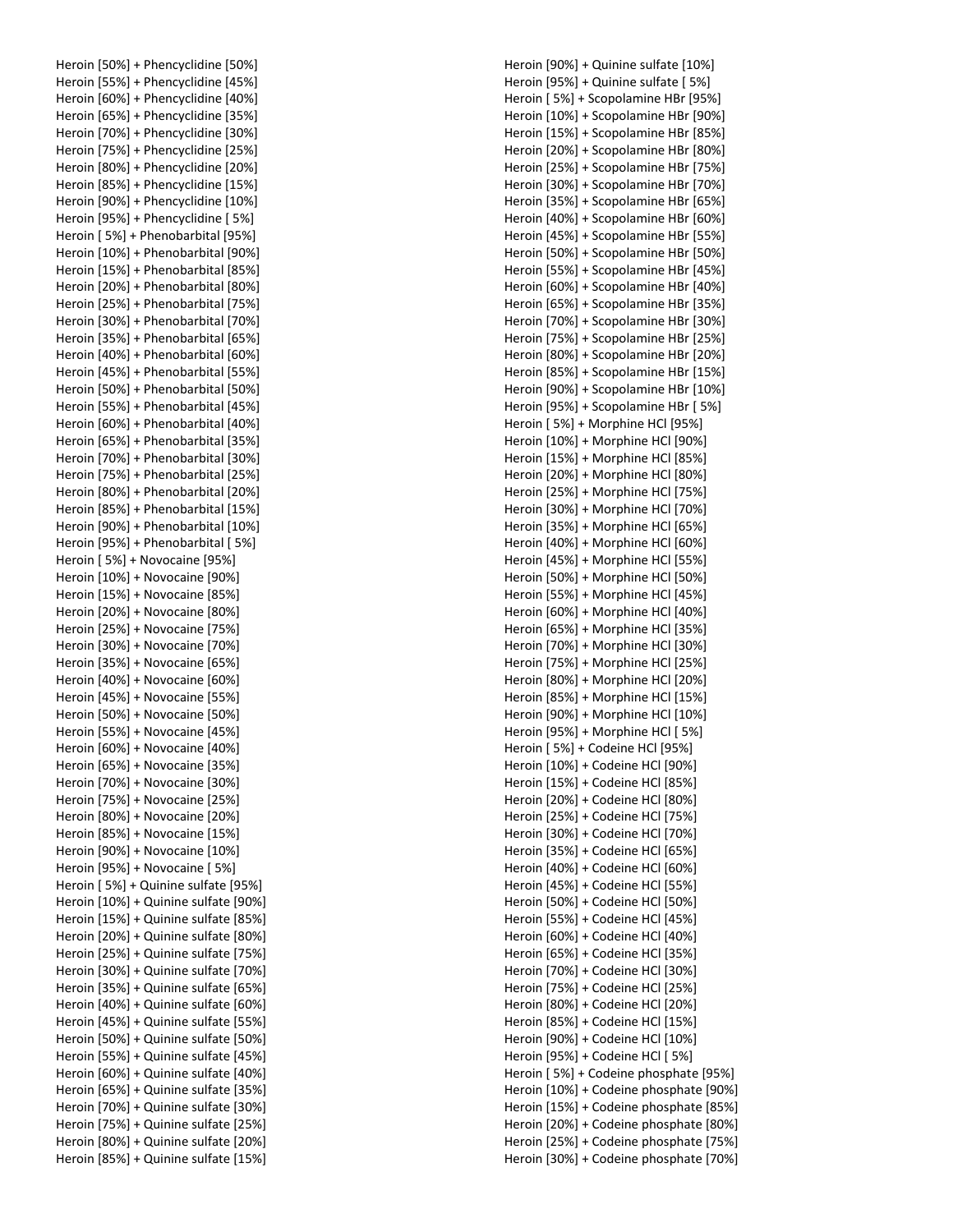Heroin [35%] + Codeine phosphate [65%] Heroin [40%] + Codeine phosphate [60%] Heroin [45%] + Codeine phosphate [55%] Heroin [50%] + Codeine phosphate [50%] Heroin [55%] + Codeine phosphate [45%] Heroin [60%] + Codeine phosphate [40%] Heroin [65%] + Codeine phosphate [35%] Heroin [70%] + Codeine phosphate [30%] Heroin [75%] + Codeine phosphate [25%] Heroin [80%] + Codeine phosphate [20%] Heroin [85%] + Codeine phosphate [15%] Heroin [90%] + Codeine phosphate [10%] Heroin [95%] + Codeine phosphate [ 5%] Heroin [ 5%] + Fentanyl citrate [95%] Heroin [10%] + Fentanyl citrate [90%] Heroin [15%] + Fentanyl citrate [85%] Heroin [20%] + Fentanyl citrate [80%] Heroin [25%] + Fentanyl citrate [75%] Heroin [30%] + Fentanyl citrate [70%] Heroin [35%] + Fentanyl citrate [65%] Heroin [40%] + Fentanyl citrate [60%] Heroin [45%] + Fentanyl citrate [55%] Heroin [50%] + Fentanyl citrate [50%] Heroin [55%] + Fentanyl citrate [45%] Heroin [60%] + Fentanyl citrate [40%] Heroin [65%] + Fentanyl citrate [35%] Heroin [70%] + Fentanyl citrate [30%] Heroin [75%] + Fentanyl citrate [25%] Heroin [80%] + Fentanyl citrate [20%] Heroin [85%] + Fentanyl citrate [15%] Heroin [90%] + Fentanyl citrate [10%] Heroin [95%] + Fentanyl citrate [ 5%] Heroin [ 5%] + Methaqualone [95%] Heroin [10%] + Methaqualone [90%] Heroin [15%] + Methaqualone [85%] Heroin [20%] + Methaqualone [80%] Heroin [25%] + Methaqualone [75%] Heroin [30%] + Methaqualone [70%] Heroin [35%] + Methaqualone [65%] Heroin [40%] + Methaqualone [60%] Heroin [45%] + Methaqualone [55%] Heroin [50%] + Methaqualone [50%] Heroin [55%] + Methaqualone [45%] Heroin [60%] + Methaqualone [40%] Heroin [65%] + Methaqualone [35%] Heroin [70%] + Methaqualone [30%] Heroin [75%] + Methaqualone [25%] Heroin [80%] + Methaqualone [20%] Heroin [85%] + Methaqualone [15%] Heroin [90%] + Methaqualone [10%] Heroin [95%] + Methaqualone [ 5%] Heroin [ 5%] + Phenacetin [95%] Heroin [10%] + Phenacetin [90%] Heroin [15%] + Phenacetin [85%] Heroin [20%] + Phenacetin [80%] Heroin [25%] + Phenacetin [75%] Heroin [30%] + Phenacetin [70%] Heroin [35%] + Phenacetin [65%] Heroin [40%] + Phenacetin [60%] Heroin [45%] + Phenacetin [55%] Heroin [50%] + Phenacetin [50%] Heroin [55%] + Phenacetin [45%] Heroin [60%] + Phenacetin [40%] Heroin [65%] + Phenacetin [35%] Heroin [70%] + Phenacetin [30%]

Heroin [75%] + Phenacetin [25%] Heroin [80%] + Phenacetin [20%] Heroin [85%] + Phenacetin [15%] Heroin [90%] + Phenacetin [10%] Heroin [95%] + Phenacetin [ 5%] Heroin [ 5%] + Acetylcodeine [95%] Heroin [10%] + Acetylcodeine [90%] Heroin [15%] + Acetylcodeine [85%] Heroin [20%] + Acetylcodeine [80%] Heroin [25%] + Acetylcodeine [75%] Heroin [30%] + Acetylcodeine [70%] Heroin [35%] + Acetylcodeine [65%] Heroin [40%] + Acetylcodeine [60%] Heroin [45%] + Acetylcodeine [55%] Heroin [50%] + Acetylcodeine [50%] Heroin [55%] + Acetylcodeine [45%] Heroin [60%] + Acetylcodeine [40%] Heroin [65%] + Acetylcodeine [35%] Heroin [70%] + Acetylcodeine [30%] Heroin [75%] + Acetylcodeine [25%] Heroin [80%] + Acetylcodeine [20%] Heroin [85%] + Acetylcodeine [15%] Heroin [90%] + Acetylcodeine [10%] Heroin [95%] + Acetylcodeine [ 5%] Heroin [ 5%] + Ketamine HCl [95%] Heroin [10%] + Ketamine HCl [90%] Heroin [15%] + Ketamine HCl [85%] Heroin [20%] + Ketamine HCl [80%] Heroin [25%] + Ketamine HCl [75%] Heroin [30%] + Ketamine HCl [70%] Heroin [35%] + Ketamine HCl [65%] Heroin [40%] + Ketamine HCl [60%] Heroin [45%] + Ketamine HCl [55%] Heroin [50%] + Ketamine HCl [50%] Heroin [55%] + Ketamine HCl [45%] Heroin [60%] + Ketamine HCl [40%] Heroin [65%] + Ketamine HCl [35%] Heroin [70%] + Ketamine HCl [30%] Heroin [75%] + Ketamine HCl [25%] Heroin [80%] + Ketamine HCl [20%] Heroin [85%] + Ketamine HCl [15%] Heroin [90%] + Ketamine HCl [10%] Heroin [95%] + Ketamine HCl [ 5%] Heroin [ 5%] + Thiamine HCl [95%] Heroin [10%] + Thiamine HCl [90%] Heroin [15%] + Thiamine HCl [85%] Heroin [20%] + Thiamine HCl [80%] Heroin [25%] + Thiamine HCl [75%] Heroin [30%] + Thiamine HCl [70%] Heroin [35%] + Thiamine HCl [65%] Heroin [40%] + Thiamine HCl [60%] Heroin [45%] + Thiamine HCl [55%] Heroin [50%] + Thiamine HCl [50%] Heroin [55%] + Thiamine HCl [45%] Heroin [60%] + Thiamine HCl [40%] Heroin [65%] + Thiamine HCl [35%] Heroin [70%] + Thiamine HCl [30%] Heroin [75%] + Thiamine HCl [25%] Heroin [80%] + Thiamine HCl [20%] Heroin [85%] + Thiamine HCl [15%] Heroin [90%] + Thiamine HCl [10%] Heroin [95%] + Thiamine HCl [ 5%] Heroin [ 5%] + Normorphine sequihydrate [95%] Heroin [10%] + Normorphine sequihydrate [90%] Heroin [15%] + Normorphine sequihydrate [85%]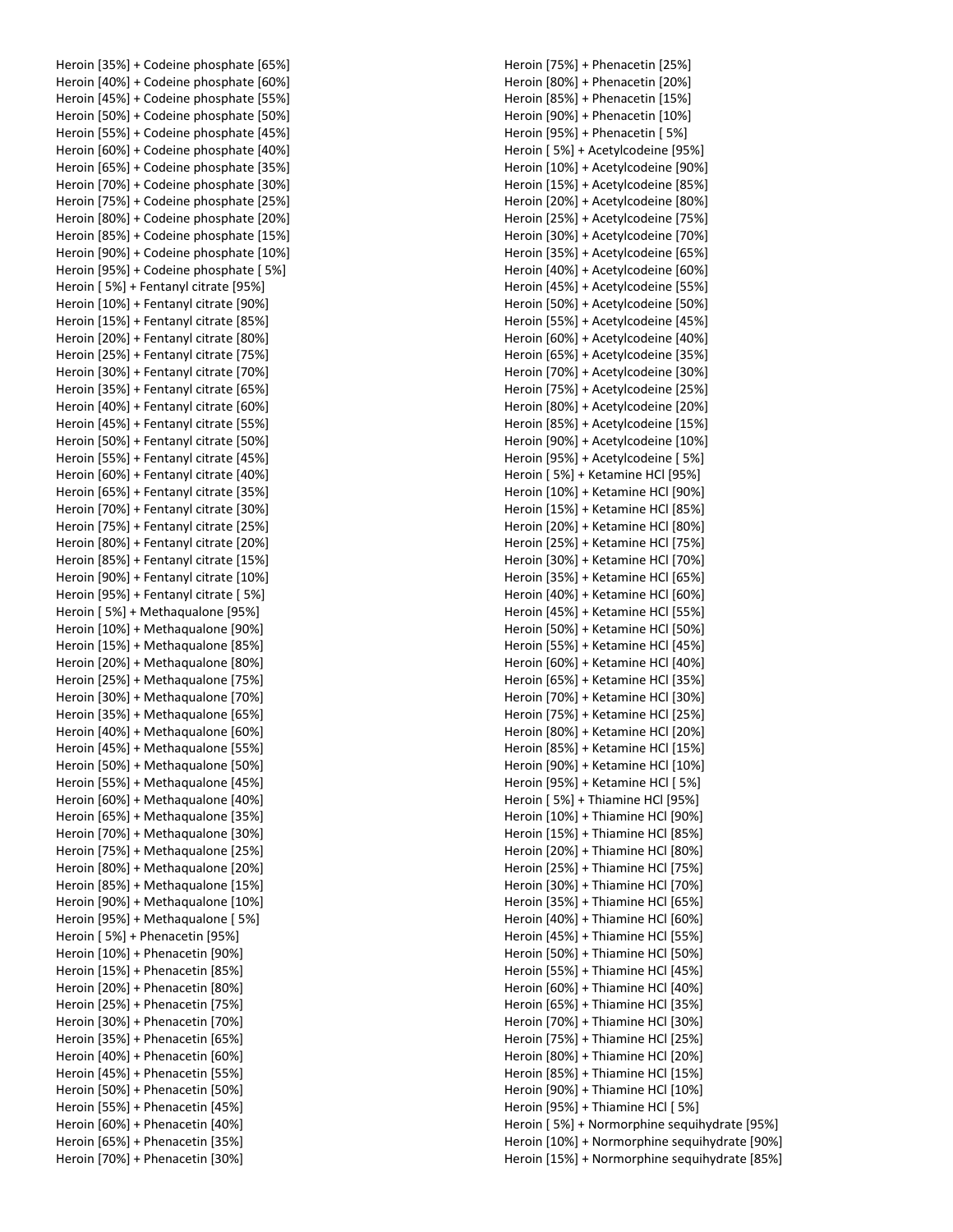Heroin [20%] + Normorphine sequihydrate [80%] Heroin [25%] + Normorphine sequihydrate [75%] Heroin [30%] + Normorphine sequihydrate [70%] Heroin [35%] + Normorphine sequihydrate [65%] Heroin [40%] + Normorphine sequihydrate [60%] Heroin [45%] + Normorphine sequihydrate [55%] Heroin [50%] + Normorphine sequihydrate [50%] Heroin [55%] + Normorphine sequihydrate [45%] Heroin [60%] + Normorphine sequihydrate [40%] Heroin [65%] + Normorphine sequihydrate [35%] Heroin [70%] + Normorphine sequihydrate [30%] Heroin [75%] + Normorphine sequihydrate [25%] Heroin [80%] + Normorphine sequihydrate [20%] Heroin [85%] + Normorphine sequihydrate [15%] Heroin [90%] + Normorphine sequihydrate [10%] Heroin [95%] + Normorphine sequihydrate [ 5%] Heroin [ 5%] + Ascorbic acid [95%] Heroin [10%] + Ascorbic acid [90%] Heroin [15%] + Ascorbic acid [85%] Heroin [20%] + Ascorbic acid [80%] Heroin [25%] + Ascorbic acid [75%] Heroin [30%] + Ascorbic acid [70%] Heroin [35%] + Ascorbic acid [65%] Heroin [40%] + Ascorbic acid [60%] Heroin [45%] + Ascorbic acid [55%] Heroin [50%] + Ascorbic acid [50%] Heroin [55%] + Ascorbic acid [45%] Heroin [60%] + Ascorbic acid [40%] Heroin [65%] + Ascorbic acid [35%] Heroin [70%] + Ascorbic acid [30%] Heroin [75%] + Ascorbic acid [25%] Heroin [80%] + Ascorbic acid [20%] Heroin [85%] + Ascorbic acid [15%] Heroin [90%] + Ascorbic acid [10%] Heroin [95%] + Ascorbic acid [ 5%] Heroin [ 5%] + Benzene [95%] Heroin [10%] + Benzene [90%] Heroin [15%] + Benzene [85%] Heroin [20%] + Benzene [80%] Heroin [25%] + Benzene [75%] Heroin [30%] + Benzene [70%] Heroin [35%] + Benzene [65%] Heroin [40%] + Benzene [60%] Heroin [45%] + Benzene [55%] Heroin [50%] + Benzene [50%] Heroin [55%] + Benzene [45%] Heroin [60%] + Benzene [40%] Heroin [65%] + Benzene [35%] Heroin [70%] + Benzene [30%] Heroin [75%] + Benzene [25%] Heroin [80%] + Benzene [20%] Heroin [85%] + Benzene [15%] Heroin [90%] + Benzene [10%] Heroin [95%] + Benzene [ 5%] Heroin [ 5%] + Acetone [95%] Heroin [10%] + Acetone [90%] Heroin [15%] + Acetone [85%] Heroin [20%] + Acetone [80%] Heroin [25%] + Acetone [75%] Heroin [30%] + Acetone [70%] Heroin [35%] + Acetone [65%] Heroin [40%] + Acetone [60%] Heroin [45%] + Acetone [55%] Heroin [50%] + Acetone [50%] Heroin [55%] + Acetone [45%]

Heroin [60%] + Acetone [40%] Heroin [65%] + Acetone [35%] Heroin [70%] + Acetone [30%] Heroin [75%] + Acetone [25%] Heroin [80%] + Acetone [20%] Heroin [85%] + Acetone [15%] Heroin [90%] + Acetone [10%] Heroin [95%] + Acetone [ 5%] MDMA [ 5%] + Acetaminophen [95%] MDMA [10%] + Acetaminophen [90%] MDMA [15%] + Acetaminophen [85%] MDMA [20%] + Acetaminophen [80%] MDMA [25%] + Acetaminophen [75%] MDMA [30%] + Acetaminophen [70%] MDMA [35%] + Acetaminophen [65%] MDMA [40%] + Acetaminophen [60%] MDMA [45%] + Acetaminophen [55%] MDMA [50%] + Acetaminophen [50%] MDMA [55%] + Acetaminophen [45%] MDMA [60%] + Acetaminophen [40%] MDMA [65%] + Acetaminophen [35%] MDMA [70%] + Acetaminophen [30%] MDMA [75%] + Acetaminophen [25%] MDMA [80%] + Acetaminophen [20%] MDMA [85%] + Acetaminophen [15%] MDMA [90%] + Acetaminophen [10%] MDMA [95%] + Acetaminophen [ 5%] MDMA [ 5%] + L-Amphetamine sulfate [95%] MDMA [10%] + L-Amphetamine sulfate [90%] MDMA [15%] + L-Amphetamine sulfate [85%] MDMA [20%] + L-Amphetamine sulfate [80%] MDMA [25%] + L-Amphetamine sulfate [75%] MDMA [30%] + L-Amphetamine sulfate [70%] MDMA [35%] + L-Amphetamine sulfate [65%] MDMA [40%] + L-Amphetamine sulfate [60%] MDMA [45%] + L-Amphetamine sulfate [55%] MDMA [50%] + L-Amphetamine sulfate [50%] MDMA [55%] + L-Amphetamine sulfate [45%] MDMA [60%] + L-Amphetamine sulfate [40%] MDMA [65%] + L-Amphetamine sulfate [35%] MDMA [70%] + L-Amphetamine sulfate [30%] MDMA [75%] + L-Amphetamine sulfate [25%] MDMA [80%] + L-Amphetamine sulfate [20%] MDMA [85%] + L-Amphetamine sulfate [15%] MDMA [90%] + L-Amphetamine sulfate [10%] MDMA [95%] + L-Amphetamine sulfate [ 5%] MDMA [ 5%] + Aspirin [95%] MDMA [10%] + Aspirin [90%] MDMA [15%] + Aspirin [85%] MDMA [20%] + Aspirin [80%] MDMA [25%] + Aspirin [75%] MDMA [30%] + Aspirin [70%] MDMA [35%] + Aspirin [65%] MDMA [40%] + Aspirin [60%] MDMA [45%] + Aspirin [55%] MDMA [50%] + Aspirin [50%] MDMA [55%] + Aspirin [45%] MDMA [60%] + Aspirin [40%] MDMA [65%] + Aspirin [35%] MDMA [70%] + Aspirin [30%] MDMA [75%] + Aspirin [25%] MDMA [80%] + Aspirin [20%] MDMA [85%] + Aspirin [15%] MDMA [90%] + Aspirin [10%] MDMA [95%] + Aspirin [ 5%]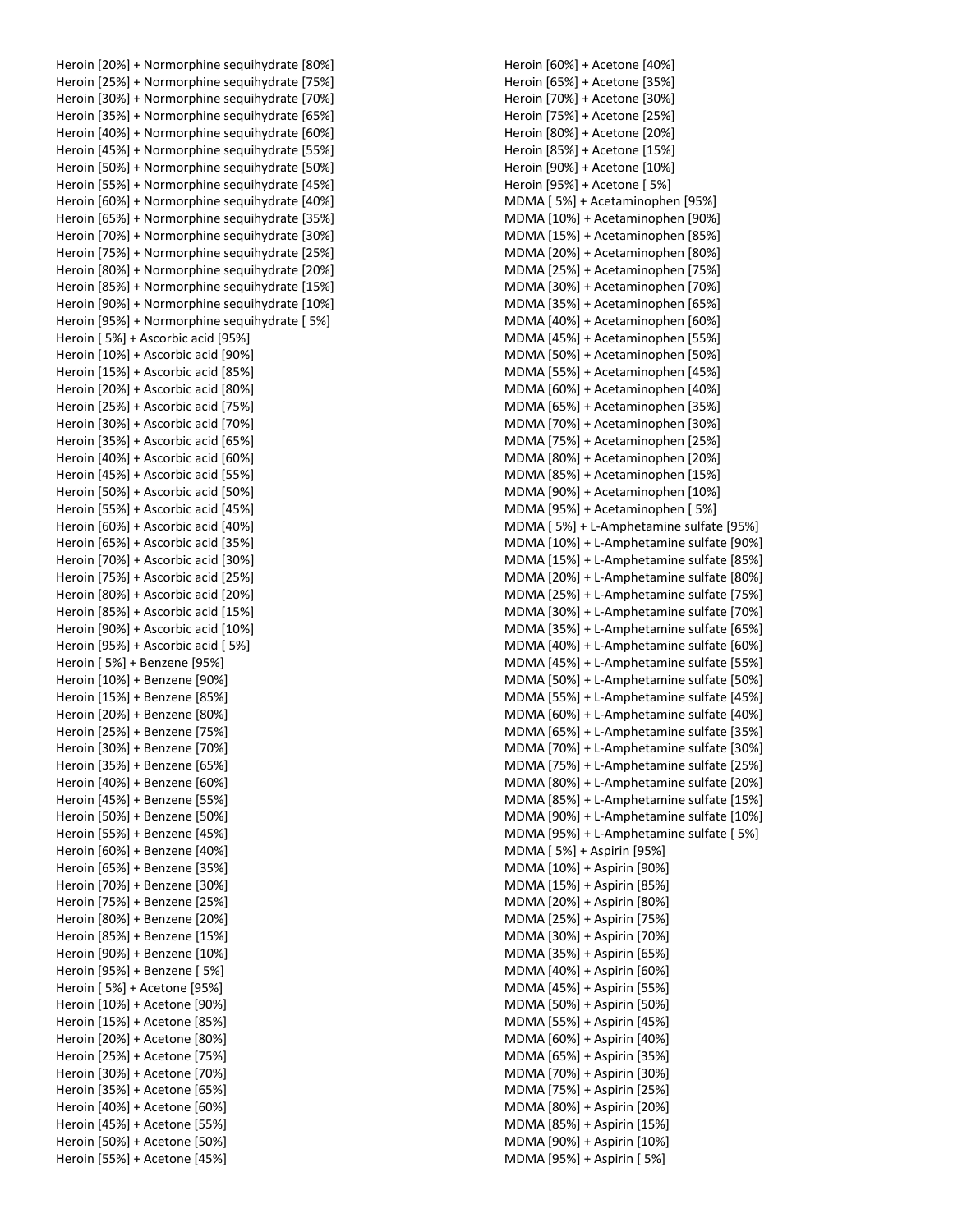MDMA [ 5%] + Caffeine [95%] MDMA [10%] + Caffeine [90%] MDMA [15%] + Caffeine [85%] MDMA [20%] + Caffeine [80%] MDMA [25%] + Caffeine [75%] MDMA [30%] + Caffeine [70%] MDMA [35%] + Caffeine [65%] MDMA [40%] + Caffeine [60%] MDMA [45%] + Caffeine [55%] MDMA [50%] + Caffeine [50%] MDMA [55%] + Caffeine [45%] MDMA [60%] + Caffeine [40%] MDMA [65%] + Caffeine [35%] MDMA [70%] + Caffeine [30%] MDMA [75%] + Caffeine [25%] MDMA [80%] + Caffeine [20%] MDMA [85%] + Caffeine [15%] MDMA [90%] + Caffeine [10%] MDMA [95%] + Caffeine [ 5%] MDMA [ 5%] + Cocaine HCl [95%] MDMA [10%] + Cocaine HCl [90%] MDMA [15%] + Cocaine HCl [85%] MDMA [20%] + Cocaine HCl [80%] MDMA [25%] + Cocaine HCl [75%] MDMA [30%] + Cocaine HCl [70%] MDMA [35%] + Cocaine HCl [65%] MDMA [40%] + Cocaine HCl [60%] MDMA [45%] + Cocaine HCl [55%] MDMA [50%] + Cocaine HCl [50%] MDMA [55%] + Cocaine HCl [45%] MDMA [60%] + Cocaine HCl [40%] MDMA [65%] + Cocaine HCl [35%] MDMA [70%] + Cocaine HCl [30%] MDMA [75%] + Cocaine HCl [25%] MDMA [80%] + Cocaine HCl [20%] MDMA [85%] + Cocaine HCl [15%] MDMA [90%] + Cocaine HCl [10%] MDMA [95%] + Cocaine HCl [ 5%] MDMA [ 5%] + Ephedrine HCl [95%] MDMA [10%] + Ephedrine HCl [90%] MDMA [15%] + Ephedrine HCl [85%] MDMA [20%] + Ephedrine HCl [80%] MDMA [25%] + Ephedrine HCl [75%] MDMA [30%] + Ephedrine HCl [70%] MDMA [35%] + Ephedrine HCl [65%] MDMA [40%] + Ephedrine HCl [60%] MDMA [45%] + Ephedrine HCl [55%] MDMA [50%] + Ephedrine HCl [50%] MDMA [55%] + Ephedrine HCl [45%] MDMA [60%] + Ephedrine HCl [40%] MDMA [65%] + Ephedrine HCl [35%] MDMA [70%] + Ephedrine HCl [30%] MDMA [75%] + Ephedrine HCl [25%] MDMA [80%] + Ephedrine HCl [20%] MDMA [85%] + Ephedrine HCl [15%] MDMA [90%] + Ephedrine HCl [10%] MDMA [95%] + Ephedrine HCl [ 5%] MDMA [ 5%] + Ephedrine sulfate [95%] MDMA [10%] + Ephedrine sulfate [90%] MDMA [15%] + Ephedrine sulfate [85%] MDMA [20%] + Ephedrine sulfate [80%] MDMA [25%] + Ephedrine sulfate [75%] MDMA [30%] + Ephedrine sulfate [70%] MDMA [35%] + Ephedrine sulfate [65%] MDMA [40%] + Ephedrine sulfate [60%]

MDMA [45%] + Ephedrine sulfate [55%] MDMA [50%] + Ephedrine sulfate [50%] MDMA [55%] + Ephedrine sulfate [45%] MDMA [60%] + Ephedrine sulfate [40%] MDMA [65%] + Ephedrine sulfate [35%] MDMA [70%] + Ephedrine sulfate [30%] MDMA [75%] + Ephedrine sulfate [25%] MDMA [80%] + Ephedrine sulfate [20%] MDMA [85%] + Ephedrine sulfate [15%] MDMA [90%] + Ephedrine sulfate [10%] MDMA [95%] + Ephedrine sulfate [ 5%] MDMA [ 5%] + Flunitrazepam [95%] MDMA [10%] + Flunitrazepam [90%] MDMA [15%] + Flunitrazepam [85%] MDMA [20%] + Flunitrazepam [80%] MDMA [25%] + Flunitrazepam [75%] MDMA [30%] + Flunitrazepam [70%] MDMA [35%] + Flunitrazepam [65%] MDMA [40%] + Flunitrazepam [60%] MDMA [45%] + Flunitrazepam [55%] MDMA [50%] + Flunitrazepam [50%] MDMA [55%] + Flunitrazepam [45%] MDMA [60%] + Flunitrazepam [40%] MDMA [65%] + Flunitrazepam [35%] MDMA [70%] + Flunitrazepam [30%] MDMA [75%] + Flunitrazepam [25%] MDMA [80%] + Flunitrazepam [20%] MDMA [85%] + Flunitrazepam [15%] MDMA [90%] + Flunitrazepam [10%] MDMA [95%] + Flunitrazepam [ 5%] MDMA [ 5%] + Lidocaine HCl.H2O [95%] MDMA [10%] + Lidocaine HCl.H2O [90%] MDMA [15%] + Lidocaine HCl.H2O [85%] MDMA [20%] + Lidocaine HCl.H2O [80%] MDMA [25%] + Lidocaine HCl.H2O [75%] MDMA [30%] + Lidocaine HCl.H2O [70%] MDMA [35%] + Lidocaine HCl.H2O [65%] MDMA [40%] + Lidocaine HCl.H2O [60%] MDMA [45%] + Lidocaine HCl.H2O [55%] MDMA [50%] + Lidocaine HCl.H2O [50%] MDMA [55%] + Lidocaine HCl.H2O [45%] MDMA [60%] + Lidocaine HCl.H2O [40%] MDMA [65%] + Lidocaine HCl.H2O [35%] MDMA [70%] + Lidocaine HCl.H2O [30%] MDMA [75%] + Lidocaine HCl.H2O [25%] MDMA [80%] + Lidocaine HCl.H2O [20%] MDMA [85%] + Lidocaine HCl.H2O [15%] MDMA [90%] + Lidocaine HCl.H2O [10%] MDMA [95%] + Lidocaine HCl.H2O [ 5%] MDMA [ 5%] + Methamphetamine HCl [95%] MDMA [10%] + Methamphetamine HCl [90%] MDMA [15%] + Methamphetamine HCl [85%] MDMA [20%] + Methamphetamine HCl [80%] MDMA [25%] + Methamphetamine HCl [75%] MDMA [30%] + Methamphetamine HCl [70%] MDMA [35%] + Methamphetamine HCl [65%] MDMA [40%] + Methamphetamine HCl [60%] MDMA [45%] + Methamphetamine HCl [55%] MDMA [50%] + Methamphetamine HCl [50%] MDMA [55%] + Methamphetamine HCl [45%] MDMA [60%] + Methamphetamine HCl [40%] MDMA [65%] + Methamphetamine HCl [35%] MDMA [70%] + Methamphetamine HCl [30%] MDMA [75%] + Methamphetamine HCl [25%] MDMA [80%] + Methamphetamine HCl [20%]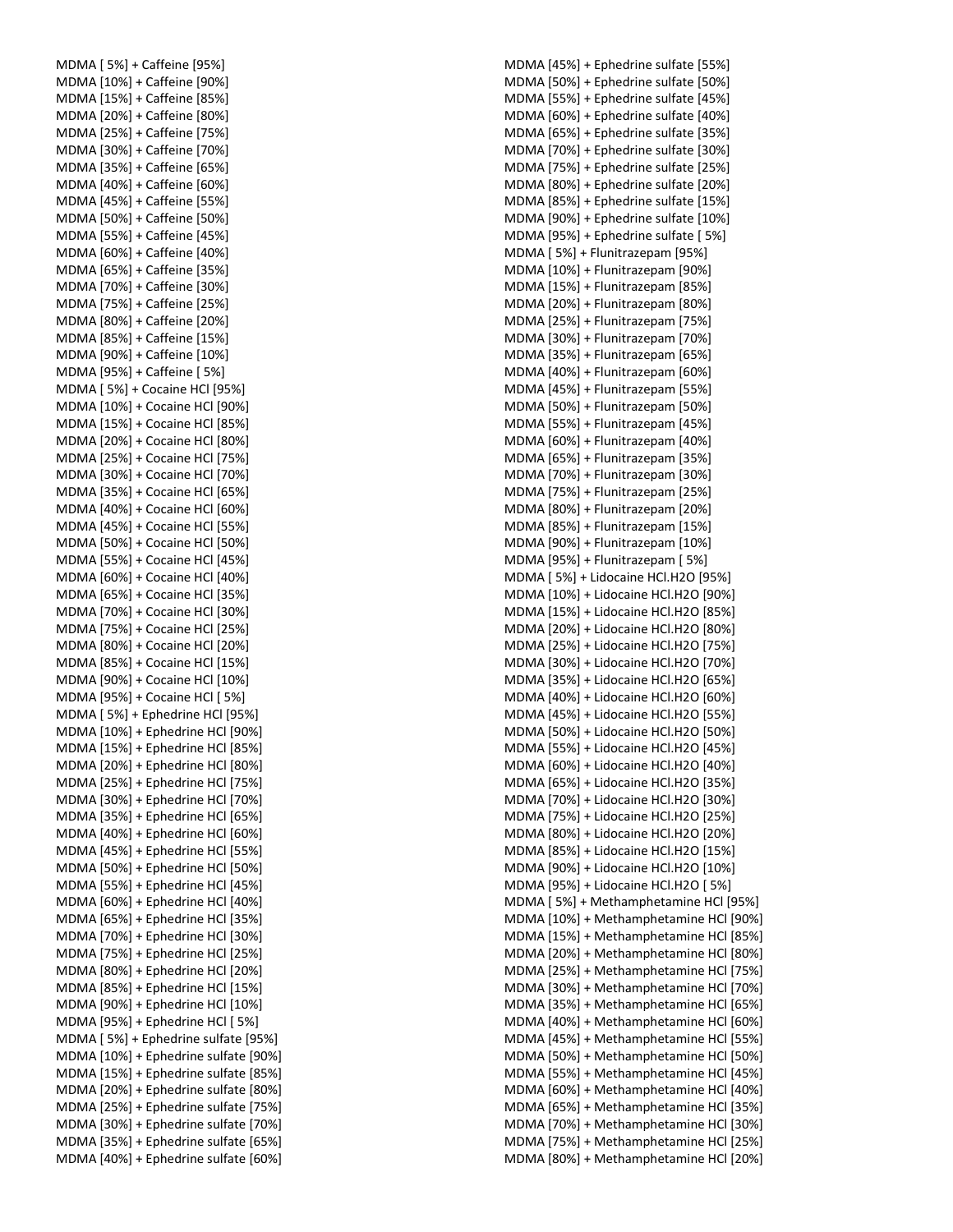| MDMA [85%] + Methamphetamine HCl [15%]                                                                                 |
|------------------------------------------------------------------------------------------------------------------------|
| MDMA [90%] + Methamphetamine HCl [10%]                                                                                 |
| MDMA [95%] + Methamphetamine HCl [5%]                                                                                  |
|                                                                                                                        |
| MDMA [5%] + Lidocaine [95%]                                                                                            |
| MDMA [10%] + Lidocaine [90%]                                                                                           |
|                                                                                                                        |
| MDMA [15%] + Lidocaine [85%]                                                                                           |
| MDMA [20%] + Lidocaine [80%]                                                                                           |
| MDMA [25%] + Lidocaine [75%]                                                                                           |
|                                                                                                                        |
| MDMA [30%] + Lidocaine [70%]                                                                                           |
| MDMA [35%] + Lidocaine [65%]                                                                                           |
| MDMA [40%] + Lidocaine [60%]                                                                                           |
|                                                                                                                        |
| MDMA [45%] + Lidocaine [55%]                                                                                           |
| MDMA [50%] + Lidocaine [50%]                                                                                           |
| MDMA [55%] + Lidocaine [45%]                                                                                           |
|                                                                                                                        |
| MDMA [60%] + Lidocaine [40%]                                                                                           |
| MDMA [65%] + Lidocaine [35%]                                                                                           |
| MDMA [70%] + Lidocaine [30%]                                                                                           |
|                                                                                                                        |
| MDMA [75%] + Lidocaine [25%]                                                                                           |
| MDMA [80%] + Lidocaine [20%]                                                                                           |
| MDMA [85%] + Lidocaine [15%]                                                                                           |
|                                                                                                                        |
| MDMA [90%] + Lidocaine [10%]                                                                                           |
| MDMA [95%] + Lidocaine [5%]                                                                                            |
| MDMA [5%] + Phencyclidine [95%]                                                                                        |
|                                                                                                                        |
| MDMA [10%] + Phencyclidine [90%]                                                                                       |
| MDMA [15%] + Phencyclidine [85%]                                                                                       |
| MDMA [20%] + Phencyclidine [80%]                                                                                       |
|                                                                                                                        |
| MDMA [25%] + Phencyclidine [75%]                                                                                       |
| MDMA [30%] + Phencyclidine [70%]                                                                                       |
| MDMA [35%] + Phencyclidine [65%]                                                                                       |
|                                                                                                                        |
| MDMA [40%] + Phencyclidine [60%]                                                                                       |
| MDMA [45%] + Phencyclidine [55%]                                                                                       |
| MDMA [50%] + Phencyclidine [50%]                                                                                       |
|                                                                                                                        |
| MDMA [55%] + Phencyclidine [45%]                                                                                       |
| MDMA [60%] + Phencyclidine [40%]                                                                                       |
| MDMA [65%] + Phencyclidine [35%]                                                                                       |
|                                                                                                                        |
| MDMA [70%] + Phencyclidine [30%]                                                                                       |
| MDMA [75%] + Phencyclidine [25%]                                                                                       |
| MDMA [80%] + Phencyclidine [20%]                                                                                       |
| MDMA [85%] + Phencyclidine [15%]                                                                                       |
|                                                                                                                        |
| MDMA [90%] + Phencyclidine [10%]                                                                                       |
| MDMA [95%] + Phencyclidine [5%]                                                                                        |
| MDMA [5%] + Novocaine [95%]                                                                                            |
|                                                                                                                        |
| MDMA [10%] + Novocaine [90%]                                                                                           |
| MDMA [15%] + Novocaine [85%]                                                                                           |
| MDMA [20%] + Novocaine [80%]                                                                                           |
|                                                                                                                        |
| MDMA [25%] + Novocaine [75%]                                                                                           |
| MDMA [30%] + Novocaine [70%]                                                                                           |
| MDMA [35%] + Novocaine [65%]                                                                                           |
|                                                                                                                        |
| MDMA [40%] + Novocaine [60%]                                                                                           |
| MDMA [45%] + Novocaine [55%]                                                                                           |
| MDMA [50%] + Novocaine [50%]                                                                                           |
|                                                                                                                        |
| MDMA [55%] + Novocaine [45%]                                                                                           |
| MDMA [60%] + Novocaine [40%]                                                                                           |
| MDMA [65%] + Novocaine [35%]                                                                                           |
| MDMA [70%] + Novocaine [30%]                                                                                           |
|                                                                                                                        |
| MDMA [75%] + Novocaine [25%]                                                                                           |
| MDMA [80%] + Novocaine [20%]                                                                                           |
| MDMA [85%] + Novocaine [15%]                                                                                           |
|                                                                                                                        |
| MDMA [90%] + Novocaine [10%]                                                                                           |
| MDMA [95%] + Novocaine [5%]                                                                                            |
| MDMA [ 5%] + d,l 3,4-Methylenedioxyamphetamine HCl [95%]                                                               |
|                                                                                                                        |
| MDMA [10%] + d,l 3,4-Methylenedioxyamphetamine HCl [90%]                                                               |
|                                                                                                                        |
| MDMA [15%] + d, l 3, 4-Methylenedioxyamphetamine HCI [85%]                                                             |
|                                                                                                                        |
| MDMA [20%] + d, l 3, 4-Methylenedioxyamphetamine HCI [80%]<br>MDMA [25%] + d,l 3,4-Methylenedioxyamphetamine HCl [75%] |

| MDMA [30%] + d,l 3,4-Methylenedioxyamphetamine HCl [70%]                                         |
|--------------------------------------------------------------------------------------------------|
| MDMA [35%] + d,l 3,4-Methylenedioxyamphetamine HCl [65%]                                         |
| MDMA [40%] + d,l 3,4-Methylenedioxyamphetamine HCl [60%]                                         |
| MDMA [45%] + d,l 3,4-Methylenedioxyamphetamine HCl [55%]                                         |
| MDMA [50%] + d,l 3,4-Methylenedioxyamphetamine HCl [50%]                                         |
| MDMA [55%] + d, l 3, 4-Methylenedioxyamphetamine HCl [45%]                                       |
| MDMA [60%] + d,l 3,4-Methylenedioxyamphetamine HCl [40%]                                         |
| MDMA [65%] + d,l 3,4-Methylenedioxyamphetamine HCl [35%]                                         |
| MDMA [70%] + d, l 3, 4-Methylenedioxyamphetamine HCl [30%]                                       |
| MDMA [75%] + d,l 3,4-Methylenedioxyamphetamine HCl [25%]                                         |
| MDMA [80%] + d, l 3, 4-Methylenedioxyamphetamine HCl [20%]                                       |
| MDMA [85%] + d,l 3,4-Methylenedioxyamphetamine HCl [15%]                                         |
| MDMA [90%] + d, l 3, 4-Methylenedioxyamphetamine HCl [10%]                                       |
| MDMA [95%] + d,l 3,4-Methylenedioxyamphetamine HCl [5%]                                          |
| MDMA [5%] + d,l-Methoxyamphetamine; PMA [95%]                                                    |
| MDMA [10%] + d,l-Methoxyamphetamine; PMA [90%]                                                   |
| MDMA [15%] + d,l-Methoxyamphetamine; PMA [85%]                                                   |
| MDMA [20%] + d,l-Methoxyamphetamine; PMA [80%]                                                   |
| MDMA [25%] + d,l-Methoxyamphetamine; PMA [75%]                                                   |
| MDMA [30%] + d, l-Methoxyamphetamine; PMA [70%]                                                  |
| MDMA [35%] + d,l-Methoxyamphetamine; PMA [65%]                                                   |
| MDMA [40%] + d, l-Methoxyamphetamine; PMA [60%]                                                  |
| MDMA [45%] + d, l-Methoxyamphetamine; PMA [55%]                                                  |
|                                                                                                  |
| MDMA [50%] + d,l-Methoxyamphetamine; PMA [50%]                                                   |
| MDMA [55%] + d,l-Methoxyamphetamine; PMA [45%]                                                   |
| MDMA [60%] + d,l-Methoxyamphetamine; PMA [40%]                                                   |
| MDMA [65%] + d,l-Methoxyamphetamine; PMA [35%]                                                   |
| MDMA [70%] + d,l-Methoxyamphetamine; PMA [30%]                                                   |
| MDMA [75%] + d,l-Methoxyamphetamine; PMA [25%]                                                   |
| MDMA [80%] + d,l-Methoxyamphetamine; PMA [20%]                                                   |
| MDMA [85%] + d,l-Methoxyamphetamine; PMA [15%]                                                   |
| MDMA [90%] + d, l-Methoxyamphetamine; PMA [10%]<br>MDMA [95%] + d,l-Methoxyamphetamine; PMA [5%] |
|                                                                                                  |
| MDMA [5%] + Dextromethorphan [95%]<br>MDMA [10%] + Dextromethorphan [90%]                        |
| MDMA [15%] + Dextromethorphan [85%]                                                              |
| MDMA [20%] + Dextromethorphan [80%]                                                              |
| MDMA [25%] + Dextromethorphan [75%]                                                              |
| MDMA [30%] + Dextromethorphan [70%]                                                              |
| MDMA [35%] + Dextromethorphan [65%]                                                              |
| MDMA [40%] + Dextromethorphan [60%]                                                              |
|                                                                                                  |
| MDMA [45%] + Dextromethorphan [55%]                                                              |
| MDMA [50%] + Dextromethorphan [50%]                                                              |
| MDMA [55%] + Dextromethorphan [45%]                                                              |
| MDMA [60%] + Dextromethorphan [40%]<br>MDMA [65%] + Dextromethorphan [35%]                       |
| MDMA [70%] + Dextromethorphan [30%]                                                              |
| MDMA [75%] + Dextromethorphan [25%]                                                              |
| MDMA [80%] + Dextromethorphan [20%]                                                              |
| MDMA [85%] + Dextromethorphan [15%]                                                              |
| MDMA [90%] + Dextromethorphan [10%]                                                              |
| MDMA [95%] + Dextromethorphan [5%]                                                               |
| MDMA [5%] + Cocaine base [95%]                                                                   |
|                                                                                                  |
| MDMA [10%] + Cocaine base [90%]                                                                  |
| MDMA [15%] + Cocaine base [85%]                                                                  |
| MDMA [20%] + Cocaine base [80%]                                                                  |
| MDMA [25%] + Cocaine base [75%]                                                                  |
| MDMA [30%] + Cocaine base [70%]                                                                  |
| MDMA [35%] + Cocaine base [65%]                                                                  |
| MDMA [40%] + Cocaine base [60%]                                                                  |
| MDMA [45%] + Cocaine base [55%]                                                                  |
| MDMA [50%] + Cocaine base [50%]                                                                  |
| MDMA [55%] + Cocaine base [45%]                                                                  |
| MDMA [60%] + Cocaine base [40%]                                                                  |
| MDMA [65%] + Cocaine base [35%]                                                                  |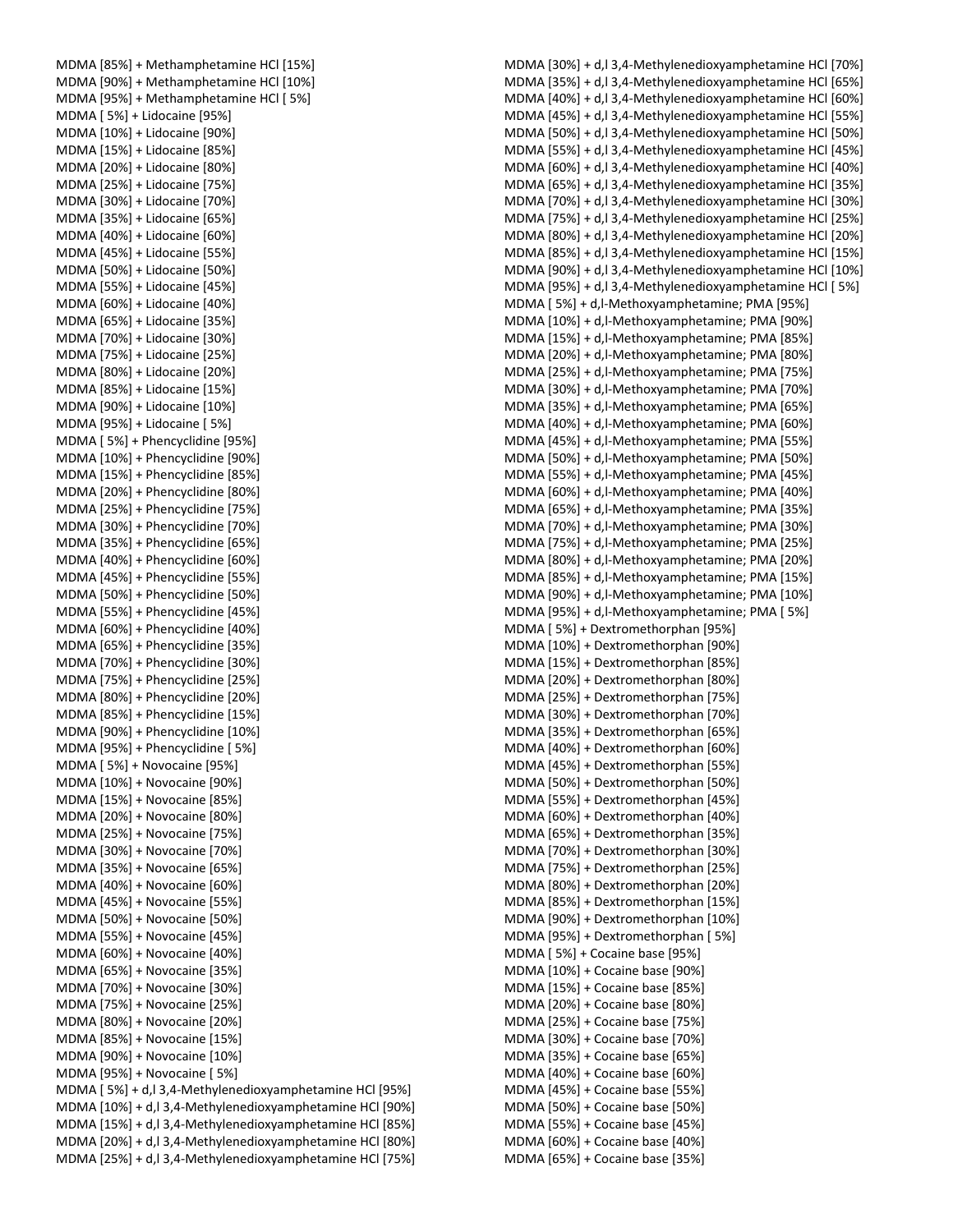MDMA [70%] + Cocaine base [30%] MDMA [75%] + Cocaine base [25%] MDMA [80%] + Cocaine base [20%] MDMA [85%] + Cocaine base [15%] MDMA [90%] + Cocaine base [10%] MDMA [95%] + Cocaine base [ 5%] MDMA [ 5%] + Ketamine HCl [95%] MDMA [10%] + Ketamine HCl [90%] MDMA [15%] + Ketamine HCl [85%] MDMA [20%] + Ketamine HCl [80%] MDMA [25%] + Ketamine HCl [75%] MDMA [30%] + Ketamine HCl [70%] MDMA [35%] + Ketamine HCl [65%] MDMA [40%] + Ketamine HCl [60%] MDMA [45%] + Ketamine HCl [55%] MDMA [50%] + Ketamine HCl [50%] MDMA [55%] + Ketamine HCl [45%] MDMA [60%] + Ketamine HCl [40%] MDMA [65%] + Ketamine HCl [35%] MDMA [70%] + Ketamine HCl [30%] MDMA [75%] + Ketamine HCl [25%] MDMA [80%] + Ketamine HCl [20%] MDMA [85%] + Ketamine HCl [15%] MDMA [90%] + Ketamine HCl [10%] MDMA [95%] + Ketamine HCl [ 5%] MDMA [ 5%] + Pseudoephedrine HCl [95%] MDMA [10%] + Pseudoephedrine HCl [90%] MDMA [15%] + Pseudoephedrine HCl [85%] MDMA [20%] + Pseudoephedrine HCl [80%] MDMA [25%] + Pseudoephedrine HCl [75%] MDMA [30%] + Pseudoephedrine HCl [70%] MDMA [35%] + Pseudoephedrine HCl [65%] MDMA [40%] + Pseudoephedrine HCl [60%] MDMA [45%] + Pseudoephedrine HCl [55%] MDMA [50%] + Pseudoephedrine HCl [50%] MDMA [55%] + Pseudoephedrine HCl [45%] MDMA [60%] + Pseudoephedrine HCl [40%] MDMA [65%] + Pseudoephedrine HCl [35%] MDMA [70%] + Pseudoephedrine HCl [30%] MDMA [75%] + Pseudoephedrine HCl [25%] MDMA [80%] + Pseudoephedrine HCl [20%] MDMA [85%] + Pseudoephedrine HCl [15%] MDMA [90%] + Pseudoephedrine HCl [10%] MDMA [95%] + Pseudoephedrine HCl [ 5%] Methamphetamine HCl [ 5%] + Ketamine HCl [95%] Methamphetamine HCl [10%] + Ketamine HCl [90%] Methamphetamine HCl [15%] + Ketamine HCl [85%] Methamphetamine HCl [20%] + Ketamine HCl [80%] Methamphetamine HCl [25%] + Ketamine HCl [75%] Methamphetamine HCl [30%] + Ketamine HCl [70%] Methamphetamine HCl [35%] + Ketamine HCl [65%] Methamphetamine HCl [40%] + Ketamine HCl [60%] Methamphetamine HCl [45%] + Ketamine HCl [55%] Methamphetamine HCl [50%] + Ketamine HCl [50%] Methamphetamine HCl [55%] + Ketamine HCl [45%] Methamphetamine HCl [60%] + Ketamine HCl [40%] Methamphetamine HCl [65%] + Ketamine HCl [35%] Methamphetamine HCl [70%] + Ketamine HCl [30%] Methamphetamine HCl [75%] + Ketamine HCl [25%] Methamphetamine HCl [80%] + Ketamine HCl [20%] Methamphetamine HCl [85%] + Ketamine HCl [15%] Methamphetamine HCl [90%] + Ketamine HCl [10%] Methamphetamine HCl [95%] + Ketamine HCl [ 5%] Methamphetamine HCl [ 5%] + Dimethyl sulfoxide [95%] Methamphetamine HCl [10%] + Dimethyl sulfoxide [90%]

Methamphetamine HCl [15%] + Dimethyl sulfoxide [85%] Methamphetamine HCl [20%] + Dimethyl sulfoxide [80%] Methamphetamine HCl [25%] + Dimethyl sulfoxide [75%] Methamphetamine HCl [30%] + Dimethyl sulfoxide [70%] Methamphetamine HCl [35%] + Dimethyl sulfoxide [65%] Methamphetamine HCl [40%] + Dimethyl sulfoxide [60%] Methamphetamine HCl [45%] + Dimethyl sulfoxide [55%] Methamphetamine HCl [50%] + Dimethyl sulfoxide [50%] Methamphetamine HCl [55%] + Dimethyl sulfoxide [45%] Methamphetamine HCl [60%] + Dimethyl sulfoxide [40%] Methamphetamine HCl [65%] + Dimethyl sulfoxide [35%] Methamphetamine HCl [70%] + Dimethyl sulfoxide [30%] Methamphetamine HCl [75%] + Dimethyl sulfoxide [25%] Methamphetamine HCl [80%] + Dimethyl sulfoxide [20%] Methamphetamine HCl [85%] + Dimethyl sulfoxide [15%] Methamphetamine HCl [90%] + Dimethyl sulfoxide [10%] Methamphetamine HCl [95%] + Dimethyl sulfoxide [ 5%] gamma-Hydroxybutyric acid [ 5%] + Flunitrazepam [95%] gamma-Hydroxybutyric acid [10%] + Flunitrazepam [90%] gamma-Hydroxybutyric acid [15%] + Flunitrazepam [85%] gamma-Hydroxybutyric acid [20%] + Flunitrazepam [80%] gamma-Hydroxybutyric acid [25%] + Flunitrazepam [75%] gamma-Hydroxybutyric acid [30%] + Flunitrazepam [70%] gamma-Hydroxybutyric acid [35%] + Flunitrazepam [65%] gamma-Hydroxybutyric acid [40%] + Flunitrazepam [60%] gamma-Hydroxybutyric acid [45%] + Flunitrazepam [55%] gamma-Hydroxybutyric acid [50%] + Flunitrazepam [50%] gamma-Hydroxybutyric acid [55%] + Flunitrazepam [45%] gamma-Hydroxybutyric acid [60%] + Flunitrazepam [40%] gamma-Hydroxybutyric acid [65%] + Flunitrazepam [35%] gamma-Hydroxybutyric acid [70%] + Flunitrazepam [30%] gamma-Hydroxybutyric acid [75%] + Flunitrazepam [25%] gamma-Hydroxybutyric acid [80%] + Flunitrazepam [20%] gamma-Hydroxybutyric acid [85%] + Flunitrazepam [15%] gamma-Hydroxybutyric acid [90%] + Flunitrazepam [10%] gamma-Hydroxybutyric acid [95%] + Flunitrazepam [ 5%] gamma-Hydroxybutyric acid [ 5%] + Methamphetamine HCl [95%] gamma-Hydroxybutyric acid [10%] + Methamphetamine HCl [90%] gamma-Hydroxybutyric acid [15%] + Methamphetamine HCl [85%] gamma-Hydroxybutyric acid [20%] + Methamphetamine HCl [80%] gamma-Hydroxybutyric acid [25%] + Methamphetamine HCl [75%] gamma-Hydroxybutyric acid [30%] + Methamphetamine HCl [70%] gamma-Hydroxybutyric acid [35%] + Methamphetamine HCl [65%] gamma-Hydroxybutyric acid [40%] + Methamphetamine HCl [60%] gamma-Hydroxybutyric acid [45%] + Methamphetamine HCl [55%] gamma-Hydroxybutyric acid [50%] + Methamphetamine HCl [50%] gamma-Hydroxybutyric acid [55%] + Methamphetamine HCl [45%] gamma-Hydroxybutyric acid [60%] + Methamphetamine HCl [40%] gamma-Hydroxybutyric acid [65%] + Methamphetamine HCl [35%] gamma-Hydroxybutyric acid [70%] + Methamphetamine HCl [30%] gamma-Hydroxybutyric acid [75%] + Methamphetamine HCl [25%] gamma-Hydroxybutyric acid [80%] + Methamphetamine HCl [20%] gamma-Hydroxybutyric acid [85%] + Methamphetamine HCl [15%] gamma-Hydroxybutyric acid [90%] + Methamphetamine HCl [10%] gamma-Hydroxybutyric acid [95%] + Methamphetamine HCl [ 5%] Acetaminophen [ 5%] + Aspirin [ 5%] + Caffeine [90%] Acetaminophen [ 5%] + Aspirin [10%] + Caffeine [85%] Acetaminophen [ 5%] + Aspirin [15%] + Caffeine [80%] Acetaminophen [ 5%] + Aspirin [20%] + Caffeine [75%] Acetaminophen [ 5%] + Aspirin [25%] + Caffeine [70%] Acetaminophen [ 5%] + Aspirin [30%] + Caffeine [65%] Acetaminophen [ 5%] + Aspirin [35%] + Caffeine [60%] Acetaminophen [ 5%] + Aspirin [40%] + Caffeine [55%] Acetaminophen [ 5%] + Aspirin [45%] + Caffeine [50%] Acetaminophen [ 5%] + Aspirin [50%] + Caffeine [45%]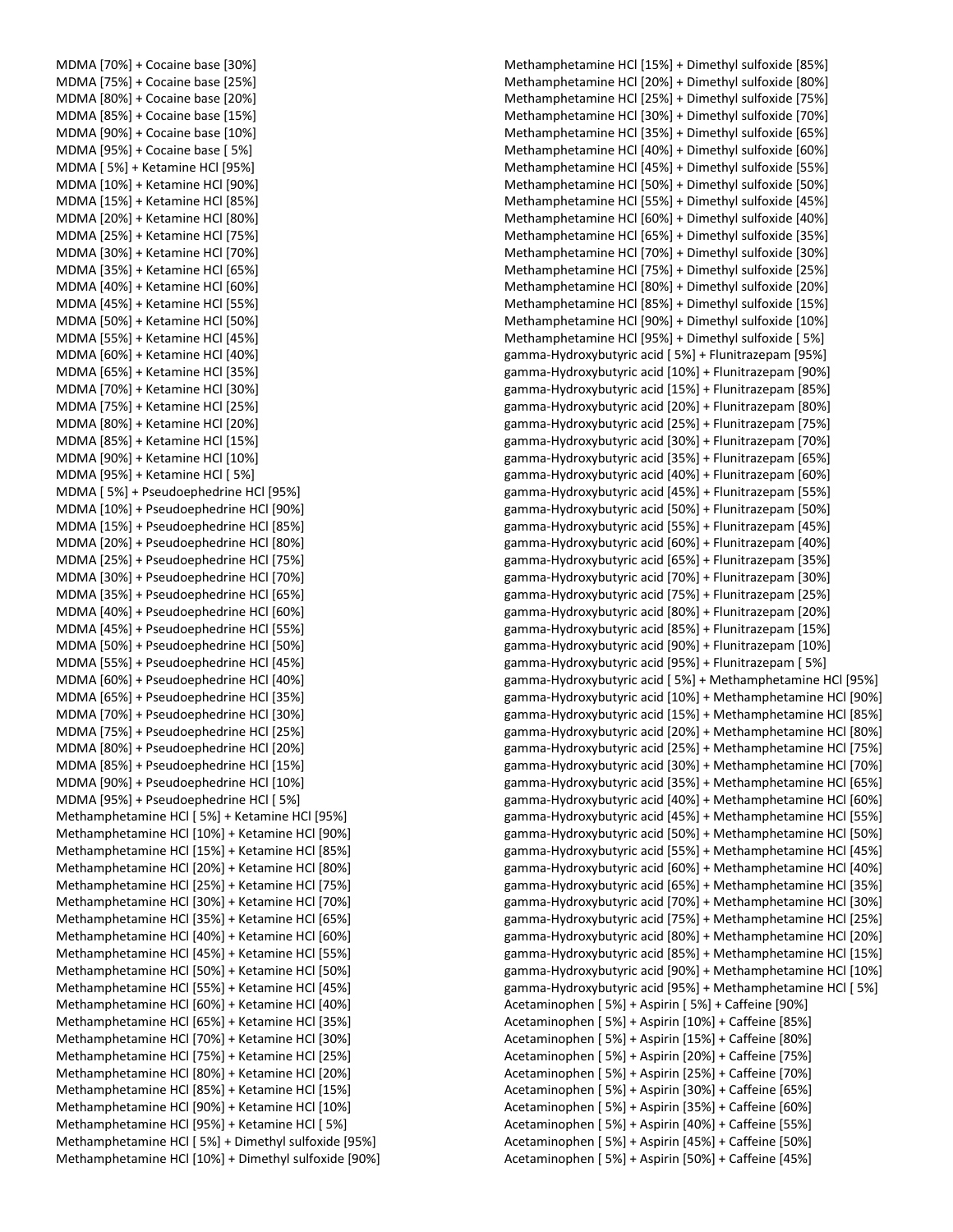Acetaminophen [ 5%] + Aspirin [55%] + Caffeine [40%] Acetaminophen [ 5%] + Aspirin [60%] + Caffeine [35%] Acetaminophen [ 5%] + Aspirin [65%] + Caffeine [30%] Acetaminophen [ 5%] + Aspirin [70%] + Caffeine [25%] Acetaminophen [ 5%] + Aspirin [75%] + Caffeine [20%] Acetaminophen [ 5%] + Aspirin [80%] + Caffeine [15%] Acetaminophen [ 5%] + Aspirin [85%] + Caffeine [10%] Acetaminophen [ 5%] + Aspirin [90%] + Caffeine [ 5%] Acetaminophen [10%] + Aspirin [ 5%] + Caffeine [85%] Acetaminophen [10%] + Aspirin [10%] + Caffeine [80%] Acetaminophen [10%] + Aspirin [15%] + Caffeine [75%] Acetaminophen [10%] + Aspirin [20%] + Caffeine [70%] Acetaminophen [10%] + Aspirin [25%] + Caffeine [65%] Acetaminophen [10%] + Aspirin [30%] + Caffeine [60%] Acetaminophen [10%] + Aspirin [35%] + Caffeine [55%] Acetaminophen [10%] + Aspirin [40%] + Caffeine [50%] Acetaminophen [10%] + Aspirin [45%] + Caffeine [45%] Acetaminophen [10%] + Aspirin [50%] + Caffeine [40%] Acetaminophen [10%] + Aspirin [55%] + Caffeine [35%] Acetaminophen [10%] + Aspirin [60%] + Caffeine [30%] Acetaminophen [10%] + Aspirin [65%] + Caffeine [25%] Acetaminophen [10%] + Aspirin [70%] + Caffeine [20%] Acetaminophen [10%] + Aspirin [75%] + Caffeine [15%] Acetaminophen [10%] + Aspirin [80%] + Caffeine [10%] Acetaminophen [10%] + Aspirin [85%] + Caffeine [ 5%] Acetaminophen [15%] + Aspirin [ 5%] + Caffeine [80%] Acetaminophen [15%] + Aspirin [10%] + Caffeine [75%] Acetaminophen [15%] + Aspirin [15%] + Caffeine [70%] Acetaminophen [15%] + Aspirin [20%] + Caffeine [65%] Acetaminophen [15%] + Aspirin [25%] + Caffeine [60%] Acetaminophen [15%] + Aspirin [30%] + Caffeine [55%] Acetaminophen [15%] + Aspirin [35%] + Caffeine [50%] Acetaminophen [15%] + Aspirin [40%] + Caffeine [45%] Acetaminophen [15%] + Aspirin [45%] + Caffeine [40%] Acetaminophen [15%] + Aspirin [50%] + Caffeine [35%] Acetaminophen [15%] + Aspirin [55%] + Caffeine [30%] Acetaminophen [15%] + Aspirin [60%] + Caffeine [25%] Acetaminophen [15%] + Aspirin [65%] + Caffeine [20%] Acetaminophen [15%] + Aspirin [70%] + Caffeine [15%] Acetaminophen [15%] + Aspirin [75%] + Caffeine [10%] Acetaminophen [15%] + Aspirin [80%] + Caffeine [ 5%] Acetaminophen [20%] + Aspirin [ 5%] + Caffeine [75%] Acetaminophen [20%] + Aspirin [10%] + Caffeine [70%] Acetaminophen [20%] + Aspirin [15%] + Caffeine [65%] Acetaminophen [20%] + Aspirin [20%] + Caffeine [60%] Acetaminophen [20%] + Aspirin [25%] + Caffeine [55%] Acetaminophen [20%] + Aspirin [30%] + Caffeine [50%] Acetaminophen [20%] + Aspirin [35%] + Caffeine [45%] Acetaminophen [20%] + Aspirin [40%] + Caffeine [40%] Acetaminophen [20%] + Aspirin [45%] + Caffeine [35%] Acetaminophen [20%] + Aspirin [50%] + Caffeine [30%] Acetaminophen [20%] + Aspirin [55%] + Caffeine [25%] Acetaminophen [20%] + Aspirin [60%] + Caffeine [20%] Acetaminophen [20%] + Aspirin [65%] + Caffeine [15%] Acetaminophen [20%] + Aspirin [70%] + Caffeine [10%] Acetaminophen [20%] + Aspirin [75%] + Caffeine [ 5%] Acetaminophen [25%] + Aspirin [ 5%] + Caffeine [70%] Acetaminophen [25%] + Aspirin [10%] + Caffeine [65%] Acetaminophen [25%] + Aspirin [15%] + Caffeine [60%] Acetaminophen [25%] + Aspirin [20%] + Caffeine [55%] Acetaminophen [25%] + Aspirin [25%] + Caffeine [50%] Acetaminophen [25%] + Aspirin [30%] + Caffeine [45%] Acetaminophen [25%] + Aspirin [35%] + Caffeine [40%] Acetaminophen [25%] + Aspirin [40%] + Caffeine [35%] Acetaminophen [25%] + Aspirin [45%] + Caffeine [30%]

Acetaminophen [25%] + Aspirin [50%] + Caffeine [25%] Acetaminophen [25%] + Aspirin [55%] + Caffeine [20%] Acetaminophen [25%] + Aspirin [60%] + Caffeine [15%] Acetaminophen [25%] + Aspirin [65%] + Caffeine [10%] Acetaminophen [25%] + Aspirin [70%] + Caffeine [ 5%] Acetaminophen [30%] + Aspirin [ 5%] + Caffeine [65%] Acetaminophen [30%] + Aspirin [10%] + Caffeine [60%] Acetaminophen [30%] + Aspirin [15%] + Caffeine [55%] Acetaminophen [30%] + Aspirin [20%] + Caffeine [50%] Acetaminophen [30%] + Aspirin [25%] + Caffeine [45%] Acetaminophen [30%] + Aspirin [30%] + Caffeine [40%] Acetaminophen [30%] + Aspirin [35%] + Caffeine [35%] Acetaminophen [30%] + Aspirin [40%] + Caffeine [30%] Acetaminophen [30%] + Aspirin [45%] + Caffeine [25%] Acetaminophen [30%] + Aspirin [50%] + Caffeine [20%] Acetaminophen [30%] + Aspirin [55%] + Caffeine [15%] Acetaminophen [30%] + Aspirin [60%] + Caffeine [10%] Acetaminophen [30%] + Aspirin [65%] + Caffeine [ 5%] Acetaminophen [35%] + Aspirin [ 5%] + Caffeine [60%] Acetaminophen [35%] + Aspirin [10%] + Caffeine [55%] Acetaminophen [35%] + Aspirin [15%] + Caffeine [50%] Acetaminophen [35%] + Aspirin [20%] + Caffeine [45%] Acetaminophen [35%] + Aspirin [25%] + Caffeine [40%] Acetaminophen [35%] + Aspirin [30%] + Caffeine [35%] Acetaminophen [35%] + Aspirin [35%] + Caffeine [30%] Acetaminophen [35%] + Aspirin [40%] + Caffeine [25%] Acetaminophen [35%] + Aspirin [45%] + Caffeine [20%] Acetaminophen [35%] + Aspirin [50%] + Caffeine [15%] Acetaminophen [35%] + Aspirin [55%] + Caffeine [10%] Acetaminophen [35%] + Aspirin [60%] + Caffeine [ 5%] Acetaminophen [40%] + Aspirin [ 5%] + Caffeine [55%] Acetaminophen [40%] + Aspirin [10%] + Caffeine [50%] Acetaminophen [40%] + Aspirin [15%] + Caffeine [45%] Acetaminophen [40%] + Aspirin [20%] + Caffeine [40%] Acetaminophen [40%] + Aspirin [25%] + Caffeine [35%] Acetaminophen [40%] + Aspirin [30%] + Caffeine [30%] Acetaminophen [40%] + Aspirin [35%] + Caffeine [25%] Acetaminophen [40%] + Aspirin [40%] + Caffeine [20%] Acetaminophen [40%] + Aspirin [45%] + Caffeine [15%] Acetaminophen [40%] + Aspirin [50%] + Caffeine [10%] Acetaminophen [40%] + Aspirin [55%] + Caffeine [ 5%] Acetaminophen [45%] + Aspirin [ 5%] + Caffeine [50%] Acetaminophen [45%] + Aspirin [10%] + Caffeine [45%] Acetaminophen [45%] + Aspirin [15%] + Caffeine [40%] Acetaminophen [45%] + Aspirin [20%] + Caffeine [35%] Acetaminophen [45%] + Aspirin [25%] + Caffeine [30%] Acetaminophen [45%] + Aspirin [30%] + Caffeine [25%] Acetaminophen [45%] + Aspirin [35%] + Caffeine [20%] Acetaminophen [45%] + Aspirin [40%] + Caffeine [15%] Acetaminophen [45%] + Aspirin [45%] + Caffeine [10%] Acetaminophen [45%] + Aspirin [50%] + Caffeine [ 5%] Acetaminophen [50%] + Aspirin [ 5%] + Caffeine [45%] Acetaminophen [50%] + Aspirin [10%] + Caffeine [40%] Acetaminophen [50%] + Aspirin [15%] + Caffeine [35%] Acetaminophen [50%] + Aspirin [20%] + Caffeine [30%] Acetaminophen [50%] + Aspirin [25%] + Caffeine [25%] Acetaminophen [50%] + Aspirin [30%] + Caffeine [20%] Acetaminophen [50%] + Aspirin [35%] + Caffeine [15%] Acetaminophen [50%] + Aspirin [40%] + Caffeine [10%] Acetaminophen [50%] + Aspirin [45%] + Caffeine [ 5%] Acetaminophen [55%] + Aspirin [ 5%] + Caffeine [40%] Acetaminophen [55%] + Aspirin [10%] + Caffeine [35%] Acetaminophen [55%] + Aspirin [15%] + Caffeine [30%] Acetaminophen [55%] + Aspirin [20%] + Caffeine [25%] Acetaminophen [55%] + Aspirin [25%] + Caffeine [20%]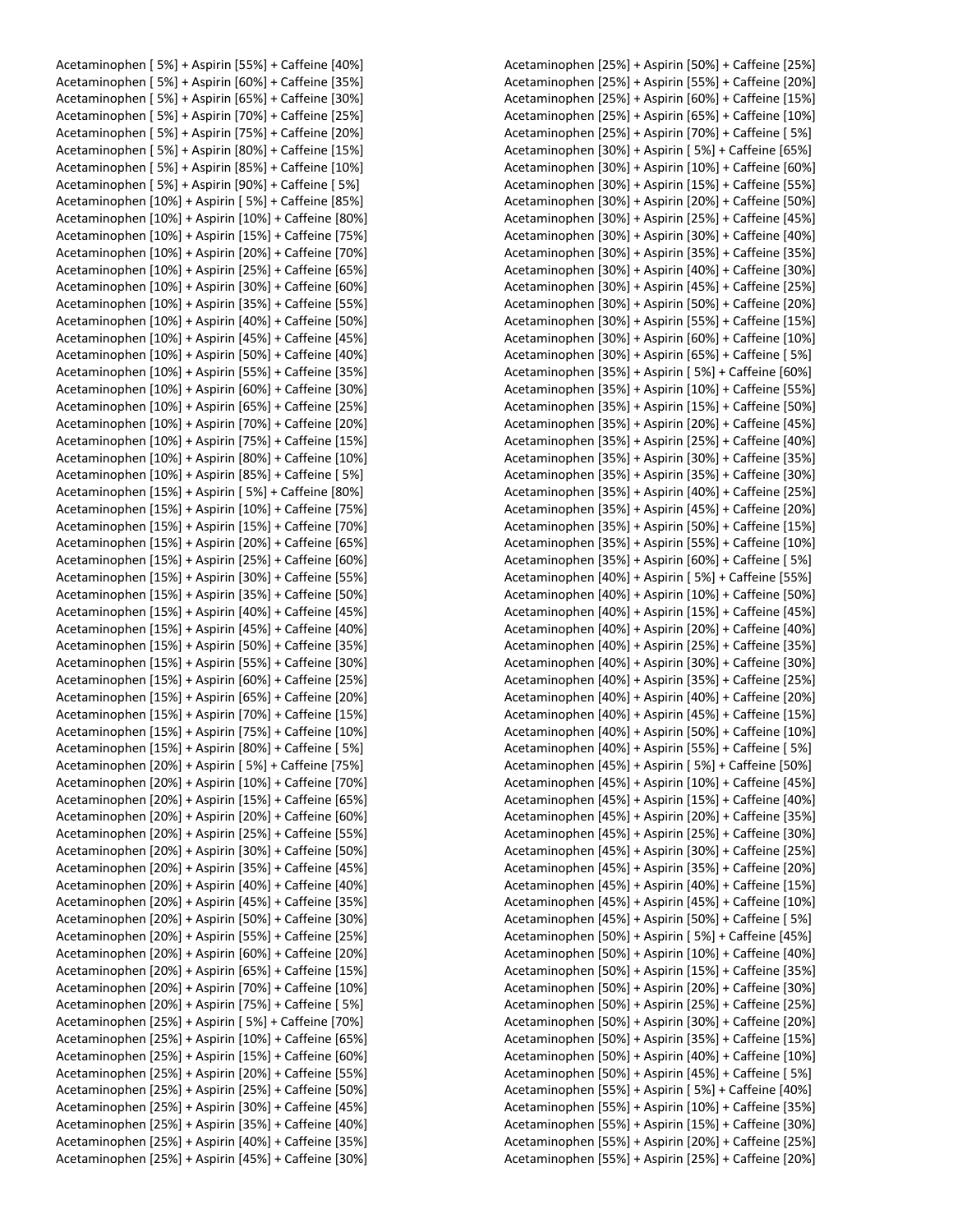Acetaminophen [55%] + Aspirin [30%] + Caffeine [15%] Acetaminophen [55%] + Aspirin [35%] + Caffeine [10%] Acetaminophen [55%] + Aspirin [40%] + Caffeine [ 5%] Acetaminophen [60%] + Aspirin [ 5%] + Caffeine [35%] Acetaminophen [60%] + Aspirin [10%] + Caffeine [30%] Acetaminophen [60%] + Aspirin [15%] + Caffeine [25%] Acetaminophen [60%] + Aspirin [20%] + Caffeine [20%] Acetaminophen [60%] + Aspirin [25%] + Caffeine [15%] Acetaminophen [60%] + Aspirin [30%] + Caffeine [10%] Acetaminophen [60%] + Aspirin [35%] + Caffeine [ 5%] Acetaminophen [65%] + Aspirin [ 5%] + Caffeine [30%] Acetaminophen [65%] + Aspirin [10%] + Caffeine [25%] Acetaminophen [65%] + Aspirin [15%] + Caffeine [20%] Acetaminophen [65%] + Aspirin [20%] + Caffeine [15%] Acetaminophen [65%] + Aspirin [25%] + Caffeine [10%] Acetaminophen [65%] + Aspirin [30%] + Caffeine [ 5%] Acetaminophen [70%] + Aspirin [ 5%] + Caffeine [25%] Acetaminophen [70%] + Aspirin [10%] + Caffeine [20%] Acetaminophen [70%] + Aspirin [15%] + Caffeine [15%] Acetaminophen [70%] + Aspirin [20%] + Caffeine [10%] Acetaminophen [70%] + Aspirin [25%] + Caffeine [ 5%] Acetaminophen [75%] + Aspirin [ 5%] + Caffeine [20%] Acetaminophen [75%] + Aspirin [10%] + Caffeine [15%] Acetaminophen [75%] + Aspirin [15%] + Caffeine [10%] Acetaminophen [75%] + Aspirin [20%] + Caffeine [ 5%] Acetaminophen [80%] + Aspirin [ 5%] + Caffeine [15%] Acetaminophen [80%] + Aspirin [10%] + Caffeine [10%] Acetaminophen [80%] + Aspirin [15%] + Caffeine [ 5%] Acetaminophen [85%] + Aspirin [ 5%] + Caffeine [10%] Acetaminophen [85%] + Aspirin [10%] + Caffeine [ 5%] Acetaminophen [90%] + Aspirin [ 5%] + Caffeine [ 5%] Acetaminophen [ 5%] + Aspirin [ 5%] + Codeine phosphate [90%] Acetaminophen [ 5%] + Aspirin [10%] + Codeine phosphate [85%] Acetaminophen [ 5%] + Aspirin [15%] + Codeine phosphate [80%] Acetaminophen [ 5%] + Aspirin [20%] + Codeine phosphate [75%] Acetaminophen [ 5%] + Aspirin [25%] + Codeine phosphate [70%] Acetaminophen [ 5%] + Aspirin [30%] + Codeine phosphate [65%] Acetaminophen [ 5%] + Aspirin [35%] + Codeine phosphate [60%] Acetaminophen [ 5%] + Aspirin [40%] + Codeine phosphate [55%] Acetaminophen [ 5%] + Aspirin [45%] + Codeine phosphate [50%] Acetaminophen [ 5%] + Aspirin [50%] + Codeine phosphate [45%] Acetaminophen [ 5%] + Aspirin [55%] + Codeine phosphate [40%] Acetaminophen [ 5%] + Aspirin [60%] + Codeine phosphate [35%] Acetaminophen [ 5%] + Aspirin [65%] + Codeine phosphate [30%] Acetaminophen [ 5%] + Aspirin [70%] + Codeine phosphate [25%] Acetaminophen [ 5%] + Aspirin [75%] + Codeine phosphate [20%] Acetaminophen [ 5%] + Aspirin [80%] + Codeine phosphate [15%] Acetaminophen [ 5%] + Aspirin [85%] + Codeine phosphate [10%] Acetaminophen [ 5%] + Aspirin [90%] + Codeine phosphate [ 5%] Acetaminophen [10%] + Aspirin [ 5%] + Codeine phosphate [85%] Acetaminophen [10%] + Aspirin [10%] + Codeine phosphate [80%] Acetaminophen [10%] + Aspirin [15%] + Codeine phosphate [75%] Acetaminophen [10%] + Aspirin [20%] + Codeine phosphate [70%] Acetaminophen [10%] + Aspirin [25%] + Codeine phosphate [65%] Acetaminophen [10%] + Aspirin [30%] + Codeine phosphate [60%] Acetaminophen [10%] + Aspirin [35%] + Codeine phosphate [55%] Acetaminophen [10%] + Aspirin [40%] + Codeine phosphate [50%] Acetaminophen [10%] + Aspirin [45%] + Codeine phosphate [45%] Acetaminophen [10%] + Aspirin [50%] + Codeine phosphate [40%] Acetaminophen [10%] + Aspirin [55%] + Codeine phosphate [35%] Acetaminophen [10%] + Aspirin [60%] + Codeine phosphate [30%] Acetaminophen [10%] + Aspirin [65%] + Codeine phosphate [25%] Acetaminophen [10%] + Aspirin [70%] + Codeine phosphate [20%] Acetaminophen [10%] + Aspirin [75%] + Codeine phosphate [15%] Acetaminophen [10%] + Aspirin [80%] + Codeine phosphate [10%]

Acetaminophen [10%] + Aspirin [85%] + Codeine phosphate [ 5%] Acetaminophen [15%] + Aspirin [ 5%] + Codeine phosphate [80%] Acetaminophen [15%] + Aspirin [10%] + Codeine phosphate [75%] Acetaminophen [15%] + Aspirin [15%] + Codeine phosphate [70%] Acetaminophen [15%] + Aspirin [20%] + Codeine phosphate [65%] Acetaminophen [15%] + Aspirin [25%] + Codeine phosphate [60%] Acetaminophen [15%] + Aspirin [30%] + Codeine phosphate [55%] Acetaminophen [15%] + Aspirin [35%] + Codeine phosphate [50%] Acetaminophen [15%] + Aspirin [40%] + Codeine phosphate [45%] Acetaminophen [15%] + Aspirin [45%] + Codeine phosphate [40%] Acetaminophen [15%] + Aspirin [50%] + Codeine phosphate [35%] Acetaminophen [15%] + Aspirin [55%] + Codeine phosphate [30%] Acetaminophen [15%] + Aspirin [60%] + Codeine phosphate [25%] Acetaminophen [15%] + Aspirin [65%] + Codeine phosphate [20%] Acetaminophen [15%] + Aspirin [70%] + Codeine phosphate [15%] Acetaminophen [15%] + Aspirin [75%] + Codeine phosphate [10%] Acetaminophen [15%] + Aspirin [80%] + Codeine phosphate [ 5%] Acetaminophen [20%] + Aspirin [ 5%] + Codeine phosphate [75%] Acetaminophen [20%] + Aspirin [10%] + Codeine phosphate [70%] Acetaminophen [20%] + Aspirin [15%] + Codeine phosphate [65%] Acetaminophen [20%] + Aspirin [20%] + Codeine phosphate [60%] Acetaminophen [20%] + Aspirin [25%] + Codeine phosphate [55%] Acetaminophen [20%] + Aspirin [30%] + Codeine phosphate [50%] Acetaminophen [20%] + Aspirin [35%] + Codeine phosphate [45%] Acetaminophen [20%] + Aspirin [40%] + Codeine phosphate [40%] Acetaminophen [20%] + Aspirin [45%] + Codeine phosphate [35%] Acetaminophen [20%] + Aspirin [50%] + Codeine phosphate [30%] Acetaminophen [20%] + Aspirin [55%] + Codeine phosphate [25%] Acetaminophen [20%] + Aspirin [60%] + Codeine phosphate [20%] Acetaminophen [20%] + Aspirin [65%] + Codeine phosphate [15%] Acetaminophen [20%] + Aspirin [70%] + Codeine phosphate [10%] Acetaminophen [20%] + Aspirin [75%] + Codeine phosphate [ 5%] Acetaminophen [25%] + Aspirin [ 5%] + Codeine phosphate [70%] Acetaminophen [25%] + Aspirin [10%] + Codeine phosphate [65%] Acetaminophen [25%] + Aspirin [15%] + Codeine phosphate [60%] Acetaminophen [25%] + Aspirin [20%] + Codeine phosphate [55%] Acetaminophen [25%] + Aspirin [25%] + Codeine phosphate [50%] Acetaminophen [25%] + Aspirin [30%] + Codeine phosphate [45%] Acetaminophen [25%] + Aspirin [35%] + Codeine phosphate [40%] Acetaminophen [25%] + Aspirin [40%] + Codeine phosphate [35%] Acetaminophen [25%] + Aspirin [45%] + Codeine phosphate [30%] Acetaminophen [25%] + Aspirin [50%] + Codeine phosphate [25%] Acetaminophen [25%] + Aspirin [55%] + Codeine phosphate [20%] Acetaminophen [25%] + Aspirin [60%] + Codeine phosphate [15%] Acetaminophen [25%] + Aspirin [65%] + Codeine phosphate [10%] Acetaminophen [25%] + Aspirin [70%] + Codeine phosphate [ 5%] Acetaminophen [30%] + Aspirin [ 5%] + Codeine phosphate [65%] Acetaminophen [30%] + Aspirin [10%] + Codeine phosphate [60%] Acetaminophen [30%] + Aspirin [15%] + Codeine phosphate [55%] Acetaminophen [30%] + Aspirin [20%] + Codeine phosphate [50%] Acetaminophen [30%] + Aspirin [25%] + Codeine phosphate [45%] Acetaminophen [30%] + Aspirin [30%] + Codeine phosphate [40%] Acetaminophen [30%] + Aspirin [35%] + Codeine phosphate [35%] Acetaminophen [30%] + Aspirin [40%] + Codeine phosphate [30%] Acetaminophen [30%] + Aspirin [45%] + Codeine phosphate [25%] Acetaminophen [30%] + Aspirin [50%] + Codeine phosphate [20%] Acetaminophen [30%] + Aspirin [55%] + Codeine phosphate [15%] Acetaminophen [30%] + Aspirin [60%] + Codeine phosphate [10%] Acetaminophen [30%] + Aspirin [65%] + Codeine phosphate [ 5%] Acetaminophen [35%] + Aspirin [ 5%] + Codeine phosphate [60%] Acetaminophen [35%] + Aspirin [10%] + Codeine phosphate [55%] Acetaminophen [35%] + Aspirin [15%] + Codeine phosphate [50%] Acetaminophen [35%] + Aspirin [20%] + Codeine phosphate [45%] Acetaminophen [35%] + Aspirin [25%] + Codeine phosphate [40%] Acetaminophen [35%] + Aspirin [30%] + Codeine phosphate [35%]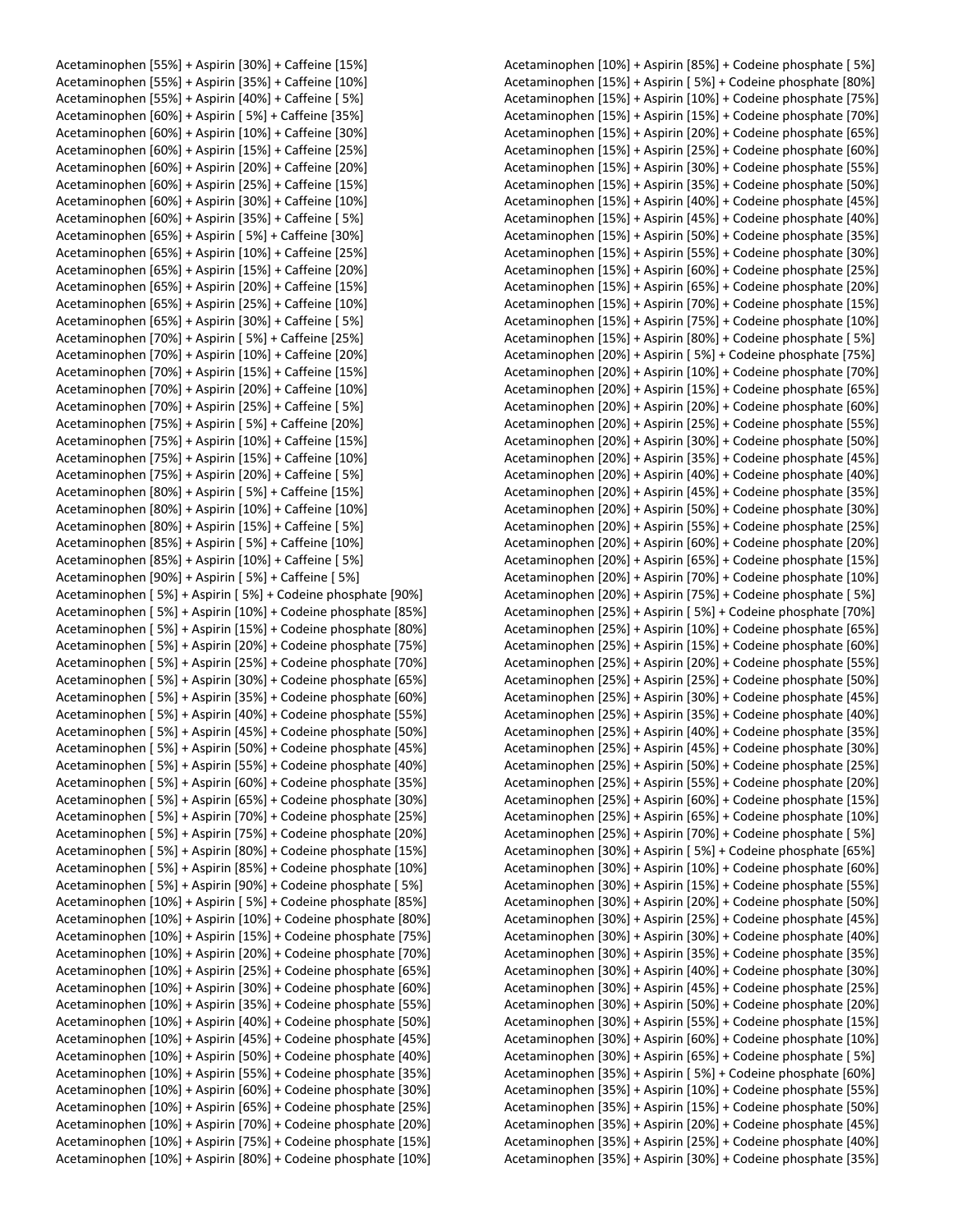Acetaminophen [35%] + Aspirin [35%] + Codeine phosphate [30%] Acetaminophen [35%] + Aspirin [40%] + Codeine phosphate [25%] Acetaminophen [35%] + Aspirin [45%] + Codeine phosphate [20%] Acetaminophen [35%] + Aspirin [50%] + Codeine phosphate [15%] Acetaminophen [35%] + Aspirin [55%] + Codeine phosphate [10%] Acetaminophen [35%] + Aspirin [60%] + Codeine phosphate [ 5%] Acetaminophen [40%] + Aspirin [ 5%] + Codeine phosphate [55%] Acetaminophen [40%] + Aspirin [10%] + Codeine phosphate [50%] Acetaminophen [40%] + Aspirin [15%] + Codeine phosphate [45%] Acetaminophen [40%] + Aspirin [20%] + Codeine phosphate [40%] Acetaminophen [40%] + Aspirin [25%] + Codeine phosphate [35%] Acetaminophen [40%] + Aspirin [30%] + Codeine phosphate [30%] Acetaminophen [40%] + Aspirin [35%] + Codeine phosphate [25%] Acetaminophen [40%] + Aspirin [40%] + Codeine phosphate [20%] Acetaminophen [40%] + Aspirin [45%] + Codeine phosphate [15%] Acetaminophen [40%] + Aspirin [50%] + Codeine phosphate [10%] Acetaminophen [40%] + Aspirin [55%] + Codeine phosphate [ 5%] Acetaminophen [45%] + Aspirin [ 5%] + Codeine phosphate [50%] Acetaminophen [45%] + Aspirin [10%] + Codeine phosphate [45%] Acetaminophen [45%] + Aspirin [15%] + Codeine phosphate [40%] Acetaminophen [45%] + Aspirin [20%] + Codeine phosphate [35%] Acetaminophen [45%] + Aspirin [25%] + Codeine phosphate [30%] Acetaminophen [45%] + Aspirin [30%] + Codeine phosphate [25%] Acetaminophen [45%] + Aspirin [35%] + Codeine phosphate [20%] Acetaminophen [45%] + Aspirin [40%] + Codeine phosphate [15%] Acetaminophen [45%] + Aspirin [45%] + Codeine phosphate [10%] Acetaminophen [45%] + Aspirin [50%] + Codeine phosphate [ 5%] Acetaminophen [50%] + Aspirin [ 5%] + Codeine phosphate [45%] Acetaminophen [50%] + Aspirin [10%] + Codeine phosphate [40%] Acetaminophen [50%] + Aspirin [15%] + Codeine phosphate [35%] Acetaminophen [50%] + Aspirin [20%] + Codeine phosphate [30%] Acetaminophen [50%] + Aspirin [25%] + Codeine phosphate [25%] Acetaminophen [50%] + Aspirin [30%] + Codeine phosphate [20%] Acetaminophen [50%] + Aspirin [35%] + Codeine phosphate [15%] Acetaminophen [50%] + Aspirin [40%] + Codeine phosphate [10%] Acetaminophen [50%] + Aspirin [45%] + Codeine phosphate [ 5%] Acetaminophen [55%] + Aspirin [ 5%] + Codeine phosphate [40%] Acetaminophen [55%] + Aspirin [10%] + Codeine phosphate [35%] Acetaminophen [55%] + Aspirin [15%] + Codeine phosphate [30%] Acetaminophen [55%] + Aspirin [20%] + Codeine phosphate [25%] Acetaminophen [55%] + Aspirin [25%] + Codeine phosphate [20%] Acetaminophen [55%] + Aspirin [30%] + Codeine phosphate [15%] Acetaminophen [55%] + Aspirin [35%] + Codeine phosphate [10%] Acetaminophen [55%] + Aspirin [40%] + Codeine phosphate [ 5%] Acetaminophen [60%] + Aspirin [ 5%] + Codeine phosphate [35%] Acetaminophen [60%] + Aspirin [10%] + Codeine phosphate [30%] Acetaminophen [60%] + Aspirin [15%] + Codeine phosphate [25%] Acetaminophen [60%] + Aspirin [20%] + Codeine phosphate [20%] Acetaminophen [60%] + Aspirin [25%] + Codeine phosphate [15%] Acetaminophen [60%] + Aspirin [30%] + Codeine phosphate [10%] Acetaminophen [60%] + Aspirin [35%] + Codeine phosphate [ 5%] Acetaminophen [65%] + Aspirin [ 5%] + Codeine phosphate [30%] Acetaminophen [65%] + Aspirin [10%] + Codeine phosphate [25%] Acetaminophen [65%] + Aspirin [15%] + Codeine phosphate [20%] Acetaminophen [65%] + Aspirin [20%] + Codeine phosphate [15%] Acetaminophen [65%] + Aspirin [25%] + Codeine phosphate [10%] Acetaminophen [65%] + Aspirin [30%] + Codeine phosphate [ 5%] Acetaminophen [70%] + Aspirin [ 5%] + Codeine phosphate [25%] Acetaminophen [70%] + Aspirin [10%] + Codeine phosphate [20%] Acetaminophen [70%] + Aspirin [15%] + Codeine phosphate [15%] Acetaminophen [70%] + Aspirin [20%] + Codeine phosphate [10%] Acetaminophen [70%] + Aspirin [25%] + Codeine phosphate [ 5%] Acetaminophen [75%] + Aspirin [ 5%] + Codeine phosphate [20%] Acetaminophen [75%] + Aspirin [10%] + Codeine phosphate [15%] Acetaminophen [75%] + Aspirin [15%] + Codeine phosphate [10%]

Acetaminophen [75%] + Aspirin [20%] + Codeine phosphate [ 5%] Acetaminophen [80%] + Aspirin [ 5%] + Codeine phosphate [15%] Acetaminophen [80%] + Aspirin [10%] + Codeine phosphate [10%] Acetaminophen [80%] + Aspirin [15%] + Codeine phosphate [ 5%] Acetaminophen [85%] + Aspirin [ 5%] + Codeine phosphate [10%] Acetaminophen [85%] + Aspirin [10%] + Codeine phosphate [ 5%] Acetaminophen [90%] + Aspirin [ 5%] + Codeine phosphate [ 5%] Acetaminophen [ 5%] + Caffeine [ 5%] + Dihydrocodeine bitartrate [90%] Acetaminophen [ 5%] + Caffeine [10%] + Dihydrocodeine bitartrate [85%] Acetaminophen [ 5%] + Caffeine [15%] + Dihydrocodeine bitartrate [80%] Acetaminophen [ 5%] + Caffeine [20%] + Dihydrocodeine bitartrate [75%] Acetaminophen [ 5%] + Caffeine [25%] + Dihydrocodeine bitartrate [70%] Acetaminophen [ 5%] + Caffeine [30%] + Dihydrocodeine bitartrate [65%] Acetaminophen [ 5%] + Caffeine [35%] + Dihydrocodeine bitartrate [60%] Acetaminophen [ 5%] + Caffeine [40%] + Dihydrocodeine bitartrate [55%] Acetaminophen [ 5%] + Caffeine [45%] + Dihydrocodeine bitartrate [50%] Acetaminophen [ 5%] + Caffeine [50%] + Dihydrocodeine bitartrate [45%] Acetaminophen [ 5%] + Caffeine [55%] + Dihydrocodeine bitartrate [40%] Acetaminophen [ 5%] + Caffeine [60%] + Dihydrocodeine bitartrate [35%] Acetaminophen [ 5%] + Caffeine [65%] + Dihydrocodeine bitartrate [30%] Acetaminophen [ 5%] + Caffeine [70%] + Dihydrocodeine bitartrate [25%] Acetaminophen [ 5%] + Caffeine [75%] + Dihydrocodeine bitartrate [20%] Acetaminophen [ 5%] + Caffeine [80%] + Dihydrocodeine bitartrate [15%] Acetaminophen [ 5%] + Caffeine [85%] + Dihydrocodeine bitartrate [10%] Acetaminophen [ 5%] + Caffeine [90%] + Dihydrocodeine bitartrate [ 5%] Acetaminophen [10%] + Caffeine [ 5%] + Dihydrocodeine bitartrate [85%] Acetaminophen [10%] + Caffeine [10%] + Dihydrocodeine bitartrate [80%] Acetaminophen [10%] + Caffeine [15%] + Dihydrocodeine bitartrate [75%] Acetaminophen [10%] + Caffeine [20%] + Dihydrocodeine bitartrate [70%] Acetaminophen [10%] + Caffeine [25%] + Dihydrocodeine bitartrate [65%] Acetaminophen [10%] + Caffeine [30%] + Dihydrocodeine bitartrate [60%] Acetaminophen [10%] + Caffeine [35%] + Dihydrocodeine bitartrate [55%] Acetaminophen [10%] + Caffeine [40%] + Dihydrocodeine bitartrate [50%] Acetaminophen [10%] + Caffeine [45%] + Dihydrocodeine bitartrate [45%] Acetaminophen [10%] + Caffeine [50%] + Dihydrocodeine bitartrate [40%] Acetaminophen [10%] + Caffeine [55%] + Dihydrocodeine bitartrate [35%]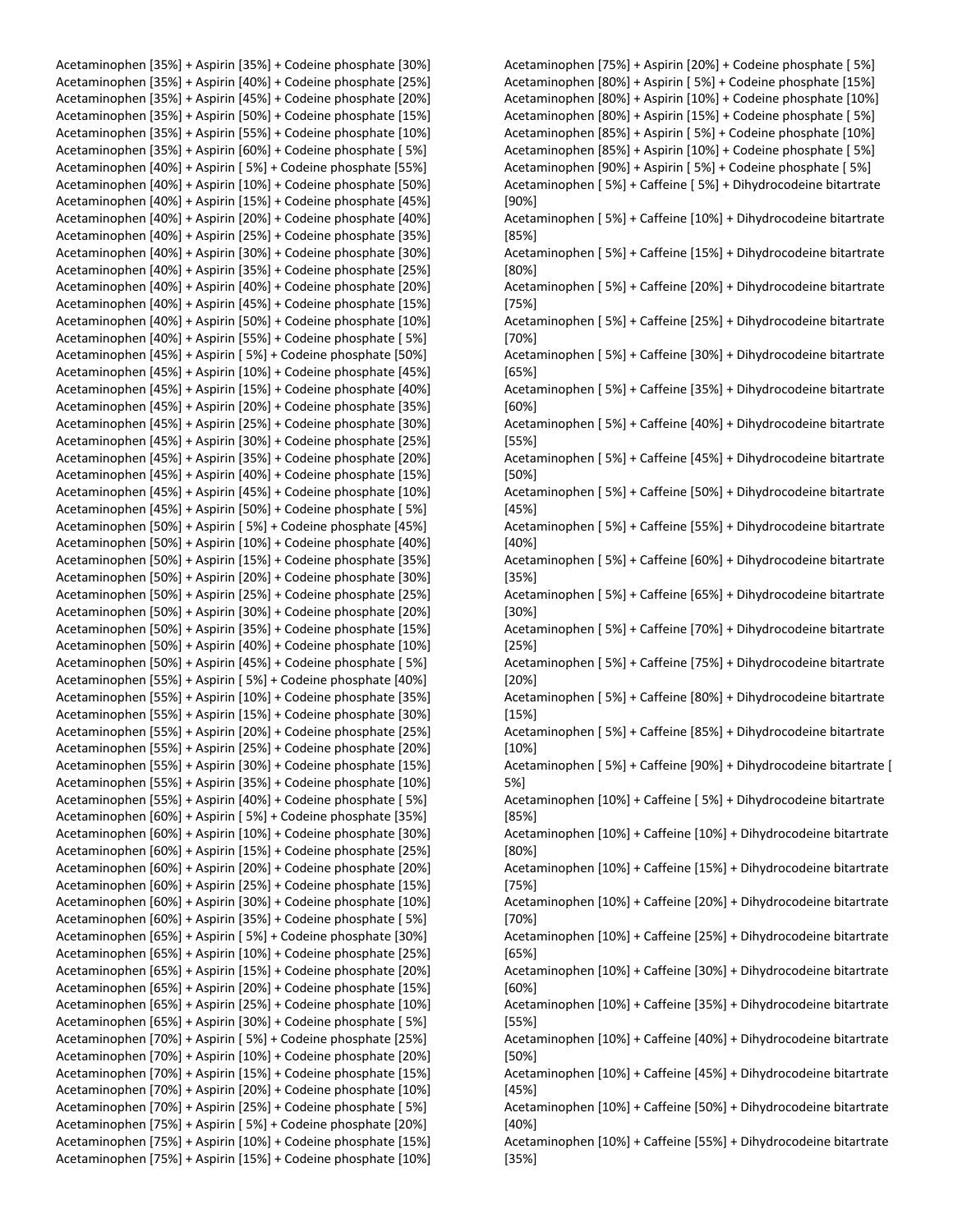Acetaminophen [10%] + Caffeine [60%] + Dihydrocodeine bitartrate [30%] Acetaminophen [10%] + Caffeine [65%] + Dihydrocodeine bitartrate [25%] Acetaminophen [10%] + Caffeine [70%] + Dihydrocodeine bitartrate [20%] Acetaminophen [10%] + Caffeine [75%] + Dihydrocodeine bitartrate [15%] Acetaminophen [10%] + Caffeine [80%] + Dihydrocodeine bitartrate [10%] Acetaminophen [10%] + Caffeine [85%] + Dihydrocodeine bitartrate [ 5%] Acetaminophen [15%] + Caffeine [ 5%] + Dihydrocodeine bitartrate [80%] Acetaminophen [15%] + Caffeine [10%] + Dihydrocodeine bitartrate [75%] Acetaminophen [15%] + Caffeine [15%] + Dihydrocodeine bitartrate [70%] Acetaminophen [15%] + Caffeine [20%] + Dihydrocodeine bitartrate [65%] Acetaminophen [15%] + Caffeine [25%] + Dihydrocodeine bitartrate [60%] Acetaminophen [15%] + Caffeine [30%] + Dihydrocodeine bitartrate [55%] Acetaminophen [15%] + Caffeine [35%] + Dihydrocodeine bitartrate [50%] Acetaminophen [15%] + Caffeine [40%] + Dihydrocodeine bitartrate [45%] Acetaminophen [15%] + Caffeine [45%] + Dihydrocodeine bitartrate [40%] Acetaminophen [15%] + Caffeine [50%] + Dihydrocodeine bitartrate [35%] Acetaminophen [15%] + Caffeine [55%] + Dihydrocodeine bitartrate [30%] Acetaminophen [15%] + Caffeine [60%] + Dihydrocodeine bitartrate [25%] Acetaminophen [15%] + Caffeine [65%] + Dihydrocodeine bitartrate [20%] Acetaminophen [15%] + Caffeine [70%] + Dihydrocodeine bitartrate [15%] Acetaminophen [15%] + Caffeine [75%] + Dihydrocodeine bitartrate [10%] Acetaminophen [15%] + Caffeine [80%] + Dihydrocodeine bitartrate [ 5%] Acetaminophen [20%] + Caffeine [ 5%] + Dihydrocodeine bitartrate [75%] Acetaminophen [20%] + Caffeine [10%] + Dihydrocodeine bitartrate [70%] Acetaminophen [20%] + Caffeine [15%] + Dihydrocodeine bitartrate [65%] Acetaminophen [20%] + Caffeine [20%] + Dihydrocodeine bitartrate [60%] Acetaminophen [20%] + Caffeine [25%] + Dihydrocodeine bitartrate [55%] Acetaminophen [20%] + Caffeine [30%] + Dihydrocodeine bitartrate [50%] Acetaminophen [20%] + Caffeine [35%] + Dihydrocodeine bitartrate [45%] Acetaminophen [20%] + Caffeine [40%] + Dihydrocodeine bitartrate [40%] Acetaminophen [20%] + Caffeine [45%] + Dihydrocodeine bitartrate [35%] Acetaminophen [20%] + Caffeine [50%] + Dihydrocodeine bitartrate [30%]

Acetaminophen [20%] + Caffeine [55%] + Dihydrocodeine bitartrate [25%] Acetaminophen [20%] + Caffeine [60%] + Dihydrocodeine bitartrate [20%] Acetaminophen [20%] + Caffeine [65%] + Dihydrocodeine bitartrate [15%] Acetaminophen [20%] + Caffeine [70%] + Dihydrocodeine bitartrate [10%] Acetaminophen [20%] + Caffeine [75%] + Dihydrocodeine bitartrate [ 5%] Acetaminophen [25%] + Caffeine [ 5%] + Dihydrocodeine bitartrate [70%] Acetaminophen [25%] + Caffeine [10%] + Dihydrocodeine bitartrate [65%] Acetaminophen [25%] + Caffeine [15%] + Dihydrocodeine bitartrate [60%] Acetaminophen [25%] + Caffeine [20%] + Dihydrocodeine bitartrate [55%] Acetaminophen [25%] + Caffeine [25%] + Dihydrocodeine bitartrate [50%] Acetaminophen [25%] + Caffeine [30%] + Dihydrocodeine bitartrate [45%] Acetaminophen [25%] + Caffeine [35%] + Dihydrocodeine bitartrate [40%] Acetaminophen [25%] + Caffeine [40%] + Dihydrocodeine bitartrate [35%] Acetaminophen [25%] + Caffeine [45%] + Dihydrocodeine bitartrate [30%] Acetaminophen [25%] + Caffeine [50%] + Dihydrocodeine bitartrate [25%] Acetaminophen [25%] + Caffeine [55%] + Dihydrocodeine bitartrate [20%] Acetaminophen [25%] + Caffeine [60%] + Dihydrocodeine bitartrate [15%] Acetaminophen [25%] + Caffeine [65%] + Dihydrocodeine bitartrate [10%] Acetaminophen [25%] + Caffeine [70%] + Dihydrocodeine bitartrate [ 5%] Acetaminophen [30%] + Caffeine [ 5%] + Dihydrocodeine bitartrate [65%] Acetaminophen [30%] + Caffeine [10%] + Dihydrocodeine bitartrate [60%] Acetaminophen [30%] + Caffeine [15%] + Dihydrocodeine bitartrate [55%] Acetaminophen [30%] + Caffeine [20%] + Dihydrocodeine bitartrate [50%] Acetaminophen [30%] + Caffeine [25%] + Dihydrocodeine bitartrate [45%] Acetaminophen [30%] + Caffeine [30%] + Dihydrocodeine bitartrate [40%] Acetaminophen [30%] + Caffeine [35%] + Dihydrocodeine bitartrate [35%] Acetaminophen [30%] + Caffeine [40%] + Dihydrocodeine bitartrate [30%] Acetaminophen [30%] + Caffeine [45%] + Dihydrocodeine bitartrate [25%] Acetaminophen [30%] + Caffeine [50%] + Dihydrocodeine bitartrate [20%] Acetaminophen [30%] + Caffeine [55%] + Dihydrocodeine bitartrate [15%] Acetaminophen [30%] + Caffeine [60%] + Dihydrocodeine bitartrate [10%] Acetaminophen [30%] + Caffeine [65%] + Dihydrocodeine bitartrate [ 5%]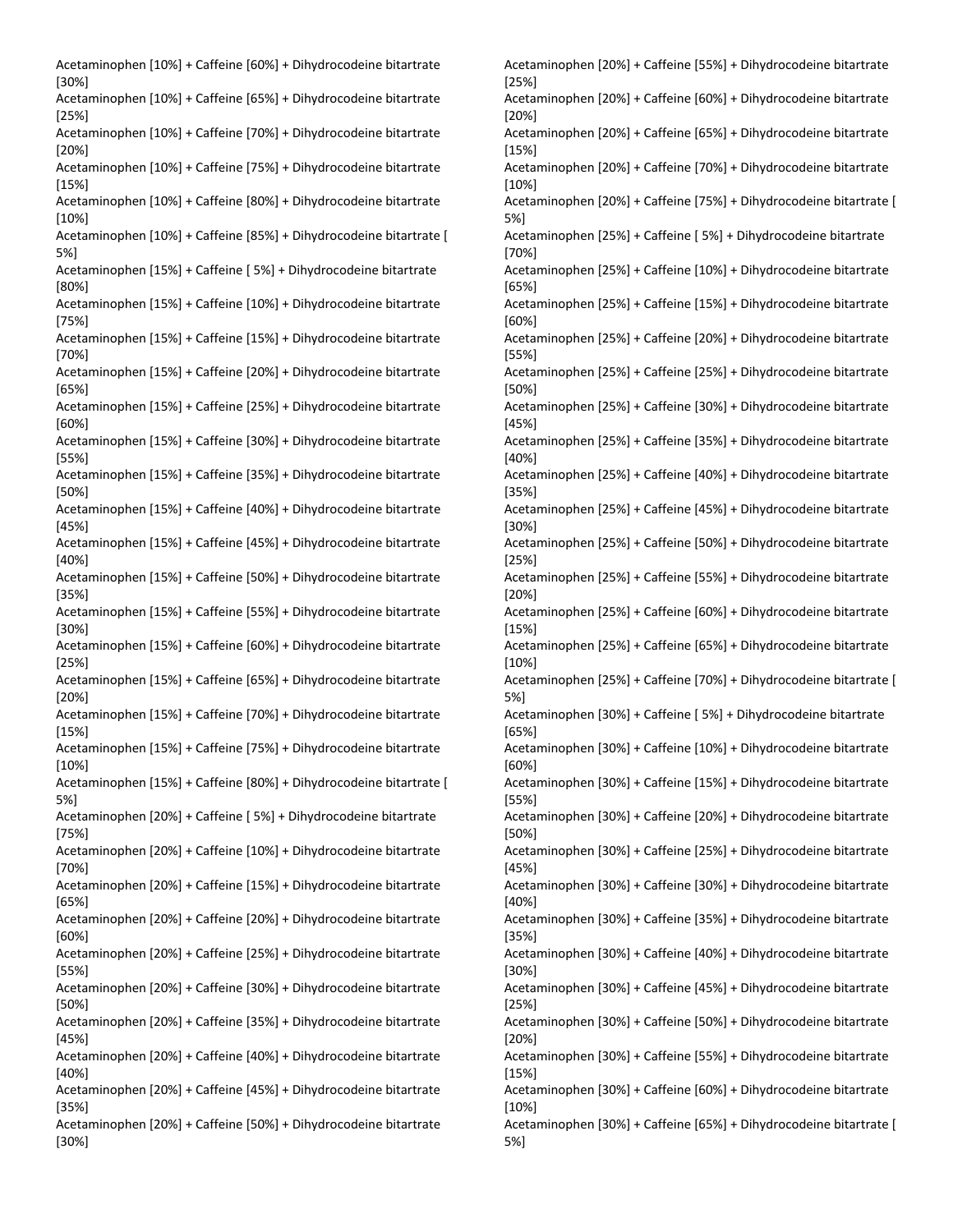Acetaminophen [35%] + Caffeine [ 5%] + Dihydrocodeine bitartrate [60%] Acetaminophen [35%] + Caffeine [10%] + Dihydrocodeine bitartrate [55%] Acetaminophen [35%] + Caffeine [15%] + Dihydrocodeine bitartrate [50%] Acetaminophen [35%] + Caffeine [20%] + Dihydrocodeine bitartrate [45%] Acetaminophen [35%] + Caffeine [25%] + Dihydrocodeine bitartrate [40%] Acetaminophen [35%] + Caffeine [30%] + Dihydrocodeine bitartrate [35%] Acetaminophen [35%] + Caffeine [35%] + Dihydrocodeine bitartrate [30%] Acetaminophen [35%] + Caffeine [40%] + Dihydrocodeine bitartrate [25%] Acetaminophen [35%] + Caffeine [45%] + Dihydrocodeine bitartrate [20%] Acetaminophen [35%] + Caffeine [50%] + Dihydrocodeine bitartrate [15%] Acetaminophen [35%] + Caffeine [55%] + Dihydrocodeine bitartrate [10%] Acetaminophen [35%] + Caffeine [60%] + Dihydrocodeine bitartrate [ 5%] Acetaminophen [40%] + Caffeine [ 5%] + Dihydrocodeine bitartrate [55%] Acetaminophen [40%] + Caffeine [10%] + Dihydrocodeine bitartrate [50%] Acetaminophen [40%] + Caffeine [15%] + Dihydrocodeine bitartrate [45%] Acetaminophen [40%] + Caffeine [20%] + Dihydrocodeine bitartrate [40%] Acetaminophen [40%] + Caffeine [25%] + Dihydrocodeine bitartrate [35%] Acetaminophen [40%] + Caffeine [30%] + Dihydrocodeine bitartrate [30%] Acetaminophen [40%] + Caffeine [35%] + Dihydrocodeine bitartrate [25%] Acetaminophen [40%] + Caffeine [40%] + Dihydrocodeine bitartrate [20%] Acetaminophen [40%] + Caffeine [45%] + Dihydrocodeine bitartrate [15%] Acetaminophen [40%] + Caffeine [50%] + Dihydrocodeine bitartrate [10%] Acetaminophen [40%] + Caffeine [55%] + Dihydrocodeine bitartrate [ 5%] Acetaminophen [45%] + Caffeine [ 5%] + Dihydrocodeine bitartrate [50%] Acetaminophen [45%] + Caffeine [10%] + Dihydrocodeine bitartrate [45%] Acetaminophen [45%] + Caffeine [15%] + Dihydrocodeine bitartrate [40%] Acetaminophen [45%] + Caffeine [20%] + Dihydrocodeine bitartrate [35%] Acetaminophen [45%] + Caffeine [25%] + Dihydrocodeine bitartrate [30%] Acetaminophen [45%] + Caffeine [30%] + Dihydrocodeine bitartrate [25%] Acetaminophen [45%] + Caffeine [35%] + Dihydrocodeine bitartrate [20%] Acetaminophen [45%] + Caffeine [40%] + Dihydrocodeine bitartrate [15%] Acetaminophen [45%] + Caffeine [45%] + Dihydrocodeine bitartrate [10%]

Acetaminophen [45%] + Caffeine [50%] + Dihydrocodeine bitartrate [ 5%] Acetaminophen [50%] + Caffeine [ 5%] + Dihydrocodeine bitartrate [45%] Acetaminophen [50%] + Caffeine [10%] + Dihydrocodeine bitartrate [40%] Acetaminophen [50%] + Caffeine [15%] + Dihydrocodeine bitartrate [35%] Acetaminophen [50%] + Caffeine [20%] + Dihydrocodeine bitartrate [30%] Acetaminophen [50%] + Caffeine [25%] + Dihydrocodeine bitartrate [25%] Acetaminophen [50%] + Caffeine [30%] + Dihydrocodeine bitartrate [20%] Acetaminophen [50%] + Caffeine [35%] + Dihydrocodeine bitartrate [15%] Acetaminophen [50%] + Caffeine [40%] + Dihydrocodeine bitartrate [10%] Acetaminophen [50%] + Caffeine [45%] + Dihydrocodeine bitartrate [ 5%] Acetaminophen [55%] + Caffeine [ 5%] + Dihydrocodeine bitartrate [40%] Acetaminophen [55%] + Caffeine [10%] + Dihydrocodeine bitartrate [35%] Acetaminophen [55%] + Caffeine [15%] + Dihydrocodeine bitartrate [30%] Acetaminophen [55%] + Caffeine [20%] + Dihydrocodeine bitartrate [25%] Acetaminophen [55%] + Caffeine [25%] + Dihydrocodeine bitartrate [20%] Acetaminophen [55%] + Caffeine [30%] + Dihydrocodeine bitartrate [15%] Acetaminophen [55%] + Caffeine [35%] + Dihydrocodeine bitartrate [10%] Acetaminophen [55%] + Caffeine [40%] + Dihydrocodeine bitartrate [ 5%] Acetaminophen [60%] + Caffeine [ 5%] + Dihydrocodeine bitartrate [35%] Acetaminophen [60%] + Caffeine [10%] + Dihydrocodeine bitartrate [30%] Acetaminophen [60%] + Caffeine [15%] + Dihydrocodeine bitartrate [25%] Acetaminophen [60%] + Caffeine [20%] + Dihydrocodeine bitartrate [20%] Acetaminophen [60%] + Caffeine [25%] + Dihydrocodeine bitartrate [15%] Acetaminophen [60%] + Caffeine [30%] + Dihydrocodeine bitartrate [10%] Acetaminophen [60%] + Caffeine [35%] + Dihydrocodeine bitartrate [ 5%] Acetaminophen [65%] + Caffeine [ 5%] + Dihydrocodeine bitartrate [30%] Acetaminophen [65%] + Caffeine [10%] + Dihydrocodeine bitartrate [25%] Acetaminophen [65%] + Caffeine [15%] + Dihydrocodeine bitartrate [20%] Acetaminophen [65%] + Caffeine [20%] + Dihydrocodeine bitartrate [15%] Acetaminophen [65%] + Caffeine [25%] + Dihydrocodeine bitartrate [10%] Acetaminophen [65%] + Caffeine [30%] + Dihydrocodeine bitartrate [ 5%] Acetaminophen [70%] + Caffeine [ 5%] + Dihydrocodeine bitartrate [25%]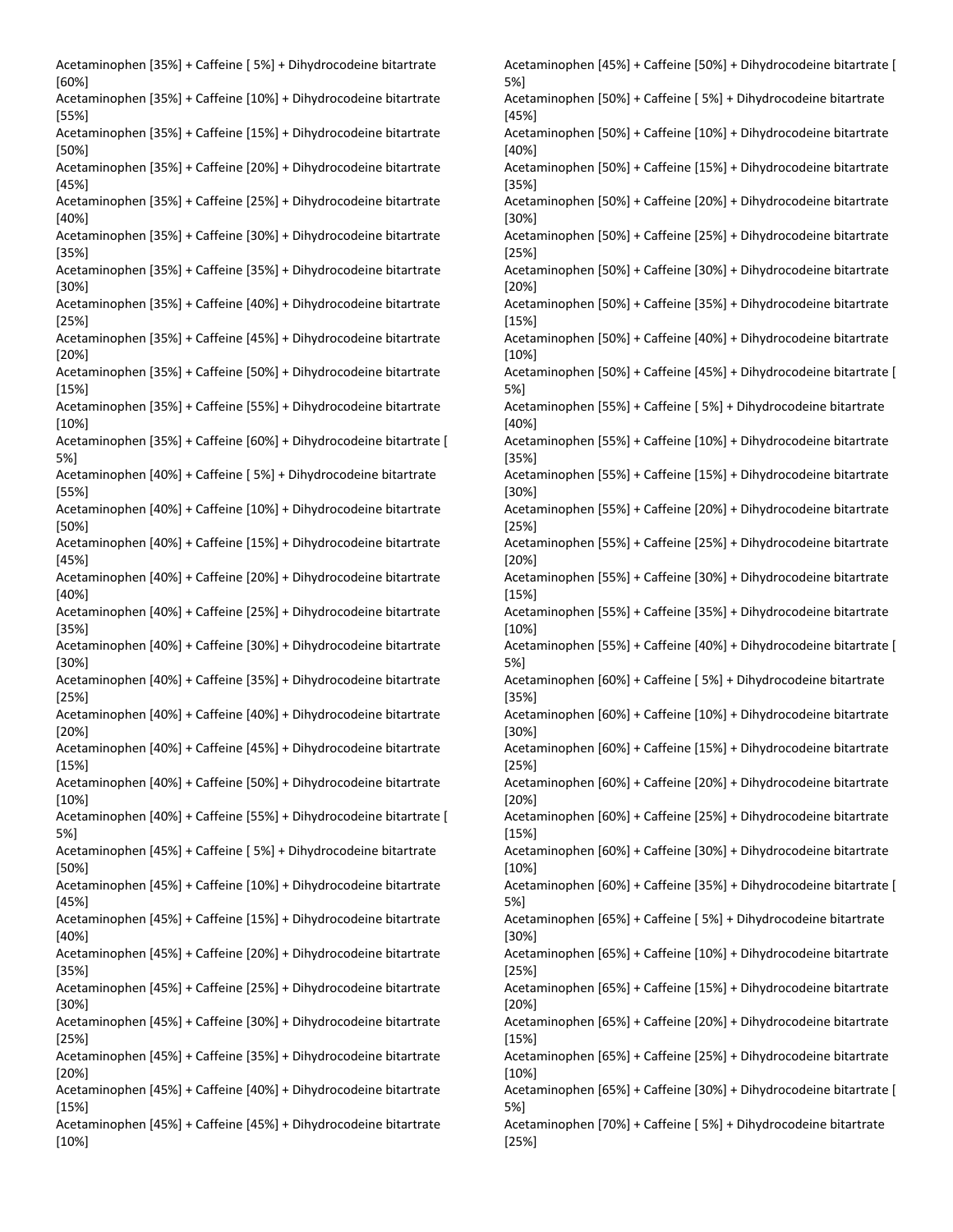| Acetaminophen [70%] + Caffeine [10%] + Dihydrocodeine bitartrate                                                   | Acetaminophen [15%] + Butalbital [15%] + Caffeine [70%]                                                            |
|--------------------------------------------------------------------------------------------------------------------|--------------------------------------------------------------------------------------------------------------------|
| $[20\%]$                                                                                                           | Acetaminophen [15%] + Butalbital [20%] + Caffeine [65%]                                                            |
| Acetaminophen [70%] + Caffeine [15%] + Dihydrocodeine bitartrate                                                   | Acetaminophen [15%] + Butalbital [25%] + Caffeine [60%]                                                            |
| [15%]                                                                                                              | Acetaminophen [15%] + Butalbital [30%] + Caffeine [55%]                                                            |
| Acetaminophen [70%] + Caffeine [20%] + Dihydrocodeine bitartrate                                                   | Acetaminophen [15%] + Butalbital [35%] + Caffeine [50%]                                                            |
| $[10\%]$                                                                                                           | Acetaminophen [15%] + Butalbital [40%] + Caffeine [45%]                                                            |
| Acetaminophen [70%] + Caffeine [25%] + Dihydrocodeine bitartrate [                                                 | Acetaminophen [15%] + Butalbital [45%] + Caffeine [40%]                                                            |
| 5%]                                                                                                                | Acetaminophen [15%] + Butalbital [50%] + Caffeine [35%]                                                            |
| Acetaminophen [75%] + Caffeine [5%] + Dihydrocodeine bitartrate<br>$[20\%]$                                        | Acetaminophen [15%] + Butalbital [55%] + Caffeine [30%]<br>Acetaminophen [15%] + Butalbital [60%] + Caffeine [25%] |
| Acetaminophen [75%] + Caffeine [10%] + Dihydrocodeine bitartrate                                                   | Acetaminophen [15%] + Butalbital [65%] + Caffeine [20%]                                                            |
| $[15\%]$                                                                                                           | Acetaminophen [15%] + Butalbital [70%] + Caffeine [15%]                                                            |
| Acetaminophen [75%] + Caffeine [15%] + Dihydrocodeine bitartrate                                                   | Acetaminophen [15%] + Butalbital [75%] + Caffeine [10%]                                                            |
| $[10\%]$                                                                                                           | Acetaminophen [15%] + Butalbital [80%] + Caffeine [5%]                                                             |
| Acetaminophen [75%] + Caffeine [20%] + Dihydrocodeine bitartrate [                                                 | Acetaminophen [20%] + Butalbital [5%] + Caffeine [75%]                                                             |
| 5%]                                                                                                                | Acetaminophen [20%] + Butalbital [10%] + Caffeine [70%]                                                            |
| Acetaminophen [80%] + Caffeine [5%] + Dihydrocodeine bitartrate                                                    | Acetaminophen [20%] + Butalbital [15%] + Caffeine [65%]                                                            |
| $[15\%]$                                                                                                           | Acetaminophen [20%] + Butalbital [20%] + Caffeine [60%]                                                            |
| Acetaminophen [80%] + Caffeine [10%] + Dihydrocodeine bitartrate                                                   | Acetaminophen [20%] + Butalbital [25%] + Caffeine [55%]                                                            |
| $[10\%]$                                                                                                           | Acetaminophen [20%] + Butalbital [30%] + Caffeine [50%]                                                            |
| Acetaminophen [80%] + Caffeine [15%] + Dihydrocodeine bitartrate [                                                 | Acetaminophen [20%] + Butalbital [35%] + Caffeine [45%]                                                            |
| 5%]                                                                                                                | Acetaminophen [20%] + Butalbital [40%] + Caffeine [40%]                                                            |
| Acetaminophen [85%] + Caffeine [5%] + Dihydrocodeine bitartrate                                                    | Acetaminophen [20%] + Butalbital [45%] + Caffeine [35%]                                                            |
| $[10\%]$                                                                                                           | Acetaminophen [20%] + Butalbital [50%] + Caffeine [30%]                                                            |
| Acetaminophen [85%] + Caffeine [10%] + Dihydrocodeine bitartrate [                                                 | Acetaminophen [20%] + Butalbital [55%] + Caffeine [25%]                                                            |
| 5%]                                                                                                                | Acetaminophen [20%] + Butalbital [60%] + Caffeine [20%]                                                            |
| Acetaminophen [90%] + Caffeine [ 5%] + Dihydrocodeine bitartrate [                                                 | Acetaminophen [20%] + Butalbital [65%] + Caffeine [15%]                                                            |
| 5%]                                                                                                                | Acetaminophen [20%] + Butalbital [70%] + Caffeine [10%]                                                            |
| Acetaminophen [5%] + Butalbital [5%] + Caffeine [90%]                                                              | Acetaminophen [20%] + Butalbital [75%] + Caffeine [5%]                                                             |
| Acetaminophen [5%] + Butalbital [10%] + Caffeine [85%]                                                             | Acetaminophen [25%] + Butalbital [5%] + Caffeine [70%]                                                             |
| Acetaminophen [5%] + Butalbital [15%] + Caffeine [80%]                                                             | Acetaminophen [25%] + Butalbital [10%] + Caffeine [65%]                                                            |
| Acetaminophen [5%] + Butalbital [20%] + Caffeine [75%]                                                             | Acetaminophen [25%] + Butalbital [15%] + Caffeine [60%]                                                            |
| Acetaminophen [5%] + Butalbital [25%] + Caffeine [70%]                                                             | Acetaminophen [25%] + Butalbital [20%] + Caffeine [55%]<br>Acetaminophen [25%] + Butalbital [25%] + Caffeine [50%] |
| Acetaminophen [5%] + Butalbital [30%] + Caffeine [65%]<br>Acetaminophen [5%] + Butalbital [35%] + Caffeine [60%]   | Acetaminophen [25%] + Butalbital [30%] + Caffeine [45%]                                                            |
| Acetaminophen [5%] + Butalbital [40%] + Caffeine [55%]                                                             | Acetaminophen [25%] + Butalbital [35%] + Caffeine [40%]                                                            |
| Acetaminophen [ 5%] + Butalbital [45%] + Caffeine [50%]                                                            | Acetaminophen [25%] + Butalbital [40%] + Caffeine [35%]                                                            |
| Acetaminophen [5%] + Butalbital [50%] + Caffeine [45%]                                                             | Acetaminophen [25%] + Butalbital [45%] + Caffeine [30%]                                                            |
| Acetaminophen [5%] + Butalbital [55%] + Caffeine [40%]                                                             | Acetaminophen [25%] + Butalbital [50%] + Caffeine [25%]                                                            |
| Acetaminophen [5%] + Butalbital [60%] + Caffeine [35%]                                                             | Acetaminophen [25%] + Butalbital [55%] + Caffeine [20%]                                                            |
| Acetaminophen [ 5%] + Butalbital [65%] + Caffeine [30%]                                                            | Acetaminophen [25%] + Butalbital [60%] + Caffeine [15%]                                                            |
| Acetaminophen [ 5%] + Butalbital [70%] + Caffeine [25%]                                                            | Acetaminophen [25%] + Butalbital [65%] + Caffeine [10%]                                                            |
| Acetaminophen [5%] + Butalbital [75%] + Caffeine [20%]                                                             | Acetaminophen [25%] + Butalbital [70%] + Caffeine [5%]                                                             |
| Acetaminophen [5%] + Butalbital [80%] + Caffeine [15%]                                                             | Acetaminophen [30%] + Butalbital [5%] + Caffeine [65%]                                                             |
| Acetaminophen [5%] + Butalbital [85%] + Caffeine [10%]                                                             | Acetaminophen [30%] + Butalbital [10%] + Caffeine [60%]                                                            |
| Acetaminophen [5%] + Butalbital [90%] + Caffeine [5%]                                                              | Acetaminophen [30%] + Butalbital [15%] + Caffeine [55%]                                                            |
| Acetaminophen [10%] + Butalbital [5%] + Caffeine [85%]                                                             | Acetaminophen [30%] + Butalbital [20%] + Caffeine [50%]                                                            |
| Acetaminophen [10%] + Butalbital [10%] + Caffeine [80%]                                                            | Acetaminophen [30%] + Butalbital [25%] + Caffeine [45%]                                                            |
| Acetaminophen [10%] + Butalbital [15%] + Caffeine [75%]                                                            | Acetaminophen [30%] + Butalbital [30%] + Caffeine [40%]                                                            |
| Acetaminophen [10%] + Butalbital [20%] + Caffeine [70%]                                                            | Acetaminophen [30%] + Butalbital [35%] + Caffeine [35%]                                                            |
| Acetaminophen [10%] + Butalbital [25%] + Caffeine [65%]                                                            | Acetaminophen [30%] + Butalbital [40%] + Caffeine [30%]                                                            |
| Acetaminophen [10%] + Butalbital [30%] + Caffeine [60%]                                                            | Acetaminophen [30%] + Butalbital [45%] + Caffeine [25%]                                                            |
| Acetaminophen [10%] + Butalbital [35%] + Caffeine [55%]                                                            | Acetaminophen [30%] + Butalbital [50%] + Caffeine [20%]                                                            |
| Acetaminophen [10%] + Butalbital [40%] + Caffeine [50%]                                                            | Acetaminophen [30%] + Butalbital [55%] + Caffeine [15%]                                                            |
| Acetaminophen [10%] + Butalbital [45%] + Caffeine [45%]                                                            | Acetaminophen [30%] + Butalbital [60%] + Caffeine [10%]                                                            |
| Acetaminophen [10%] + Butalbital [50%] + Caffeine [40%]<br>Acetaminophen [10%] + Butalbital [55%] + Caffeine [35%] | Acetaminophen [30%] + Butalbital [65%] + Caffeine [5%]<br>Acetaminophen [35%] + Butalbital [5%] + Caffeine [60%]   |
| Acetaminophen [10%] + Butalbital [60%] + Caffeine [30%]                                                            | Acetaminophen [35%] + Butalbital [10%] + Caffeine [55%]                                                            |
| Acetaminophen [10%] + Butalbital [65%] + Caffeine [25%]                                                            | Acetaminophen [35%] + Butalbital [15%] + Caffeine [50%]                                                            |
| Acetaminophen [10%] + Butalbital [70%] + Caffeine [20%]                                                            | Acetaminophen [35%] + Butalbital [20%] + Caffeine [45%]                                                            |
| Acetaminophen [10%] + Butalbital [75%] + Caffeine [15%]                                                            | Acetaminophen [35%] + Butalbital [25%] + Caffeine [40%]                                                            |
| Acetaminophen [10%] + Butalbital [80%] + Caffeine [10%]                                                            | Acetaminophen [35%] + Butalbital [30%] + Caffeine [35%]                                                            |
| Acetaminophen [10%] + Butalbital [85%] + Caffeine [5%]                                                             | Acetaminophen [35%] + Butalbital [35%] + Caffeine [30%]                                                            |
| Acetaminophen [15%] + Butalbital [5%] + Caffeine [80%]                                                             | Acetaminophen [35%] + Butalbital [40%] + Caffeine [25%]                                                            |
| Acetaminophen [15%] + Butalbital [10%] + Caffeine [75%]                                                            | Acetaminophen [35%] + Butalbital [45%] + Caffeine [20%]                                                            |

| Acetaminophen [15%] + Butalbital [15%] + Caffeine [70%]                                                            |
|--------------------------------------------------------------------------------------------------------------------|
| Acetaminophen [15%] + Butalbital [20%] + Caffeine [65%]                                                            |
| Acetaminophen [15%] + Butalbital [25%] + Caffeine [60%]                                                            |
| Acetaminophen [15%] + Butalbital [30%] + Caffeine [55%]                                                            |
| Acetaminophen [15%] + Butalbital [35%] + Caffeine [50%]                                                            |
| Acetaminophen [15%] + Butalbital [40%] + Caffeine [45%]                                                            |
| Acetaminophen [15%] + Butalbital [45%] + Caffeine [40%]                                                            |
| Acetaminophen [15%] + Butalbital [50%] + Caffeine [35%]                                                            |
| Acetaminophen [15%] + Butalbital [55%] + Caffeine [30%]                                                            |
| Acetaminophen [15%] + Butalbital [60%] + Caffeine [25%]                                                            |
| Acetaminophen [15%] + Butalbital [65%] + Caffeine [20%]                                                            |
| Acetaminophen [15%] + Butalbital [70%] + Caffeine [15%]                                                            |
| Acetaminophen [15%] + Butalbital [75%] + Caffeine [10%]                                                            |
| Acetaminophen [15%] + Butalbital [80%] + Caffeine [5%]                                                             |
| Acetaminophen [20%] + Butalbital [5%] + Caffeine [75%]                                                             |
| Acetaminophen [20%] + Butalbital [10%] + Caffeine [70%]                                                            |
| Acetaminophen [20%] + Butalbital [15%] + Caffeine [65%]                                                            |
| Acetaminophen [20%] + Butalbital [20%] + Caffeine [60%]                                                            |
| Acetaminophen [20%] + Butalbital [25%] + Caffeine [55%]                                                            |
| Acetaminophen [20%] + Butalbital [30%] + Caffeine [50%]                                                            |
| Acetaminophen [20%] + Butalbital [35%] + Caffeine [45%]                                                            |
| Acetaminophen [20%] + Butalbital [40%] + Caffeine [40%]                                                            |
| Acetaminophen [20%] + Butalbital [45%] + Caffeine [35%]                                                            |
| Acetaminophen [20%] + Butalbital [50%] + Caffeine [30%]                                                            |
| Acetaminophen [20%] + Butalbital [55%] + Caffeine [25%]                                                            |
| Acetaminophen [20%] + Butalbital [60%] + Caffeine [20%]                                                            |
| Acetaminophen [20%] + Butalbital [65%] + Caffeine [15%]                                                            |
| Acetaminophen [20%] + Butalbital [70%] + Caffeine [10%]                                                            |
| Acetaminophen [20%] + Butalbital [75%] + Caffeine [5%]                                                             |
| Acetaminophen [25%] + Butalbital [5%] + Caffeine [70%]                                                             |
| Acetaminophen [25%] + Butalbital [10%] + Caffeine [65%]<br>Acetaminophen [25%] + Butalbital [15%] + Caffeine [60%] |
| Acetaminophen [25%] + Butalbital [20%] + Caffeine [55%]                                                            |
| Acetaminophen [25%] + Butalbital [25%] + Caffeine [50%]                                                            |
| Acetaminophen [25%] + Butalbital [30%] + Caffeine [45%]                                                            |
| Acetaminophen [25%] + Butalbital [35%] + Caffeine [40%]                                                            |
| Acetaminophen [25%] + Butalbital [40%] + Caffeine [35%]                                                            |
| Acetaminophen [25%] + Butalbital [45%] + Caffeine [30%]                                                            |
| Acetaminophen [25%] + Butalbital [50%] + Caffeine [25%]                                                            |
| Acetaminophen [25%] + Butalbital [55%] + Caffeine [20%]                                                            |
| Acetaminophen [25%] + Butalbital [60%] + Caffeine [15%]                                                            |
| Acetaminophen [25%] + Butalbital [65%] + Caffeine [10%]                                                            |
| Acetaminophen [25%] + Butalbital [70%] + Caffeine [5%]                                                             |
| Acetaminophen [30%] + Butalbital [5%] + Caffeine [65%]                                                             |
| Acetaminophen [30%] + Butalbital [10%] + Caffeine [60%]                                                            |
| Acetaminophen [30%] + Butalbital [15%] + Caffeine [55%]                                                            |
| Acetaminophen [30%] + Butalbital [20%] + Caffeine [50%]                                                            |
| Acetaminophen [30%] + Butalbital [25%] + Caffeine [45%]                                                            |
| Acetaminophen [30%] + Butalbital [30%] + Caffeine [40%]                                                            |
| Acetaminophen [30%] + Butalbital [35%] + Caffeine [35%]                                                            |
| Acetaminophen [30%] + Butalbital [40%] + Caffeine [30%]                                                            |
| Acetaminophen [30%] + Butalbital [45%] + Caffeine [25%]                                                            |
| Acetaminophen [30%] + Butalbital [50%] + Caffeine [20%]                                                            |
| Acetaminophen [30%] + Butalbital [55%] + Caffeine [15%]                                                            |
| Acetaminophen [30%] + Butalbital [60%] + Caffeine [10%]                                                            |
| Acetaminophen [30%] + Butalbital [65%] + Caffeine [5%]                                                             |
| Acetaminophen [35%] + Butalbital [5%] + Caffeine [60%]                                                             |
| Acetaminophen [35%] + Butalbital [10%] + Caffeine [55%]                                                            |
| Acetaminophen [35%] + Butalbital [15%] + Caffeine [50%]                                                            |
| Acetaminophen [35%] + Butalbital [20%] + Caffeine [45%]                                                            |
| Acetaminophen [35%] + Butalbital [25%] + Caffeine [40%]                                                            |
| Acetaminophen [35%] + Butalbital [30%] + Caffeine [35%]                                                            |
| Acetaminophen [35%] + Butalbital [35%] + Caffeine [30%]                                                            |
| Acetaminophen [35%] + Butalbital [40%] + Caffeine [25%]<br>Acetaminophen [35%] + Butalbital [45%] + Caffeine [20%] |
|                                                                                                                    |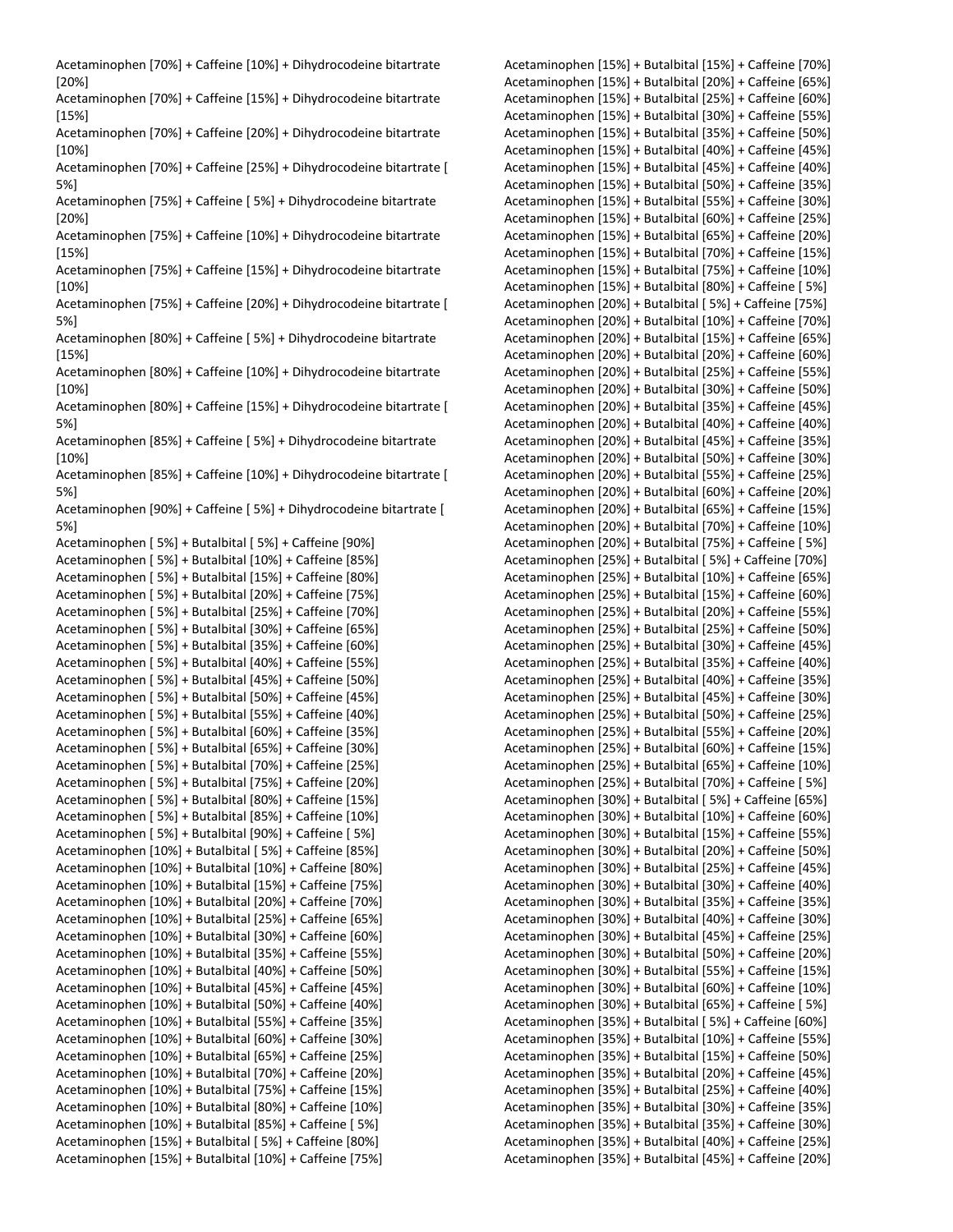Acetaminophen [35%] + Butalbital [50%] + Caffeine [15%] Acetaminophen [35%] + Butalbital [55%] + Caffeine [10%] Acetaminophen [35%] + Butalbital [60%] + Caffeine [ 5%] Acetaminophen [40%] + Butalbital [ 5%] + Caffeine [55%] Acetaminophen [40%] + Butalbital [10%] + Caffeine [50%] Acetaminophen [40%] + Butalbital [15%] + Caffeine [45%] Acetaminophen [40%] + Butalbital [20%] + Caffeine [40%] Acetaminophen [40%] + Butalbital [25%] + Caffeine [35%] Acetaminophen [40%] + Butalbital [30%] + Caffeine [30%] Acetaminophen [40%] + Butalbital [35%] + Caffeine [25%] Acetaminophen [40%] + Butalbital [40%] + Caffeine [20%] Acetaminophen [40%] + Butalbital [45%] + Caffeine [15%] Acetaminophen [40%] + Butalbital [50%] + Caffeine [10%] Acetaminophen [40%] + Butalbital [55%] + Caffeine [ 5%] Acetaminophen [45%] + Butalbital [ 5%] + Caffeine [50%] Acetaminophen [45%] + Butalbital [10%] + Caffeine [45%] Acetaminophen [45%] + Butalbital [15%] + Caffeine [40%] Acetaminophen [45%] + Butalbital [20%] + Caffeine [35%] Acetaminophen [45%] + Butalbital [25%] + Caffeine [30%] Acetaminophen [45%] + Butalbital [30%] + Caffeine [25%] Acetaminophen [45%] + Butalbital [35%] + Caffeine [20%] Acetaminophen [45%] + Butalbital [40%] + Caffeine [15%] Acetaminophen [45%] + Butalbital [45%] + Caffeine [10%] Acetaminophen [45%] + Butalbital [50%] + Caffeine [ 5%] Acetaminophen [50%] + Butalbital [ 5%] + Caffeine [45%] Acetaminophen [50%] + Butalbital [10%] + Caffeine [40%] Acetaminophen [50%] + Butalbital [15%] + Caffeine [35%] Acetaminophen [50%] + Butalbital [20%] + Caffeine [30%] Acetaminophen [50%] + Butalbital [25%] + Caffeine [25%] Acetaminophen [50%] + Butalbital [30%] + Caffeine [20%] Acetaminophen [50%] + Butalbital [35%] + Caffeine [15%] Acetaminophen [50%] + Butalbital [40%] + Caffeine [10%] Acetaminophen [50%] + Butalbital [45%] + Caffeine [ 5%] Acetaminophen [55%] + Butalbital [ 5%] + Caffeine [40%] Acetaminophen [55%] + Butalbital [10%] + Caffeine [35%] Acetaminophen [55%] + Butalbital [15%] + Caffeine [30%] Acetaminophen [55%] + Butalbital [20%] + Caffeine [25%] Acetaminophen [55%] + Butalbital [25%] + Caffeine [20%] Acetaminophen [55%] + Butalbital [30%] + Caffeine [15%] Acetaminophen [55%] + Butalbital [35%] + Caffeine [10%] Acetaminophen [55%] + Butalbital [40%] + Caffeine [ 5%] Acetaminophen [60%] + Butalbital [ 5%] + Caffeine [35%] Acetaminophen [60%] + Butalbital [10%] + Caffeine [30%] Acetaminophen [60%] + Butalbital [15%] + Caffeine [25%] Acetaminophen [60%] + Butalbital [20%] + Caffeine [20%] Acetaminophen [60%] + Butalbital [25%] + Caffeine [15%] Acetaminophen [60%] + Butalbital [30%] + Caffeine [10%] Acetaminophen [60%] + Butalbital [35%] + Caffeine [ 5%] Acetaminophen [65%] + Butalbital [ 5%] + Caffeine [30%] Acetaminophen [65%] + Butalbital [10%] + Caffeine [25%] Acetaminophen [65%] + Butalbital [15%] + Caffeine [20%] Acetaminophen [65%] + Butalbital [20%] + Caffeine [15%] Acetaminophen [65%] + Butalbital [25%] + Caffeine [10%] Acetaminophen [65%] + Butalbital [30%] + Caffeine [ 5%] Acetaminophen [70%] + Butalbital [ 5%] + Caffeine [25%] Acetaminophen [70%] + Butalbital [10%] + Caffeine [20%] Acetaminophen [70%] + Butalbital [15%] + Caffeine [15%] Acetaminophen [70%] + Butalbital [20%] + Caffeine [10%] Acetaminophen [70%] + Butalbital [25%] + Caffeine [ 5%] Acetaminophen [75%] + Butalbital [ 5%] + Caffeine [20%] Acetaminophen [75%] + Butalbital [10%] + Caffeine [15%] Acetaminophen [75%] + Butalbital [15%] + Caffeine [10%] Acetaminophen [75%] + Butalbital [20%] + Caffeine [ 5%] Acetaminophen [80%] + Butalbital [ 5%] + Caffeine [15%] Acetaminophen [80%] + Butalbital [10%] + Caffeine [10%]

Acetaminophen [80%] + Butalbital [15%] + Caffeine [ 5%] Acetaminophen [85%] + Butalbital [ 5%] + Caffeine [10%] Acetaminophen [85%] + Butalbital [10%] + Caffeine [ 5%] Acetaminophen [90%] + Butalbital [ 5%] + Caffeine [ 5%] Acetaminophen [ 5%] + Codeine phosphate [95%] Acetaminophen [10%] + Codeine phosphate [90%] Acetaminophen [15%] + Codeine phosphate [85%] Acetaminophen [20%] + Codeine phosphate [80%] Acetaminophen [25%] + Codeine phosphate [75%] Acetaminophen [30%] + Codeine phosphate [70%] Acetaminophen [35%] + Codeine phosphate [65%] Acetaminophen [40%] + Codeine phosphate [60%] Acetaminophen [45%] + Codeine phosphate [55%] Acetaminophen [50%] + Codeine phosphate [50%] Acetaminophen [55%] + Codeine phosphate [45%] Acetaminophen [60%] + Codeine phosphate [40%] Acetaminophen [65%] + Codeine phosphate [35%] Acetaminophen [70%] + Codeine phosphate [30%] Acetaminophen [75%] + Codeine phosphate [25%] Acetaminophen [80%] + Codeine phosphate [20%] Acetaminophen [85%] + Codeine phosphate [15%] Acetaminophen [90%] + Codeine phosphate [10%] Acetaminophen [95%] + Codeine phosphate [ 5%] Acetaminophen [ 5%] + Butalbital [95%] Acetaminophen [10%] + Butalbital [90%] Acetaminophen [15%] + Butalbital [85%] Acetaminophen [20%] + Butalbital [80%] Acetaminophen [25%] + Butalbital [75%] Acetaminophen [30%] + Butalbital [70%] Acetaminophen [35%] + Butalbital [65%] Acetaminophen [40%] + Butalbital [60%] Acetaminophen [45%] + Butalbital [55%] Acetaminophen [50%] + Butalbital [50%] Acetaminophen [55%] + Butalbital [45%] Acetaminophen [60%] + Butalbital [40%] Acetaminophen [65%] + Butalbital [35%] Acetaminophen [70%] + Butalbital [30%] Acetaminophen [75%] + Butalbital [25%] Acetaminophen [80%] + Butalbital [20%] Acetaminophen [85%] + Butalbital [15%] Acetaminophen [90%] + Butalbital [10%] Acetaminophen [95%] + Butalbital [ 5%] Acetaminophen [ 5%] + Hydrocodone bitartrate [95%] Acetaminophen [10%] + Hydrocodone bitartrate [90%] Acetaminophen [15%] + Hydrocodone bitartrate [85%] Acetaminophen [20%] + Hydrocodone bitartrate [80%] Acetaminophen [25%] + Hydrocodone bitartrate [75%] Acetaminophen [30%] + Hydrocodone bitartrate [70%] Acetaminophen [35%] + Hydrocodone bitartrate [65%] Acetaminophen [40%] + Hydrocodone bitartrate [60%] Acetaminophen [45%] + Hydrocodone bitartrate [55%] Acetaminophen [50%] + Hydrocodone bitartrate [50%] Acetaminophen [55%] + Hydrocodone bitartrate [45%] Acetaminophen [60%] + Hydrocodone bitartrate [40%] Acetaminophen [65%] + Hydrocodone bitartrate [35%] Acetaminophen [70%] + Hydrocodone bitartrate [30%] Acetaminophen [75%] + Hydrocodone bitartrate [25%] Acetaminophen [80%] + Hydrocodone bitartrate [20%] Acetaminophen [85%] + Hydrocodone bitartrate [15%] Acetaminophen [90%] + Hydrocodone bitartrate [10%] Acetaminophen [95%] + Hydrocodone bitartrate [ 5%] Aspirin [ 5%] + Caffeine [95%] Aspirin [10%] + Caffeine [90%] Aspirin [15%] + Caffeine [85%] Aspirin [20%] + Caffeine [80%]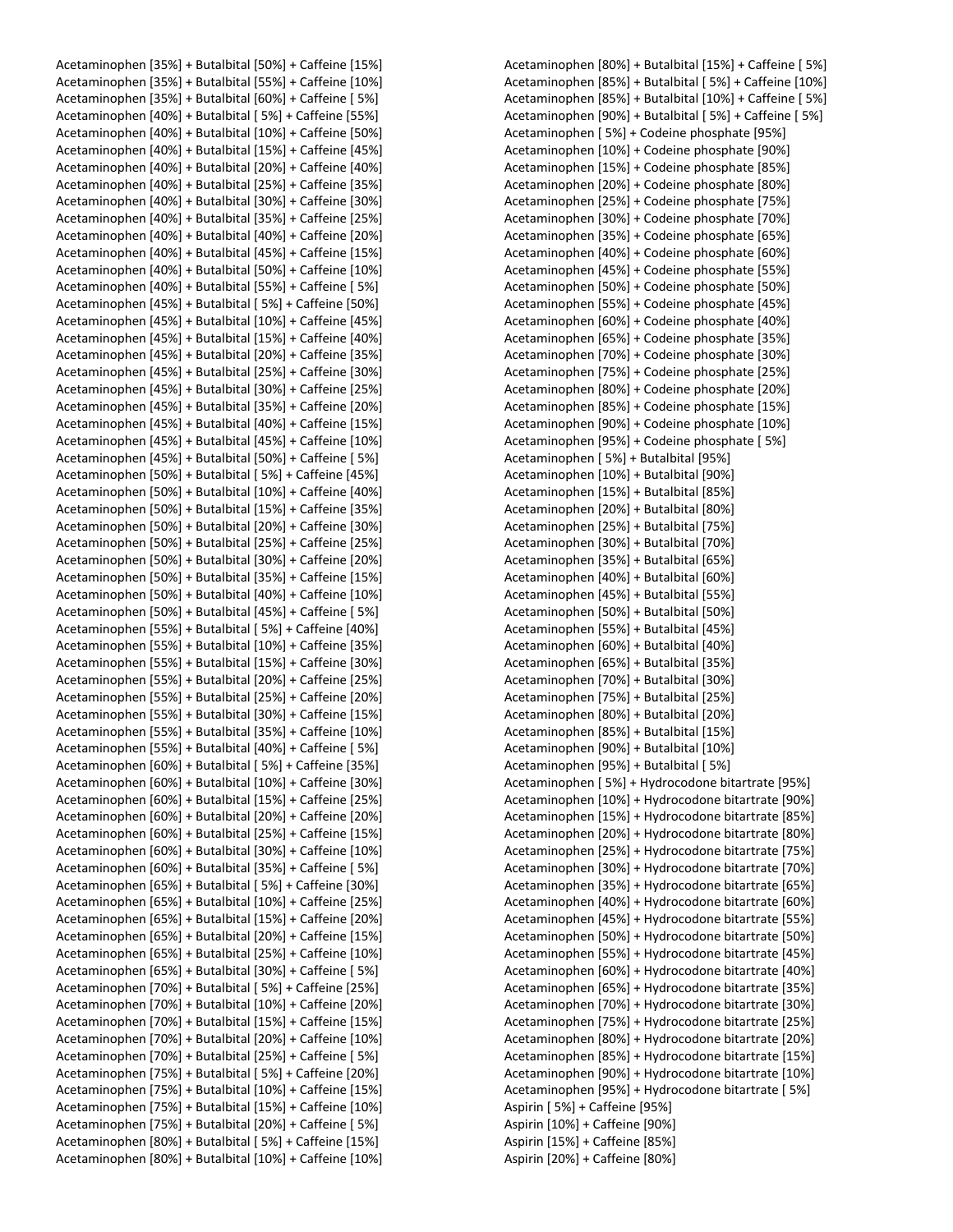Aspirin [25%] + Caffeine [75%] Aspirin [30%] + Caffeine [70%] Aspirin [35%] + Caffeine [65%] Aspirin [40%] + Caffeine [60%] Aspirin [45%] + Caffeine [55%] Aspirin [50%] + Caffeine [50%] Aspirin [55%] + Caffeine [45%] Aspirin [60%] + Caffeine [40%] Aspirin [65%] + Caffeine [35%] Aspirin [70%] + Caffeine [30%] Aspirin [75%] + Caffeine [25%] Aspirin [80%] + Caffeine [20%] Aspirin [85%] + Caffeine [15%] Aspirin [90%] + Caffeine [10%] Aspirin [95%] + Caffeine [ 5%] Aspirin [ 5%] + Dihydrocodeine bitartrate [95%] Aspirin [10%] + Dihydrocodeine bitartrate [90%] Aspirin [15%] + Dihydrocodeine bitartrate [85%] Aspirin [20%] + Dihydrocodeine bitartrate [80%] Aspirin [25%] + Dihydrocodeine bitartrate [75%] Aspirin [30%] + Dihydrocodeine bitartrate [70%] Aspirin [35%] + Dihydrocodeine bitartrate [65%] Aspirin [40%] + Dihydrocodeine bitartrate [60%] Aspirin [45%] + Dihydrocodeine bitartrate [55%] Aspirin [50%] + Dihydrocodeine bitartrate [50%] Aspirin [55%] + Dihydrocodeine bitartrate [45%] Aspirin [60%] + Dihydrocodeine bitartrate [40%] Aspirin [65%] + Dihydrocodeine bitartrate [35%] Aspirin [70%] + Dihydrocodeine bitartrate [30%] Aspirin [75%] + Dihydrocodeine bitartrate [25%] Aspirin [80%] + Dihydrocodeine bitartrate [20%] Aspirin [85%] + Dihydrocodeine bitartrate [15%] Aspirin [90%] + Dihydrocodeine bitartrate [10%] Aspirin [95%] + Dihydrocodeine bitartrate [ 5%] Aspirin [ 5%] + Butalbital [95%] Aspirin [10%] + Butalbital [90%] Aspirin [15%] + Butalbital [85%] Aspirin [20%] + Butalbital [80%] Aspirin [25%] + Butalbital [75%] Aspirin [30%] + Butalbital [70%] Aspirin [35%] + Butalbital [65%] Aspirin [40%] + Butalbital [60%] Aspirin [45%] + Butalbital [55%] Aspirin [50%] + Butalbital [50%] Aspirin [55%] + Butalbital [45%] Aspirin [60%] + Butalbital [40%] Aspirin [65%] + Butalbital [35%] Aspirin [70%] + Butalbital [30%] Aspirin [75%] + Butalbital [25%] Aspirin [80%] + Butalbital [20%] Aspirin [85%] + Butalbital [15%] Aspirin [90%] + Butalbital [10%] Aspirin [95%] + Butalbital [ 5%] Aspirin [ 5%] + Diphenhydramine HCl [95%] Aspirin [10%] + Diphenhydramine HCl [90%] Aspirin [15%] + Diphenhydramine HCl [85%] Aspirin [20%] + Diphenhydramine HCl [80%] Aspirin [25%] + Diphenhydramine HCl [75%] Aspirin [30%] + Diphenhydramine HCl [70%] Aspirin [35%] + Diphenhydramine HCl [65%] Aspirin [40%] + Diphenhydramine HCl [60%] Aspirin [45%] + Diphenhydramine HCl [55%] Aspirin [50%] + Diphenhydramine HCl [50%] Aspirin [55%] + Diphenhydramine HCl [45%] Aspirin [60%] + Diphenhydramine HCl [40%]

Aspirin [65%] + Diphenhydramine HCl [35%] Aspirin [70%] + Diphenhydramine HCl [30%] Aspirin [75%] + Diphenhydramine HCl [25%] Aspirin [80%] + Diphenhydramine HCl [20%] Aspirin [85%] + Diphenhydramine HCl [15%] Aspirin [90%] + Diphenhydramine HCl [10%] Aspirin [95%] + Diphenhydramine HCl [ 5%] Ibuprofen [ 5%] + Caffeine [95%] Ibuprofen [10%] + Caffeine [90%] Ibuprofen [15%] + Caffeine [85%] Ibuprofen [20%] + Caffeine [80%] Ibuprofen [25%] + Caffeine [75%] Ibuprofen [30%] + Caffeine [70%] Ibuprofen [35%] + Caffeine [65%] Ibuprofen [40%] + Caffeine [60%] Ibuprofen [45%] + Caffeine [55%] Ibuprofen [50%] + Caffeine [50%] Ibuprofen [55%] + Caffeine [45%] Ibuprofen [60%] + Caffeine [40%] Ibuprofen [65%] + Caffeine [35%] Ibuprofen [70%] + Caffeine [30%] Ibuprofen [75%] + Caffeine [25%] Ibuprofen [80%] + Caffeine [20%] Ibuprofen [85%] + Caffeine [15%] Ibuprofen [90%] + Caffeine [10%] Ibuprofen [95%] + Caffeine [ 5%] Ibuprofen [ 5%] + Diphenhydramine HCl [95%] Ibuprofen [10%] + Diphenhydramine HCl [90%] Ibuprofen [15%] + Diphenhydramine HCl [85%] Ibuprofen [20%] + Diphenhydramine HCl [80%] Ibuprofen [25%] + Diphenhydramine HCl [75%] Ibuprofen [30%] + Diphenhydramine HCl [70%] Ibuprofen [35%] + Diphenhydramine HCl [65%] Ibuprofen [40%] + Diphenhydramine HCl [60%] Ibuprofen [45%] + Diphenhydramine HCl [55%] Ibuprofen [50%] + Diphenhydramine HCl [50%] Ibuprofen [55%] + Diphenhydramine HCl [45%] Ibuprofen [60%] + Diphenhydramine HCl [40%] Ibuprofen [65%] + Diphenhydramine HCl [35%] Ibuprofen [70%] + Diphenhydramine HCl [30%] Ibuprofen [75%] + Diphenhydramine HCl [25%] Ibuprofen [80%] + Diphenhydramine HCl [20%] Ibuprofen [85%] + Diphenhydramine HCl [15%] Ibuprofen [90%] + Diphenhydramine HCl [10%] Ibuprofen [95%] + Diphenhydramine HCl [ 5%] Ibuprofen [ 5%] + Phenyleprine HCl [95%] Ibuprofen [10%] + Phenyleprine HCl [90%] Ibuprofen [15%] + Phenyleprine HCl [85%] Ibuprofen [20%] + Phenyleprine HCl [80%] Ibuprofen [25%] + Phenyleprine HCl [75%] Ibuprofen [30%] + Phenyleprine HCl [70%] Ibuprofen [35%] + Phenyleprine HCl [65%] Ibuprofen [40%] + Phenyleprine HCl [60%] Ibuprofen [45%] + Phenyleprine HCl [55%] Ibuprofen [50%] + Phenyleprine HCl [50%] Ibuprofen [55%] + Phenyleprine HCl [45%] Ibuprofen [60%] + Phenyleprine HCl [40%] Ibuprofen [65%] + Phenyleprine HCl [35%] Ibuprofen [70%] + Phenyleprine HCl [30%] Ibuprofen [75%] + Phenyleprine HCl [25%] Ibuprofen [80%] + Phenyleprine HCl [20%] Ibuprofen [85%] + Phenyleprine HCl [15%] Ibuprofen [90%] + Phenyleprine HCl [10%] Ibuprofen [95%] + Phenyleprine HCl [ 5%] Ibuprofen [ 5%] + Pseudoephedrine HCl [95%]